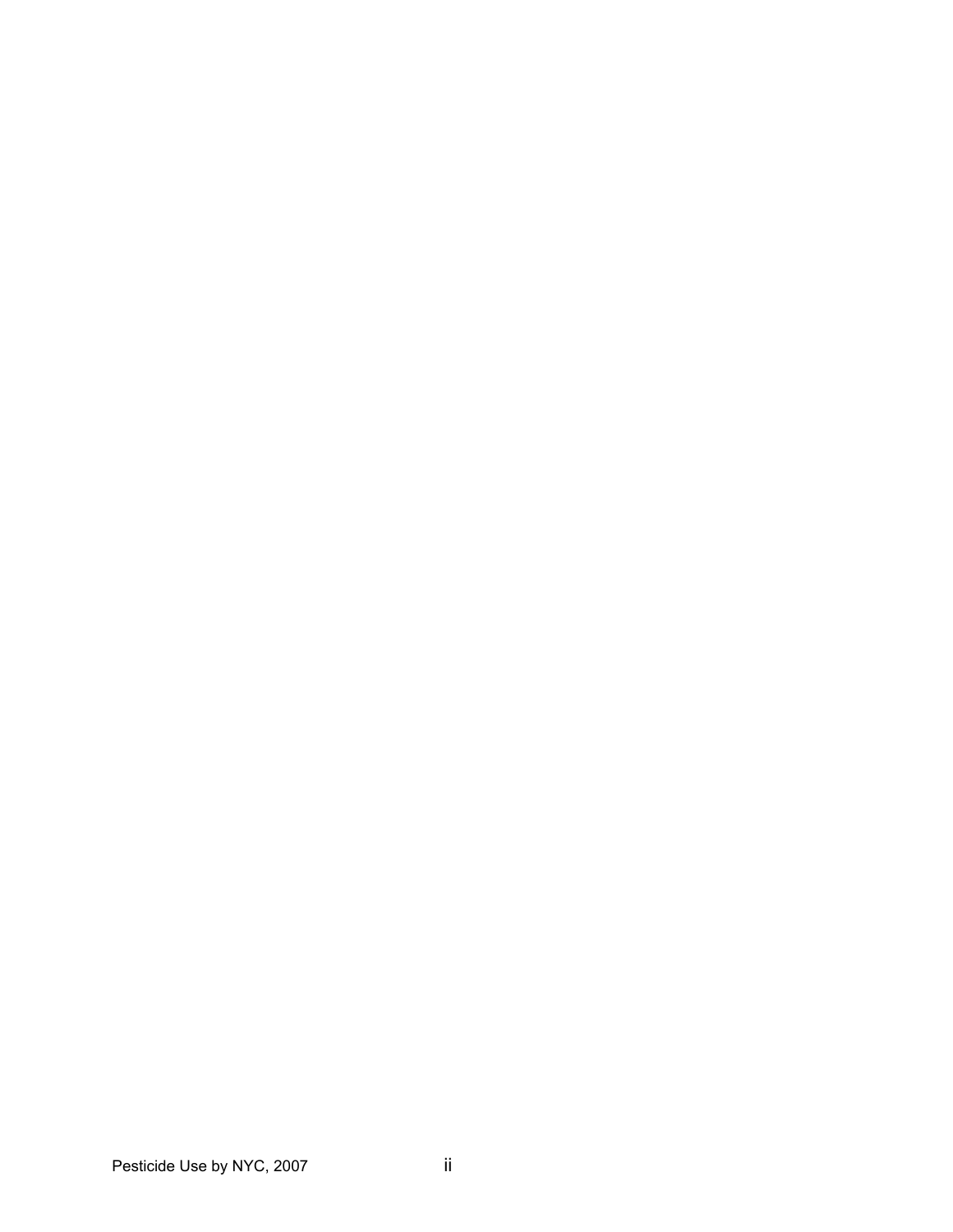| <b>Contents</b> |                                                                |  |
|-----------------|----------------------------------------------------------------|--|
|                 |                                                                |  |
| L.              |                                                                |  |
| II.             |                                                                |  |
| III.            |                                                                |  |
| IV.             |                                                                |  |
| А.              |                                                                |  |
| <b>B.</b>       |                                                                |  |
| C.              | Municipal share of total pesticide use in NYC 11               |  |
| D.              |                                                                |  |
|                 |                                                                |  |
|                 |                                                                |  |
|                 |                                                                |  |
|                 |                                                                |  |
|                 |                                                                |  |
|                 |                                                                |  |
|                 |                                                                |  |
|                 |                                                                |  |
|                 |                                                                |  |
|                 |                                                                |  |
|                 |                                                                |  |
|                 |                                                                |  |
|                 |                                                                |  |
|                 |                                                                |  |
|                 |                                                                |  |
|                 |                                                                |  |
| Appendix 1      |                                                                |  |
|                 | Complete listing of pesticide products used in New York City33 |  |
|                 |                                                                |  |
|                 | Complete listing of pesticide products used by:                |  |
|                 |                                                                |  |
|                 |                                                                |  |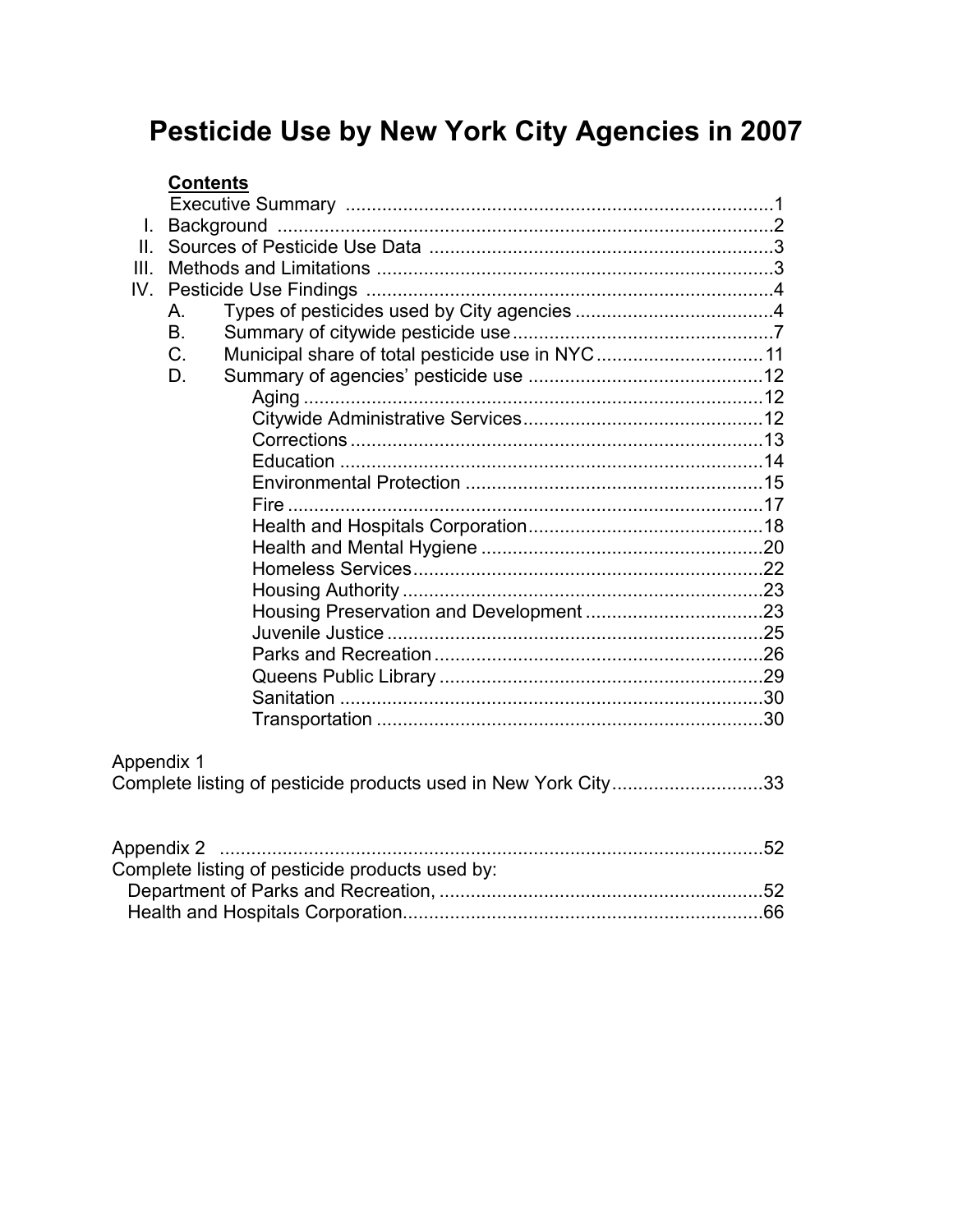# **EXECUTIVE SUMMARY**

Local Law 54 of 2007 requires the New York City Department of Health and Mental Hygiene (DOHMH) to summarize annual City agencies' pesticide use. In 2007, eleven municipal agencies reported to DOHMH their pesticide use in a format that enabled summarization within, and across agencies. This report summarizes pesticides applied on or behalf of agencies on city owned or leased property. Key findings include:

- Pesticides were applied a total of 115,881 times by New York City in 2007. Agencies used a total of 10,449 gallons and 172,926 pounds of pesticides.
- Rodenticides were the most frequently applied type of pesticide, accounting for nearly 60% of all applications.
- Insecticides were the most heavily used type of pesticide, accounting for 73% by volume and 68% by weight of all pesticides used by City agencies.
- New York City agencies are not the only users of pesticides in New York City. Their use accounts for 3% of the total volume of liquid pesticides, and 16% of the total pounds of solid pesticides applied within the five boroughs of New York City.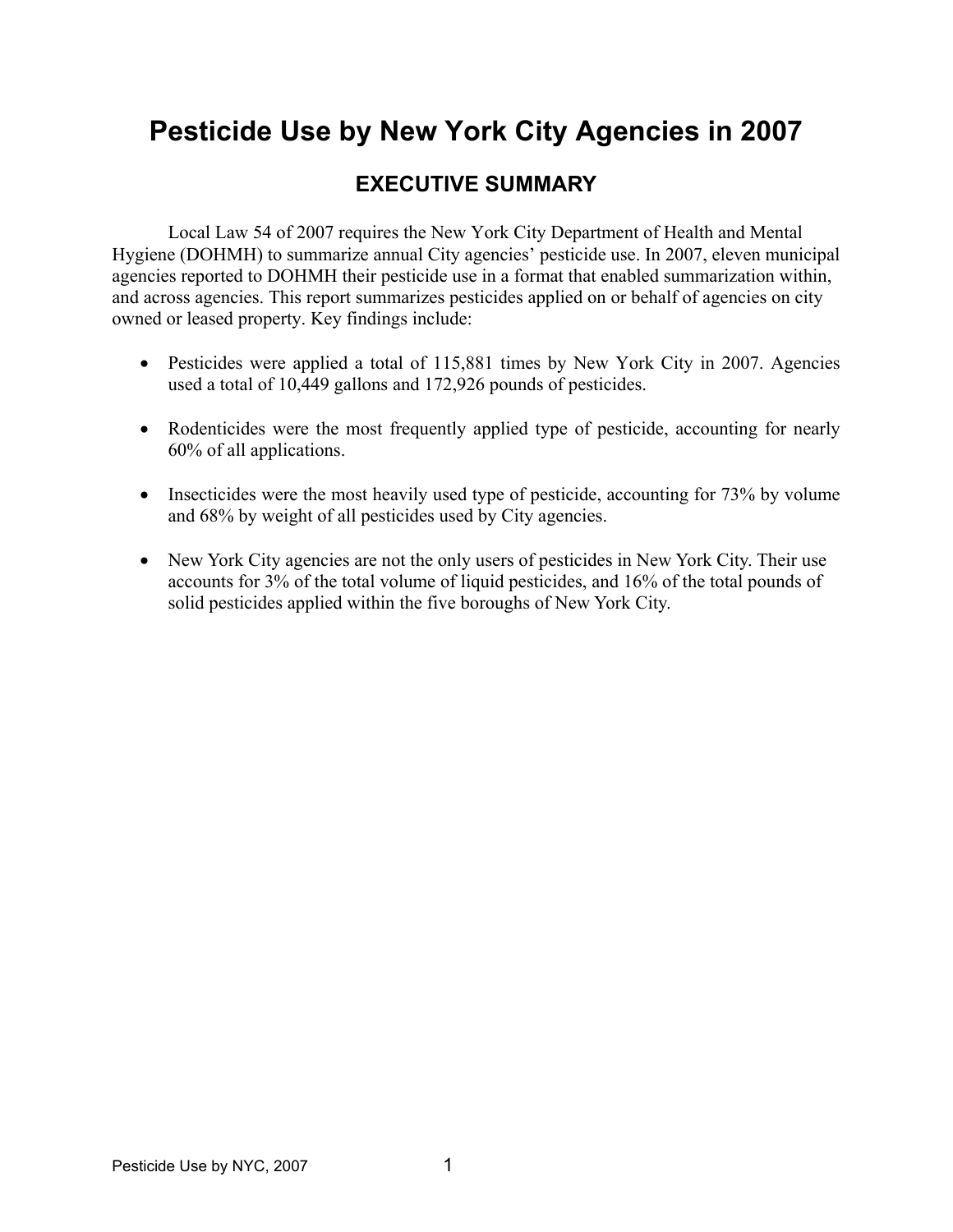## **I. BACKGROUND**

 When Local Law 37 was enacted on May 9, 2005, New York City became the largest municipality in the nation to regulate the use of pesticides on city-owned and leased property. Local Law 37 established new requirements regarding pesticide use on property owned or leased by the City, including the prohibition of certain pesticide products, posting of warning notices prior to pesticide use, and the requirement that agencies report their pesticide use on annual basis. With the enactment of Local Law 37 in May 2005, prohibitions from use were phased in for certain pesticides used by agencies or their contractors on City owned and leased properties. By November, 2005, EPA Toxicity Category 1 (signal word "danger") was prohibited. In May 2006, use of all pesticides classified by the EPA as possible, probable or known human carcinogens ended. And in November 2006, use of all pesticides classified by the State of California's Office of Environmental Health Hazard Assessment as developmental toxins ceased.

 Local Law 37 exempted from prohibition several uses and products that posed little or no risk of human exposure, including rodenticides placed in tamper-proof containers or applied directly into rat burrows or inaccessible areas, containerized insect baits, and certain other types of insecticides such as boric acid, silica, and diatomaceous earth. The New York City Department of Health and Mental Hygiene (DOHMH), under Local Law 37 authorization, further waived from prohibition the use of all insecticide gels containing the ingredients fipronil and hydramethylnon due to their effectiveness and low potential for human exposure. In addition, Local Law 37 empowered DOHMH to consider and grant requests for waivers from prohibition on a case-by-case basis. DOHMH maintains a webpage on Local Law 37 at http://nyc.gov/health/ll37 that includes a list of all waivers granted to agencies.

 In October, 2007 New York City enacted Local Law 54 which requires City agencies to report their pesticide use to DOHMH, and for DOHMH to issue a summary report to the City Council and the Mayor. This is the first annual report in fulfillment of these requirements. City agencies have made significant improvements since the enactment of Local Law 37 to the quality and delivery of pesticide use data. In 2006, just three agencies provided data in an electronic format that enabled data to be summarized. This year, eleven agencies reported electronic data. Because Local Law 54 allows DOHMH to define the format by which agencies must report their data, we anticipate mandating electronic reporting for calendar year 2008.

## **II. SOURCES OF PESTICIDE USE DATA**

 New York City agencies are required to report to DOHMH their pesticide use by February 1 for the preceding calendar year. This report summarizes data received by the Department for pesticides applied during calendar year 2007. Pesticide use records are recorded by agencies and their contractors in formats that are compliant with New York State pesticide reporting laws and regulations. Because New York State accepts use records in paper and electronic format, New York City agencies and their contractors provided data to DOHMH in a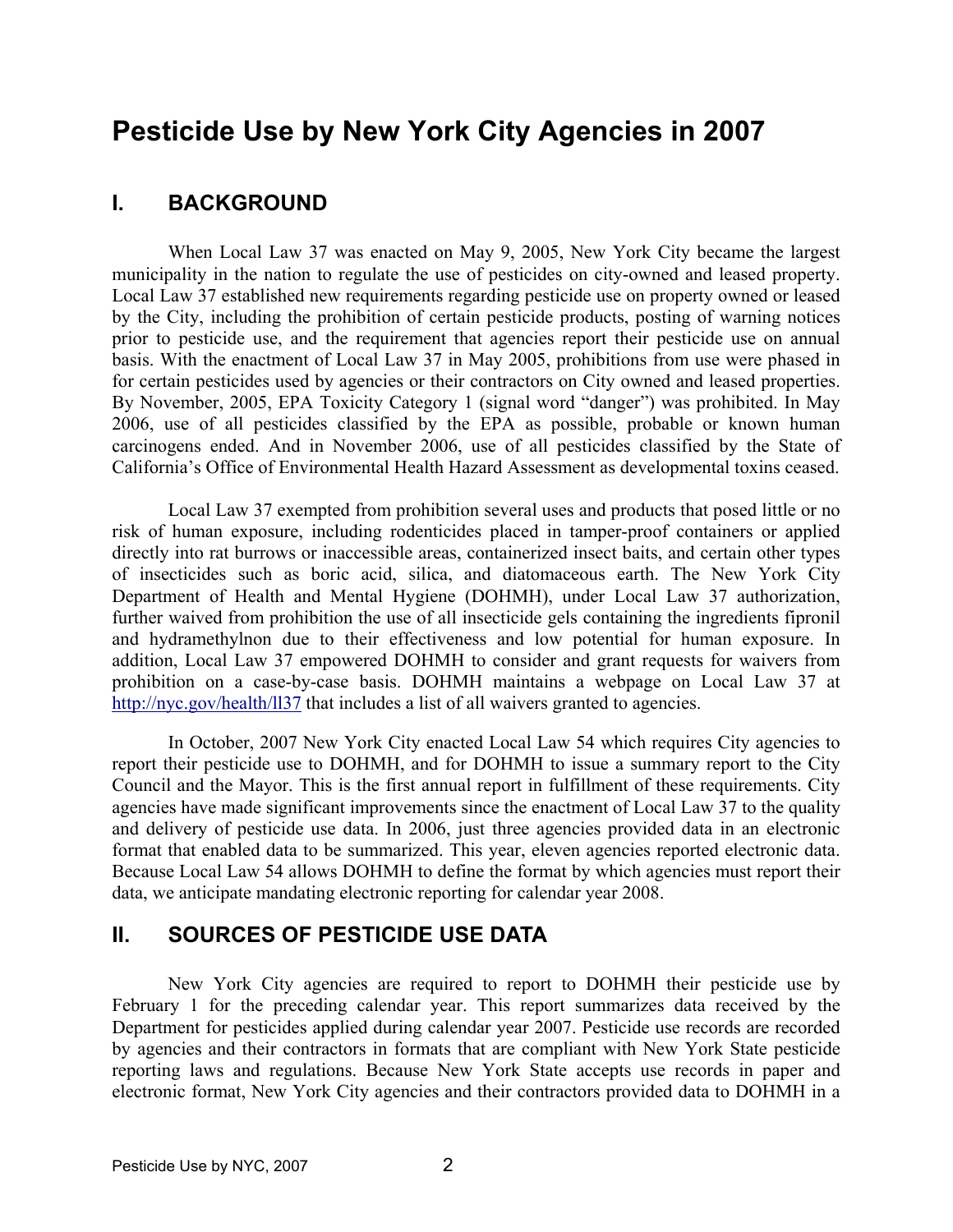variety of formats. These included, paper records, scanned images of paper records, and electronic data in spreadsheets or databases.

 In this first year of summary reporting, DOHMH has been able to summarize only pesticide use data provided in electronic format. Although the summary data captures a significant proportion of all pesticides applied, there is additional information available in other agencies' reports that could not be captured because of the format in which they were received. We detail below which agencies did not yet provide electronic data. DOHMH anticipates future reports to include all city agency data, as the remaining agencies convert their recordkeeping to electronic formats. In 2005, the year Local Law 37 was enacted, just one agency maintained complete records in an electronic format. By 2007, 13 agencies provided electronic data (though one too late to be included in this report).

 DOHMH launched and hosts an electronic reporting tool, the New York Pesticide Use Reporting System (NYCPURS) that all agencies, contractors and licensed pest control applicators can register to use. By summer 2008, DOHMH will enhance NYCPURS to permit importing of data maintained by other electronic systems.

 Source data for each pesticide application includes the product name, Environmental Protection Agency (EPA) registration number, the quantity used (expressed as either weight or volume), the method of application, and the date and location the product was applied. DOHMH utilizes the EPA's pesticide information system to link these data - by registration number - to determine a product's pesticide type and class, toxicity score, and its class and active ingredients. In addition, we linked these data to the EPA Office of Pesticide Programs' List of Chemicals Evaluated for Carcinogenic Potential and the State of California's List of Chemicals Known to the State to Cause Cancer or Reproductive Toxicity, both downloadable at http://nyc.gov/health/ll37.

## **III. METHODS AND LIMITATIONS**

 Data in a variety of electronic formats were imported into a single database, where it was checked for quality, accuracy and validity. Weight and volumetric units were standardized to pounds and gallons, respectively. Each record of data was assigned an agency identifier corresponding to the source agency. Data were analyzed using SQL, Excel and Access. We analyzed data by pesticide type and class, and report total numbers, pounds and gallons of applications for New York City, and by agency on whose behalf the pesticides were applied. Using the most recent data available from the New York State Pesticide Use Registry, we compared the total weight and volume of applications by or on behalf of the City of New York to those applied generally within the New York City. Though only electronically provided data are summarized, for some agencies that provided paper records, we list the pesticide products they used in 2007.

 Where DOHMH was able to evaluate the completeness of these records, it is reported by agency, below. It is not yet possible to fully determine whether each agency was able to report each pesticide application. Many agencies depend upon contractors to maintain records of pesticides applied, and may not be certain that the contractors have fully complied with Local Law 37 reporting requirements. There are some obvious gaps in the data: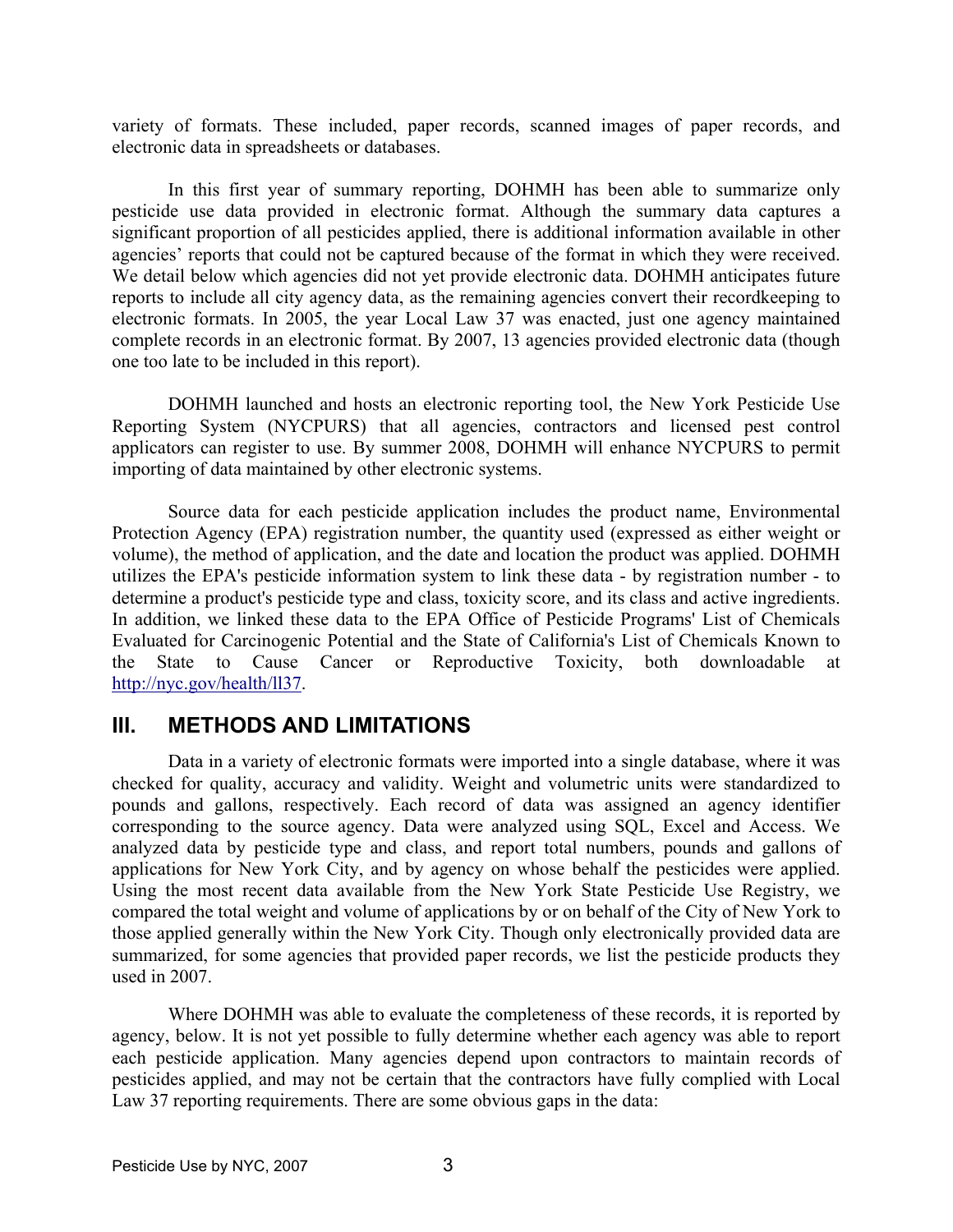- Two agencies have not yet reported 2007 pesticide use data to DOHMH. They are the Brooklyn Public Library and the City University of New York's many community colleges and universities. Both have pledged to provide complete, electronic 2008 pesticide use data in time for summarization and inclusion in the next report. The New York Public Library and the Police Department provided 2007 data too late to be included in this report.
- A review of these data demonstrates that there is incomplete reporting of pesticides used for disinfection and biocidal purposes. While these pesticides are exempt from Local Law 37's prohibitions and prior notification requirements, they are not exempt from reporting mandates.
- The target organisms of the pesticides applied by agencies is difficult to report systematically, owing to the variety of formats, electronic and otherwise that are used to maintain pesticide records.
- Several agencies are not yet able to provide data in an electronic format. These agencies are the Department for the Aging, Corrections, Sanitation, and the New York City Housing Authority. Thus, their pesticide use data are not presented here and not represented in the City totals.

 Each of these issues and gaps in the data is expected to improve over the next year as agencies fully adopt electronic recordkeeping, migrating existing electronic or paper systems to the NYCPURS system developed by DOHMH for electronic recordkeeping. More information about NYCPURS is available at http://nyc.gov/health/ll37.

## **IV. PESTICIDE USE FINDINGS**

## **A. TYPES OF PESTICIDES USED BY AGENCIES**

 Four main types of pesticides were applied by agencies: rodenticides (products used to kill rodents); insecticides (to kill insects); herbicides (to kill plants) and fungicides (to kill molds and other fungi).

## **Insecticides**

 A total of 7,607 gallons and 118,322 pounds of insecticides were applied by New York City in 2007, accounting for 72.8% by volume, and 68.4% by weight of the total applications. Insecticides used by NYC agencies in 2007 were largely comprised of three classes of products; pyrethrins and pyrethroids, organophosphates and carbamates.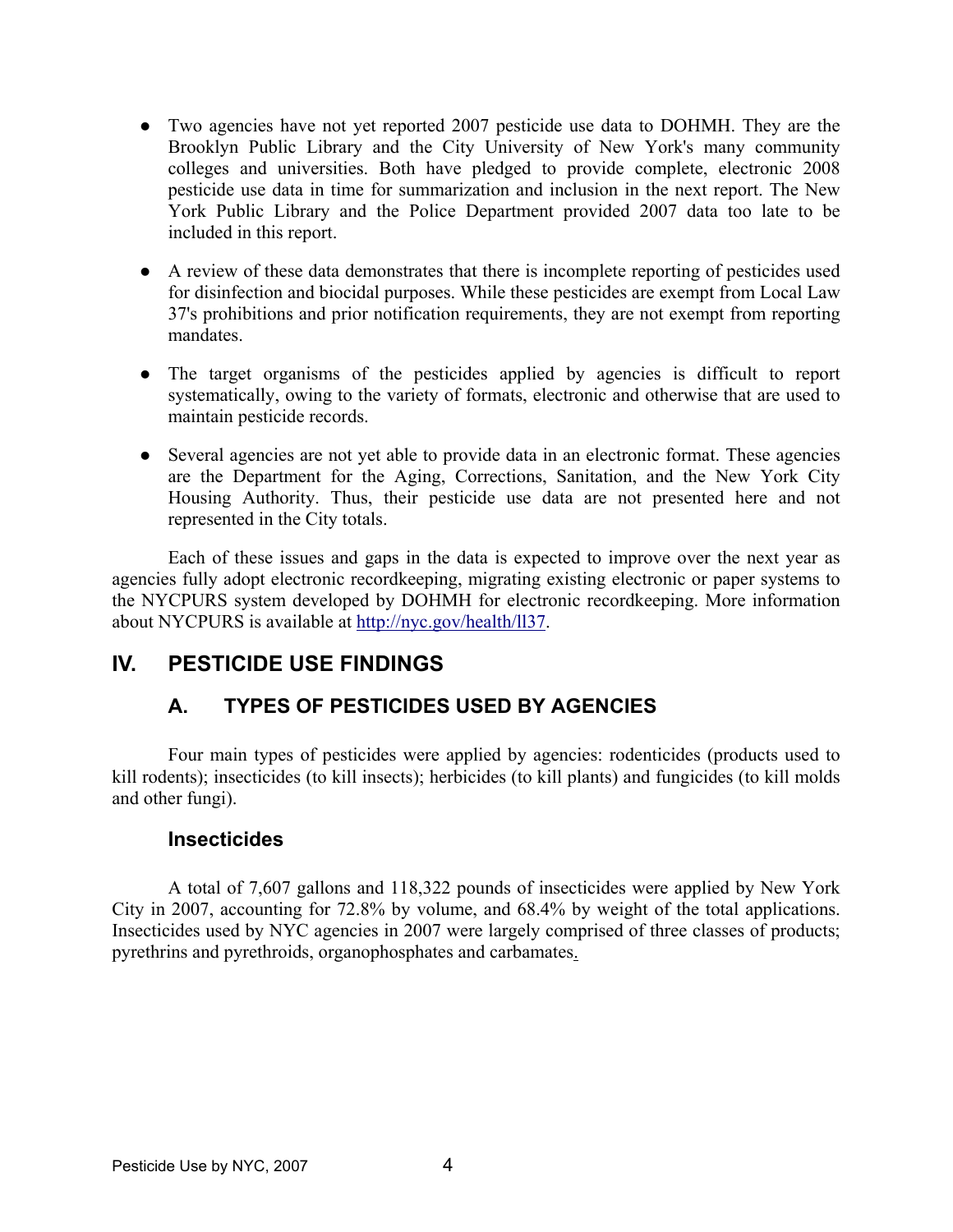#### *Pyrethrins, Pyrethroids, and Synergists*

 Pyrethrins and pyrethroids are less acutely toxic than the organophosphate and carbamate pesticides they have largely replaced. Accidental poisonings from professional applications are very rare, though personal use of aerosol and fogging product formulations have been associated with acute exposures, poisonings and fires. Some pyrethroids may be respiratory allergens for sensitized people, including asthmatics. EPA has classified pyrethrins, their synergists, and several pyrethroids as suspected human carcinogens. Pyrethrins and pyrethroids break down relatively quickly when used outdoors, but persist longer when applied indoors.

 Common pyrethroid active ingredients are cypermethrin, cyfluthrin, esfenvalerate, and deltamethrin. Pyrethrin and pyrethroid products used by agencies in 2007 include Cynoff EC Insecticide®, Pyrocide Fogging Concentrate®, Demand CS Insecticide®, Tempo SC Insecticide®, K-Orthine SC Insecticide® and Evercide Residual Insecticide Concentrate 2662®.

 Together, pyrethrins and pyrethroids accounted in 2007 for 89.6% of the total insecticides applied by volume and 1.1% by weight.

#### *Organophosphates and Carbamates*

 Organophosphate and carbamate insecticides both function by inhibiting the neurotransmitter cholinesterase. Until EPA banned their use for most indoor applications in 1999 and 2000, organophosphates were the most heavily used class of insecticides. EPA also allowed the registrations for several carbamates to lapse.

 Common organophospate active ingredients include acephate and trichlofon. Common carbamate active ingredients include propoxur and carbaryl. Organophosphate and carbamate products applied by agencies in 2007 include Orthene PCO Formula II® and Sevin Brand RP4 Carbaryl Insecticide ®.

 Reports submitted by agencies showed that, in 2007, the use of organophosphates and carbamates accounted for just 0.5% of the total insecticides applied by agencies by volume, and 0.4% by weight.

#### *"Best Management Practices" Insecticides*

 In recent years, several insecticide products have been introduced to the market whose proper use involves little or no potential for human exposure but that have been demonstrated to be highly effective at controlling pests. These products include biological pesticides for mosquito control and gels and baits for cockroach and other insect control.

 Common active ingredients for these products include boric acid, silica gel, diatomeceous earth, the bacteria b*acillus sphaericus* and b*acillus thuringiensis*, hydramethylnon and fipronil, avermectin, and indoxacarb. Some of the products used by agencies for this reporting year were Maxforce Professional Insect Control Roach Killer Bait Gel®, Redzone Bait®, Vectobac CG Biological Larvacide Granules®, Vectolex CG Biological Larvacide®, Avert Prescription Treatment TC 93A Bait®, and DuPont Advion Cockroach Gel Bait®.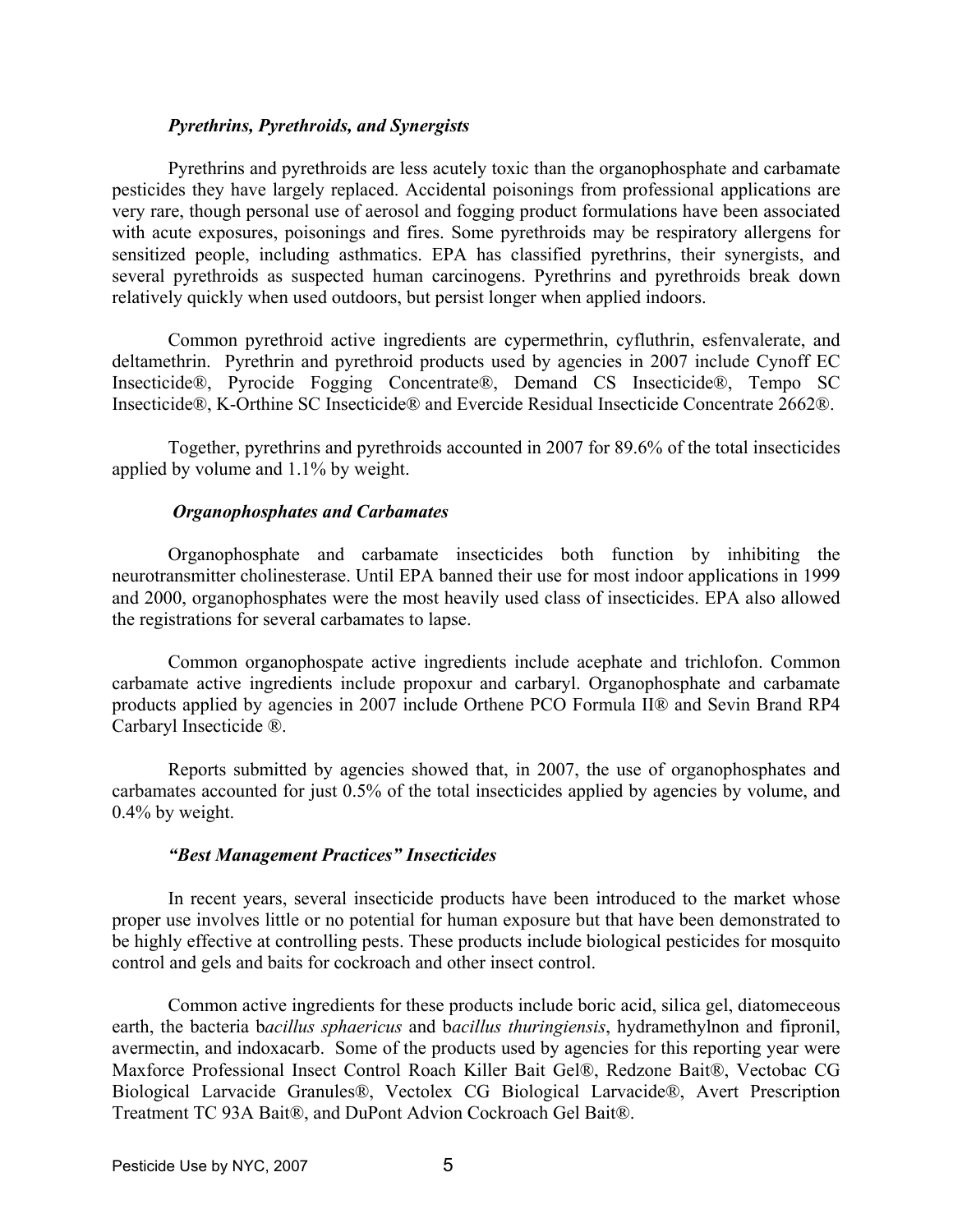In 2007, 4.4% of the total insecticides applied by volume, and 92% by weight, were insecticidal dusts, gels and baits, or biological larvicides.

#### **Herbicides**

 The herbicides used by New York City agencies in 2007 were used primarily for vegetation control in parks and for the maintenance of highways and street medians. The active ingredients most commonly used in 2007 were glyphosate, dinitroanilines, chlorophenoxyacetic acids and ureas. Herbicides were a major contributor of pesticide use by agencies.

 A total of 2,218 gallons and 22,981 pounds were applied, accounting for 21.2% of total volume and 13.3% of total weight of all pesticides used by agencies in 2007.

#### *Glyphosate*

 The most heavily used herbicides applied as a liquid by agencies were glyphosates in Roundup® products. Glyphosate is a broad-spectrum, non-selective systemic herbicide that can be used throughout the growing season. By itself, the active ingredient glyphosate poses little risk of acute poisonings or chronic health effects and has not been shown to be carcinogenic. Glyphosphate use has increased as agencies have phased out the use of herbicides prohibited under Local Law 37.

#### *Dinitroaniline*

 Dinitroaniline-based herbicides, which are often combined with fertilizers, are used early in the growing season as pre-emergents to prevent full germination and plant growth. They are of low acute toxicity to people, but several dinitroanilines are classified by USEPA as suspected human carcinogens. Dinitroaniline herbicides break down slowly. Common dinitroaniline active ingredients are pendimethalin, trifluralin, benefin and benfluralin. Common dinitroaniline products used by agencies in 2007 were Lesco Pre-M Plus Fertilizer® and XL 2G®.

#### *Chlorophenoxyacetic Acids*

 The chlorophenoxyacetic acid herbicides are a family of related chemicals that are often combined in products. EPA classifies one member of this class of pesticides  $-$  mecroprop-p – as a suspected carcinogen. Common chlorophenoxyacetic acid active ingredients are 2,4-D, mecoprop (MCPP), mecoprop-p (MCPP-P), dicamba and MCPA. Common chlorophenoxyacetic acid products used by agencies in 2007 were Gordon's Trimec Weed & Feed® and Viper Weed and Feed®

#### *Ureas*

 Like dinitraniline herbicides, urea herbicides are of low acute toxicity but pose chronic risks. Diuron, a urea herbicide among the ten most heavily used herbicides reported in the City in 2002, is classified by the EPA as a likely human carcinogen. Other urea herbicides have been classified as possible human carcinogens. All urea herbicides are highly persistent. Common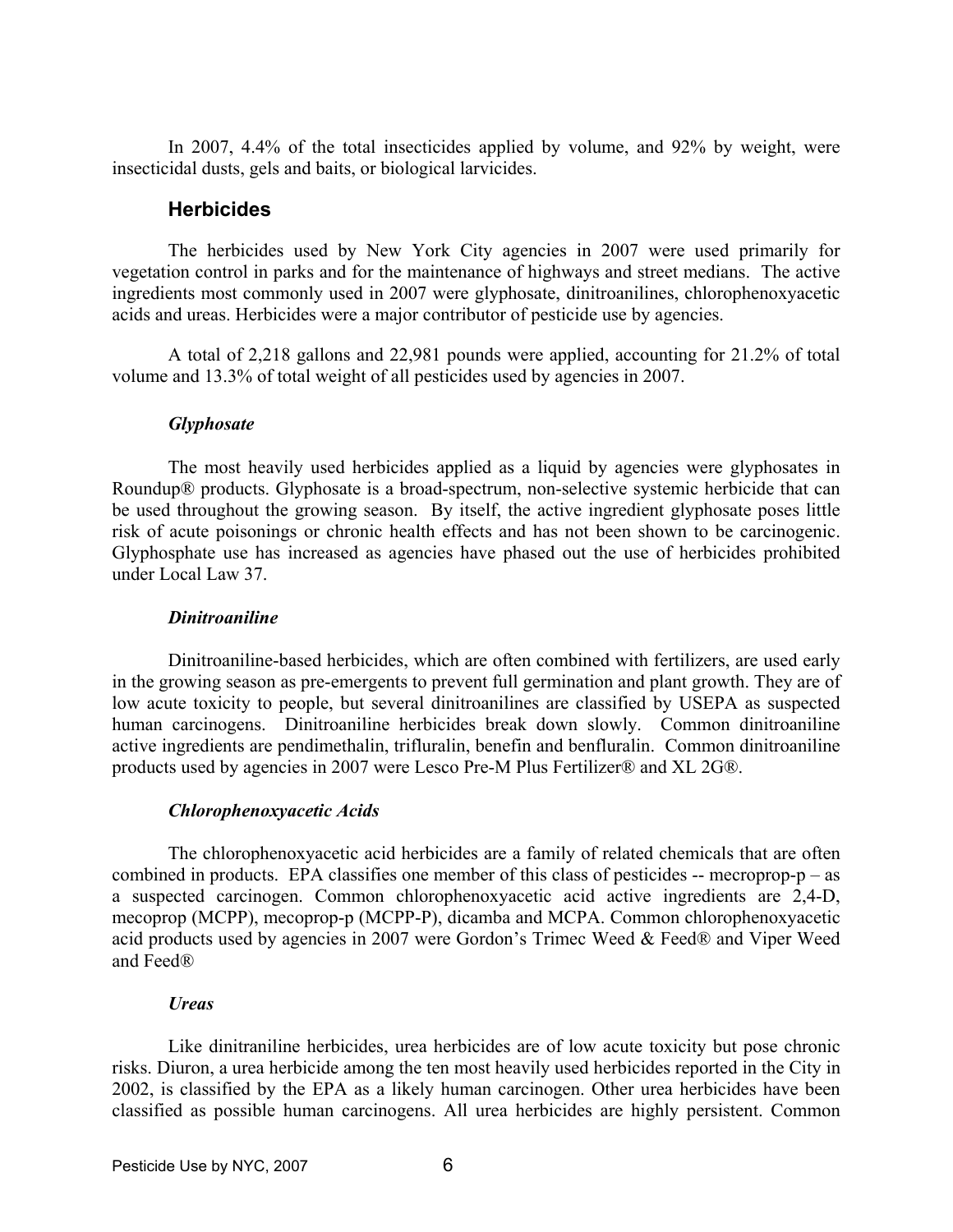Urea active ingredients are Diuron and Siduron. Common urea products used by NYC agencies in 2007 were Nations AG II Sulfometuron Methyl 75® and The Anderson's Professional Turf Products Crabgrass Preventer 4.7%®.

#### **Rodenticides**

 Most rodenticides act as anticoagulants and all are acutely toxic if ingested. Common rodenticide active ingredients are bromodiolone, diphacinone, brodifacuom, zinc phospide and warfarin. Some common rodenticide products used by agencies in 2007 were: Contrac All-Weather Blox®, Generation Mini Blocks®, Weatherblok Bait with Bitrex® and Ditrac All-Weather Blox<sup>®</sup>.

 In 2007, a total of 132 gallons and 21,311 pounds of rodenticides were applied by City agencies, accounting for 1.3% of all pesticides applied on NYC owned or leased property by volume, and 12.3% by weight.

## **Fungicides**

 Most of the most commonly applied fungicides are classified by EPA as suspected carcinogens. Because many of these fungicides are also highly persistent, with half-lives measured in months and years, the potential for exposure can exist throughout the growing season. Degradation does not necessarily reduce the hazard, because some fungicides also have highly toxic breakdown products. Fungicides were most commonly applied by NYC on golf courses, which are exempt from Local Law 37 prohibitions. The most used fungicide by volume in NYC, however, was petroleum-based horticultural oil without other added synthetic fungicides that have no known carcinogenic or developmentally toxic properties.

 The active ingredients of fungicides commonly used in NYC in 2007 include: chlorothalonil, thiophanate-methyl, PCNB, iprodione and mancozeb. Common fungicide products applied in 2007 include Lesco Horticultural Oil®, Echo 720 Agricultural Fungicide®, Aliette WDG Brand Fungicide®, Daconil SDG® and Bayleton 50 Turf and Ornamental Fungicide in Water Soluble Packets®.

 Fungicides are a relatively minor contributor to overall pesticide use by agencies, accounting for 4.7% of the total pesticide applied by volume and 6.0% by weight.

## **B. SUMMARY OF CITYWIDE PESTICIDE USE**

 Pesticide use can be measured and compared in a number of ways. Throughout the remainder of this report, we describe the frequency with which pesticides are applied (how many times a pesticide is used), as well as the quantity of pesticides applied. Quantities for liquid applications are measured as volume in gallons. Quantity for solid applications are measured as weight in pounds. Pesticides were applied a total of 115,881 times by New York City in 2007. The pesticide applied most frequently by New York City was rodenticide. The majority of rodenticides applied by the City of New York is placed directly into rat burrows and poses little risk of exposure to the public. Insecticides were the most heavily used in terms of weight and volume. In 2007, 84% of the insecticides reported by weight were bacterial products designed to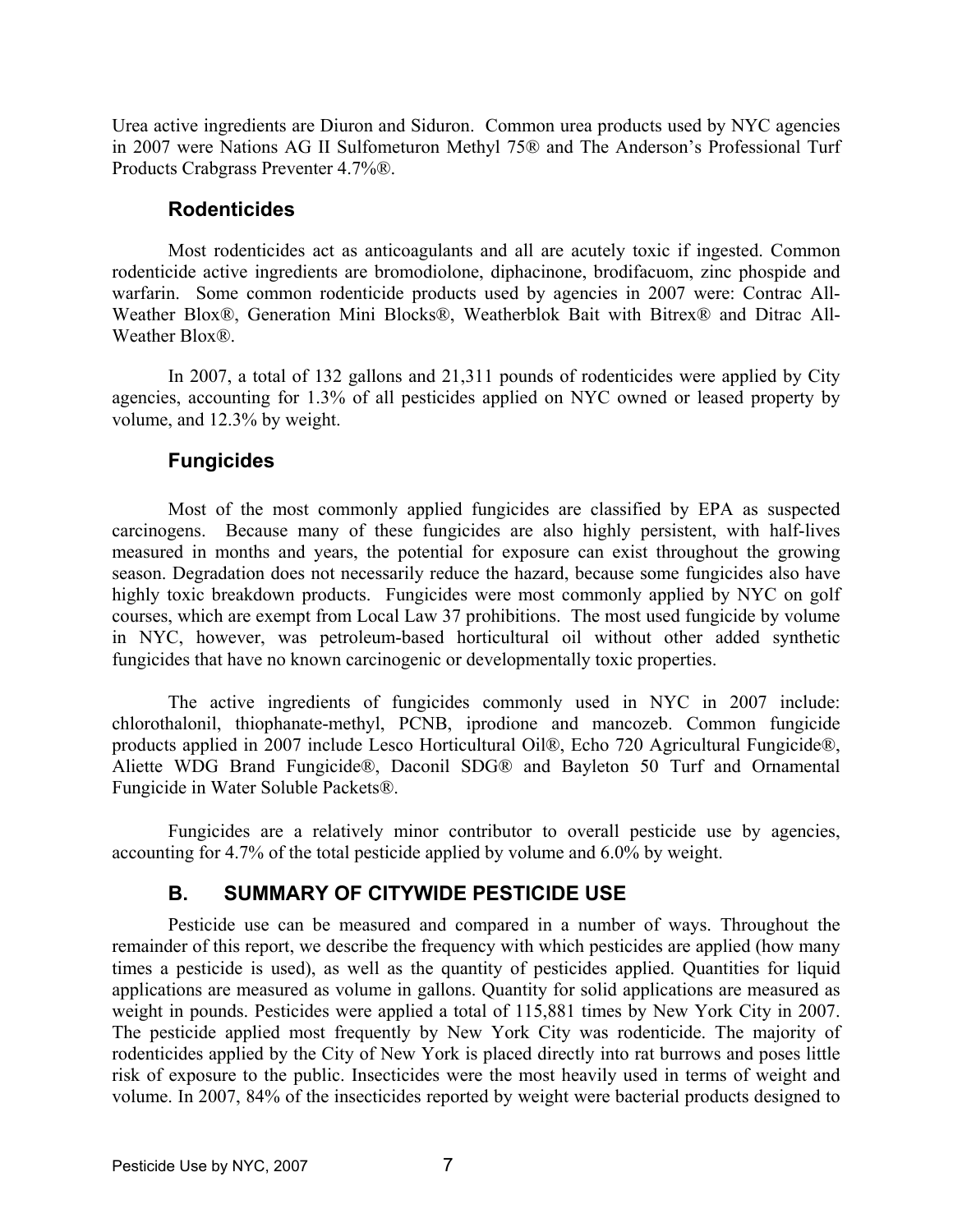kill mosquito larvae in stagnant waters, away from human contact. Table 1, below, summarizes these findings. This table, as all others that follow, is sorted in order of descending number of applications.

|                       |                | Volume     |               | Weight     |               | <b>Times Applied</b> |
|-----------------------|----------------|------------|---------------|------------|---------------|----------------------|
| <b>Pesticide Type</b> | <b>Gallons</b> | % of Total | <b>Pounds</b> | % of Total | <b>Number</b> | % of Total           |
| Rodenticide           | 132            | 1.3%       | 21.311        | 12.3%      | 68.052        | 58.7%                |
| Insecticide           | 7.607          | 72.8%      | 118.322       | 68.4%      | 43.530        | 37.6%                |
| Herbicide             | 2.218          | 21.2%      | 22.981        | 13.3%      | 3.762         | 3.2%                 |
| Fungicide             | 489            | 4.7%       | 10.302        | 6.0%       | 422           | 0.4%                 |
| Other                 | 3              | $< 0.1\%$  | 10            | $< 0.1\%$  | 115           | 0.1%                 |
| <b>Totals</b>         | 10.449         |            | 172.926       |            | 115,881       |                      |

|  |  |  | Table 1. Total Applications Reported Applied by NYC Agencies in 2007, by Pesticide Type |
|--|--|--|-----------------------------------------------------------------------------------------|
|  |  |  |                                                                                         |

 Table 2, below lists the ten most frequently used products used for each pesticide type on New York City owned or leased property in 2007. For each, we list the total volume, weight and number of applications, as well as the active ingredient(s), the EPA toxicity category, whether the product is considered by EPA a known, possible or suspect carcinogen, and whether the product is listed by the State of California as a reproductive hazard. For this and subsequent product tables, the toxicity category refers to the EPA's assigned label warning to indicate the degree of acute toxicity from oral, dermal and inhalation exposures on a scale from 1 to 4. Toxicity Category 1 indicates pesticides considered highly toxic and whose label requires the signal word, "Danger –Poison!" and the skull and crossbones symbol. Toxicity Category 2 products are considered moderately toxic and product labels carry the word "Warning!" Toxicity Category 3 products are considered to be slightly toxic while Toxicity 4 products are considered relatively non-toxic. Both toxicity categories 3 and 4 carry the signal word "Caution!" A complete list of products used by New York City by pesticide class is included in Appendix 1 to this report.

| EPA Reg. #          | <b>EPA Product Name</b>                                                     | Volume<br>(Gals) | Weight<br>(Lbs) | No.<br>Appl's. | <b>Active</b><br>Ingredient(s) | <b>EPA</b><br>Tox Cat | <b>EPA</b><br>Carcin | <b>CA</b><br>Dev.<br>Toxin |
|---------------------|-----------------------------------------------------------------------------|------------------|-----------------|----------------|--------------------------------|-----------------------|----------------------|----------------------------|
| <b>Rodenticides</b> |                                                                             |                  |                 |                |                                |                       |                      |                            |
| 100-1055            | <b>WEATHERBLOK BAIT</b><br><b>WITH BITREX</b>                               | 0.00             | 5.740.19        | 39,236         | Brodifacoum                    |                       | 3 NO                 | NO.                        |
| 100-1050            | <b>TALON-G RODENTICIDE</b><br><b>BAIT PACK MINI-</b><br>PELLETS WITH BITREX | 0.07             | 3.194.81        |                | 12,792 Brodifacoum             |                       | 3 NO                 | NO.                        |
| 12455-79            | CONTRAC ALL-<br><b>WEATHER BLOX</b>                                         | 2.20             | 4,940.37        | 4.968          | Bromadiolone                   |                       | 3 NO                 | NO.                        |
| 12455-75            | CONTRAC RAT AND<br>MOUSE BAIT READY TO<br>USE PLACE PAC                     | 0.00             | 1,427.89        |                | 3,722 Bromadiolone             |                       | 3 NO                 | NO.                        |
| 7173-218            | <b>GENERATION MINI</b><br><b>BLOCKS</b>                                     | 130.03           | 2,429.11        | 3.475          | <b>Difethialone</b>            |                       | 3 NO                 | NO.                        |
| 12455-80            | DITRAC ALL-WEATHER<br><b>BLOX</b>                                           | 0.00             | 1,393.87        | 1.339          | Diphacinone                    |                       | 3 NO                 | NO.                        |

**Table 2. Ten Most Frequently Applied Pesticide Products by NYC Agencies in 2007 by Pesticide Type**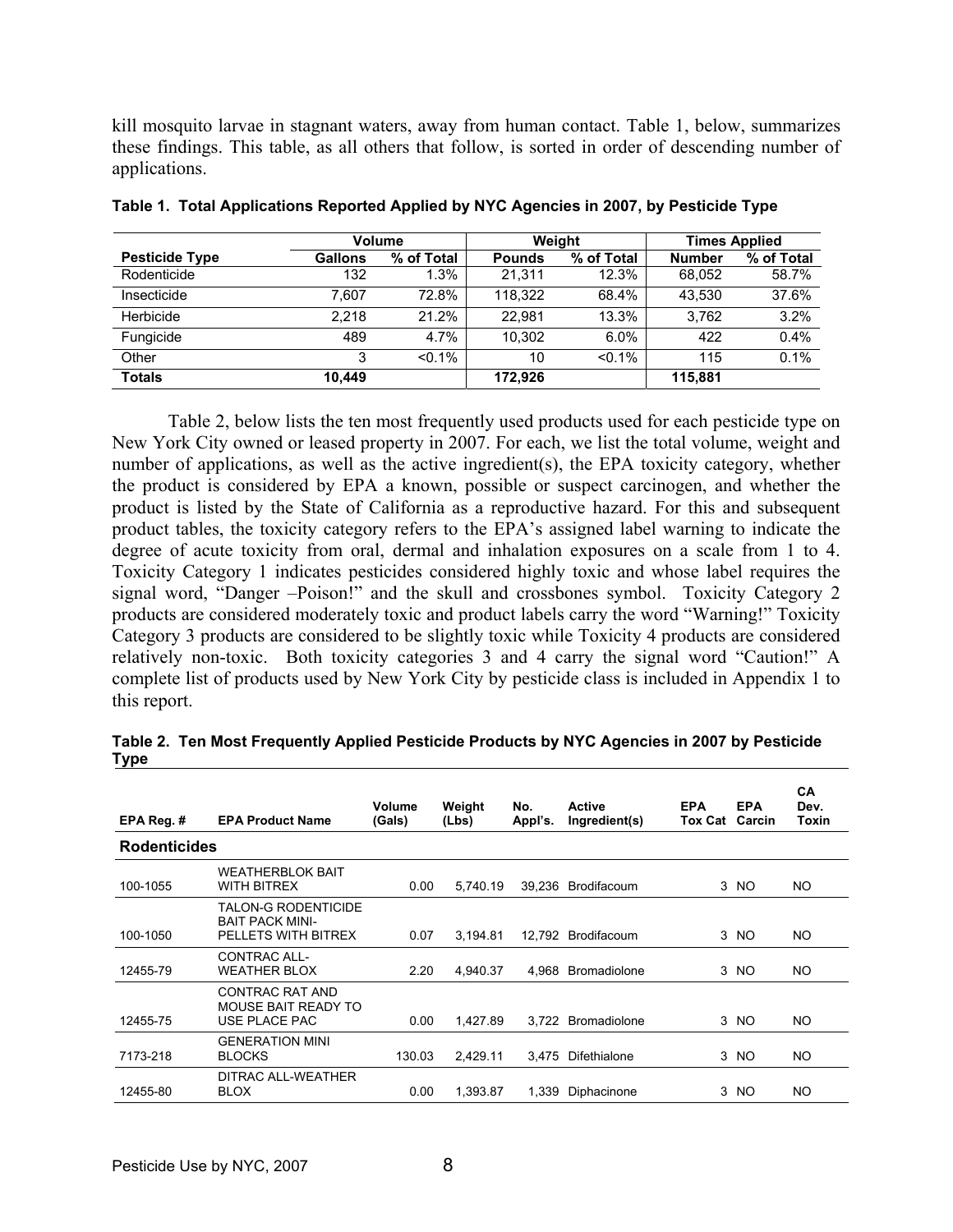| EPA Reg. #          | <b>EPA Product Name</b>                                                     | Volume<br>(Gals) | Weight<br>(Lbs) | No.<br>Appl's. | <b>Active</b><br>Ingredient(s)                                              | <b>EPA</b><br><b>Tox Cat Carcin</b> | <b>EPA</b> | CA<br>Dev.<br><b>Toxin</b> |
|---------------------|-----------------------------------------------------------------------------|------------------|-----------------|----------------|-----------------------------------------------------------------------------|-------------------------------------|------------|----------------------------|
| 7173-202            | <b>MAKI MINI BLOCKS</b>                                                     | 0.00             | 648.66          |                | 542 Bromadiolone                                                            |                                     | 3 NO       | NΟ                         |
| 12455-76            | <b>CONTRAC</b><br>RODENTICIDE READY<br>TO USE PLACE PAC                     | 0.00             | 307.19          |                | 478 Bromadiolone                                                            |                                     | 3 NO       | <b>NO</b>                  |
| 7173-188            | <b>MAKI RAT AND MOUSE</b><br><b>BAIT PACKS (PELLETS)</b>                    | 0.00             | 262.26          |                | 326 Bromadiolone                                                            |                                     | 3 NO       | NO.                        |
| 12455-86            | <b>CONTRAC</b><br>RODENTICIDE PLACE<br><b>PAC</b>                           | 0.00             | 169.76          |                | 220 Bromadiolone                                                            |                                     | 3 NO       | <b>NO</b>                  |
| <b>Insecticides</b> |                                                                             |                  |                 |                |                                                                             |                                     |            |                            |
| 432-1318            | MERIT 75 WSP                                                                | 0.00             | 1,524.16        |                | 10,553 Imidacloprid                                                         |                                     | 3 NO       | <b>NO</b>                  |
| 64405-2             | <b>REDZONE BAIT</b>                                                         | 1.68             | 1,143.49        |                | 4,587 Boric acid                                                            |                                     | 3 NO       | <b>NO</b>                  |
| 1021-1641           | <b>EVERCIDE RESIDUAL</b><br><b>INSECTICIDE</b><br>CONCENTRATE 2662          | 5,038.84         | 0.01            |                | 3,593 Esfenvalerate                                                         |                                     | 3 NO       | <b>NO</b>                  |
| 67425-14            | ECOPCO ACU                                                                  | 126.65           | 294.08          | 3,547          | Phenylethyl<br>propionate                                                   |                                     | 3 NO       | <b>NO</b>                  |
| 432-1259            | <b>PRODUCT: RBF5</b>                                                        | 34.78            | 300.31          |                | 3,202 Fipronil                                                              |                                     | 3 YES      | <b>NO</b>                  |
| 352-652             | <b>DUPONT ADVION</b><br><b>COCKROACH GEL BAIT</b>                           | 10.19            | 75.26           |                | 2,390 Indoxacarb                                                            |                                     | 3 NO       | NO                         |
| 54452-2             | STAPELTON'S<br><b>MAGNETIC ROACH</b><br>FOOD M.R.F. 2000 -<br>PASTE FORMULA | 5.14             | 232.10          |                | 2,079 Boric acid                                                            |                                     | 3 NO       | <b>NO</b>                  |
| 73049-19            | <b>VECTOBAC CG</b><br><b>BIOLOGICAL LARVICIDE</b><br><b>GRANULES</b>        | 0.00             | 59,164.53       | 1,947          | <b>Bacillus</b><br>thuringiensis,<br>subsp. Israelensis,<br>strain AM 65-52 |                                     | 3 NO       | <b>NO</b>                  |
| 9444-129            | <b>ROACH KIL</b><br><b>COMMERCIAL</b>                                       | 0.00             | 376.23          |                | 1,300 Boric acid                                                            |                                     | 3 NO       | <b>NO</b>                  |
| 499-507             | TC 248                                                                      | 0.33             | 44.65           |                | 1,283 Dinotefuran                                                           |                                     | 3 NO       | <b>NO</b>                  |
| <b>Herbicides</b>   |                                                                             |                  |                 |                |                                                                             |                                     |            |                            |
| 524-475             | ROUNDUP ULTRA<br><b>HERBICIDE</b>                                           | 840.19           | 57.84           | 1,189 salt     | Glyphosate,<br>isopropylamine                                               |                                     | 3 NO       | <b>NO</b>                  |
| 62719-542           | <b>DIMENSION 2EW</b>                                                        | 29.80            | 7.50            |                | 460 Dithiopyr                                                               |                                     | 2 NO       | <b>NO</b>                  |
| 228-397             | RIVERDALE VANQUISH<br><b>HERBICIDE</b>                                      | 123.23           | 0.00            |                | Dicamba,<br>294 diglycolamine salt                                          |                                     | 3 NO       | <b>NO</b>                  |
| 66222-169           | <b>NATIONS AG II</b><br><b>SULFOMETURON</b><br>METHYL 75                    | 29.24            | 0.00            |                | Sulfometuron<br>276 methyl                                                  |                                     | 3 NO       | <b>NO</b>                  |
| 73220-6             | <b>GLYPHOSATE T&amp;O</b>                                                   | 146.72           | 0.00            |                | Glyphosate,<br>isopropylamine<br>249 salt                                   |                                     | 2 NO       | NO.                        |
| 62719-176           | PATHFINDER II                                                               | 197.46           | 0.00            |                | Triclopyr,<br>189 butoxyethyl ester                                         |                                     | 3 NO       | NO.                        |
| 62719-322           | <b>NAF-545</b>                                                              | 47.46            | 0.00            |                | Glyphosate,<br>isopropylamine<br>114 salt                                   |                                     | 3 NO       | <b>NO</b>                  |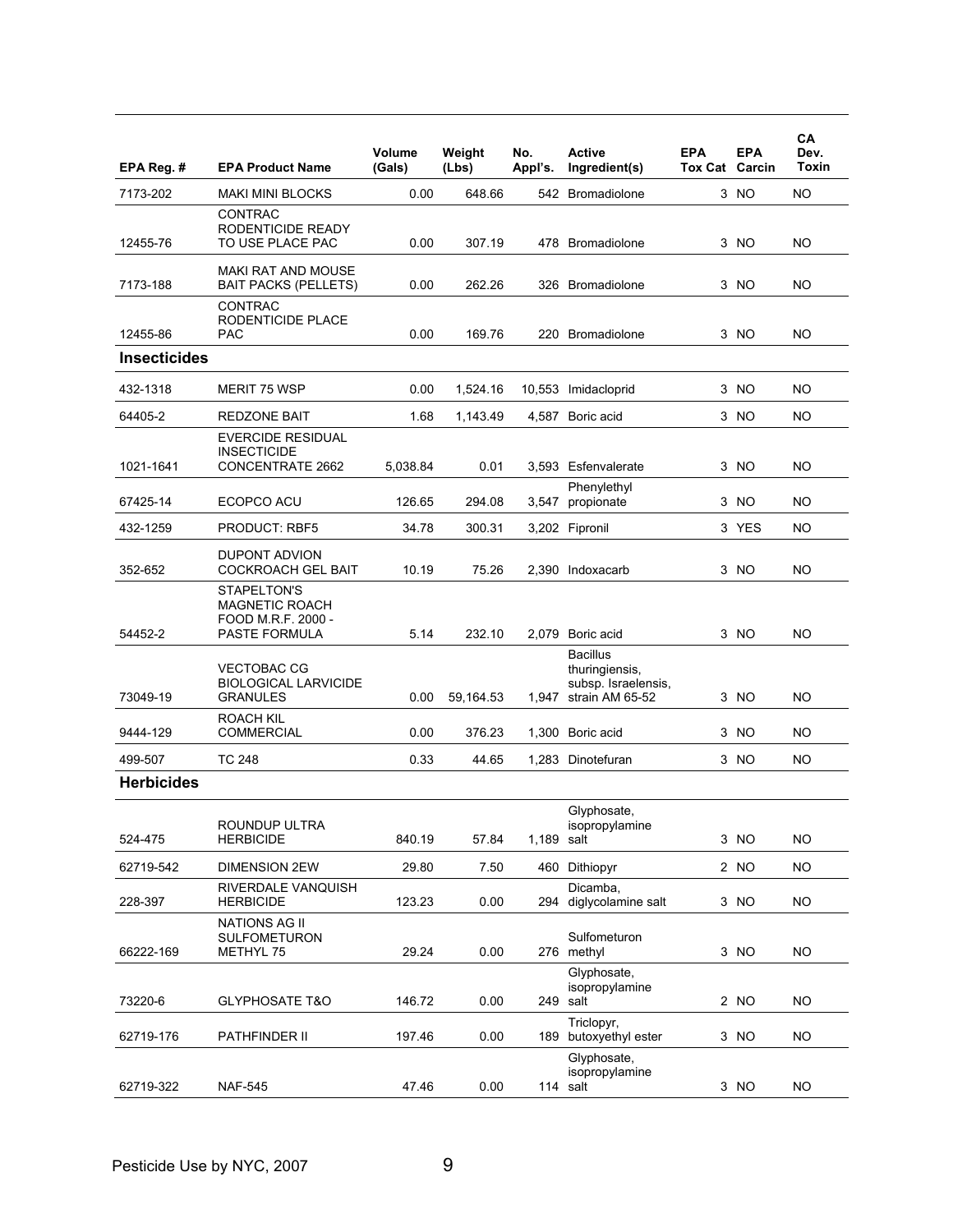| EPA Reg. #        | <b>EPA Product Name</b>                                                                          | Volume<br>(Gals) | Weight<br>(Lbs) | No.<br>Appl's. | <b>Active</b><br>Ingredient(s)                                                              | <b>EPA</b><br><b>Tox Cat Carcin</b> | <b>EPA</b> | CA<br>Dev.<br>Toxin |
|-------------------|--------------------------------------------------------------------------------------------------|------------------|-----------------|----------------|---------------------------------------------------------------------------------------------|-------------------------------------|------------|---------------------|
| 62719-37          | GARLON* 3A                                                                                       | 59.34            | 0.00            |                | Triclopyr,<br>113 triethylamine salt                                                        |                                     | 1 NO       | <b>NO</b>           |
|                   |                                                                                                  |                  |                 |                | Glyphosate,<br>isopropylamine                                                               |                                     |            |                     |
| 62719-324         | <b>GLYPRO</b><br><b>GORDON'S TRIMEC</b>                                                          | 101.13           | 0.00            |                | 112 salt<br>2,4-D; Dicamba;                                                                 |                                     | 3 NO       | NO.                 |
| 2217-581          | WEED & FEED 24                                                                                   | 0.00             | 50.45           |                | 105 Mecoprop-P                                                                              |                                     | 3 YES      | NO                  |
| <b>Fungicides</b> |                                                                                                  |                  |                 |                |                                                                                             |                                     |            |                     |
| 432-890           | ALIETTE WDG BRAND<br><b>FUNGICIDE</b>                                                            | 0.00             | 1,303.75        | 41             | Fosetyl-Al                                                                                  |                                     | 3 NO       | <b>NO</b>           |
| 60063-7           | <b>ECHO 720</b><br><b>AGRICULTURAL</b><br><b>FUNGICIDE</b>                                       | 107.31           | 0.00            |                | 27 Chlorothalonil                                                                           |                                     | 2 YES      | <b>NO</b>           |
| 100-1093          | <b>HERITAGE FUNGICIDE</b>                                                                        | 0.09             | 81.64           |                | 26 Azoxystrobin                                                                             |                                     | 3 NO       | NO                  |
| 432-1360          | <b>BAYLETON 50 TURF</b><br>AND ORNAMENTAL<br><b>FUNGICIDE IN WATER</b><br><b>SOLUBLE PACKETS</b> | 1.00             | 188.79          |                | 25 Triadimefon                                                                              |                                     | 3 YES      | <b>YES</b>          |
| 50534-202         | DACONIL SDG                                                                                      | 74.00            | 234.95          |                | 24 Chlorothalonil                                                                           |                                     | 1 YES      | NO.                 |
| 60063-3           | <b>ECHO 825</b>                                                                                  | 0.00             | 552.00          |                | 24 Chlorothalonil                                                                           |                                     | 1 YES      | NO.                 |
| 7969-184          | <b>INSIGNIA FUNGICIDE</b>                                                                        | 0.00             | 326.71          | 21             | Pyraclostrobin                                                                              |                                     | 3 NO       | <b>NO</b>           |
| 100-796           | SUBDUE MAXX                                                                                      | 45.20            | 21.38           |                | 18 Mefenoxam                                                                                |                                     | 3 NO       | <b>NO</b>           |
| 432-942           | <b>BANOL TURF AND</b><br>ORNAMENTAL<br><b>FUNGICIDE</b>                                          | 20.28            | 0.00            |                | Propamocarb<br>16 hydrochloride                                                             |                                     | 3 NO       | <b>NO</b>           |
| 58185-33          | <b>DOMAIN FL</b>                                                                                 | 8.53             | 0.00            |                | Thiophanate-<br>14 methyl                                                                   |                                     | 3 YES      | <b>YES</b>          |
| Other             |                                                                                                  |                  |                 |                |                                                                                             |                                     |            |                     |
| 2724-351          | ZOECON RF-259<br><b>EMULSIFIABLE</b><br>CONCENTRATE                                              | 0.59             | 3.00            |                | 62 (7S)-Hydroprene                                                                          |                                     | 3 NO       | <b>NO</b>           |
| 59639-96          | <b>DISTANCE INSECT</b><br><b>GROWTH REGULATOR</b>                                                | 0.28             | 0.00            |                | 13 Pyriproxyfen                                                                             |                                     | 3 NO       | NO                  |
| 2724-476          | ENSTAR II INSECT<br><b>GROWTH REGULATOR</b><br>(ENSTAR 5E)                                       | 0.21             | 0.00            |                | 12 (S)-Kinoprene                                                                            |                                     | 2 NO       | NO                  |
| 400-478           | <b>B-NINE WSG</b>                                                                                | 0.11             | 0.03            |                | 9 Daminozide                                                                                |                                     | 3 YES      | <b>NO</b>           |
| 71096-7           | OR-CAL SLUG & SNAIL<br>BAIT                                                                      | 0.00             | 6.28            |                | 6 Metaldehyde                                                                               |                                     | 3 NO       | <b>NO</b>           |
| 2217-768          | EMBARK E-Z-TU-USE<br><b>PLANT GROWTH</b><br><b>REGULATOR</b>                                     | 1.00             | 0.00            |                | Mefluidide.<br>diethanolamine<br>2 salt                                                     |                                     | 3 NO       | NO.                 |
| 81117-1           | FOUR PAWS KEEP OFF!<br>DOG & CAT REPELLENT                                                       | 0.25             | 0.00            |                | Benzyldiethyl<br>$[(2,6-$<br>xylylcarbamoyl)me<br>thyl] ammonium<br>saccharide;<br>2 Thymol |                                     | 3 NO       | NO.                 |
| 67238-1           | <b>HOT PEPPER WAX</b>                                                                            | 0.25             | 0.00            |                | Capsicum<br>2 oleoresin                                                                     |                                     | 3 NO       | <b>NO</b>           |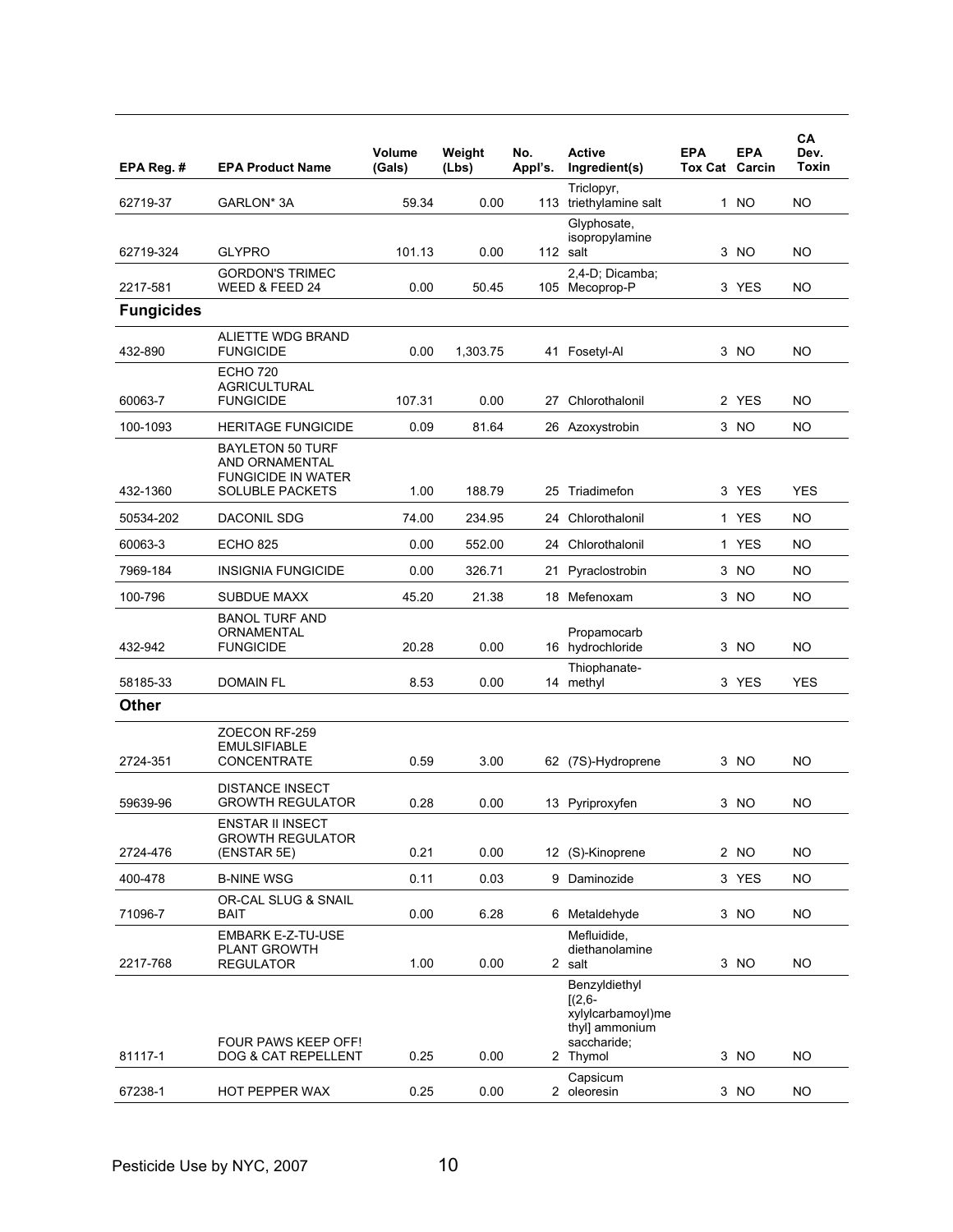| EPA Reg. $#$ | <b>EPA Product Name</b>                                        | Volume<br>(Gals) | Weight<br>(Lbs) | No.<br>Appl's. | <b>Active</b><br>Ingredient(s) | <b>EPA</b><br><b>Tox Cat Carcin</b> | <b>EPA</b> | CА<br>Dev.<br>Toxin |
|--------------|----------------------------------------------------------------|------------------|-----------------|----------------|--------------------------------|-------------------------------------|------------|---------------------|
| 524-482      | <b>MON 21233</b><br><b>MANUFACTURING USE</b><br><b>PRODUCT</b> | 0.01             | 0.00            |                | Clofencet                      |                                     | 3 YES      | <b>NO</b>           |
| 524-481      | MON 21200 TECHNICAL                                            | 0.01             | 0.00            |                | Clofencet                      |                                     | 2 YES      | <b>NO</b>           |

## **C. MUNICIPAL SHARE OF TOTAL PESTICIDE USE IN NYC**

 Because pesticides are applied on both properties owned or leased by municipal agencies (the subject of this report) as well as properties owned by private and other public entities, New York City government is responsible for just a share of the total pesticides applied annually within the city. Municipal agencies are not the only applicators of pesticides in New York City. We compared municipal agencies' pesticide use to that of *all* commercial pesticide applications in 2005, the latest year for which these data are available from the New York State Department of Environmental Conservation.

 Municipal agencies accounted for 12.8% of all pesticides applied in New York City in 2007. Agencies applied 12.1% of all rodenticides by volume and 4.2% by weight. Agencies' share of the total use of insecticides was 16.5% by volume and 41.6% by weight. The vast majority of insecticides applied by New York City by weight were non-chemical bacterial larvicides applied to stagnant water for the control of West Nile Virus vector mosquitoes. New York City agencies accounted for 35.5% by volume and 15% by weight of all herbicides. Agencies accounted for a significant share of fungicides applied by weight (71.5%), primarily for turf on city-owned golf courses, but just a small fraction of the far greater quantity of fungicides applied as liquids (0.4%). These findings are summarized in Table 3. The percentages attributable to New York City agencies are likely underestimated for solid insecticides, as the Housing Authority and Department of Sanitation provided records in paper form that could not be summarized, the New York Public Library and Police Department provided data too late to be included in this report, and data were not available for the the majority of the Queens Public Library facilities, or for the City University of New York.

|                       | <b>Quantity Applied</b>             |            |                                                  |         |                               |                                     |  |  |  |  |  |
|-----------------------|-------------------------------------|------------|--------------------------------------------------|---------|-------------------------------|-------------------------------------|--|--|--|--|--|
|                       | <b>Weight (Pounds)</b>              |            |                                                  |         |                               |                                     |  |  |  |  |  |
| <b>Pesticide Type</b> | All<br><b>Applications Agencies</b> | <b>NYC</b> | % Applied by<br><b>NYC Agencies Applications</b> | All     | <b>NYC</b><br><b>Agencies</b> | % Applied by<br><b>NYC Agencies</b> |  |  |  |  |  |
| Rodenticides          | 1.095                               | 132        | 12.1%                                            | 505.716 | 21,311                        | 4.2%                                |  |  |  |  |  |
| <b>Insecticides</b>   | 46,190                              | 7.607      | 16.5%                                            | 284,643 | 118,322                       | 41.6%                               |  |  |  |  |  |
| <b>Herbicides</b>     | 6.246                               | 2.218      | 35.5%                                            | 153,587 | 22,981                        | 15.0%                               |  |  |  |  |  |
| Fungicides            | 119,567                             | 489        | 0.4%                                             | 14,416  | 10,302                        | 71.5%                               |  |  |  |  |  |

| Table 3. Pesticide Applied by NYC Agencies in 2007 as a Percentage of Total Applications in NYC |  |  |
|-------------------------------------------------------------------------------------------------|--|--|
| (2005), by Pesticide Type                                                                       |  |  |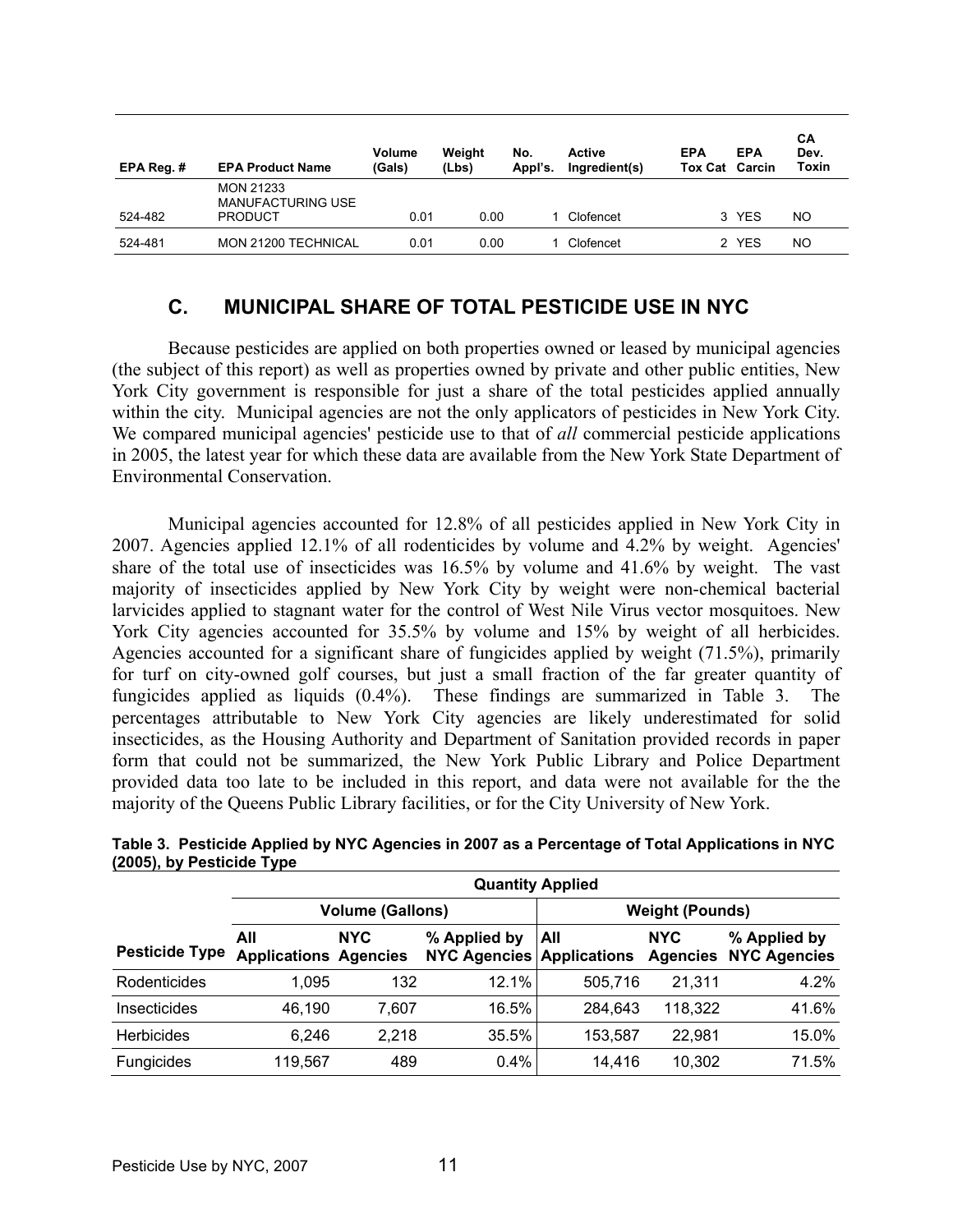## **D. SUMMARY OF AGENCIES' PESTICIDE USE**

 For each reporting agency, we summarize below total pesticide use by pesticide type, followed by a listing of pesticide products used and their total use by reporting City agencies.

#### **Aging**

 The Department for the Aging (DFTA) contracts with non-profit senior service providers to administer 76 different city-owned and city-leased sites, 33 of which engage in food preparation or storage. DFTA contracts with private vendors for its pest control to address typical structural urban pest issues, such as roaches, rodents, and flies. In 2007, DFTA provided paper records only, which are not summarized here.

#### **Citywide Administrative Services**

 The Department of Citywide Administrative Services (DCAS) oversees surplus cityowned property and the commercial real estate portfolio for the City. Of the 14,000 city-owned lots, DCAS is directly responsible for the management of approximately 2,400 of these properties. DCAS cleans and maintains 53 DCAS-managed buildings with 13,365,398 square feet of space throughout the city. These include City Hall, the four Borough Halls, the Manhattan and Brooklyn Municipal Buildings, and all state and municipal court buildings. DCAS administers the city-wide contract for pest control which city agencies may use to purchase pest control services. Several agencies are housed in DCAS managed buildings. Table 4 summarizes pesticide use by pesticide type. Table 5 lists all pesticide products used by DCAS in 2007.

|                       | <b>Volume</b> |            | Weight        |            | <b>Times Applied</b> |            |
|-----------------------|---------------|------------|---------------|------------|----------------------|------------|
| <b>Pesticide Type</b> | Gallons       | % of Total | <b>Pounds</b> | % of Total | <b>Number</b>        | % of Total |
| Insecticide           | 184.1         | 100.0%     | 51.5          | $12.4\%$   | 265                  | 54.9%      |
| Rodenticide           | 0.0           | $0.0\%$    | 364.4         | 87.6%      | 216                  | 44.7%      |
| Other                 | 0.0           | $0.0\%$    | 0.1           | 0.0%       |                      | .4%        |
| <b>Totals</b>         | 184.1         |            | 416.1         |            | 483                  |            |

#### **Table 4: Types of Pesticides Used by DCAS in 2007**

#### **Table 5: Pesticide Products Used by DCAS in 2007 by Pesticide Type**

| EPA Reg. #          | <b>EPA Product Name</b> | Volume<br>(Gals) | Weight<br>(Lbs) | No.<br>Appl's. | <b>Active</b><br>Ingredient(s) | <b>EPA</b><br>Tox<br>Cat | <b>EPA</b><br>Carci<br>n | <b>CA</b><br>Dev.<br>Toxin |
|---------------------|-------------------------|------------------|-----------------|----------------|--------------------------------|--------------------------|--------------------------|----------------------------|
| <b>Rodenticides</b> |                         |                  |                 |                |                                |                          |                          |                            |
|                     | CONTRAC ALL-            |                  |                 |                |                                |                          |                          |                            |
| 12455-79            | <b>WEATHER BLOX</b>     | 0.00             | 141.34          | 92             | <b>Bromadiolone</b>            | 3                        | No                       | No                         |
|                     | DITRAC ALL-WEATHER      |                  |                 |                |                                |                          |                          |                            |
| 12455-80            | <b>BLOX</b>             | 0.00             | 139.55          | 78             | Diphacinone                    | 3                        | No                       | No                         |
|                     | <b>CONTRAC</b>          |                  |                 |                |                                |                          |                          |                            |
|                     | RODENTICIDE READY       |                  |                 |                |                                |                          |                          |                            |
| 12455-76            | TO USE PLACE PAC        | 0.00             | 22.13           | 20             | <b>Bromadiolone</b>            | 3                        | No                       | No                         |
|                     | <b>CONTRAC</b>          |                  |                 |                |                                |                          |                          |                            |
|                     | RODENTICIDE PLACE       |                  |                 |                |                                |                          |                          |                            |
| 12455-86            | <b>PAC</b>              | 0.00             | 56.05           | 13             | <b>Bromadiolone</b>            | 3                        | No                       | No                         |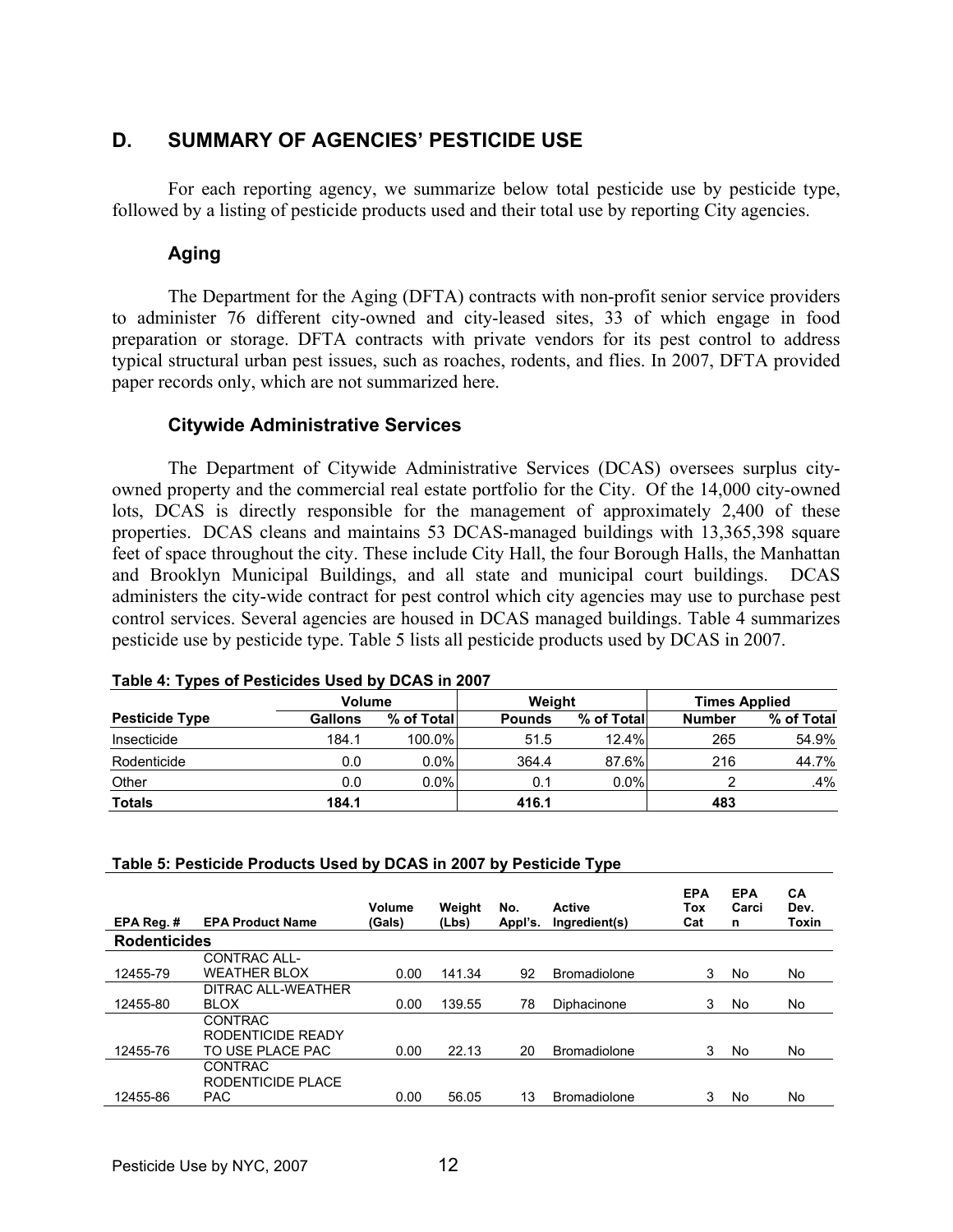| EPA Reg. #          | <b>EPA Product Name</b>                                                   | Volume<br>(Gals) | Weight<br>(Lbs) | No.<br>Appl's. | <b>Active</b><br>Ingredient(s)                                                                                                                                   | <b>EPA</b><br><b>Tox</b><br>Cat | <b>EPA</b><br>Carci<br>n | CA<br>Dev.<br><b>Toxin</b> |
|---------------------|---------------------------------------------------------------------------|------------------|-----------------|----------------|------------------------------------------------------------------------------------------------------------------------------------------------------------------|---------------------------------|--------------------------|----------------------------|
|                     | <b>CONTRAC RAT AND</b>                                                    |                  |                 |                |                                                                                                                                                                  |                                 |                          |                            |
|                     | <b>MOUSE BAIT READY</b>                                                   |                  |                 |                |                                                                                                                                                                  |                                 |                          |                            |
| 12455-75            | TO USE PLACE PAC                                                          | 0.00             | 2.11            | 8              | <b>Bromadiolone</b>                                                                                                                                              | 3                               | No                       | <b>No</b>                  |
| 3240-28             | <b>RAMPAGE MOUSE</b><br><b>SEED</b>                                       | 0.00             | 3.24            | 5              | Cholecalciferol                                                                                                                                                  | 3                               | No                       | No                         |
| <b>Other</b>        |                                                                           |                  |                 |                |                                                                                                                                                                  |                                 |                          |                            |
| 2724-351            | ZOECON RF-259<br><b>EMULSIFIABLE</b><br><b>CONCENTRATE</b>                | 0.00             | 0.13            | $\overline{2}$ | (7S)-Hydroprene                                                                                                                                                  | 3                               | No                       | No                         |
| <b>Insecticides</b> |                                                                           |                  |                 |                |                                                                                                                                                                  |                                 |                          |                            |
| 1021-1641           | <b>EVERCIDE RESIDUAL</b><br><b>INSECTICIDE</b><br><b>CONCENTRATE 2662</b> | 183.64           | 0.00            | 161            | Esfenvalerate                                                                                                                                                    | 3                               | No                       | No                         |
| 499-410             | <b>AVERT PRESCRIPTION</b><br>TREATMENT TC 93B<br><b>BAIT</b>              | 0.00             | 8.87            | 46             | Avermectin                                                                                                                                                       | 3                               | No                       | No                         |
| 499-406             | <b>AVERT PRESCRIPTION</b><br>TREATMENT TC 93A<br><b>BAIT</b>              | 0.00             | 6.78            | 28             | Avermectin                                                                                                                                                       | 3                               | No                       | No                         |
|                     |                                                                           |                  |                 |                | Phenylethyl                                                                                                                                                      |                                 |                          |                            |
| 67425-14            | ECOPCO ACU                                                                | 0.00             | 22.44           | 17             | propionate                                                                                                                                                       | 3                               | No                       | No                         |
| 64405-2             | <b>REDZONE BAIT</b>                                                       | 0.00             | 13.41           | 11             | Boric acid                                                                                                                                                       | 3                               | No                       | No                         |
| 397-13              | STERI-FAB                                                                 | 0.50             | 0.00            | 1              | Alkyl (60%C14,<br>25%C12.<br>15%C16)<br>dimethylbenzyl<br>ammonium<br>chloride: Didecyl<br>dimethyl<br>ammonium<br>chloride; Isopropyl<br>alcohol;<br>Phenothrin | 2                               | No                       | No                         |
|                     |                                                                           |                  |                 | 1              |                                                                                                                                                                  | 3                               |                          |                            |
| 432-1264            | <b>MAXFORCE ABF4</b>                                                      | 0.00             | 0.01            |                | Fipronil                                                                                                                                                         |                                 | Yes                      | <b>No</b>                  |

#### **Corrections**

 The Department of Corrections (DOC) oversees 44 facilities, including ten correctional facilities that have food preparation areas, laundries, residential areas for inmates, and office space. DOC does not employ contractors for pest management purposes, but relies on ten inhouse pest control professionals and works with DCAS and HHC in maintaining certain facilities. DOC provided only paper records which are not summarized here.

#### **Education**

 Pest management at all New York City public schools is overseen by the Department of Education (DOE) with fourteen in-house staff who conduct monthly monitoring inspections at 850 schools. DOE contracts with several pest control companies to additionally provide services for an additional 200 schools. Table 6 summarizes pesticide use by pesticide type. Table 7 lists all pesticide products used by DOE in 2007.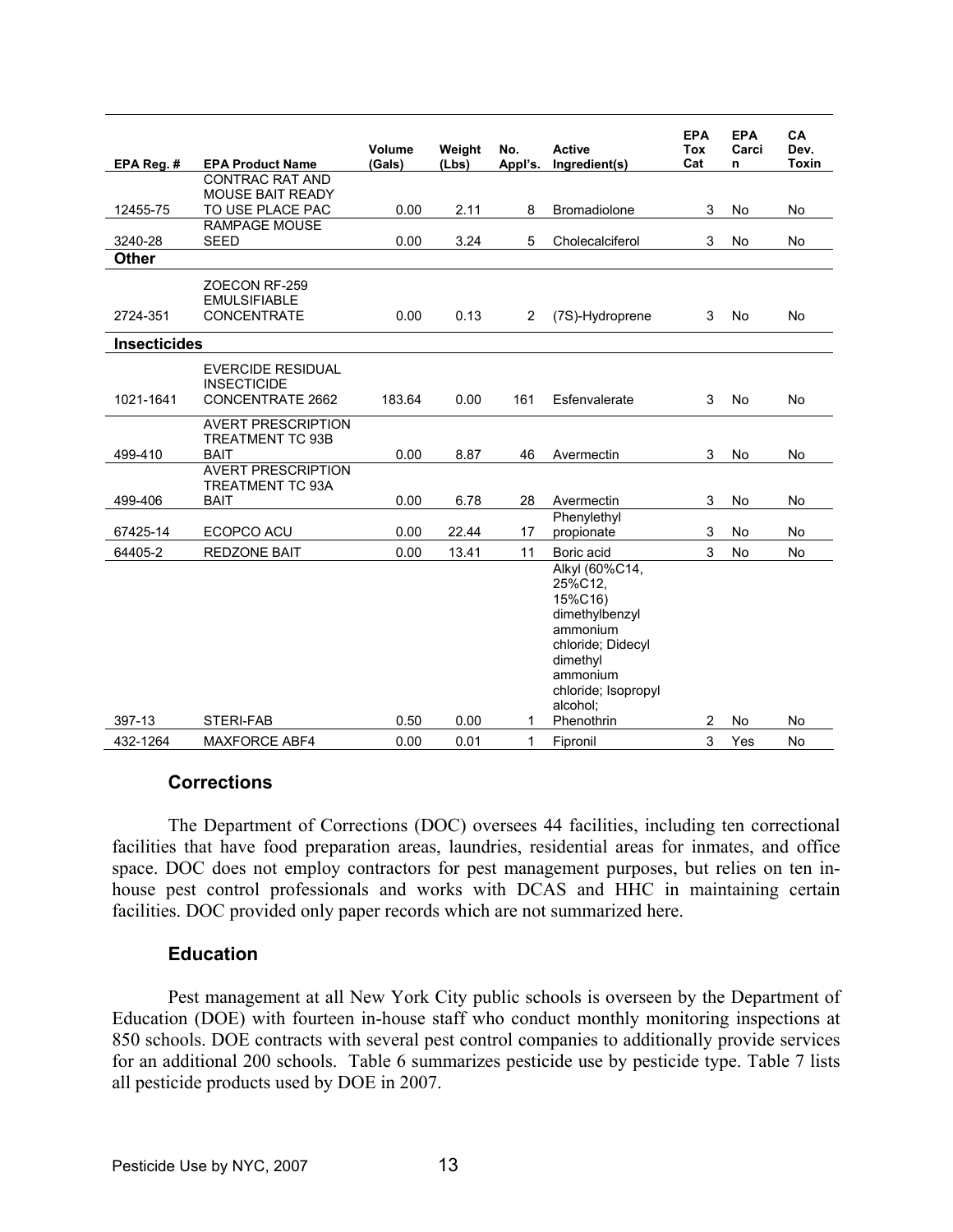### **Table 6: Types of Pesticides Used by DOE in 2007**

|                       | Volume  |            | Weight        |             | <b>Times Applied</b> |            |
|-----------------------|---------|------------|---------------|-------------|----------------------|------------|
| <b>Pesticide Type</b> | Gallons | % of Total | <b>Pounds</b> | % of Totall | <b>Number</b>        | % of Total |
| Insecticide           | 278.9   | 67.7%      | 2.066         | 36.4%       | 19.645               | 78.9%      |
| Rodenticide           | 132.2   | 32.1%      | 3.608         | 63.6%       | 5.226                | 21.0%      |
| Other                 | 0.8     | 0.2%       |               | $0.0\%$     | 40                   | 0.2%       |
| <b>Totals</b>         | 411.9   |            | 5,674         |             | 24.911               |            |

#### **Table 7: Pesticide Products Used by DOE in 2007 by Pesticide Type**

| EPA Reg. #          | <b>EPA Product</b><br><b>Name</b>         | Volume<br>(Gals) | Weight<br>(Lbs) | No.<br>Appl's. | <b>Active Ingredient(s)</b>             | <b>EPA</b><br>Tox<br>Cat | <b>EPA</b><br>Carcin | CА<br>Dev.<br>Toxin |
|---------------------|-------------------------------------------|------------------|-----------------|----------------|-----------------------------------------|--------------------------|----------------------|---------------------|
| <b>Rodenticides</b> |                                           |                  |                 |                |                                         |                          |                      |                     |
|                     | <b>GENERATION</b>                         |                  |                 |                |                                         |                          |                      |                     |
| 7173-218            | <b>MINI BLOCKS</b>                        | 130.03           | 1,961.92        | 2,890          | Difethialone                            | 3                        | No                   | No                  |
|                     | <b>CONTRAC ALL-</b>                       |                  |                 |                |                                         |                          |                      |                     |
|                     | <b>WEATHER</b>                            |                  |                 |                |                                         |                          |                      |                     |
| 12455-79            | <b>BLOX</b>                               | 2.20             | 1,559.89        | 2,233          | <b>Bromadiolone</b>                     | 3                        | No                   | No                  |
|                     | <b>TALON-G</b>                            |                  |                 |                |                                         |                          |                      |                     |
|                     | <b>RODENTICIDE</b><br><b>MINI-PELLETS</b> |                  |                 |                |                                         |                          |                      |                     |
| 100-1057            | WITH BITREX                               | 0.00             | 72.70           | 101            | <b>Brodifacoum</b>                      | 3                        | No                   | No                  |
|                     | <b>MAKI MINI</b>                          |                  |                 |                |                                         |                          |                      |                     |
| 7173-202            | <b>BLOCKS</b>                             | 0.00             | 13.75           | 2              | <b>Bromadiolone</b>                     | 3                        | No                   | No                  |
| Other               |                                           |                  |                 |                |                                         |                          |                      |                     |
|                     | ZOECON RF-                                |                  |                 |                |                                         |                          |                      |                     |
|                     | 259                                       |                  |                 |                |                                         |                          |                      |                     |
|                     | <b>EMULSIFIABLE</b>                       |                  |                 |                |                                         |                          |                      |                     |
| 2724-351            | <b>CONCENTRAT</b><br>Ε                    | 0.52             | 0.00            | 38             |                                         | 3                        |                      |                     |
|                     | <b>FOUR PAWS</b>                          |                  |                 |                | (7S)-Hydroprene<br>Benzyldiethyl [(2,6- |                          | No                   | No                  |
|                     | <b>KEEP OFF!</b>                          |                  |                 |                | xylylcarbamoyl)methyl                   |                          |                      |                     |
|                     | DOG & CAT                                 |                  |                 |                | 1 ammonium                              |                          |                      |                     |
| 81117-1             | <b>REPELLENT</b>                          | 0.25             | 0.00            | 2              | saccharide; Thymol                      | 3                        | No                   | No                  |
| <b>Insecticides</b> |                                           |                  |                 |                |                                         |                          |                      |                     |
| 64405-2             | <b>REDZONE BAIT</b>                       | 1.68             | 1,061.66        | 4,454          | Boric acid                              | 3                        | No                   | No                  |
|                     |                                           |                  |                 |                | Phenylethyl                             |                          |                      |                     |
| 67425-14            | ECOPCO ACU                                | 119.27           | 140.17          | 3,361          | propionate                              | 3                        | No                   | No                  |
| 432-1259            | PRODUCT:<br>RBF <sub>5</sub>              | 34.78            | 204.21          | 2,850          | Fipronil                                | 3                        | Yes                  | No                  |
|                     | <b>DUPONT</b>                             |                  |                 |                |                                         |                          |                      |                     |
|                     | <b>ADVION</b>                             |                  |                 |                |                                         |                          |                      |                     |
|                     | <b>COCKROACH</b>                          |                  |                 |                |                                         |                          |                      |                     |
| 352-652             | <b>GEL BAIT</b>                           | 10.19            | 71.53           | 2,330          | Indoxacarb                              | 3                        | No                   | No                  |
|                     | <b>STAPELTON'S</b>                        |                  |                 |                |                                         |                          |                      |                     |
|                     | <b>MAGNETIC</b>                           |                  |                 |                |                                         |                          |                      |                     |
|                     | ROACH FOOD<br>M.R.F. 2000 -               |                  |                 |                |                                         |                          |                      |                     |
|                     | <b>PASTE</b>                              |                  |                 |                |                                         |                          |                      |                     |
| 54452-2             | <b>FORMULA</b>                            | 5.14             | 232.10          | 2,079          | Boric acid                              | 3                        | No                   | No                  |
| 499-507             | TC 248                                    | 0.33             | 44.35           | 1,261          | Dinotefuran                             | 3                        | No                   | No                  |
|                     | <b>WHITMIRE PT</b>                        |                  |                 |                |                                         |                          |                      |                     |
|                     | 240 PERMA-                                |                  |                 |                |                                         |                          |                      |                     |
| 499-384             | <b>DUST</b><br><b>INSECTICIDE</b>         | 46.82            | 7.44            | 1,199          | Boric acid                              | 3                        | No                   | No                  |
|                     |                                           |                  |                 |                | Disodium octaborate                     |                          |                      |                     |
| 9444-132            | MOP UP                                    | 0.16             | 238.92          | 782            | tetrahydrate                            | 3                        | No                   | No                  |
|                     | <b>DRAX ANT KILL</b>                      |                  |                 |                |                                         |                          |                      |                     |
| 9444-131            | GEL                                       | 18.16            | 10.48           | 487            | Boric acid                              | 3                        | No                   | No                  |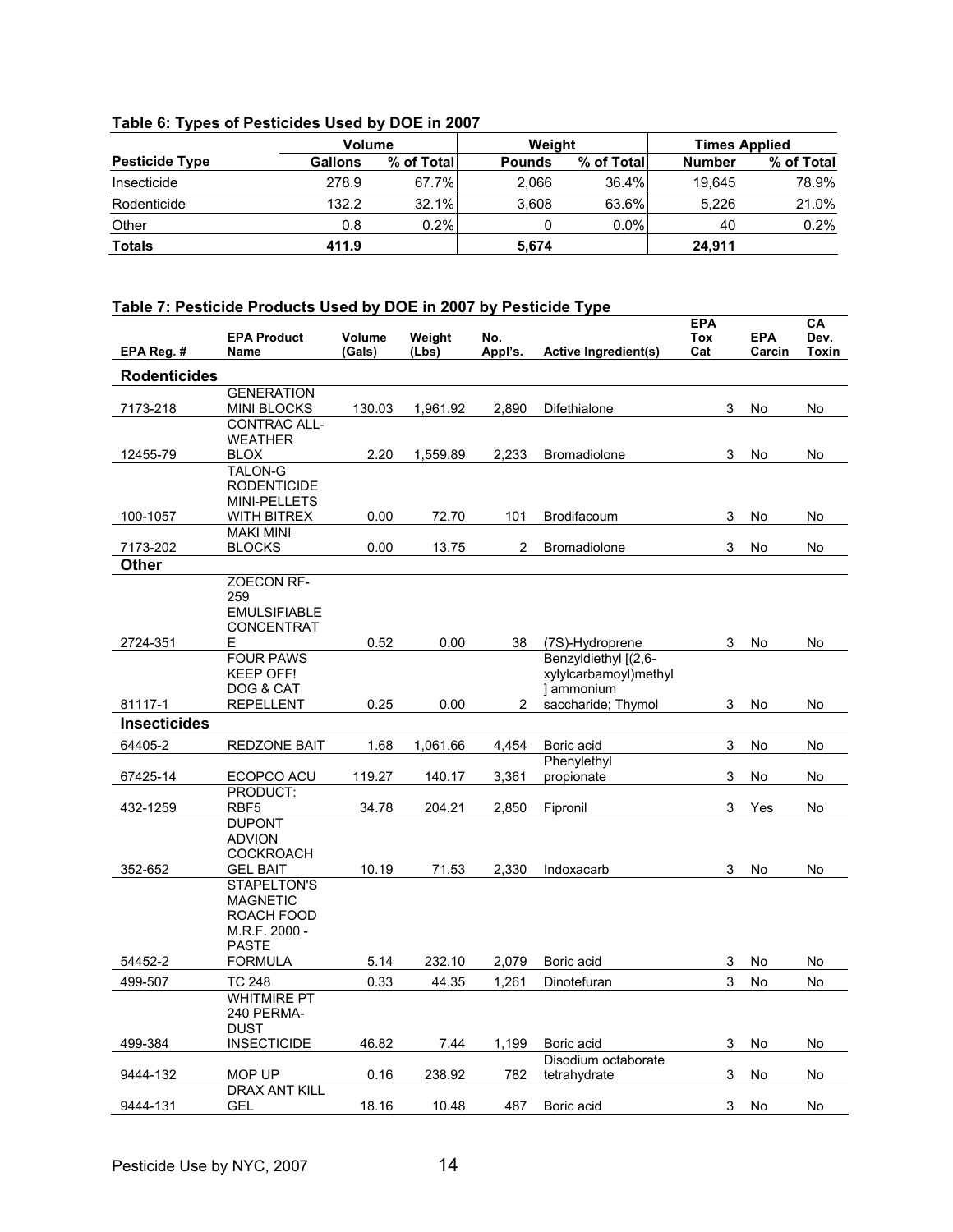|            | <b>EPA Product</b>                  | Volume | Weight | No.     |                                             | <b>EPA</b><br>Tox | <b>EPA</b> | CA<br>Dev.   |
|------------|-------------------------------------|--------|--------|---------|---------------------------------------------|-------------------|------------|--------------|
| EPA Reg. # | Name                                | (Gals) | (Lbs)  | Appl's. | Active Ingredient(s)                        | Cat               | Carcin     | <b>Toxin</b> |
|            | <b>GOURMET ANT</b>                  |        |        |         | Disodium octaborate                         |                   |            |              |
| 73766-1    | <b>BAIT GEL</b><br><b>AVERT</b>     | 15.03  | 20.95  | 348     | tetrahydrate                                | 3                 | No         | No           |
|            | <b>PRESCRIPTIO</b>                  |        |        |         |                                             |                   |            |              |
|            | <b>N TREATMENT</b>                  |        |        |         |                                             |                   |            |              |
| 499-406    | TC 93A BAIT                         | 17.00  | 6.65   | 242     | Avermectin                                  | 3                 | No         | No           |
|            | <b>RF 9707</b>                      |        |        |         |                                             |                   |            |              |
| 2724-484   | <b>AEROSOL</b>                      | 8.74   | 0.15   | 182     | (7S)-Hydroprene                             | 3                 | No         | No           |
|            | <b>K-OTHRINE SC</b>                 |        |        |         |                                             |                   |            |              |
| 432-763    | <b>INSECTICIDE</b><br><b>DUPONT</b> | 0.77   | 0.00   | 28      | Deltamethrin                                | 3                 | No         | No           |
|            | <b>ADVION</b>                       |        |        |         |                                             |                   |            |              |
|            | <b>COCKROACH</b>                    |        |        |         |                                             |                   |            |              |
| 352-668    | <b>BAIT ARENA</b>                   | 0.00   | 0.15   | 12      | Indoxacarb                                  | 3                 | No         | No           |
|            | ECOPCO AC                           |        |        |         |                                             |                   |            |              |
|            | CONTACT                             |        |        |         | Eugenol; Phenylethyl                        |                   |            |              |
| 67425-4    | <b>INSECTICIDE</b>                  | 0.60   | 0.00   | 10      | propionate                                  | 3                 | No         | No           |
|            |                                     |        |        |         | <b>Bacillus thuringiensis</b><br>subspecies |                   |            |              |
|            | SUMMIT B.T.I.                       |        |        |         | Israelensis strain                          |                   |            |              |
| 6218-47    | <b>BRIQUETS</b>                     | 0.00   | 25.29  | 9       | <b>BMP 144</b>                              | 3                 | No         | No           |
|            | <b>FIRSTLINE</b>                    |        |        |         |                                             |                   |            |              |
|            | <b>TERMITE BAIT</b>                 |        |        |         |                                             |                   |            |              |
| 279-3153   | <b>STATION</b>                      | 0.00   | 0.28   | 4       | Sulfluramid                                 | 3                 | No         | No           |
| 2724-375   | <b>ALTOSID</b><br><b>BRIQUETS</b>   | 0.00   | 0.50   | 2       | S-Methoprene                                | 3                 | No         | No           |
|            | <b>WHITMIRE PT</b>                  |        |        |         |                                             |                   |            |              |
|            | 515 WASP                            |        |        |         | D-trans Allethrin;                          |                   |            |              |
| 499-362    | <b>FREEZE</b>                       | 0.14   | 0.00   | 1       | Phenothrin                                  | 3                 | Yes        | No           |
|            |                                     |        |        |         | Phenylethyl                                 |                   |            |              |
|            |                                     |        |        |         | propionate; Piperonyl                       |                   |            |              |
| 67425-19   | ECOPCO JET/X<br><b>EVERCIDE</b>     | 0.11   | 0.00   | 1       | butoxide                                    | 3                 | Yes        | No           |
|            | <b>RESIDUAL</b>                     |        |        |         |                                             |                   |            |              |
|            | <b>INSECTICIDE</b>                  |        |        |         |                                             |                   |            |              |
|            | CONCENTRAT                          |        |        |         |                                             |                   |            |              |
| 1021-1641  | E 2662                              | 0.00   | 0.00   | 1       | Esfenvalerate                               | 3                 | No         | No           |
|            | <b>NIBOR</b>                        |        |        |         |                                             |                   |            |              |
|            | <b>BORATE</b>                       |        |        |         |                                             |                   |            |              |
|            | <b>INSECTICIDE</b><br><b>AND</b>    |        |        |         | Disodium octaborate                         |                   |            |              |
| 64405-8    | <b>FUNGICIDE</b>                    | 0.00   | 1.00   | 1       | tetrahydrate                                | 3                 | No         | No           |
|            | <b>INTICE SWEET</b>                 |        |        |         |                                             |                   |            |              |
| 73079-1    | <b>ANT GEL</b>                      | 0.00   | 0.06   | 1       | Boric acid                                  | $\mathsf 3$       | No         | No           |

#### **Environmental Protection**

 The Department of Environmental Protection (DEP) has over 1,700 facilities upstate and downstate. These include water pollution control plants, well stations, pumping stations, shafts, chambers, reservoirs, aqueducts, tunnels, gate houses, office space, garages, repair shops, maintenance shops, and police precincts within New York City. DEP contracts for some pest control services and employ approximately 20 licensed applicators for upstate reservoir pest control. Table 8 summarizes pesticide use by pesticide type. Table 9 lists all pesticide products used by DEP in 2007.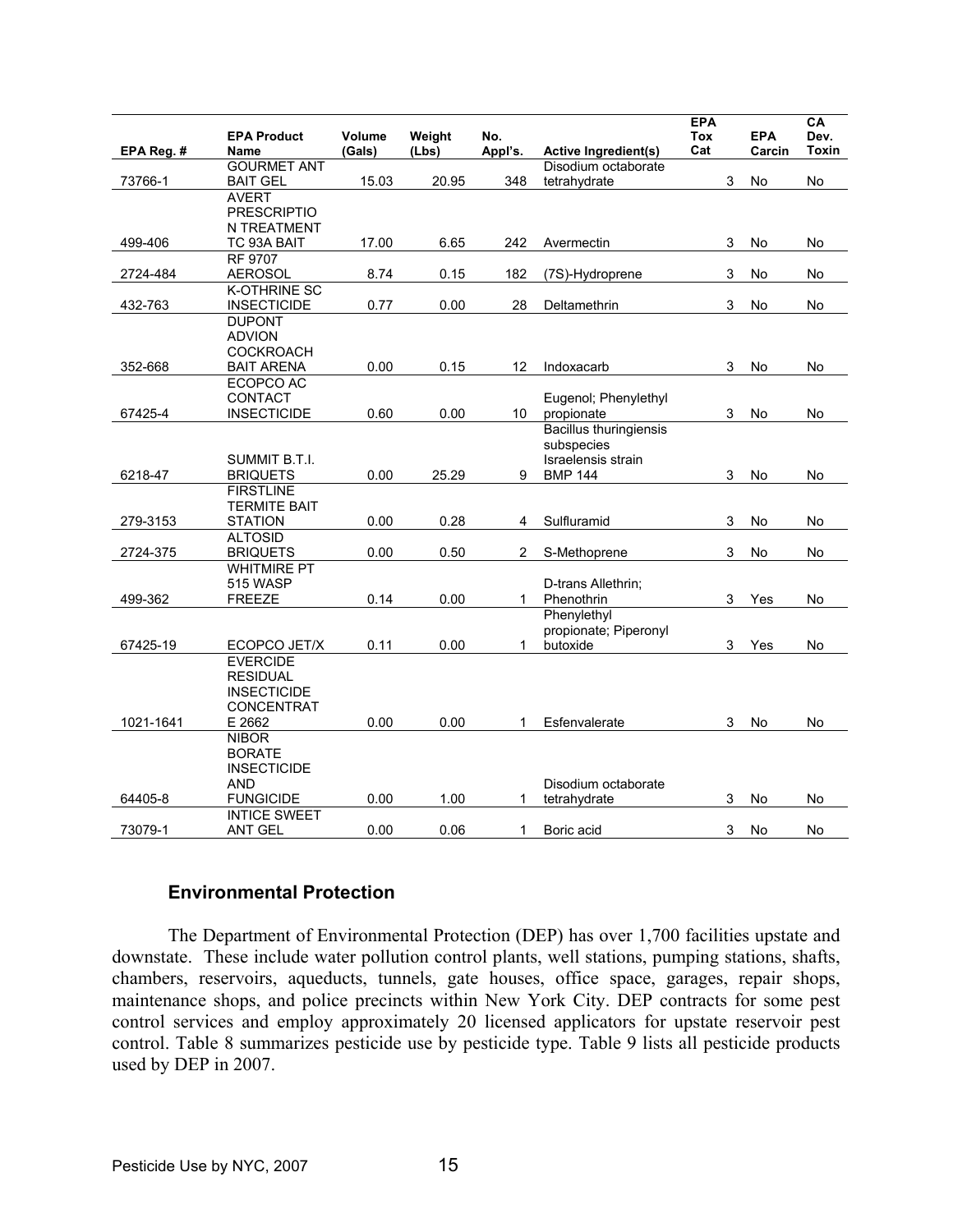### **Table 8: Types of Pesticides Used by DEP in 2007**

|                       | Volume  |            | Weight        |            | <b>Times Applied</b> |            |  |
|-----------------------|---------|------------|---------------|------------|----------------------|------------|--|
| <b>Pesticide Type</b> | Gallons | % of Total | <b>Pounds</b> | % of Total | <b>Number</b>        | % of Total |  |
| Insecticide           | 4.490   | 100.0%     | 130           | 9.1%       | 849                  | 58.3%      |  |
| Rodenticide           |         | $0.0\%$    | 1.291         | 90.9%      | 589                  | 40.4%      |  |
| Herbicide             |         | $0.0\%$    |               | 0.0%       | 19                   | 1.3%       |  |
| <b>Totals</b>         | 4.491   |            | 1.421         |            | 1,457                |            |  |

#### **Table 9: Pesticide Products Used by DEP in 2007 by Pesticide Type**

| EPA Reg. #          | <b>EPA Product</b><br><b>Name</b> | Volume<br>(Gals) | Weight<br>(Lbs) | No.<br>Appl's. | Active Ingredient(s) | <b>EPA</b><br><b>Tox Cat</b> | <b>EPA</b><br>Carcin | СA<br>Dev.<br>Toxin |
|---------------------|-----------------------------------|------------------|-----------------|----------------|----------------------|------------------------------|----------------------|---------------------|
| <b>Rodenticides</b> |                                   |                  |                 |                |                      |                              |                      |                     |
|                     | <b>DITRAC ALL-</b>                |                  |                 |                |                      |                              |                      |                     |
| 12455-80            | <b>WEATHER BLOX</b>               | 0.00             | 568.07          | 310            | Diphacinone          | 3                            | No                   | No                  |
|                     | <b>CONTRAC ALL-</b>               |                  |                 |                |                      |                              |                      |                     |
| 12455-79            | <b>WEATHER BLOX</b>               | 0.00             | 683.63          | 214            | <b>Bromadiolone</b>  | 3                            | No                   | No                  |
|                     | <b>CONTRAC</b>                    |                  |                 |                |                      |                              |                      |                     |
|                     | <b>RODENTICIDE</b>                |                  |                 |                |                      |                              |                      |                     |
| 12455-86            | PLACE PAC<br><b>CONTRAC RAT</b>   | 0.00             | 13.17           | 20             | <b>Bromadiolone</b>  | 3                            | No                   | No                  |
|                     | <b>AND MOUSE</b>                  |                  |                 |                |                      |                              |                      |                     |
|                     | <b>BAIT READY TO</b>              |                  |                 |                |                      |                              |                      |                     |
| 12455-75            | USE PLACE PAC                     | 0.00             | 2.24            | 18             | <b>Bromadiolone</b>  | 3                            | No                   | No                  |
|                     | CONTRAC                           |                  |                 |                |                      |                              |                      |                     |
|                     | <b>RODENTICIDE</b>                |                  |                 |                |                      |                              |                      |                     |
|                     | <b>READY TO USE</b>               |                  |                 |                |                      |                              |                      |                     |
| 12455-76            | PLACE PAC                         | 0.00             | 7.31            | 12             | <b>Bromadiolone</b>  | 3                            | No                   | No                  |
|                     | <b>RAMPAGE</b>                    |                  |                 |                |                      |                              |                      |                     |
| 3240-28             | MOUSE SEED                        | 0.00             | 1.87            | 11             | Cholecalciferol      | 3                            | No                   | No                  |
|                     | <b>TALON-G</b>                    |                  |                 |                |                      |                              |                      |                     |
|                     | <b>RODENTICIDE</b>                |                  |                 |                |                      |                              |                      |                     |
| 100-1057            | MINI-PELLETS<br>WITH BITREX       | 0.00             | 3.22            | 3              | Brodifacoum          | 3                            | No                   | No                  |
|                     | <b>MAKI</b>                       |                  |                 |                |                      |                              |                      |                     |
|                     | <b>RODENTICIDE</b>                |                  |                 |                |                      |                              |                      |                     |
| 7173-222            | <b>BLOCK</b>                      | 0.00             | 11.25           | 1              | <b>Bromadiolone</b>  | 3                            | No                   | No                  |
| <b>Insecticides</b> |                                   |                  |                 |                |                      |                              |                      |                     |
|                     | <b>EVERCIDE</b>                   |                  |                 |                |                      |                              |                      |                     |
|                     | <b>RESIDUAL</b>                   |                  |                 |                |                      |                              |                      |                     |
|                     | <b>INSECTICIDE</b>                |                  |                 |                |                      |                              |                      |                     |
|                     | <b>CONCENTRATE</b>                |                  |                 |                |                      |                              |                      |                     |
| 1021-1641           | 2662                              | 3,439.16         | 0.01            | 502            | Esfenvalerate        | 3                            | No                   | No                  |
|                     | <b>ETOC FOGGING</b>               |                  |                 |                |                      |                              |                      |                     |
|                     | <b>CONCENTRATE</b>                |                  |                 |                |                      |                              |                      |                     |
| 1021-1718           | 2764<br><b>AVERT</b>              | 1,049.63         | 0.00            | 194            | Prallethrin          | 3                            | No                   | No                  |
|                     | <b>PRESCRIPTION</b>               |                  |                 |                |                      |                              |                      |                     |
|                     | <b>TREATMENT TC</b>               |                  |                 |                |                      |                              |                      |                     |
| 499-406             | 93A BAIT                          | 0.00             | 21.12           | 57             | Avermectin           | 3                            | No                   | No                  |
|                     |                                   |                  |                 |                | Phenylethyl          |                              |                      |                     |
| 67425-14            | ECOPCO ACU                        | 0.00             | 78.84           | 42             | propionate           | $\mathsf 3$                  | No                   | No                  |
| 64405-2             | <b>REDZONE BAIT</b>               | 0.00             | 19.25           | 22             | Boric acid           | 3                            | No                   | No                  |
|                     |                                   |                  |                 |                | <b>Bacillus</b>      |                              |                      |                     |
|                     |                                   |                  |                 |                | thuringiensis        |                              |                      |                     |
|                     |                                   |                  |                 |                | subspecies           |                              |                      |                     |
|                     | <b>SUMMIT B.T.I.</b>              |                  |                 |                | Israelensis strain   |                              |                      |                     |
| 6218-47             | <b>BRIQUETS</b>                   | 0.00             | 9.66            | 8              | <b>BMP 144</b>       | 3                            | No                   | No                  |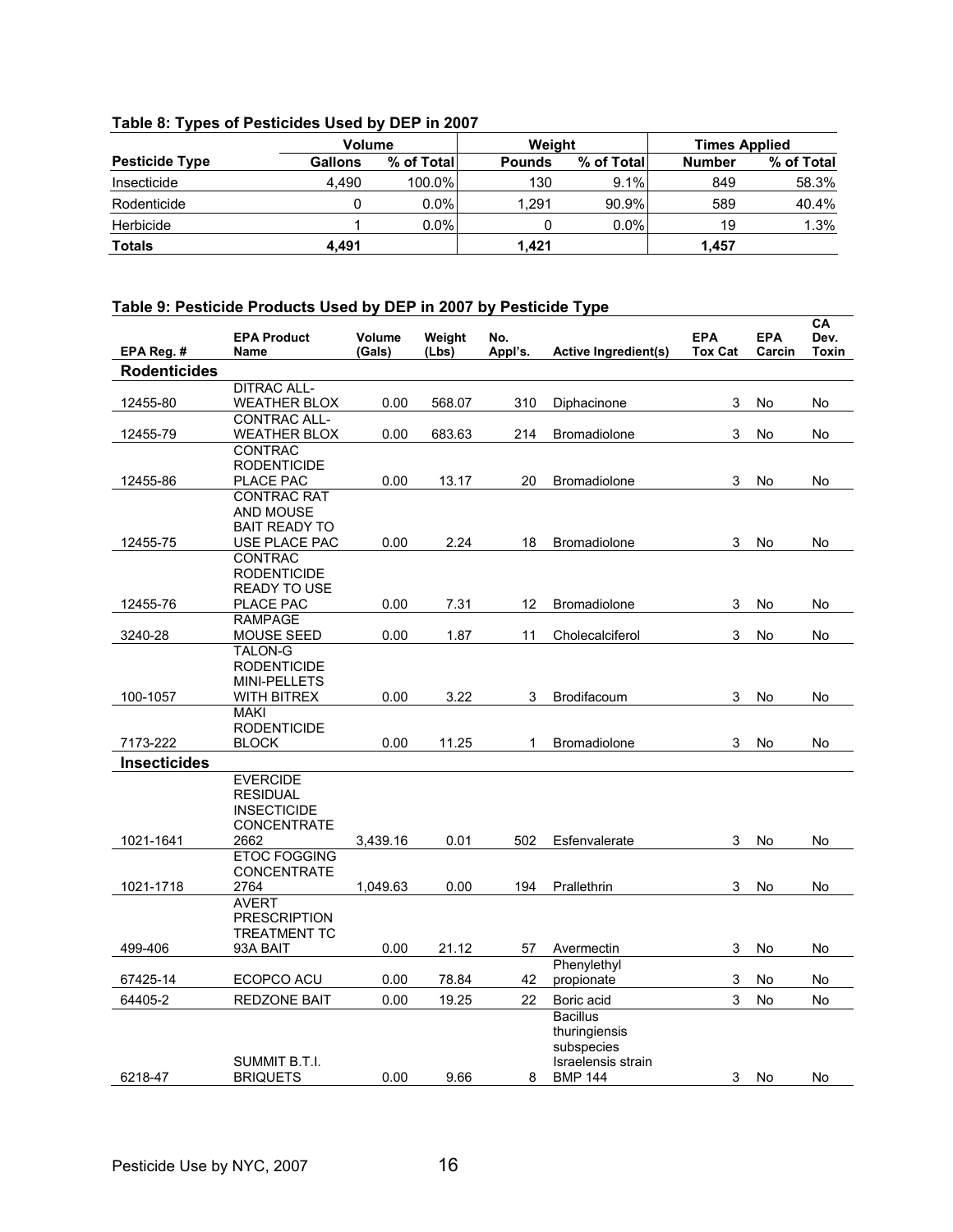|                   | <b>EPA Product</b>                          | Volume | Weight | No.            |                             | <b>EPA</b>     | <b>EPA</b> | CA<br>Dev.   |
|-------------------|---------------------------------------------|--------|--------|----------------|-----------------------------|----------------|------------|--------------|
| EPA Reg. #        | <b>Name</b>                                 | (Gals) | (Lbs)  | Appl's.        | <b>Active Ingredient(s)</b> | <b>Tox Cat</b> | Carcin     | <b>Toxin</b> |
|                   | <b>AVERT</b>                                |        |        |                |                             |                |            |              |
|                   | <b>PRESCRIPTION</b>                         |        |        |                |                             |                |            |              |
|                   | <b>TREATMENT TC</b>                         |        |        |                |                             |                |            |              |
| 499-410           | 93B BAIT                                    | 0.00   | 0.94   | 6              | Avermectin                  | 3              | No         | No           |
| 432-1363          | <b>TEMPO SC</b><br><b>INSECTICIDE</b>       | 0.01   | 0.00   | 5              | Cyfluthrin, beta            | 3              | No         | No           |
|                   | <b>EVERCIDE</b>                             |        |        |                |                             |                |            |              |
|                   | <b>EMULSIFIABLE</b>                         |        |        |                |                             |                |            |              |
|                   | <b>CONCENTRATE</b>                          |        |        |                |                             |                |            |              |
| 1021-1643         | 2667                                        | 0.47   | 0.00   | 4              | Esfenvalerate               | $\overline{2}$ | No         | No           |
|                   | <b>MULTICIDE</b>                            |        |        |                |                             |                |            |              |
|                   | <b>WASP AND</b>                             |        |        |                |                             |                |            |              |
| 1021-1649         | <b>HORNET KILLER</b><br>2695                | 0.35   | 0.00   | 3              | Phenothrin;<br>Tetramethrin | 3              | Yes        | No           |
|                   |                                             |        |        |                | N-octyl                     |                |            |              |
|                   |                                             |        |        |                | bicycloheptene              |                |            |              |
|                   |                                             |        |        |                | dicarboximide:              |                |            |              |
|                   |                                             |        |        |                | Piperonyl butoxide:         |                |            |              |
| 9444-185          | CB-540 FOGGER                               | 0.12   | 0.00   | $\overline{2}$ | Pyrethrins                  | 3              | Yes        | <b>No</b>    |
|                   | AIR-DEVIL                                   |        |        |                |                             |                |            |              |
| 9444-182          | <b>RESIDUAL WITH</b><br><b>CYPERMETHRIN</b> | 0.11   | 0.00   | 2              |                             |                | Yes        |              |
|                   | <b>INTRUDER</b>                             |        |        |                | Cypermethrin, beta          | 3              |            | No           |
|                   | <b>RESIDUAL WITH</b>                        |        |        |                | Cyfluthrin; Piperonyl       |                |            |              |
| 9444-183          | <b>CYFLUTHRIN</b>                           | 0.02   | 0.00   | 1              | butoxide: Pyrethrins        | 3              | Yes        | No           |
|                   | <b>VECTOBAC CG</b>                          |        |        |                | <b>Bacillus</b>             |                |            |              |
|                   | <b>BIOLOGICAL</b>                           |        |        |                | thuringiensis, subsp.       |                |            |              |
|                   | <b>LARVICIDE</b>                            |        |        |                | Israelensis, strain         |                |            |              |
| 73049-19          | <b>GRANULES</b>                             | 0.00   | 0.02   | 1              | AM 65-52                    | 3              | No         | No           |
| <b>Herbicides</b> |                                             |        |        |                |                             |                |            |              |
|                   | <b>ROUNDUP</b>                              |        |        |                |                             |                |            |              |
|                   | <b>ULTRA</b>                                |        |        |                | Glyphosate,                 |                |            |              |
| 524-475           | <b>HERBICIDE</b>                            | 1.37   | 0.00   | 19             | isopropylamine salt         | 3              | No         | No           |

## **Fire Department**

 The Fire Department of New York City (FDNY) manages some 350 facilities throughout the City and contracts for pest control services. Table 10 summarizes pesticide use by pesticide type. Table 11 lists all pesticide products used by FDNY in 2007.

|  |  | Table 10: Types of Pesticides Used by FDNY in 2007 |
|--|--|----------------------------------------------------|

| <b>Pesticide Type</b> | Volume         |            | Weight        |            | Times Applied |            |
|-----------------------|----------------|------------|---------------|------------|---------------|------------|
|                       | <b>Gallons</b> | % of Total | <b>Pounds</b> | % of Total | <b>Number</b> | % of Total |
| Insecticide           | 986.6          | 100.0%     | 57            | 4.0%       | 2.251         | 56.0%      |
| Rodenticide           | 0.0            | $0.0\%$    | 1.369         | 95.9%      | 1.761         | 43.8%      |
| Other                 | 0.0            | $0.0\%$    |               | 0.1%       | 11            | 0.3%       |
| <b>Totals</b>         | 986.6          |            | 1.427         |            | 4.023         |            |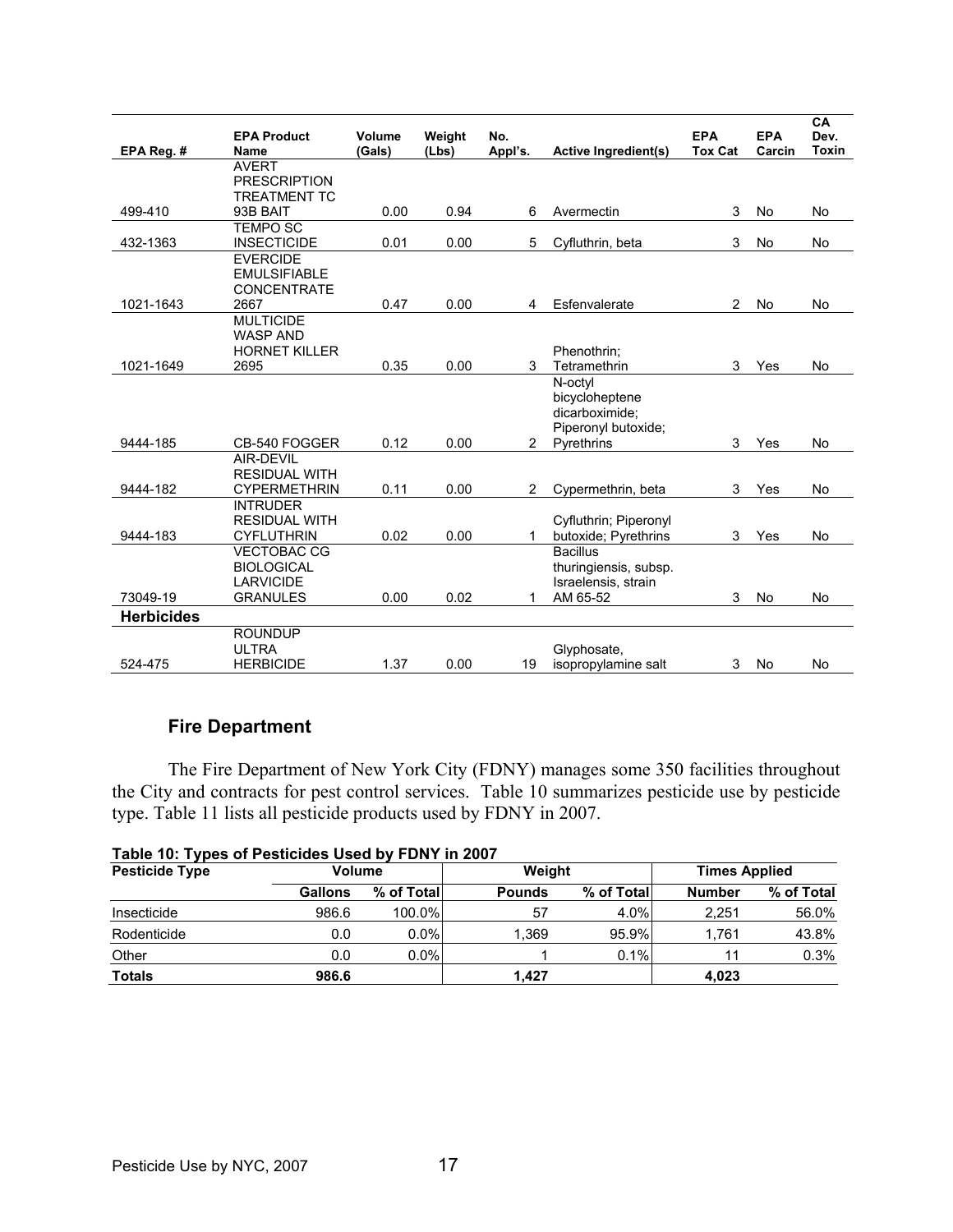|                     |                                            | Volume | Weight | No.     |                                  | <b>EPA</b><br>Tox | <b>EPA</b> | CA Dev. |
|---------------------|--------------------------------------------|--------|--------|---------|----------------------------------|-------------------|------------|---------|
| EPA Reg. #          | <b>EPA Product Name</b>                    | (Gals) | (Lbs)  | Appl's. | <b>Active Ingredient(s)</b>      | Cat               | Carcin     | Toxin   |
| <b>Rodenticides</b> |                                            |        |        |         |                                  |                   |            |         |
|                     | <b>CONTRAC ALL-</b>                        |        |        |         |                                  |                   |            |         |
| 12455-79            | <b>WEATHER BLOX</b><br><b>DITRAC ALL-</b>  | 0.00   | 807.63 | 735     | <b>Bromadiolone</b>              | 3                 | No         | No      |
| 12455-80            | <b>WEATHER BLOX</b>                        | 0.00   | 344.66 | 631     | Diphacinone                      | 3                 | No         | No      |
|                     | <b>CONTRAC</b>                             |        |        |         |                                  |                   |            |         |
|                     | <b>RODENTICIDE</b>                         |        |        |         |                                  |                   |            |         |
| 12455-86            | PLACE PAC                                  | 0.00   | 87.14  | 163     | <b>Bromadiolone</b>              | 3                 | No         | No      |
|                     | <b>CONTRAC</b>                             |        |        |         |                                  |                   |            |         |
|                     | <b>RODENTICIDE</b><br><b>READY TO USE</b>  |        |        |         |                                  |                   |            |         |
| 12455-76            | PLACE PAC                                  | 0.00   | 74.72  | 89      | Bromadiolone                     | 3                 | No         | No      |
|                     | <b>CONTRAC RAT</b>                         |        |        |         |                                  |                   |            |         |
|                     | AND MOUSE BAIT                             |        |        |         |                                  |                   |            |         |
|                     | <b>READY TO USE</b>                        |        |        |         |                                  |                   |            |         |
| 12455-75            | PLACE PAC<br><b>RAMPAGE</b>                | 0.00   | 45.30  | 77      | Bromadiolone                     | 3                 | No         | No      |
| 3240-28             | MOUSE SEED                                 | 0.00   | 9.57   | 63      | Cholecalciferol                  | 3                 | No         | No      |
|                     | <b>CONTRAC RAT</b>                         |        |        |         |                                  |                   |            |         |
| 12455-36            | AND MOUSE BAIT                             | 0.00   | 0.04   | 3       | Bromadiolone                     | 3                 | No         | No      |
| Other               |                                            |        |        |         |                                  |                   |            |         |
|                     | ZOECON RF-259                              |        |        |         |                                  |                   |            |         |
|                     | <b>EMULSIFIABLE</b>                        |        |        |         |                                  |                   |            |         |
| 2724-351            | <b>CONCENTRATE</b>                         | 0.00   | 0.75   | 11      | (7S)-Hydroprene                  | 3                 | No         | No      |
| <b>Insecticides</b> |                                            |        |        |         |                                  |                   |            |         |
|                     | <b>EVERCIDE</b><br><b>RESIDUAL</b>         |        |        |         |                                  |                   |            |         |
|                     | <b>INSECTICIDE</b>                         |        |        |         |                                  |                   |            |         |
|                     | <b>CONCENTRATE</b>                         |        |        |         |                                  |                   |            |         |
| 1021-1641           | 2662                                       | 943.19 | 0.00   | 2,042   | Esfenvalerate                    | 3                 | No         | No      |
|                     | <b>AVERT</b>                               |        |        |         |                                  |                   |            |         |
|                     | <b>PRESCRIPTION</b><br><b>TREATMENT TC</b> |        |        |         |                                  |                   |            |         |
| 499-406             | 93A BAIT                                   | 0.00   | 12.78  | 74      | Avermectin                       | 3                 | No         | No      |
|                     | <b>AVERT</b>                               |        |        |         |                                  |                   |            |         |
|                     | <b>PRESCRIPTION</b>                        |        |        |         |                                  |                   |            |         |
|                     | <b>TREATMENT TC</b>                        |        |        |         |                                  |                   |            |         |
| 499-410             | 93B BAIT                                   | 0.00   | 1.25   | 49      | Avermectin                       | 3                 | No         | No      |
| 64405-2             | <b>REDZONE BAIT</b>                        | 0.00   | 17.27  | 47      | Boric acid                       | 3                 | No         | No      |
| 67425-14            | ECOPCO ACU                                 | 0.00   | 24.44  | 19      | Phenylethyl<br>propionate        |                   | 3 No       | No      |
|                     | <b>INTICE SWEET</b>                        |        |        |         |                                  |                   |            |         |
| 73079-1             | ANT GEL                                    | 0.00   | 0.97   | 5       | Boric acid                       | 3                 | No         | No      |
| 432-1264            | MAXFORCE ABF4                              | 0.00   | 0.06   | 5       | Fipronil                         | $\mathsf 3$       | Yes        | No      |
|                     |                                            |        |        |         | Alkyl (60%C14,                   |                   |            |         |
|                     |                                            |        |        |         | 25%C12, 15%C16)                  |                   |            |         |
|                     |                                            |        |        |         | dimethylbenzyl                   |                   |            |         |
|                     |                                            |        |        |         | ammonium<br>chloride; Didecyl    |                   |            |         |
|                     |                                            |        |        |         | dimethyl                         |                   |            |         |
|                     |                                            |        |        |         | ammonium                         |                   |            |         |
|                     |                                            |        |        |         | chloride; Isopropyl              |                   |            |         |
| 397-13              | STERI-FAB                                  | 7.38   | 0.00   | 4       | alcohol; Phenothrin              | 2                 | No         | No      |
|                     |                                            |        |        |         | <b>Bacillus</b><br>thuringiensis |                   |            |         |
|                     |                                            |        |        |         | subspecies                       |                   |            |         |
|                     | SUMMIT B.T.I.                              |        |        |         | Israelensis strain               |                   |            |         |
| 6218-47             | <b>BRIQUETS</b>                            | 2.00   | 0.17   | 3       | <b>BMP 144</b>                   | 3                 | No         | No      |

## **Table 11: Pesticide Products Used by FDNY in 2007 by Pesticide Type**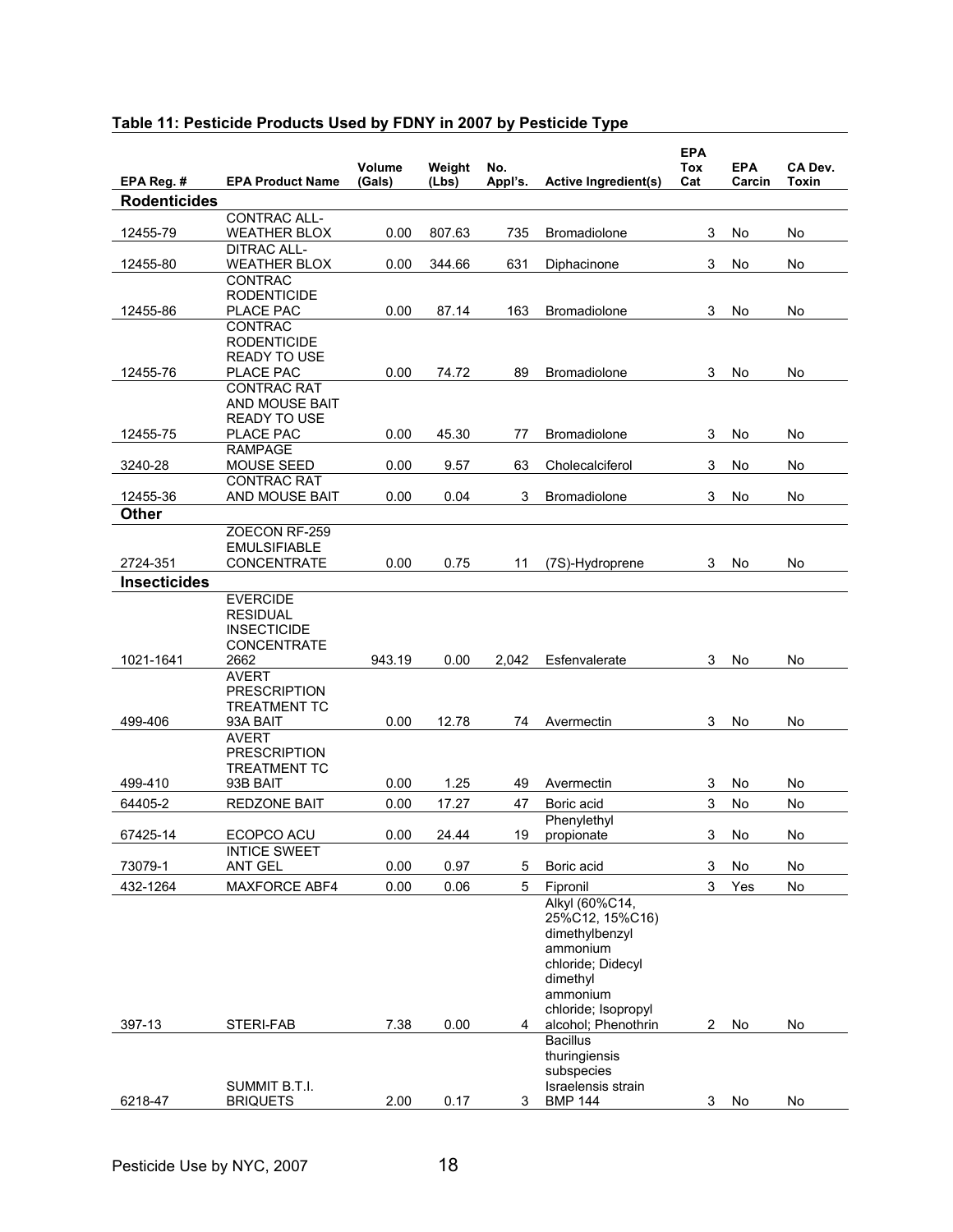| EPA Reg. # | <b>EPA Product Name</b> | Volume<br>(Gals) | Weight<br>(Lbs) | No.<br>Appl's. | Active Ingredient(s) | <b>EPA</b><br>Tox<br>Cat | <b>EPA</b><br>Carcin | CA Dev.<br>Toxin |
|------------|-------------------------|------------------|-----------------|----------------|----------------------|--------------------------|----------------------|------------------|
|            | <b>WHITMIRE PT 240</b>  |                  |                 |                |                      |                          |                      |                  |
|            | PERMA-DUST              |                  |                 |                |                      |                          |                      |                  |
| 499-384    | <b>INSECTICIDE</b>      | 0.00             | 0.44            |                | Boric acid           |                          | No                   | No               |
|            | <b>DEMON MAX</b>        |                  |                 |                |                      |                          |                      |                  |
| 100-1218   | <b>INSECTICIDE</b>      | 34.00            | 0.00            |                | Cypermethrin, beta   |                          | Yes                  | No               |

#### **Health and Hospitals Corporation**

 The New York City Health and Hospitals Corporation (HHC) oversees eleven hospitals, six diagnostic and treatment centers, 82 community health and school-based clinics, and five long-term care/specialty hospital and nursing home facilities. Because each facility is managed separately, pest control protocols differ among facilities. A few facilities have pest control professionals on staff, but the majority relies on one of two outside contractors. Table 12 summarizes pesticide use by pesticide type. Table 13 lists products by pesticide types. Each product is listed, unless more than 10 products of a given type were used, in which case the 10 most frequently applied products are listed. Appendix 2 includes a complete listing of products used by HHC in 2007.

#### **Table 12: Types of Pesticides Used by HHC in 2007**

|                       | Volume  |            |               | Weight     | <b>Times Applied</b> |            |
|-----------------------|---------|------------|---------------|------------|----------------------|------------|
| <b>Pesticide Type</b> | Gallons | % of Total | <b>Pounds</b> | % of Total | <b>Number</b>        | % of Total |
| Insecticide           | 583.2   | 100.0%     | 882           | 49.9%      | 4.353                | 85.5%      |
| Rodenticide           | 0.0     | $0.0\%$    | 883           | 50.1%      | 731                  | 14.4%      |
| Other                 | 0.1     | $0.0\%$    |               | 0.0%       | 8                    | 0.2%       |
| <b>Totals</b>         | 583.3   |            | 1,765         |            | 5,092                |            |

#### T**able 13: Ten Most Frequently Applied Pesticide Products by HHC in 2007 by Pesticide Type**

| EPA Reg. #          | <b>EPA Product Name</b>                                     | Volume<br>(Gals) | Weight<br>(Lbs) | No.<br>Appl's. | <b>Active</b><br>Ingredient(s) | <b>EPA</b><br>Tox<br>Cat | <b>EPA</b><br>Carcin | CA<br>Dev.<br>Toxin |
|---------------------|-------------------------------------------------------------|------------------|-----------------|----------------|--------------------------------|--------------------------|----------------------|---------------------|
| <b>Rodenticides</b> |                                                             |                  |                 |                |                                |                          |                      |                     |
| 12455-79            | <b>CONTRAC ALL-</b><br><b>WEATHER BLOX</b>                  | 0.00             | 712.97          | 545            | <b>Bromadiolone</b>            | 3                        | No.                  | No.                 |
| 7173-188            | <b>MAKI RAT AND</b><br><b>MOUSE BAIT PACKS</b><br>(PELLETS) | 0.00             | 51.38           | 93             | <b>Bromadiolone</b>            | 3                        | No.                  | No                  |
| 12455-89            | FINAL ALL-<br><b>WEATHER BLOX</b>                           | 0.00             | 13.35           | 31             | <b>Brodifacoum</b>             | 3                        | No.                  | No                  |
| 12455-56            | DITRAC TRACKING<br><b>POWDER</b>                            | 0.00             | 9.50            | 16             | Diphacinone                    | $\overline{2}$           | No                   | No                  |
| 12455-16            | <b>ZP TRACKING</b><br><b>POWDER</b>                         | 0.00             | 2.50            | 13             | Zinc phosphide                 | $\overline{2}$           | No                   | No                  |
| 7173-218            | <b>GENERATION MINI</b><br><b>BLOCKS</b>                     | 0.00             | 78.94           | 12             | Difethialone                   | 3                        | No.                  | No                  |
| 100-1055            | <b>WEATHERBLOK</b><br><b>BAIT WITH BITREX</b>               | 0.00             | 5.16            | 10             | <b>Brodifacoum</b>             | 3                        | No                   | No                  |
| 7173-172            | ROZOL BLUE<br>TRACKING<br><b>POWDER</b>                     | 0.00             | 5.00            | 5              | Chlorophacinone                | 2                        | No                   | No                  |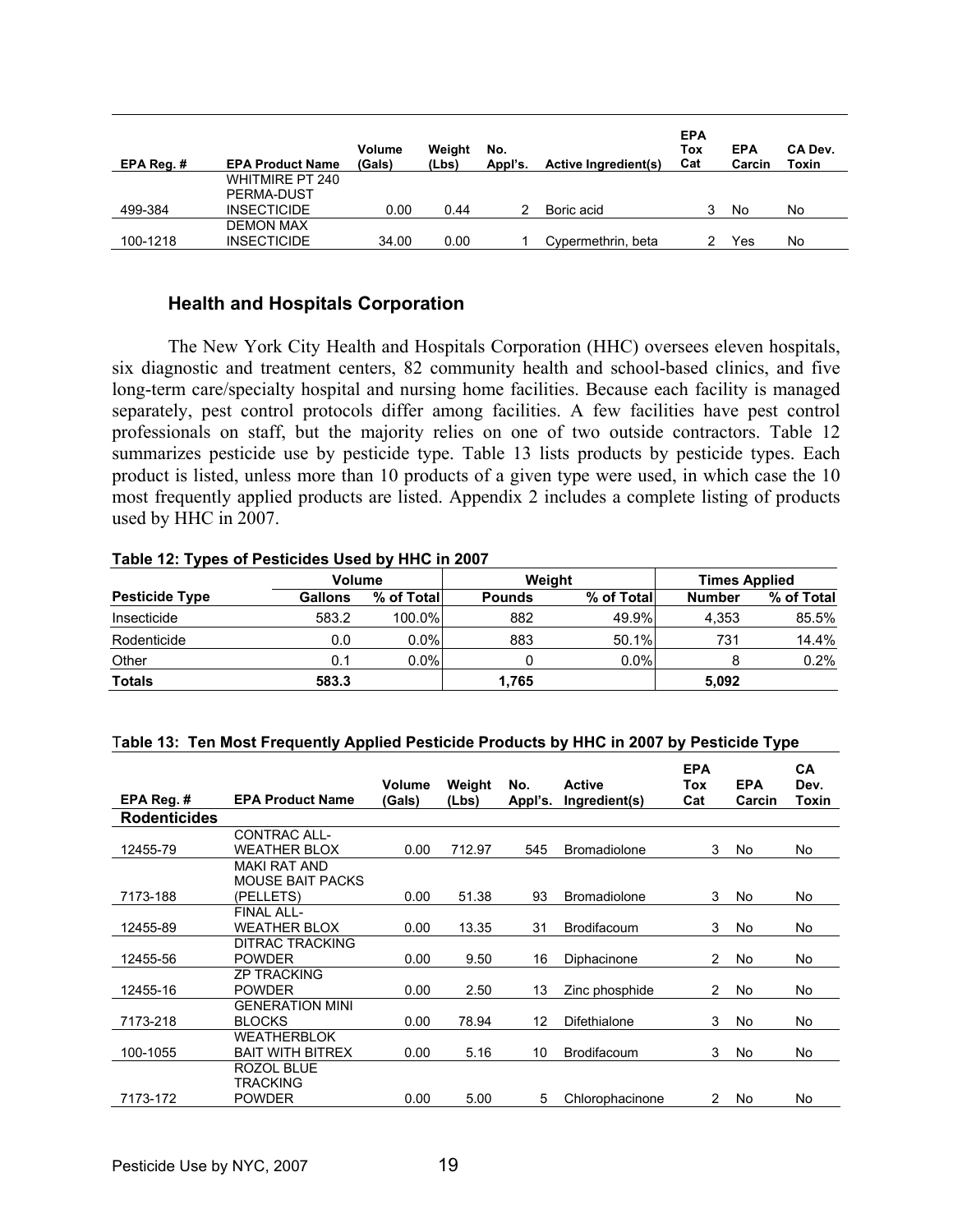|                     |                                                   | Volume | Weight | No.            | <b>Active</b>             | <b>EPA</b><br>Tox | <b>EPA</b> | CA<br>Dev.   |
|---------------------|---------------------------------------------------|--------|--------|----------------|---------------------------|-------------------|------------|--------------|
| EPA Reg. #          | <b>EPA Product Name</b>                           | (Gals) | (Lbs)  | Appl's.        | Ingredient(s)             | Cat               | Carcin     | <b>Toxin</b> |
| 7173-202            | <b>MAKI MINI BLOCKS</b>                           | 0.00   | 4.13   | $\overline{4}$ | <b>Bromadiolone</b>       | 3                 | <b>No</b>  | <b>No</b>    |
|                     | <b>ROZOL TRACKING</b>                             |        |        |                |                           |                   |            |              |
| 7173-113            | <b>POWDER</b>                                     | 0.00   | 0.38   | $\overline{2}$ | Chlorophacinone           | $\overline{c}$    | No         | No           |
| <b>Other</b>        |                                                   |        |        |                |                           |                   |            |              |
|                     | ZOECON RF-259                                     |        |        |                |                           |                   |            |              |
|                     | <b>EMULSIFIABLE</b>                               |        |        |                |                           |                   |            |              |
| 2724-351            | <b>CONCENTRATE</b>                                | 0.07   | 0.00   | 8              | (7S)-Hydroprene           | 3                 | No         | No           |
| <b>Insecticides</b> |                                                   |        |        |                |                           |                   |            |              |
|                     | <b>ROACH KIL</b>                                  |        |        |                |                           |                   |            |              |
| 9444-129            | <b>COMMERCIAL</b>                                 | 0.00   | 363.10 | 1,248          | Boric acid                | 3                 | No         | No           |
|                     | <b>MAXFORCE</b>                                   |        |        |                |                           |                   |            |              |
|                     | <b>PROFESSIONAL</b>                               |        |        |                |                           |                   |            |              |
|                     | <b>INSECT CONTROL</b><br><b>ROACH KILLER BAIT</b> |        |        |                |                           |                   |            |              |
| 432-1254            | <b>GEL</b>                                        | 0.00   | 73.92  | 1.048          | Hydramethylnon            | 3                 | Yes        | Yes          |
| 432-1259            | <b>PRODUCT: RBF5</b>                              | 0.00   | 93.39  | 287            | Fipronil                  | 3                 | Yes        | No           |
|                     | <b>TEMPO SC</b>                                   |        |        |                |                           |                   |            |              |
| 432-1363            | <b>INSECTICIDE</b>                                | 204.61 | 0.00   | 158            | Cyfluthrin, beta          | 3                 | <b>No</b>  | No           |
|                     | <b>MAXFORCE</b>                                   |        |        |                |                           |                   |            |              |
|                     | <b>PROFESSIONAL</b>                               |        |        |                |                           |                   |            |              |
|                     | <b>INSECT CONTROL</b>                             |        |        |                |                           |                   |            |              |
|                     | <b>ANT</b>                                        |        |        |                |                           |                   |            |              |
|                     | KILLER/GRANULAR                                   |        |        |                |                           |                   |            |              |
| 432-1255            | BAIT                                              | 0.00   | 54.65  | 141            | Hydramethylnon            | 3                 | Yes        | Yes          |
|                     |                                                   |        |        |                | N-octyl<br>bicycloheptene |                   |            |              |
|                     |                                                   |        |        |                | dicarboximide:            |                   |            |              |
|                     |                                                   |        |        |                | Piperonyl                 |                   |            |              |
|                     |                                                   |        |        |                | butoxide;                 |                   |            |              |
| 47000-73            | CT 511                                            | 0.00   | 57.95  | 120            | Pyrethrins                | 3                 | Yes        | No           |
|                     | <b>K-OTHRINE SC</b>                               |        |        |                |                           |                   |            |              |
| 432-763             | <b>INSECTICIDE</b>                                | 90.96  | 0.00   | 107            | Deltamethrin              | 3                 | No         | No           |
|                     | <b>DEMAND CS</b>                                  |        |        |                | Cyhalothrin,              |                   |            |              |
| 100-1066            | <b>INSECTICIDE</b>                                | 99.94  | 0.00   | 95             | lambda                    | 3                 | No         | No           |
|                     | TEMPO 10 WP                                       |        |        |                |                           |                   |            |              |
| 432-1304            | <b>INSECTICIDE</b>                                | 129.98 | 0.00   | 94             | Cyfluthrin, beta          | 3                 | <b>No</b>  | <b>No</b>    |
|                     | <b>WHITMIRE AVERT</b><br>PT 310 ABAMECTIN         |        |        |                |                           |                   |            |              |
| 499-294             | <b>DUST</b>                                       | 0.00   | 5.94   | 82             | Avermectin                | 3                 | No         | No           |
|                     |                                                   |        |        |                |                           |                   |            |              |

#### **Health and Mental Hygiene**

 The Bureau of Veterinary and Pest Control Services at DOHMH protects the public from animal- and vector-borne diseases and other hazards, including those that result from uncontrolled or unregulated rodents and other animals, and from mosquito-borne pathogens. Two programs, Pest Control Services (PCS) and Vector Surveillance and Control (VSC) have pest management responsibilities. PCS focuses on rodent control – performing inspections, cleanups and treatments of both private and public property. Currently, PCS employs twenty-one exterminators to bait properties that have signs of active rodents with rodenticide placed either directly in rat burrows or in tamper resistant bait stations. VSC is charged with mosquito management. Table 14 summarizes pesticide use by pesticide type. Table 15 lists all pesticide products used by DOHMH in 2007.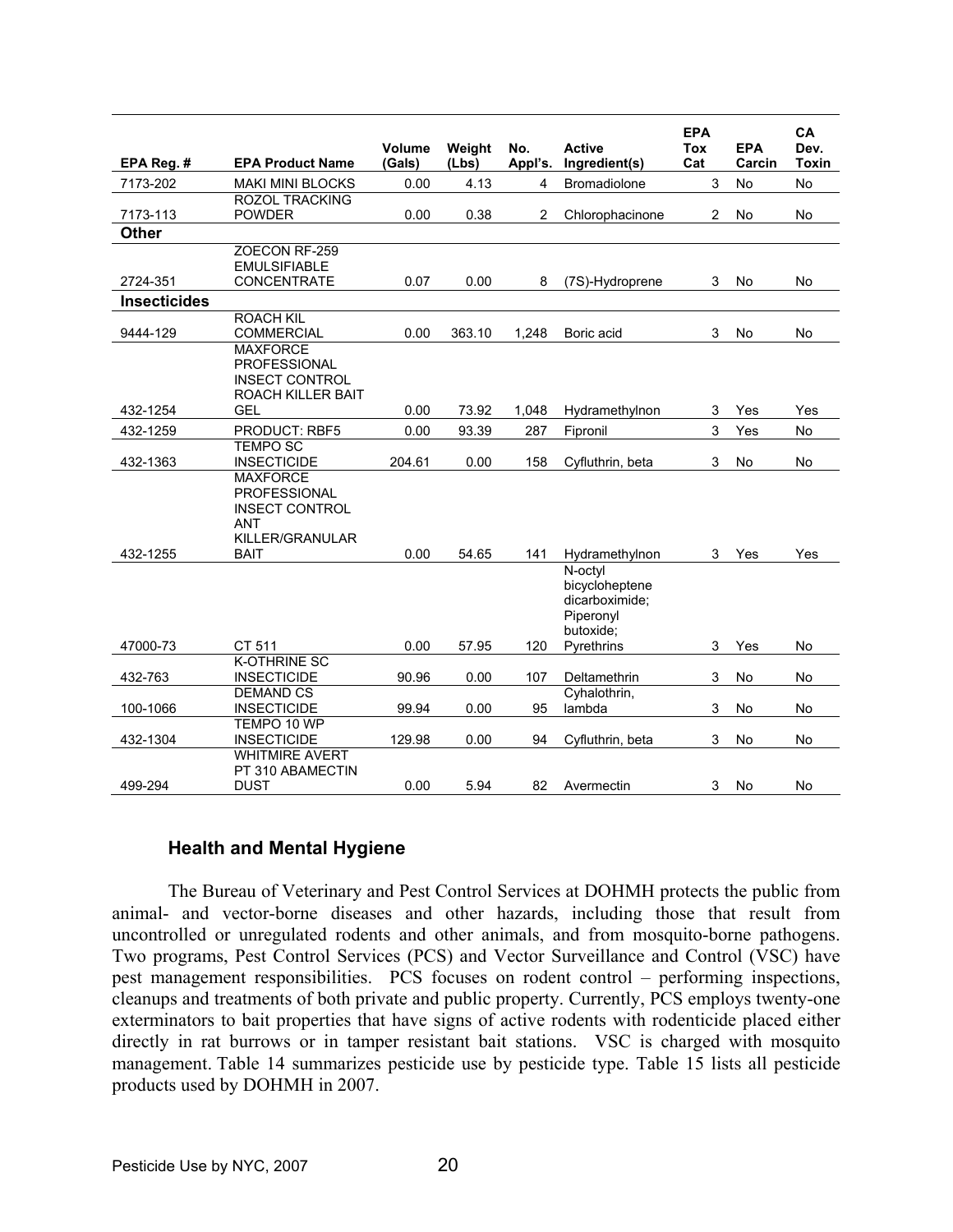|  |  | Table 14: Types of Pesticides Used by DOHMH in 2007 |  |
|--|--|-----------------------------------------------------|--|
|  |  |                                                     |  |

|                       | Volume  |            |               | Weight     | <b>Times Applied</b> |            |  |
|-----------------------|---------|------------|---------------|------------|----------------------|------------|--|
| <b>Pesticide Type</b> | Gallons | % of Total | <b>Pounds</b> | % of Total | <b>Number</b>        | % of Total |  |
| Rodenticide           | 0.1     | 100.0%     | 10.522        | $9.6\%$    | 55.781               | 95.5%      |  |
| Insecticide           | 0.0     | $0.0\%$ .  | 99.434        | 90.4%      | 2.610                | 4.5%       |  |
| <b>Totals</b>         | 0.1     |            | 109.955       |            | 58.391               |            |  |

## **Table 15: Pesticide Products Used by DOHMH in 2007 by Pesticide Type**

| Rodenticides<br><b>WEATHERBLOK BAIT</b><br>100-1055<br>0.00<br>5,735.0<br>Brodifacoum<br>3<br>No<br>WITH BITREX<br>39,226<br>No<br><b>TALON-G</b><br>RODENTICIDE BAIT<br><b>PACK MINI-PELLETS</b><br>100-1050<br>WITH BITREX<br>0.07<br>3,192.1<br>12,775<br>Brodifacoum<br>3<br>No<br>No<br><b>CONTRAC RAT AND</b><br><b>MOUSE BAIT READY</b><br>2,985<br>12455-75<br>TO USE PLACE PAC<br>0.00<br>1,142.7<br><b>Bromadiolone</b><br>3<br>No<br>No<br><b>CONTRAC ALL-</b><br>0.00<br>326.1<br>617<br>3<br>12455-79<br><b>WEATHER BLOX</b><br><b>Bromadiolone</b><br>No<br>No<br><b>TALON-G</b><br><b>RODENTICIDE MINI-</b><br>PELLETS WITH<br><b>BITREX</b><br>0.00<br>106.3<br>100-1057<br>83<br>Brodifacoum<br>3<br>No<br>No<br><b>DITRAC ALL-</b><br>0.00<br>2.8<br>12455-80<br><b>WEATHER BLOX</b><br>37<br>3<br><b>No</b><br>Diphacinone<br>No | EPA Reg. # | <b>EPA Product Name</b> | Volume<br>(Gals) | Weight<br>(Lbs) | No.<br>Appl's. | Active<br>Ingredient(s) | <b>EPA</b><br>Tox<br>Cat | <b>EPA</b><br>Carcin | CA Dev.<br><b>Toxin</b> |
|-----------------------------------------------------------------------------------------------------------------------------------------------------------------------------------------------------------------------------------------------------------------------------------------------------------------------------------------------------------------------------------------------------------------------------------------------------------------------------------------------------------------------------------------------------------------------------------------------------------------------------------------------------------------------------------------------------------------------------------------------------------------------------------------------------------------------------------------------------|------------|-------------------------|------------------|-----------------|----------------|-------------------------|--------------------------|----------------------|-------------------------|
|                                                                                                                                                                                                                                                                                                                                                                                                                                                                                                                                                                                                                                                                                                                                                                                                                                                     |            |                         |                  |                 |                |                         |                          |                      |                         |
|                                                                                                                                                                                                                                                                                                                                                                                                                                                                                                                                                                                                                                                                                                                                                                                                                                                     |            |                         |                  |                 |                |                         |                          |                      |                         |
|                                                                                                                                                                                                                                                                                                                                                                                                                                                                                                                                                                                                                                                                                                                                                                                                                                                     |            |                         |                  |                 |                |                         |                          |                      |                         |
|                                                                                                                                                                                                                                                                                                                                                                                                                                                                                                                                                                                                                                                                                                                                                                                                                                                     |            |                         |                  |                 |                |                         |                          |                      |                         |
|                                                                                                                                                                                                                                                                                                                                                                                                                                                                                                                                                                                                                                                                                                                                                                                                                                                     |            |                         |                  |                 |                |                         |                          |                      |                         |
|                                                                                                                                                                                                                                                                                                                                                                                                                                                                                                                                                                                                                                                                                                                                                                                                                                                     |            |                         |                  |                 |                |                         |                          |                      |                         |
|                                                                                                                                                                                                                                                                                                                                                                                                                                                                                                                                                                                                                                                                                                                                                                                                                                                     |            |                         |                  |                 |                |                         |                          |                      |                         |
|                                                                                                                                                                                                                                                                                                                                                                                                                                                                                                                                                                                                                                                                                                                                                                                                                                                     |            |                         |                  |                 |                |                         |                          |                      |                         |
|                                                                                                                                                                                                                                                                                                                                                                                                                                                                                                                                                                                                                                                                                                                                                                                                                                                     |            |                         |                  |                 |                |                         |                          |                      |                         |
|                                                                                                                                                                                                                                                                                                                                                                                                                                                                                                                                                                                                                                                                                                                                                                                                                                                     |            |                         |                  |                 |                |                         |                          |                      |                         |
|                                                                                                                                                                                                                                                                                                                                                                                                                                                                                                                                                                                                                                                                                                                                                                                                                                                     |            |                         |                  |                 |                |                         |                          |                      |                         |
|                                                                                                                                                                                                                                                                                                                                                                                                                                                                                                                                                                                                                                                                                                                                                                                                                                                     |            |                         |                  |                 |                |                         |                          |                      |                         |
|                                                                                                                                                                                                                                                                                                                                                                                                                                                                                                                                                                                                                                                                                                                                                                                                                                                     |            |                         |                  |                 |                |                         |                          |                      |                         |
|                                                                                                                                                                                                                                                                                                                                                                                                                                                                                                                                                                                                                                                                                                                                                                                                                                                     |            |                         |                  |                 |                |                         |                          |                      |                         |
|                                                                                                                                                                                                                                                                                                                                                                                                                                                                                                                                                                                                                                                                                                                                                                                                                                                     |            |                         |                  |                 |                |                         |                          |                      |                         |
|                                                                                                                                                                                                                                                                                                                                                                                                                                                                                                                                                                                                                                                                                                                                                                                                                                                     |            |                         |                  |                 |                |                         |                          |                      |                         |
|                                                                                                                                                                                                                                                                                                                                                                                                                                                                                                                                                                                                                                                                                                                                                                                                                                                     |            |                         |                  |                 |                |                         |                          |                      |                         |
|                                                                                                                                                                                                                                                                                                                                                                                                                                                                                                                                                                                                                                                                                                                                                                                                                                                     |            | <b>EATON'S BAIT</b>     |                  |                 |                |                         |                          |                      |                         |
| <b>BLOCKS</b>                                                                                                                                                                                                                                                                                                                                                                                                                                                                                                                                                                                                                                                                                                                                                                                                                                       |            |                         |                  |                 |                |                         |                          |                      |                         |
| RODENTICIDE WITH                                                                                                                                                                                                                                                                                                                                                                                                                                                                                                                                                                                                                                                                                                                                                                                                                                    |            |                         |                  |                 |                |                         |                          |                      |                         |
| MOLASSES/PEANUT                                                                                                                                                                                                                                                                                                                                                                                                                                                                                                                                                                                                                                                                                                                                                                                                                                     |            |                         |                  |                 |                |                         |                          |                      |                         |
| 56-42<br><b>BUTTER FLAVOR</b><br>0.00<br>3.1<br>19<br>No<br>Diphacinone<br>3<br>No                                                                                                                                                                                                                                                                                                                                                                                                                                                                                                                                                                                                                                                                                                                                                                  |            |                         |                  |                 |                |                         |                          |                      |                         |
| <b>ROZOL TRACKING</b>                                                                                                                                                                                                                                                                                                                                                                                                                                                                                                                                                                                                                                                                                                                                                                                                                               |            |                         |                  |                 |                |                         |                          |                      |                         |
| 3.7<br>No<br>7173-113<br><b>POWDER</b><br>0.00<br>18<br>Chlorophacinone<br>2<br>No                                                                                                                                                                                                                                                                                                                                                                                                                                                                                                                                                                                                                                                                                                                                                                  |            |                         |                  |                 |                |                         |                          |                      |                         |
| <b>MAKI RAT AND</b>                                                                                                                                                                                                                                                                                                                                                                                                                                                                                                                                                                                                                                                                                                                                                                                                                                 |            |                         |                  |                 |                |                         |                          |                      |                         |
| <b>MOUSE BAIT PACKS</b><br>7173-188<br>(PELLETS)<br>0.00<br>5.1<br>11<br><b>Bromadiolone</b><br>3<br>No<br>No                                                                                                                                                                                                                                                                                                                                                                                                                                                                                                                                                                                                                                                                                                                                       |            |                         |                  |                 |                |                         |                          |                      |                         |
| <b>DITRAC TRACKING</b>                                                                                                                                                                                                                                                                                                                                                                                                                                                                                                                                                                                                                                                                                                                                                                                                                              |            |                         |                  |                 |                |                         |                          |                      |                         |
| 2.9<br>$\overline{2}$<br>0.00<br>8<br>No<br>12455-56<br><b>POWDER</b><br>Diphacinone<br>No                                                                                                                                                                                                                                                                                                                                                                                                                                                                                                                                                                                                                                                                                                                                                          |            |                         |                  |                 |                |                         |                          |                      |                         |
| <b>CONTRAC</b>                                                                                                                                                                                                                                                                                                                                                                                                                                                                                                                                                                                                                                                                                                                                                                                                                                      |            |                         |                  |                 |                |                         |                          |                      |                         |
| <b>RODENTICIDE</b>                                                                                                                                                                                                                                                                                                                                                                                                                                                                                                                                                                                                                                                                                                                                                                                                                                  |            |                         |                  |                 |                |                         |                          |                      |                         |
| <b>READY TO USE</b>                                                                                                                                                                                                                                                                                                                                                                                                                                                                                                                                                                                                                                                                                                                                                                                                                                 |            |                         |                  |                 |                |                         |                          |                      |                         |
| 1.9<br>12455-76<br>PLACE PAC<br>0.00<br>2<br><b>Bromadiolone</b><br>3<br>No<br>No                                                                                                                                                                                                                                                                                                                                                                                                                                                                                                                                                                                                                                                                                                                                                                   |            |                         |                  |                 |                |                         |                          |                      |                         |
| <b>Insecticides</b>                                                                                                                                                                                                                                                                                                                                                                                                                                                                                                                                                                                                                                                                                                                                                                                                                                 |            |                         |                  |                 |                |                         |                          |                      |                         |
| <b>Bacillus</b>                                                                                                                                                                                                                                                                                                                                                                                                                                                                                                                                                                                                                                                                                                                                                                                                                                     |            |                         |                  |                 |                |                         |                          |                      |                         |
| <b>VECTOBAC CG</b><br>thuringiensis,                                                                                                                                                                                                                                                                                                                                                                                                                                                                                                                                                                                                                                                                                                                                                                                                                |            |                         |                  |                 |                |                         |                          |                      |                         |
| <b>BIOLOGICAL</b><br>subsp.                                                                                                                                                                                                                                                                                                                                                                                                                                                                                                                                                                                                                                                                                                                                                                                                                         |            |                         |                  |                 |                |                         |                          |                      |                         |
| <b>LARVICIDE</b><br>59,164.<br>Israelensis, strain                                                                                                                                                                                                                                                                                                                                                                                                                                                                                                                                                                                                                                                                                                                                                                                                  |            |                         |                  |                 |                |                         |                          |                      |                         |
| 73049-19<br><b>GRANULES</b><br>0.00<br>3<br>1,938<br>AM 65-52<br>3<br>No<br>No                                                                                                                                                                                                                                                                                                                                                                                                                                                                                                                                                                                                                                                                                                                                                                      |            |                         |                  |                 |                |                         |                          |                      |                         |
| <b>VECTOLEX CG</b>                                                                                                                                                                                                                                                                                                                                                                                                                                                                                                                                                                                                                                                                                                                                                                                                                                  |            |                         |                  |                 |                |                         |                          |                      |                         |
| 39,706.<br><b>Bacillus</b><br><b>BIOLOGICAL</b>                                                                                                                                                                                                                                                                                                                                                                                                                                                                                                                                                                                                                                                                                                                                                                                                     |            |                         |                  |                 |                |                         |                          |                      |                         |
| 3<br>73049-20<br>0.00<br>5<br>639<br>No<br>No<br><b>LARVICIDE</b><br>sphaericus                                                                                                                                                                                                                                                                                                                                                                                                                                                                                                                                                                                                                                                                                                                                                                     |            |                         |                  |                 |                |                         |                          |                      |                         |
| <b>MULTICIDE</b>                                                                                                                                                                                                                                                                                                                                                                                                                                                                                                                                                                                                                                                                                                                                                                                                                                    |            |                         |                  |                 |                |                         |                          |                      |                         |
| <b>MOSQUITO</b><br><b>ADULTICIDING</b><br>Phenothrin;                                                                                                                                                                                                                                                                                                                                                                                                                                                                                                                                                                                                                                                                                                                                                                                               |            |                         |                  |                 |                |                         |                          |                      |                         |
| 1021-1688<br>0.00<br>30<br><b>CONCENTRATE 2705</b><br>513.04<br>Piperonyl butoxide<br>3<br>Yes<br>No                                                                                                                                                                                                                                                                                                                                                                                                                                                                                                                                                                                                                                                                                                                                                |            |                         |                  |                 |                |                         |                          |                      |                         |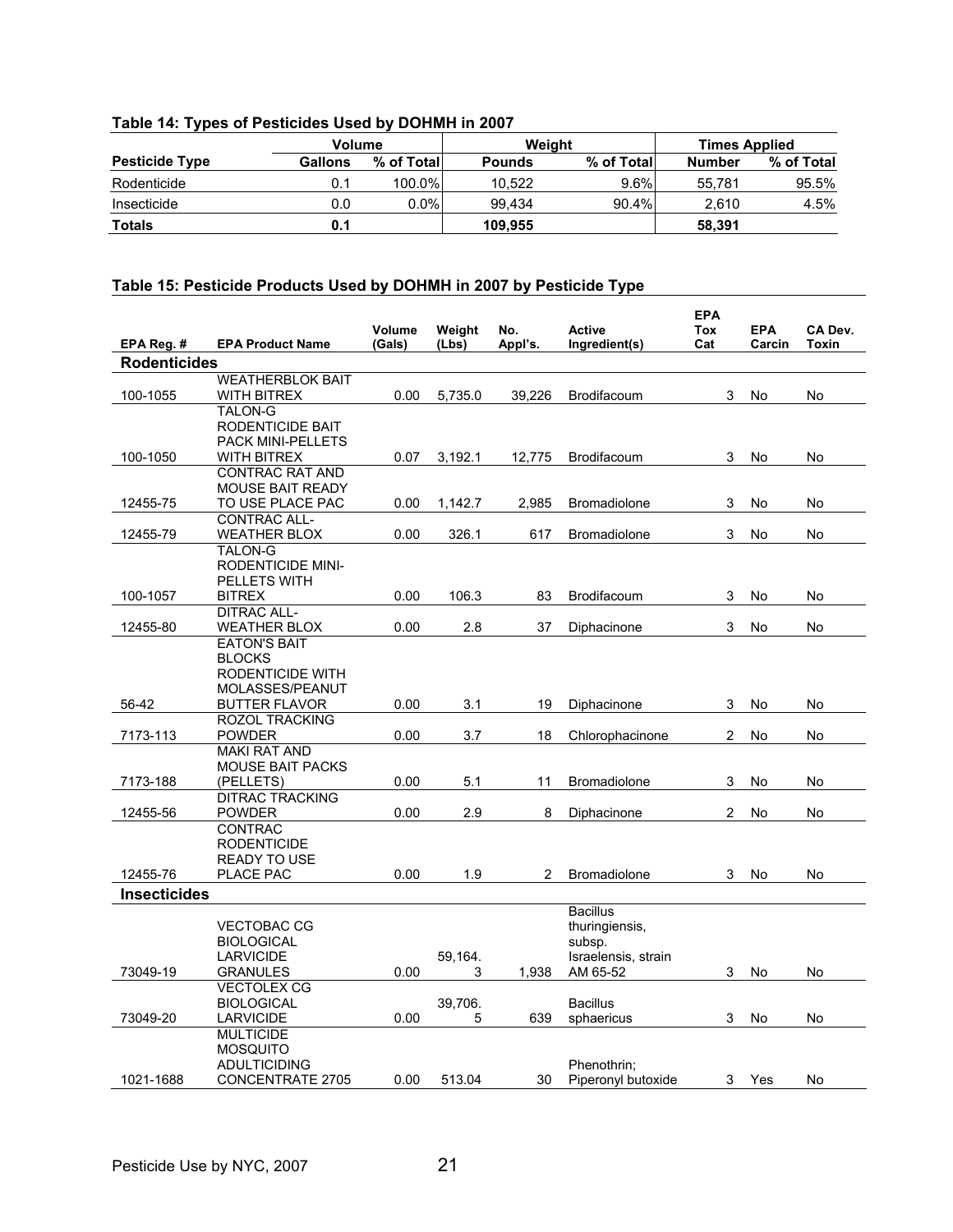| EPA Reg. # | <b>EPA Product Name</b> | Volume<br>(Gals) | Weight<br>(Lbs) | No.<br>Appl's. | Active<br>Ingredient(s)                        | <b>EPA</b><br>Tox<br>Cat | <b>EPA</b><br>Carcin | CA Dev.<br>Toxin |
|------------|-------------------------|------------------|-----------------|----------------|------------------------------------------------|--------------------------|----------------------|------------------|
|            |                         |                  |                 |                | <b>Bacillus</b><br>thuringiensis<br>subspecies |                          |                      |                  |
| 62637-3    | BMP (144 200 G)         | 0.00             | 50.00           |                | Israelensis, strain<br>IPS-78                  |                          | No                   | No               |

#### **Homeless Services**

 The Department of Homeless Services (DHS) manages homeless shelters and dormitory facilities across the City. Of these, six are Family Services operated, five provide dormitory facilities for families with children and one facility, PATH, is an intake facility. There are four adult facilities which also provide housing for men. DHS also operates and manages warehouses. Pest management services, which primarily address rodent and cockroach infestations, are provided by an outside contractor. Table 16 summarizes pesticide use by pesticide type. Table 17 lists all pesticide products used by DHS in 2007.

#### **Table 16: Types of Pesticides Used by DHS in 2007**

|                       | <b>Volume</b> |             | Weiaht        |            | <b>Times Applied</b> |            |  |
|-----------------------|---------------|-------------|---------------|------------|----------------------|------------|--|
| <b>Pesticide Type</b> | Gallons       | % of Totall | <b>Pounds</b> | % of Total | <b>Number</b>        | % of Total |  |
| Insecticide           | 98.2          | 100.0%      | 12.6          | 3.8%       | 167                  | 56.4%      |  |
| Rodenticide           | 0.0           | $0.0\%$     | 323.3         | 96.2%      | 129                  | 43.6%      |  |
| <b>Totals</b>         | 98.2          |             | 335.9         |            | 296                  |            |  |

|                     | <b>TADIO 17.1 CONORCI TOGGONO OOCG BY DITO IN LOVI BY I CONORCI JPC</b> | Volume | Weight | No.            | <b>Active</b>       | <b>EPA</b><br>Tox | <b>EPA</b> | CA Dev.   |
|---------------------|-------------------------------------------------------------------------|--------|--------|----------------|---------------------|-------------------|------------|-----------|
| EPA Reg. #          | <b>EPA Product Name</b>                                                 | (Gals) | (Lbs)  | Appl's.        | Ingredient(s)       | Cat               | Carcin     | Toxin     |
| <b>Rodenticides</b> |                                                                         |        |        |                |                     |                   |            |           |
|                     | <b>DITRAC ALL-</b>                                                      |        |        |                |                     |                   |            |           |
| 12455-80            | <b>WEATHER BLOX</b>                                                     | 0.00   | 212.94 | 89             | Diphacinone         | 3                 | No         | <b>No</b> |
|                     | <b>CONTRAC ALL-</b>                                                     |        |        |                |                     |                   |            |           |
| 12455-79            | <b>WEATHER BLOX</b>                                                     | 0.00   | 92.94  | 26             | <b>Bromadiolone</b> | 3                 | No         | <b>No</b> |
|                     | <b>CONTRAC RAT</b>                                                      |        |        |                |                     |                   |            |           |
|                     | AND MOUSE BAIT<br><b>READY TO USE</b>                                   |        |        |                |                     |                   |            |           |
| 12455-75            | PLACE PAC                                                               | 0.00   | 10.39  | 8              | <b>Bromadiolone</b> | 3                 | No         | <b>No</b> |
|                     | <b>CONTRAC</b>                                                          |        |        |                |                     |                   |            |           |
|                     | <b>RODENTICIDE</b>                                                      |        |        |                |                     |                   |            |           |
|                     | <b>READY TO USE</b>                                                     |        |        |                |                     |                   |            |           |
| 12455-76            | PLACE PAC                                                               | 0.00   | 4.31   | 3              | <b>Bromadiolone</b> | 3                 | No         | No        |
|                     | <b>RAMPAGE</b>                                                          |        |        |                |                     |                   |            |           |
| 3240-28             | <b>MOUSE SEED</b>                                                       | 0.00   | 1.30   | $\overline{2}$ | Cholecalciferol     | 3                 | No         | <b>No</b> |
|                     | <b>CONTRAC</b>                                                          |        |        |                |                     |                   |            |           |
|                     | <b>RODENTICIDE</b>                                                      |        |        |                |                     |                   |            |           |
| 12455-86            | <b>PLACE PAC</b>                                                        | 0.00   | 1.38   | 1              | <b>Bromadiolone</b> | 3                 | <b>No</b>  | No        |
| Insecticides        |                                                                         |        |        |                |                     |                   |            |           |
|                     | <b>EVERCIDE</b>                                                         |        |        |                |                     |                   |            |           |
|                     | <b>RESIDUAL</b>                                                         |        |        |                |                     |                   |            |           |
|                     | <b>INSECTICIDE</b>                                                      |        |        |                |                     |                   |            |           |
|                     | <b>CONCENTRATE</b>                                                      |        |        |                |                     |                   |            |           |
| 1021-1641           | 2662                                                                    | 98.22  | 0.00   | 135            | Esfenvalerate       | 3                 | No         | No        |

#### **Table 17: Pesticide Products Used by DHS in 2007 by Pesticide Type**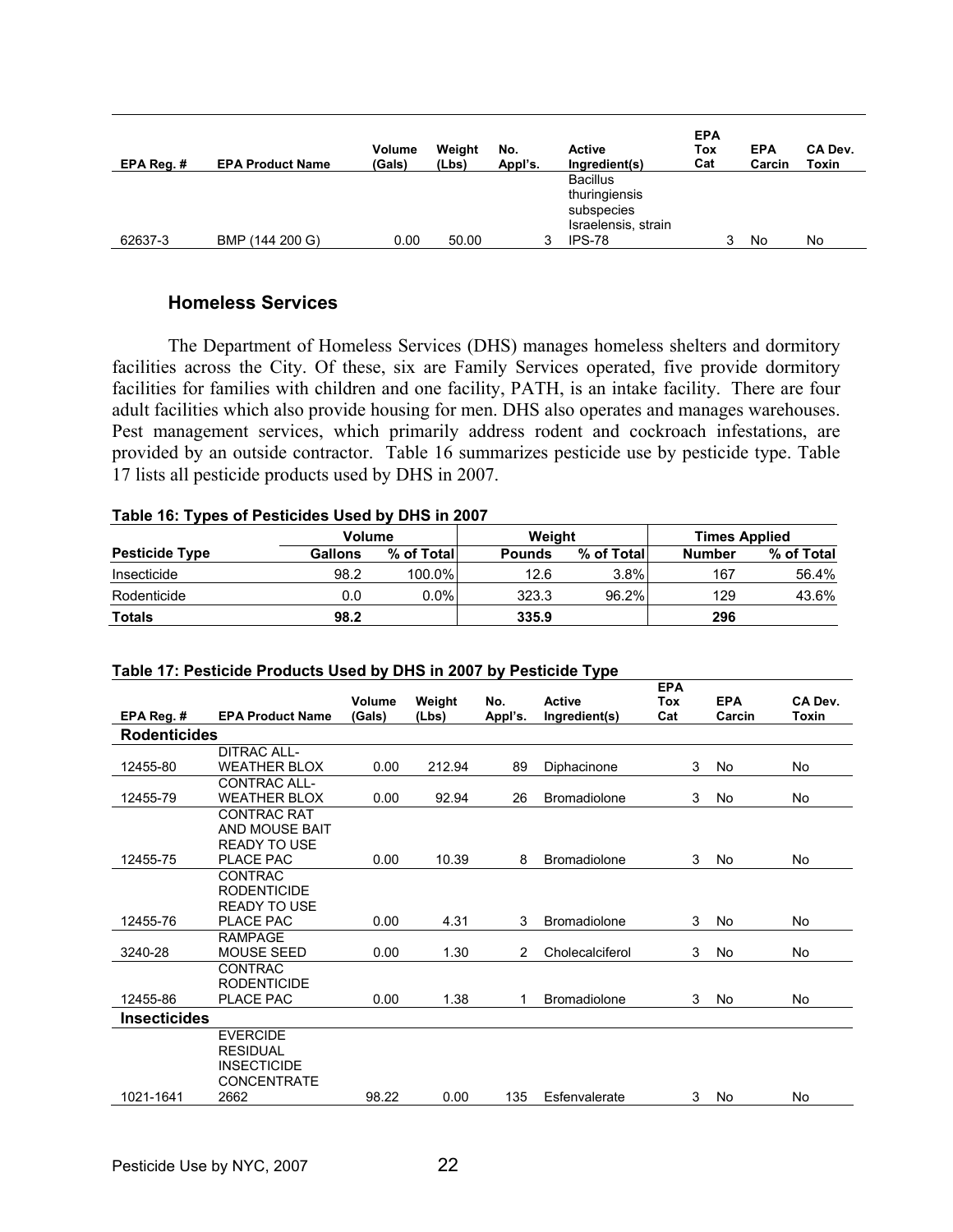| EPA Reg. # | <b>EPA Product Name</b>                                         | Volume<br>(Gals) | Weight<br>(Lbs) | No.<br>Appl's. | <b>Active</b><br>Ingredient(s) | <b>EPA</b><br>Tox<br>Cat | <b>EPA</b><br>Carcin | CA Dev.<br>Toxin |
|------------|-----------------------------------------------------------------|------------------|-----------------|----------------|--------------------------------|--------------------------|----------------------|------------------|
|            | <b>AVERT</b>                                                    |                  |                 |                |                                |                          |                      |                  |
|            | <b>PRESCRIPTION</b><br><b>TREATMENT TC</b>                      |                  |                 |                |                                |                          |                      |                  |
| 499-410    | 93B BAIT                                                        | 0.00             | 6.04            | 27             | Avermectin                     | 3                        | No                   | No.              |
|            |                                                                 |                  |                 |                | Phenylethyl                    |                          |                      |                  |
| 67425-14   | ECOPCO ACU                                                      | 0.00             | 1.88            | 3              | propionate                     | 3                        | No                   | No               |
| 64405-2    | <b>REDZONE BAIT</b>                                             | 0.00             | 3.38            |                | Boric acid                     | 3                        | No                   | No               |
| 499-406    | <b>AVERT</b><br><b>PRESCRIPTION</b><br>TREATMENT TC<br>93A BAIT | 0.00             | 1.32            |                | Avermectin                     | 3                        | No                   | No               |
|            |                                                                 |                  |                 |                |                                |                          |                      |                  |

#### **Housing Authority**

 The New York City Housing Authority (NYCHA) manages 2,644 residential buildings and 178,466 apartments, as well as office space and grounds that cover 2,502 acres. NYCHA currently has a staff of some 75 pest control professionals that perform routine inspections and treatments, carry out specialized intensive IPM interventions, apply pesticides, and respond to complaints and requests from other agencies. NYCHA staff members regularly address a range of insect and rodent problems, including interior mice, cockroaches and bedbugs and exterior rats, weeds, and mosquito control. NYCHA provided only scanned paper records which are not summarized here. Table 18 lists the products used by NYCHA in 2007.

| <b>PRODUCT</b>              | <b>Active Ingredient</b> |
|-----------------------------|--------------------------|
| CYNOFF (1 % dosage rate)    | Cypermethrin             |
| <b>MAXFORCE</b>             | Fipronil                 |
| <b>MAKI PELLETS</b>         | <b>Bromadiolone</b>      |
| DITRAC BAIT BLOCKS          | Diphacinone              |
| DITRAC TRAC PWD             | Diphacinone              |
| <b>CONTRAC PELLETS</b>      | <b>Bromadiolone</b>      |
| <b>MAX FORCE GEL FC</b>     | Fipronil                 |
| <b>CONTRACT BLOX</b>        | <b>Bromadiolone</b>      |
| CY-KICK (1 % dosage rate)   | Cyfluthrin               |
| <b>AVERT GEL</b>            | Abamectin B1             |
| <b>AVERT BAIT</b>           | Abamectin B1             |
| SUSPEND SC (1% dosage rate) | Deltamethrin             |

**Table 18: Pesticide products reported used by NYCHA in 2007** 

### **Housing Preservation and Development**

 Housing Preservation and Development (HPD) oversees occupied and vacant residential and commercial buildings, vacant lots as well as a limited number of agency offices. In addition, its Emergency Repair Program occasionally encounters and responds to rats and fleas in occupied private buildings. There are no certified applicators on staff and the agency contracts for pest control services. Table 19 summarizes pesticide use by pesticide type. Table 20 lists all pesticide products used by HPD in 2007.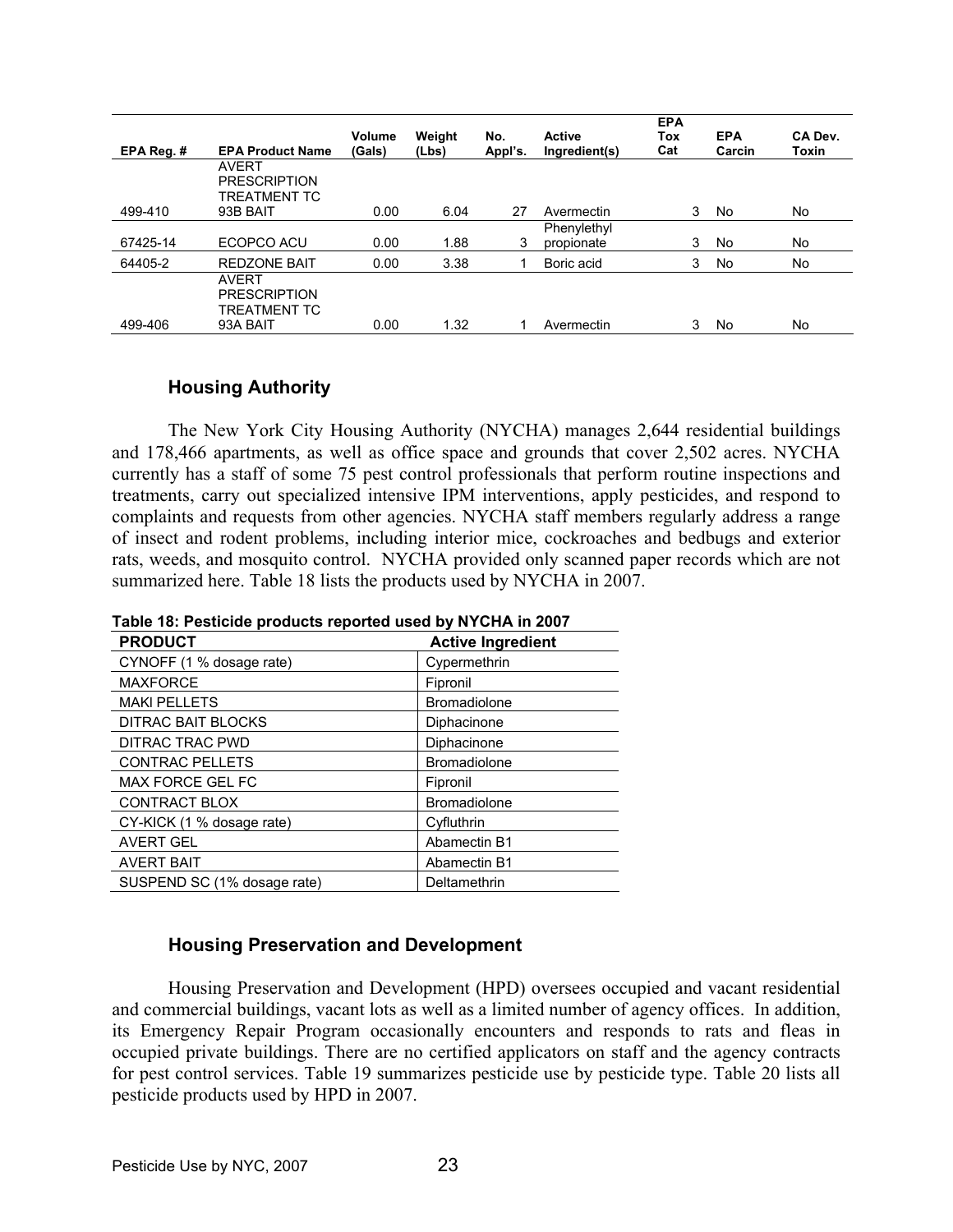#### **Table 19: Types of Pesticides Used by HPD in 2007**

| <b>Volume</b>         |                |            |               | Weight     | <b>Times Applied</b> |            |  |
|-----------------------|----------------|------------|---------------|------------|----------------------|------------|--|
| <b>Pesticide Type</b> | <b>Gallons</b> | % of Total | <b>Pounds</b> | % of Total | <b>Number</b>        | % of Total |  |
| Rodenticide           | 0.0            | 0.0%       | 762.5         | 97.9%      | 576                  | 63.9%      |  |
| Insecticide           | 49.5           | 100.0%     | 16.1          | 2.1%       | 325                  | 36.0%      |  |
| Other                 | 0.0            | $0.0\%$    | 0.1           | $0.0\%$    |                      | 0.1%       |  |
| <b>Totals</b>         | 49.5           |            | 778.6         |            | 902                  |            |  |

#### **Table 20: Pesticide Products Used by HPD in 2007**

|                     |                                        |        |        |                |                     | <b>EPA</b> |            | CА           |
|---------------------|----------------------------------------|--------|--------|----------------|---------------------|------------|------------|--------------|
|                     |                                        | Volume | Weight | No.            | <b>Active</b>       | Tox        | <b>EPA</b> | Dev.         |
| EPA Reg. #          | <b>EPA Product Name</b>                | (Gals) | (Lbs)  | Appl's.        | Ingredient(s)       | Cat        | Carcin     | <b>Toxin</b> |
| <b>Rodenticides</b> |                                        |        |        |                |                     |            |            |              |
|                     | <b>MAKI RAT AND</b>                    |        |        |                |                     |            |            |              |
|                     | <b>MOUSE BAIT PACKS</b>                |        |        |                |                     |            |            |              |
| 7173-188            | (PELLETS)<br><b>CONTRAC ALL-</b>       | 0.00   | 202.58 | 212            | <b>Bromadiolone</b> | 3          | No         | No           |
| 12455-79            | <b>WEATHER BLOX</b>                    | 0.00   | 266.25 | 165            | <b>Bromadiolone</b> | 3          | No         | No           |
|                     | <b>MAKI PARAFFIN</b>                   |        |        |                |                     |            |            |              |
| 7173-189            | <b>BLOCKS</b>                          | 0.00   | 177.94 | 96             | <b>Bromadiolone</b> | 3          | No         | No           |
|                     | <b>CONTRAC RAT AND</b>                 |        |        |                |                     |            |            |              |
|                     | <b>MOUSE BAIT READY</b>                |        |        |                |                     |            |            |              |
| 12455-75            | TO USE PLACE PAC                       | 0.00   | 19.90  | 32             | Bromadiolone        | 3          | No         | No           |
| 7173-202            | <b>MAKI MINI BLOCKS</b>                | 0.00   | 75.19  | 31             | <b>Bromadiolone</b> | 3          | No         | No           |
|                     | <b>CONTRAC</b>                         |        |        |                |                     |            |            |              |
|                     | <b>RODENTICIDE</b>                     |        |        |                |                     |            |            |              |
|                     | <b>READY TO USE</b>                    |        |        |                |                     |            |            |              |
| 12455-76            | <b>PLACE PAC</b>                       | 0.00   | 13.81  | 18             | <b>Bromadiolone</b> | 3          | No         | No           |
|                     | <b>TALON-G</b>                         |        |        |                |                     |            |            |              |
|                     | RODENTICIDE BAIT                       |        |        |                |                     |            |            |              |
|                     | <b>PACK MINI-PELLETS</b>               |        |        |                |                     |            |            |              |
| 100-1050            | WITH BITREX                            | 0.00   | 2.76   | 17             | <b>Brodifacoum</b>  | 3          | No         | No           |
|                     | <b>DITRAC ALL-</b>                     |        |        |                |                     |            |            |              |
| 12455-80            | <b>WEATHER BLOX</b>                    | 0.00   | 1.88   | $\overline{c}$ | Diphacinone         | 3          | No         | No           |
|                     | <b>TALON-G</b>                         |        |        |                |                     |            |            |              |
|                     | <b>RODENTICIDE MINI-</b>               |        |        |                |                     |            |            |              |
|                     | PELLETS WITH                           |        |        | 2              |                     |            |            |              |
| 100-1057            | <b>BITREX</b><br><b>DITRAC RAT AND</b> | 0.00   | 1.25   |                | Brodifacoum         | 3          | No         | No           |
|                     | <b>MOUSE BAIT READY</b>                |        |        |                |                     |            |            |              |
| 12455-29            | TO USE PLACE PAC                       | 0.00   | 0.94   | $\mathbf{1}$   | Diphacinone         | 3          | No         | No           |
| Other               |                                        |        |        |                |                     |            |            |              |
|                     | ZOECON RF-259                          |        |        |                |                     |            |            |              |
|                     | <b>EMULSIFIABLE</b>                    |        |        |                | $(7S)$ -            |            |            |              |
| 2724-351            | <b>CONCENTRATE</b>                     | 0.00   | 0.06   | 1              | Hydroprene          | 3          | No         | No           |
| <b>Insecticides</b> |                                        |        |        |                |                     |            |            |              |
|                     | TEMPO 10 WP                            |        |        |                |                     |            |            |              |
| 432-1304            | <b>INSECTICIDE</b>                     | 0.00   | 4.98   | 205            | Cyfluthrin, beta    | 3          | No         | No           |
| 432-1259            | <b>PRODUCT: RBF5</b>                   | 0.00   | 2.49   | 60             | Fipronil            | 3          |            |              |
|                     | <b>MAXFORCE</b>                        |        |        |                |                     |            | Yes        | No           |
|                     | <b>PROFESSIONAL</b>                    |        |        |                |                     |            |            |              |
|                     | <b>INSECT CONTROL</b>                  |        |        |                |                     |            |            |              |
|                     | ROACH KILLER BAIT                      |        |        |                |                     |            |            |              |
| 432-1254            | GEL                                    | 0.00   | 2.80   | 28             | Hydramethylnon      | 3          | Yes        | Yes          |
|                     | ZOECON RF-291                          |        |        |                |                     |            |            |              |
|                     | <b>EMULSIFIABLE</b>                    |        |        |                |                     |            |            |              |
|                     | <b>CONCENTRATE WITH</b>                |        |        |                |                     |            |            |              |
| 2724-352            | <b>PRECOR</b>                          | 0.00   | 3.45   | 7              | S-Methoprene        | 3          | No.        | No           |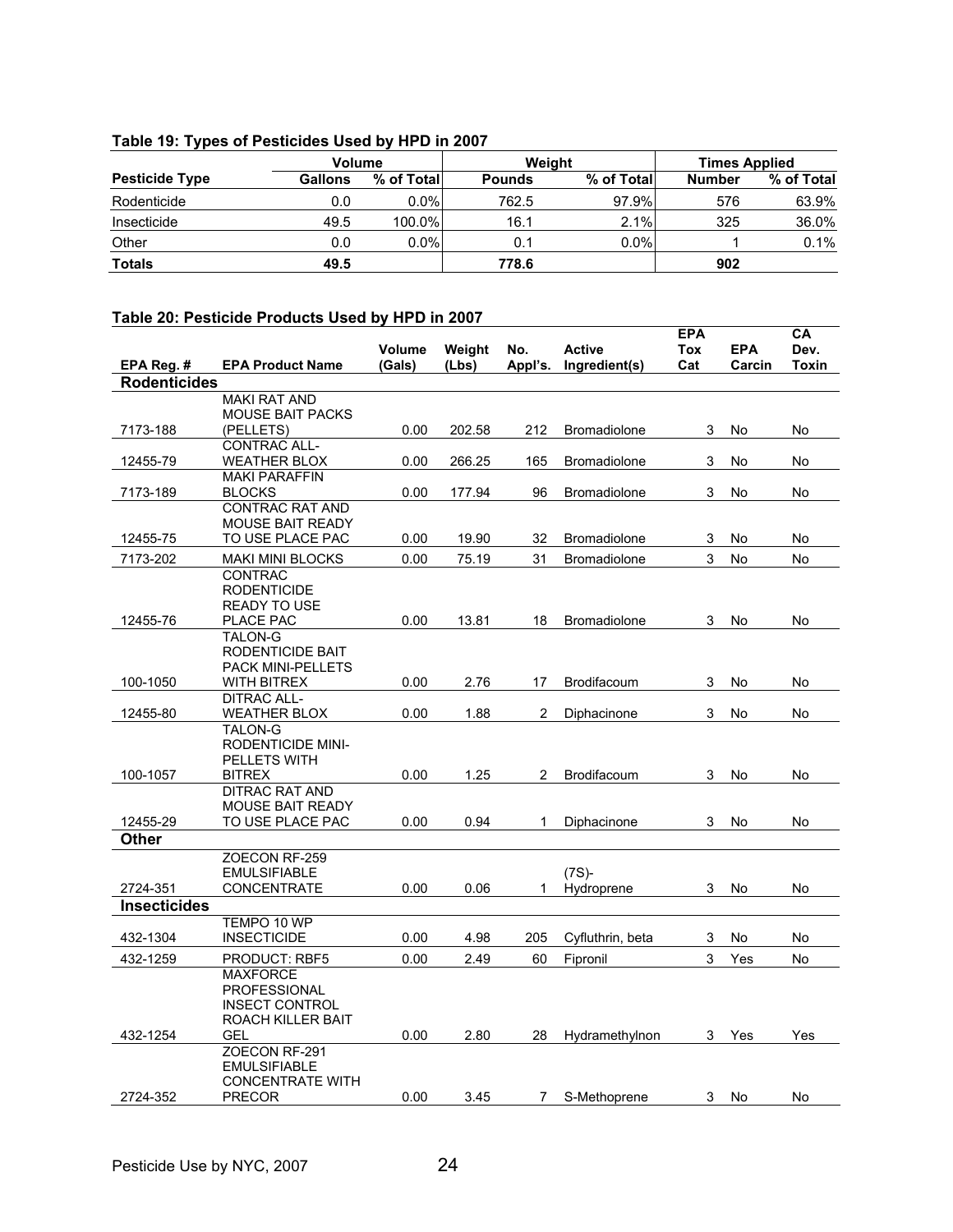|            |                         |                  |                 |                |                                | <b>EPA</b>        |                      | CA                   |
|------------|-------------------------|------------------|-----------------|----------------|--------------------------------|-------------------|----------------------|----------------------|
| EPA Reg. # | <b>EPA Product Name</b> | Volume<br>(Gals) | Weight<br>(Lbs) | No.<br>Appl's. | <b>Active</b><br>Ingredient(s) | <b>Tox</b><br>Cat | <b>EPA</b><br>Carcin | Dev.<br><b>Toxin</b> |
|            | <b>CYNOFF WP</b>        |                  |                 |                | Cypermethrin,                  |                   |                      |                      |
| 279-3070   | <b>INSECTICIDE</b>      | 1.50             | 0.00            | 6              | beta                           | $\overline{2}$    | Yes                  | No                   |
|            |                         |                  |                 |                | Esfenvalerate;                 |                   |                      |                      |
|            |                         |                  |                 |                | N-octyl                        |                   |                      |                      |
|            |                         |                  |                 |                | bicycloheptene                 |                   |                      |                      |
|            |                         |                  |                 |                | dicarboximide:                 |                   |                      |                      |
|            |                         |                  |                 |                | Piperonyl                      |                   |                      |                      |
|            |                         |                  |                 |                | butoxide;                      |                   |                      |                      |
| 9444-166   | CB-405 FOGGER WB        | 0.00             | 1.78            | 6              | Pyrethrins                     | 3                 | Yes                  | No                   |
|            | <b>CYNOFF EC</b>        |                  |                 |                | Cypermethrin,                  |                   |                      |                      |
| 279-3081   | <b>INSECTICIDE</b>      | 0.00             | 0.31            | 4              | beta                           | 3                 | Yes                  | No                   |
|            | <b>PHANTOM</b>          |                  |                 |                |                                |                   |                      |                      |
|            | <b>TERMITICIDE-</b>     |                  |                 |                |                                |                   |                      |                      |
| 241-392    | <b>INSECTICIDE</b>      | 45.00            | 0.00            | $\overline{2}$ | Chlorfenapyr                   | 3                 | Yes                  | <b>No</b>            |
|            | <b>K-OTHRINE SC</b>     |                  |                 |                |                                |                   |                      |                      |
| 432-763    | <b>INSECTICIDE</b>      | 0.00             | 0.11            | $\overline{2}$ | Deltamethrin                   | 3                 | No                   | No                   |
|            | <b>DEMAND CS</b>        |                  |                 |                | Cyhalothrin,                   |                   |                      |                      |
| 100-1066   | <b>INSECTICIDE</b>      | 0.00             | 0.09            | $\overline{2}$ | lambda                         | 3                 | No                   | No                   |
|            |                         |                  |                 |                | N-octyl                        |                   |                      |                      |
|            |                         |                  |                 |                | bicycloheptene                 |                   |                      |                      |
|            |                         |                  |                 |                | dicarboximide:                 |                   |                      |                      |
|            |                         |                  |                 |                | Permethrin:                    |                   |                      |                      |
|            |                         |                  |                 |                | Phenothrin:                    |                   |                      |                      |
|            |                         |                  |                 |                | Piperonyl                      |                   |                      |                      |
|            |                         |                  |                 |                | butoxide: S-                   |                   |                      |                      |
| 2724-490   | RF 9910 AEROSOL         | 3.00             | 0.00            | 1              | Methoprene<br>Permethrin:      | 3                 | Yes                  | No                   |
|            |                         |                  |                 |                | Piperonyl                      |                   |                      |                      |
| 432-1235   | <b>OMEN 30-30 ULV</b>   | 0.00             | 0.04            | 1              | butoxide                       | 3                 | Yes                  | No                   |
|            | TEMPO <sub>2</sub>      |                  |                 |                |                                |                   |                      |                      |
|            | <b>GREENHOUSE AND</b>   |                  |                 |                |                                |                   |                      |                      |
|            | <b>NURSERY</b>          |                  |                 |                |                                |                   |                      |                      |
| 432-1359   | <b>INSECTICIDE</b>      | 0.00             | 0.03            | 1              | Cyfluthrin                     | 2                 | No                   | No                   |

#### **Juvenile Justice**

 The Department of Juvenile Justice (DJJ) operates three secure detention and 17 nonsecure detention facilities located throughout the City that admit over 5,000 youth each year. DJJ contracts out its exterminating services. Table 21 summarizes pesticide use by pesticide type. Table 22 lists all pesticide products used by DJJ in 2007.

|                       | Volume  |            | Weight        |            | <b>Times Applied</b> |            |
|-----------------------|---------|------------|---------------|------------|----------------------|------------|
| <b>Pesticide Type</b> | Gallons | % of Total | <b>Pounds</b> | % of Total | <b>Number</b>        | % of Total |
| Insecticide           | 26.5    | 100.0%     | 18.9          | 28.1%      | 144                  | 70.2%      |
| Rodenticide           | 0.0     | $0.0\%$    | 48.4          | 71.9%      | 61                   | 29.8%      |
| <b>Totals</b>         | 26.5    |            | 67.3          |            | 205                  |            |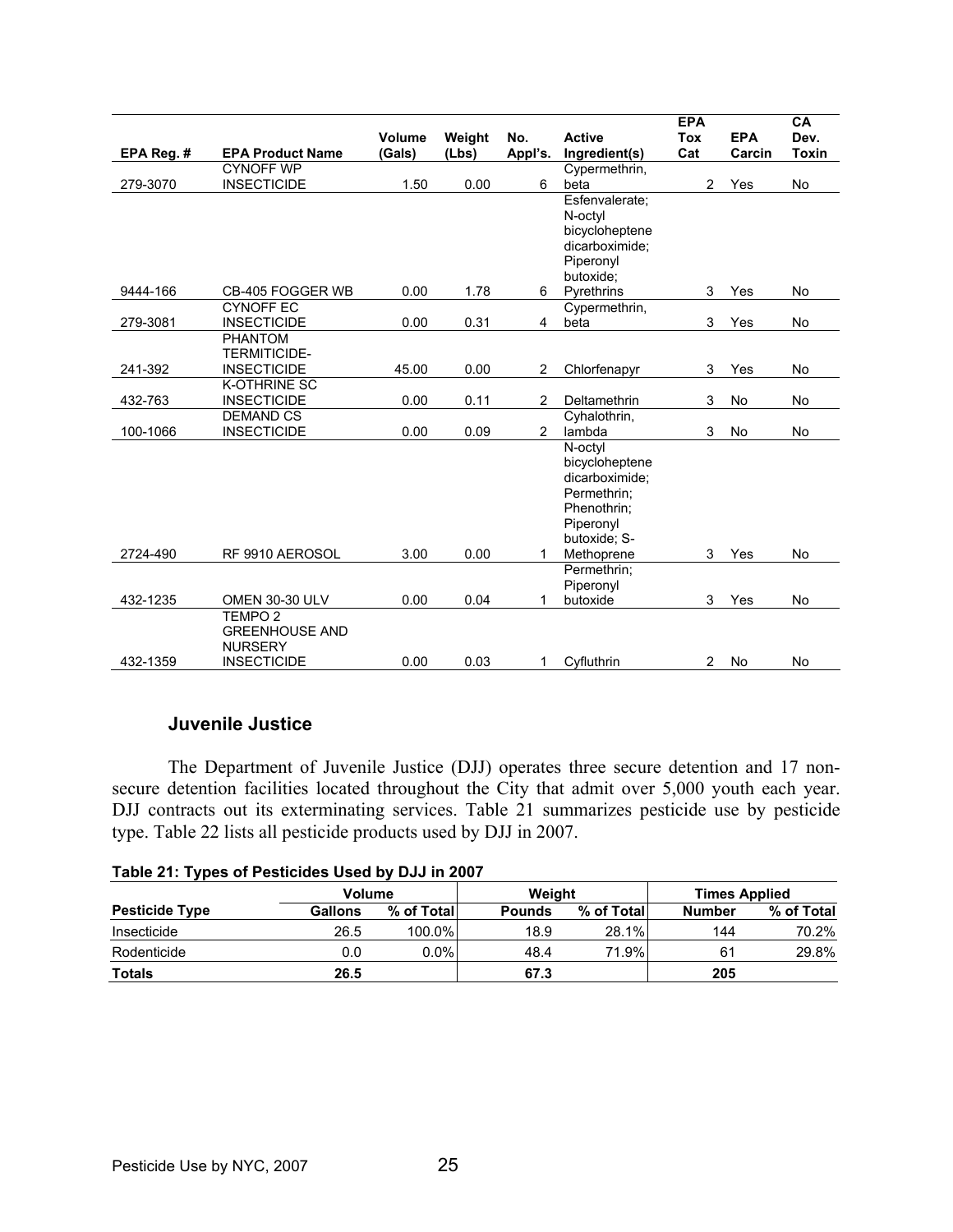|                     |                     |        |        |         |                             | <b>EPA</b> |            | CA           |
|---------------------|---------------------|--------|--------|---------|-----------------------------|------------|------------|--------------|
|                     | <b>EPA Product</b>  | Volume | Weight | No.     |                             | <b>Tox</b> | <b>EPA</b> | Dev.         |
| EPA Reg. #          | Name                | (Gals) | (Lbs)  | Appl's. | <b>Active Ingredient(s)</b> | Cat        | Carcin     | <b>Toxin</b> |
| <b>Rodenticides</b> |                     |        |        |         |                             |            |            |              |
|                     | <b>CONTRAC</b>      |        |        |         |                             |            |            |              |
|                     | <b>ALL-WEATHER</b>  |        |        |         |                             |            |            |              |
| 12455-79            | <b>BLOX</b>         | 0.00   | 40.88  | 46      | Bromadiolone                | 3          | No         | No           |
|                     | <b>MAKI RAT AND</b> |        |        |         |                             |            |            |              |
|                     | <b>MOUSE BAIT</b>   |        |        |         |                             |            |            |              |
|                     | <b>PACKS</b>        |        |        |         |                             |            |            |              |
| 7173-188            | (PELLETS)           | 0.00   | 3.19   | 10      | <b>Bromadiolone</b>         | 3          | No         | No           |
|                     | <b>MAKI MINI</b>    |        |        |         |                             |            |            |              |
| 7173-202            | <b>BLOCKS</b>       | 0.00   | 4.31   | 4       | Bromadiolone                | 3          | No         | No           |
|                     | <b>CONTRAC</b>      |        |        |         |                             |            |            |              |
| 12455-69            | <b>RODENTICIDE</b>  | 0.00   | 0.02   | 1       | Bromadiolone                | 3          | No         | No           |
| <b>Insecticides</b> |                     |        |        |         |                             |            |            |              |
|                     | <b>ROACH KIL</b>    |        |        |         |                             |            |            |              |
| 9444-129            | <b>COMMERCIAL</b>   | 0.00   | 13.13  | 52      | Boric acid                  | 3          | No         | No           |
|                     | <b>MAXFORCE</b>     |        |        |         |                             |            |            |              |
|                     | <b>PROFESSIONA</b>  |        |        |         |                             |            |            |              |
|                     | <b>LINSECT</b>      |        |        |         |                             |            |            |              |
|                     | <b>CONTROL</b>      |        |        |         |                             |            |            |              |
|                     | <b>ROACH</b>        |        |        |         |                             |            |            |              |
|                     | <b>KILLER BAIT</b>  |        |        |         |                             |            |            |              |
| 432-1254            | <b>GEL</b>          | 0.00   | 3.86   | 48      | Hydramethylnon              | 3          | Yes        | Yes          |
|                     | <b>TEMPO SC</b>     |        |        |         |                             |            |            |              |
| 432-1363            | <b>INSECTICIDE</b>  | 6.50   | 0.00   | 13      | Cyfluthrin, beta            | 3          | No         | No           |
|                     | <b>K-OTHRINE SC</b> |        |        |         |                             |            |            |              |
| 432-763             | <b>INSECTICIDE</b>  | 8.25   | 0.00   | 10      | Deltamethrin                | 3          | No         | No           |
|                     | <b>DEMAND CS</b>    |        |        |         |                             |            |            |              |
| 100-1066            | <b>INSECTICIDE</b>  | 7.75   | 0.00   | 9       | Cyhalothrin, lambda         | 3          | No         | <b>No</b>    |
|                     | TEMPO 10 WP         |        |        |         |                             |            |            |              |
| 432-1304            | <b>INSECTICIDE</b>  | 4.00   | 0.00   | 5       | Cyfluthrin, beta            | 3          | No         | No           |
|                     | ECO2000-XP          |        |        |         |                             |            |            |              |
| 1677-196            | <b>FRESHBAIT</b>    | 0.00   | 0.17   | 4       | Boric acid                  | 3          | No         | No           |
| 1677-191            | <b>ECO2000-GR</b>   | 0.00   | 0.94   | 1       | Boric acid                  | 3          | <b>No</b>  | No           |
|                     |                     |        |        |         | N-octyl                     |            |            |              |
|                     |                     |        |        |         | bicycloheptene              |            |            |              |
|                     |                     |        |        |         | dicarboximide;              |            |            |              |
|                     |                     |        |        |         | Piperonyl butoxide;         |            |            |              |
| 47000-73            | CT 511              | 0.00   | 0.81   | 1.      | Pyrethrins                  | 3          | Yes        | <b>No</b>    |
|                     | <b>MAXFORCE</b>     |        |        |         |                             |            |            |              |
| 432-1264            | ABF4                | 0.00   | 0.00   | 1       | Fipronil                    | 3          | Yes        | No           |

#### **Table 22: Pesticide Products Used by DJJ in 2007 by Pesticide Type**

#### **Parks and Recreation**

 New York City's has 28,000 acres of parks, playgrounds, athletic fields, natural areas, recreational facilities, comfort stations, beaches, historic buildings, and parkways maintained by the Department of Parks and Recreation (DPR). The major pest issues facing DPR are weeds (including weed shrubs and weed trees) and rodents. Rarer infestations of exotic insect pests and diseases, often targeting trees, also occur. To address these, DPR employs 104 certified pesticide applicators. Herbicides account for the largest share of DPR's total pesticide use. Contractors are hired for pest management when peripheral rodent problems arise on capital projects.

This data includes pesticides applied on all city-owned golf courses. Local Law 37 exempts these locations from pesticide prohibitions. The table also includes the data form sister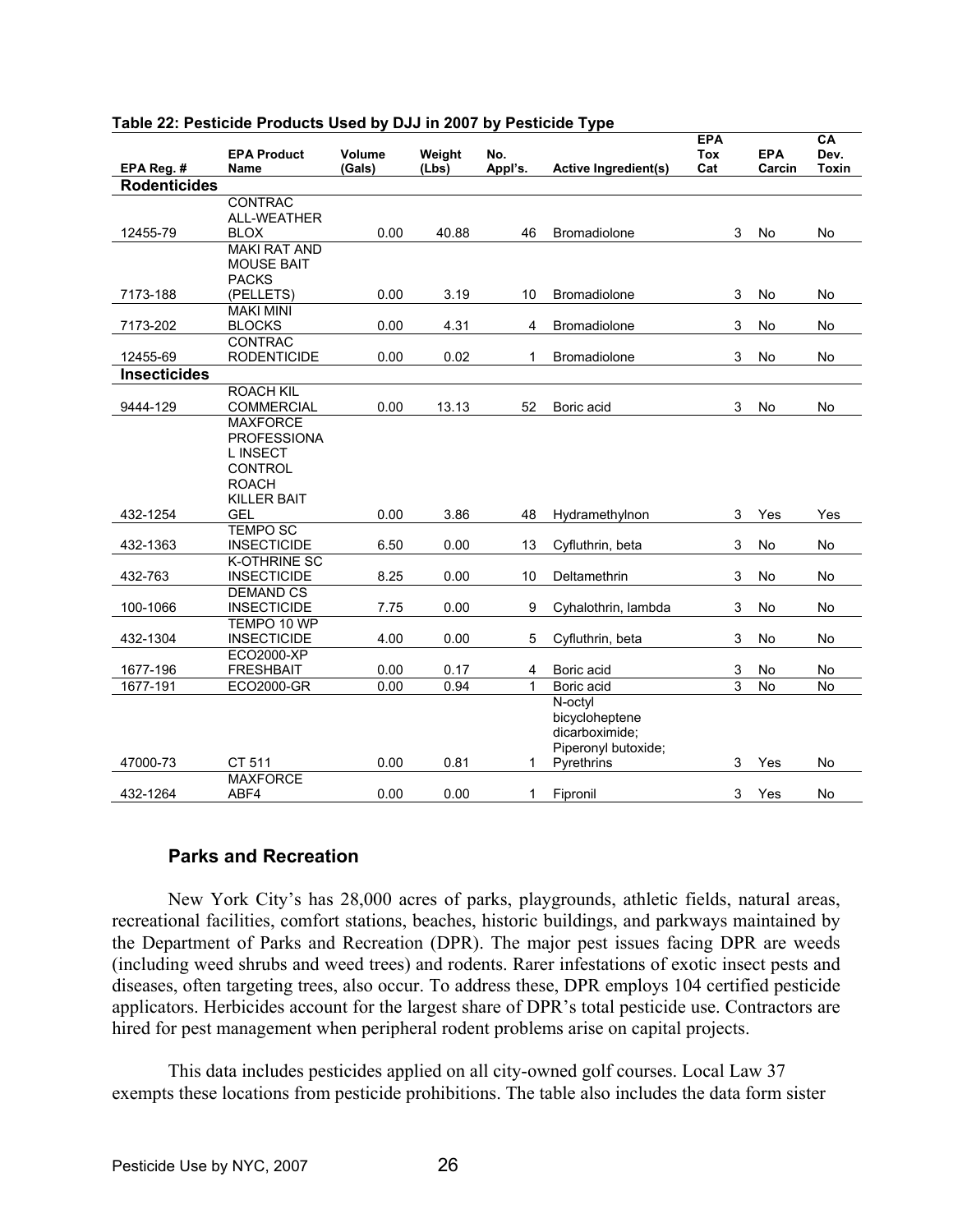organizations that operate on DPR property such as zoos, conservancies, and botanic gardens. Table 23 summarizes pesticide use by pesticide type. Table 24, below lists for each pesticide type, all products used, unless there were more than 10, in which case the 10 most frequently applied products are listed. Appendix 2 includes a complete product listing for DPR.

| . .                   |                | <b>Volume</b> |               | Weight     | <b>Times Applied</b> |            |  |
|-----------------------|----------------|---------------|---------------|------------|----------------------|------------|--|
| <b>Pesticide Type</b> | <b>Gallons</b> | % of Total    | <b>Pounds</b> | % of Total | <b>Number</b>        | % of Total |  |
| Insecticide           | 523            | 20.3%         | 15.645        | 30.8%      | 12,075               | 68.9%      |  |
| Rodenticide           | 0              | $0.0\%$       | 1,816         | 3.6%       | 2,574                | 14.7%      |  |
| Herbicide             | .563           | 60.7%         | 22.981        | 45.3%      | 2.406                | 13.7%      |  |
| Fungicide             | 489            | 19.0%         | 10.302        | 20.3%      | 422                  | 2.4%       |  |
| Other                 | 2              | 0.1%          | 6             | $0.0\%$    | 50                   | 0.3%       |  |
| <b>Totals</b>         | 2,577          |               | 50,751        |            | 17,527               |            |  |

#### **Table 23: Types of Pesticides Used by DPR in 2007**

|  | Table 24.  Ten Most Frequently Applied Pesticide Products by DPR in 2007 by Pesticide Type |  |  |
|--|--------------------------------------------------------------------------------------------|--|--|
|  |                                                                                            |  |  |

|                      |                                           | <b>Volume</b> | Weight | No.        | <b>Active</b>                              | <b>EPA</b><br><b>Tox</b> | <b>EPA</b>      | CA<br>Dev.      |
|----------------------|-------------------------------------------|---------------|--------|------------|--------------------------------------------|--------------------------|-----------------|-----------------|
| EPA Reg. #           | <b>EPA Product Name</b>                   | (Gals)        | (Lbs)  | Appl's.    | Ingredient(s)                              | Cat                      | Carcin          | <b>Toxin</b>    |
| <b>Rodenticides</b>  |                                           |               |        |            |                                            |                          |                 |                 |
|                      | <b>GENERATION MINI</b>                    |               |        |            |                                            |                          |                 |                 |
| 7173-218             | <b>BLOCKS</b>                             | 0.00          | 388.25 | 573        | <b>Difethialone</b>                        | 3                        | No              | <b>No</b>       |
|                      | <b>CONTRAC RAT AND</b>                    |               |        |            |                                            |                          |                 |                 |
|                      | <b>MOUSE BAIT</b>                         |               |        |            |                                            |                          |                 |                 |
|                      | <b>READY TO USE</b>                       |               |        |            |                                            |                          |                 |                 |
| 12455-75<br>7173-202 | <b>PLACE PAC</b>                          | 0.00<br>0.00  | 196.44 | 550<br>501 | <b>Bromadiolone</b><br><b>Bromadiolone</b> | 3<br>3                   | No<br><b>No</b> | No<br><b>No</b> |
|                      | <b>MAKI MINI BLOCKS</b><br><b>CONTRAC</b> |               | 551.28 |            |                                            |                          |                 |                 |
|                      | <b>RODENTICIDE</b>                        |               |        |            |                                            |                          |                 |                 |
|                      | <b>READY TO USE</b>                       |               |        |            |                                            |                          |                 |                 |
| 12455-76             | PLACE PAC                                 | 0.00          | 156.69 | 300        | <b>Bromadiolone</b>                        | 3                        | No              | No              |
|                      | <b>CONTRAC ALL-</b>                       |               |        |            |                                            |                          |                 |                 |
| 12455-79             | <b>WEATHER BLOX</b>                       | 0.00          | 158.69 | 187        | <b>Bromadiolone</b>                        | 3                        | No              | <b>No</b>       |
|                      | <b>GENERATION</b>                         |               |        |            |                                            |                          |                 |                 |
|                      | <b>RODENTICIDE BAIT</b>                   |               |        |            |                                            |                          |                 |                 |
| 7173-211             | PACKS (PELLETS)                           | 0.00          | 100.47 | 119        | <b>Difethialone</b>                        | 3                        | <b>No</b>       | <b>No</b>       |
|                      | <b>FASTRAC PLACE</b>                      |               |        |            |                                            |                          |                 |                 |
| 12455-97             | <b>PACS</b>                               | 0.00          | 53.65  | 58         | <b>Bromethalin</b>                         | 3                        | <b>No</b>       | <b>No</b>       |
|                      | <b>FINAL</b>                              |               |        |            |                                            |                          |                 |                 |
|                      | <b>RODENTICIDE</b>                        |               |        |            |                                            |                          |                 |                 |
| 12455-91             | READY-TO-USE<br><b>PLACE PAC</b>          |               |        |            |                                            |                          |                 |                 |
|                      | <b>DITRAC RAT AND</b>                     | 0.00          | 56.34  | 57         | Brodifacoum                                | 3                        | No              | No              |
|                      | <b>MOUSE BAIT</b>                         |               |        |            |                                            |                          |                 |                 |
|                      | <b>READY TO USE</b>                       |               |        |            |                                            |                          |                 |                 |
| 12455-29             | PLACE PAC                                 | 0.09          | 50.25  | 51         | Diphacinone                                | 3                        | No              | No              |
|                      | <b>FINAL ALL-</b>                         |               |        |            |                                            |                          |                 |                 |
| 12455-89             | <b>WEATHER BLOX</b>                       | 0.00          | 33.37  | 44         | Brodifacoum                                | 3                        | No              | No              |
| Other                |                                           |               |        |            |                                            |                          |                 |                 |
|                      | <b>DISTANCE INSECT</b>                    |               |        |            |                                            |                          |                 |                 |
|                      | <b>GROWTH</b>                             |               |        |            |                                            |                          |                 |                 |
| 59639-96             | <b>REGULATOR</b>                          | 0.28          | 0.00   | 13         | Pyriproxyfen                               | 3                        | No              | <b>No</b>       |
|                      | <b>ENSTAR II INSECT</b>                   |               |        |            |                                            |                          |                 |                 |
|                      | <b>GROWTH</b>                             |               |        |            |                                            |                          |                 |                 |
|                      | <b>REGULATOR</b>                          |               |        |            |                                            |                          |                 |                 |
| 2724-476             | (ENSTAR 5E)                               | 0.21          | 0.00   | 12         | (S)-Kinoprene                              | $\overline{c}$           | No              | No              |
| 400-478              | <b>B-NINE WSG</b>                         | 0.11          | 0.03   | 9          | Daminozide                                 | $\overline{3}$           | Yes             | <b>No</b>       |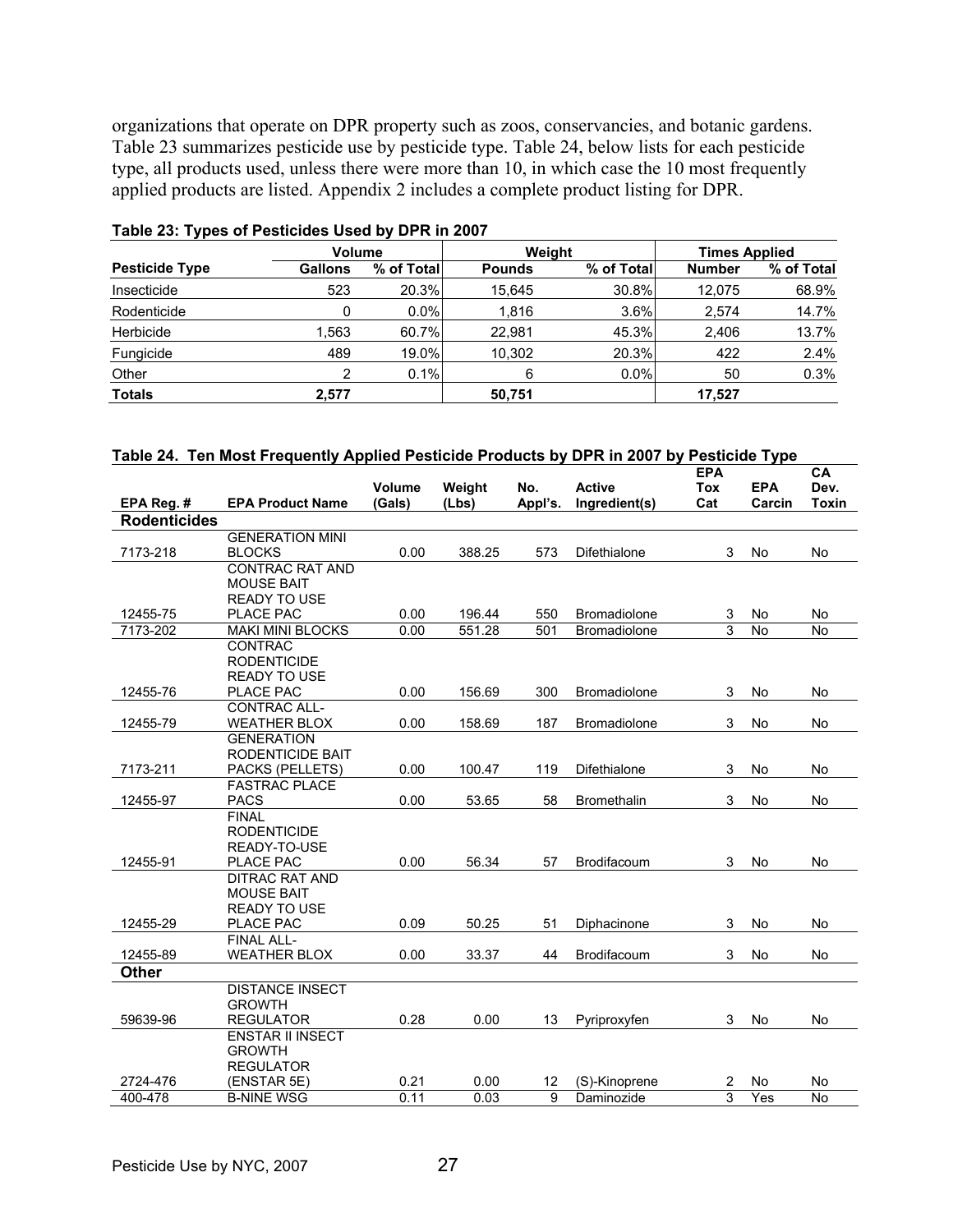|                     |                                                  | <b>Volume</b> | Weight   | No.            | <b>Active</b>                        | <b>EPA</b><br><b>Tox</b> | <b>EPA</b> | CA<br>Dev.   |
|---------------------|--------------------------------------------------|---------------|----------|----------------|--------------------------------------|--------------------------|------------|--------------|
| EPA Reg. #          | <b>EPA Product Name</b>                          | (Gals)        | (Lbs)    | Appl's.        | Ingredient(s)                        | Cat                      | Carcin     | <b>Toxin</b> |
| 71096-7             | OR-CAL SLUG &<br><b>SNAIL BAIT</b>               | 0.00          | 6.28     | 6              | Metaldehyde                          | 3                        | No         | No           |
|                     | EMBARK E-Z-TU-                                   |               |          |                |                                      |                          |            |              |
|                     | <b>USE PLANT</b>                                 |               |          |                | Mefluidide,                          |                          |            |              |
| 2217-768            | <b>GROWTH</b><br><b>REGULATOR</b>                | 1.00          | 0.00     | 2              | diethanolamine<br>salt               | 3                        | No         | No           |
|                     |                                                  |               |          |                | Capsicum                             |                          |            |              |
| 67238-1             | HOT PEPPER WAX                                   | 0.25          | 0.00     | $\overline{2}$ | oleoresin                            | 3                        | No         | No           |
|                     | <b>GENESIS</b><br><b>HYBRIDIZING</b>             |               |          |                |                                      |                          |            |              |
| 524-479             | <b>AGENT</b>                                     | 0.01          | 0.00     | 1              | Clofencet                            | 3                        | Yes        | No           |
|                     | <b>BACILLUS</b>                                  |               |          |                |                                      |                          |            |              |
|                     | <b>THURINGIENSIS</b><br><b>VAR KURSTAKI</b>      |               |          |                | <b>Bacillus</b>                      |                          |            |              |
|                     | <b>INSECT CONTROL</b>                            |               |          |                | thuringiensis var.<br>kurstaki delta |                          |            |              |
| 524-478             | <b>PROTEIN</b>                                   | 0.01          | 0.00     | 1              | endotoxin protein                    | 3                        | No         | No           |
|                     | <b>MON 21233</b>                                 |               |          |                |                                      |                          |            |              |
| 524-482             | <b>MANUFACTURING</b><br><b>USE PRODUCT</b>       | 0.01          | 0.00     | $\mathbf{1}$   | Clofencet                            | 3                        | Yes        | No           |
|                     | <b>MON 21200</b>                                 |               |          |                |                                      |                          |            |              |
| 524-481             | <b>TECHNICAL</b>                                 | 0.01          | 0.00     | 1              | Clofencet                            | $\overline{\mathbf{c}}$  | Yes        | No           |
| <b>Insecticides</b> |                                                  |               |          |                |                                      |                          |            |              |
| 432-1318            | MERIT 75 WSP<br><b>VECTOLEX CG</b>               | 0.00          | 1,524.16 | 10,553         | Imidacloprid                         | 3                        | <b>No</b>  | No           |
|                     | <b>BIOLOGICAL</b>                                |               |          |                | <b>Bacillus</b>                      |                          |            |              |
| 73049-20            | <b>LARVICIDE</b>                                 | 0.00          | 6.774.00 | 410            | sphaericus                           | 3                        | No         | No           |
| 7946-25             | <b>IMICIDE HP</b>                                | 32.86         | 0.00     | 336            | Imidacloprid                         | 3                        | <b>No</b>  | <b>No</b>    |
| 432-763             | K-OTHRINE SC<br><b>INSECTICIDE</b>               | 48.70         | 0.00     | 210            |                                      | 3                        | No         | No           |
|                     |                                                  |               |          |                | Deltamethrin<br>Piperonyl            |                          |            |              |
|                     |                                                  |               |          |                | butoxide;                            |                          |            |              |
|                     | <b>DRIONE</b>                                    |               |          |                | Pyrethrins; Silica                   |                          |            |              |
| 432-992             | <b>INSECTICIDE</b>                               | 0.00          | 14.03    | 41             | qel<br>Petroleum                     | 3                        | Yes        | No           |
| 862-23              | SUNSPRAY 6E<br><b>PLUS</b>                       | 11.75         | 0.00     | 39             | distillates                          | 3                        | No         | No           |
|                     |                                                  |               |          |                | Phenylethyl                          |                          |            |              |
| 67425-14            | ECOPCO ACU                                       | 6.17          | 0.00     | 30             | propionate                           | 3                        | No         | No           |
|                     | <b>CONSERVE SC</b><br><b>TURF AND</b>            |               |          |                |                                      |                          |            |              |
| 62719-291           | ORNAMENTAL                                       | 0.84          | 0.00     | 27             | Spinosad                             | 3                        | No         | No           |
|                     |                                                  |               |          |                | <b>Bacillus</b>                      |                          |            |              |
|                     |                                                  |               |          |                | thuringiensis                        |                          |            |              |
|                     |                                                  |               |          |                | subspecies<br>Israelensis,           |                          |            |              |
| 62637-3             | BMP (144 200 G)                                  | 0.00          | 278.00   | 23             | strain IPS-78                        | 3                        | No         | No           |
|                     | TEMPO 10 WP                                      |               |          |                |                                      |                          |            |              |
| 432-1304            | <b>INSECTICIDE</b>                               | 3.44          | 0.00     | 22             | Cyfluthrin, beta                     | 3                        | No         | No           |
| <b>Herbicides</b>   |                                                  |               |          |                | Glyphosate,                          |                          |            |              |
|                     | ROUNDUP ULTRA                                    |               |          |                | isopropylamine                       |                          |            |              |
| 524-475             | <b>HERBICIDE</b>                                 | 832.50        | 57.84    | 1,148          | salt                                 | 3                        | No         | No           |
| 62719-542           | <b>DIMENSION 2EW</b>                             | 29.80         | 7.50     | 460            | Dithiopyr                            | 2                        | No         | No           |
| 62719-37            | GARLON* 3A                                       | 59.34         | 0.00     | 113            | Triclopyr,<br>triethylamine salt     | 1                        | No         | No           |
|                     | <b>GORDON'S TRIMEC</b>                           |               |          |                | 2.4-D: Dicamba:                      |                          |            |              |
| 2217-581            | WEED & FEED 24                                   | 0.00          | 50.45    | 105            | Mecoprop-P                           | 3                        | Yes        | No           |
| 100-937             | PRIMO MAXX                                       | 16.88         | 68.06    | 76             | Trinexapac-ethyl                     | 3                        | No         | No           |
|                     | <b>ROUNDUP WEED &amp;</b><br><b>GRASS KILLER</b> |               |          |                | Glyphosate,                          |                          |            |              |
|                     | <b>SUPER</b>                                     |               |          |                | isopropylamine                       |                          |            |              |
| 71995-25            | CONCENTRATE                                      | 33.49         | 0.00     | 66             | salt                                 | 3                        | No         | No           |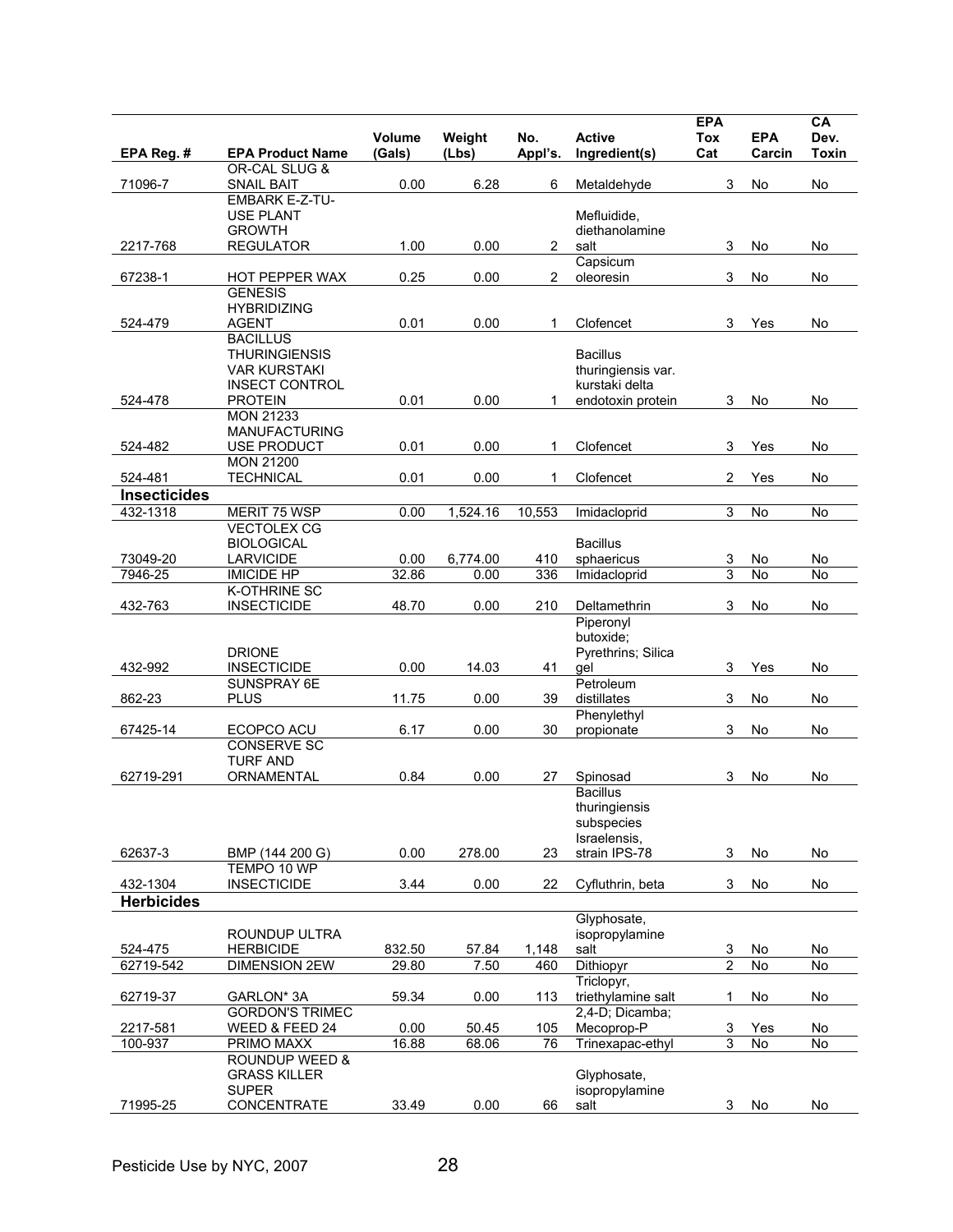|                   |                               | Volume | Weight   | No.     | <b>Active</b>          | <b>EPA</b><br><b>Tox</b> | <b>EPA</b> | CA<br>Dev.   |
|-------------------|-------------------------------|--------|----------|---------|------------------------|--------------------------|------------|--------------|
| EPA Reg. #        | <b>EPA Product Name</b>       | (Gals) | (Lbs)    | Appl's. | Ingredient(s)          | Cat                      | Carcin     | <b>Toxin</b> |
|                   |                               |        |          |         | Glyphosate,            |                          |            |              |
| 228-366           | <b>RAZOR HERBICIDE</b>        | 84.47  | 0.00     | 42      | isopropylamine<br>salt | 3                        | No         | <b>No</b>    |
|                   | <b>DIMENSION TURF</b>         |        |          |         |                        |                          |            |              |
| 62719-426         | <b>HERBICIDE</b>              | 3.58   | 26.94    | 35      | Dithiopyr              | $\overline{2}$           | No         | No           |
|                   |                               |        |          |         | Triclopyr,             |                          |            |              |
| 62719-40          | <b>GARLON 4</b>               | 36.10  | 0.00     | 34      | butoxyethyl ester      | 3                        | No         | No           |
|                   |                               |        |          |         | Glyphosate,            |                          |            |              |
|                   |                               |        |          |         | isopropylamine         |                          |            |              |
| 62719-517         | GF-1279                       | 21.93  | 0.00     | 34      | salt                   | 3                        | No         | <b>No</b>    |
| <b>Fungicides</b> |                               |        |          |         |                        |                          |            |              |
|                   | <b>ALIETTE WDG</b>            |        |          |         |                        |                          |            |              |
| 432-890           | <b>BRAND FUNGICIDE</b>        | 0.00   | 1,303.75 | 41      | Fosetyl-Al             | 3                        | <b>No</b>  | <b>No</b>    |
|                   | <b>ECHO 720</b>               |        |          |         |                        |                          |            |              |
|                   | <b>AGRICULTURAL</b>           |        |          |         |                        |                          |            |              |
| 60063-7           | <b>FUNGICIDE</b>              | 107.31 | 0.00     | 27      | Chlorothalonil         | $\overline{2}$           | Yes        | No           |
|                   | <b>HERITAGE</b>               |        |          |         |                        |                          |            |              |
| 100-1093          | <b>FUNGICIDE</b>              | 0.09   | 81.64    | 26      | Azoxystrobin           | 3                        | No         | No           |
|                   | <b>BAYLETON 50</b>            |        |          |         |                        |                          |            |              |
|                   | <b>TURF AND</b><br>ORNAMENTAL |        |          |         |                        |                          |            |              |
|                   | <b>FUNGICIDE IN</b>           |        |          |         |                        |                          |            |              |
|                   | <b>WATER SOLUBLE</b>          |        |          |         |                        |                          |            |              |
| 432-1360          | <b>PACKETS</b>                | 1.00   | 188.79   | 25      | Triadimefon            | 3                        | Yes        | Yes          |
| 50534-202         | <b>DACONIL SDG</b>            | 74.00  | 234.95   | 24      | Chlorothalonil         | 1                        | Yes        | <b>No</b>    |
| 60063-3           | <b>ECHO 825</b>               | 0.00   | 552.00   | 24      | Chlorothalonil         | 1                        | Yes        | <b>Np</b>    |
|                   | <b>INSIGNIA</b>               |        |          |         |                        |                          |            |              |
| 7969-184          | <b>FUNGICIDE</b>              | 0.00   | 326.71   | 21      | Pyraclostrobin         | 3                        | No         | <b>No</b>    |
| 100-796           | <b>SUBDUE MAXX</b>            | 45.20  | 21.38    | 18      | Mefenoxam              | $\overline{3}$           | <b>No</b>  | <b>No</b>    |
|                   | <b>BANOL TURF AND</b>         |        |          |         |                        |                          |            |              |
|                   | ORNAMENTAL                    |        |          |         | Propamocarb            |                          |            |              |
| 432-942           | <b>FUNGICIDE</b>              | 20.28  | 0.00     | 16      | hydrochloride          | 3                        | No         | <b>No</b>    |
|                   |                               |        |          |         | Thiophanate-           |                          |            |              |
| 58185-33          | <b>DOMAIN FL</b>              | 8.53   | 0.00     | 14      | methyl                 | 3                        | Yes        | Yes          |

#### **Queens Public Libraries**

The Queens Public Library (QPL) manages 64 libraries as well as indoor, outdoor and office facilities. Contractors are hired for pest management as needed and the major pest infestations are roaches and mice. Table 25 summarizes pesticide use by pesticide type. Table 26, below, represents a fraction of the pesticides used, as applications reported are only from one facility in Queens.

| Table 25: Types of Pesticides Used by Queens Public Libraries in 2007 |                         |                        |                      |  |  |  |
|-----------------------------------------------------------------------|-------------------------|------------------------|----------------------|--|--|--|
| <b>Pesticide Type</b>                                                 | <b>Volume (Gallons)</b> | <b>Weight (Pounds)</b> | <b>Times Applied</b> |  |  |  |
| Insecticide                                                           | 0.0                     | 2.81                   | 40                   |  |  |  |

|  | Table 26: Pesticide Products by Queens Public Libraries in 2007 |
|--|-----------------------------------------------------------------|
|--|-----------------------------------------------------------------|

| EPA Reg. #          | <b>EPA Product Name</b> | <b>Volume</b><br>(Gals) | Weight<br>(Lbs) | No.<br>Appl's. | <b>Active</b><br>Ingredient(s) | <b>EPA</b><br>Tox<br>Cat | <b>EPA</b><br>Carcin | CA<br>Dev.<br>Toxin |
|---------------------|-------------------------|-------------------------|-----------------|----------------|--------------------------------|--------------------------|----------------------|---------------------|
| <b>Insecticides</b> |                         |                         |                 |                |                                |                          |                      |                     |
|                     | DUPONT ADVION           |                         |                 |                |                                |                          |                      |                     |
|                     | <b>COCKROACH GEL</b>    | 0.0                     |                 |                |                                |                          |                      |                     |
| 352-652             | BAIT                    |                         | 2.83            | 40             | Indoxacarb                     |                          | No                   | No                  |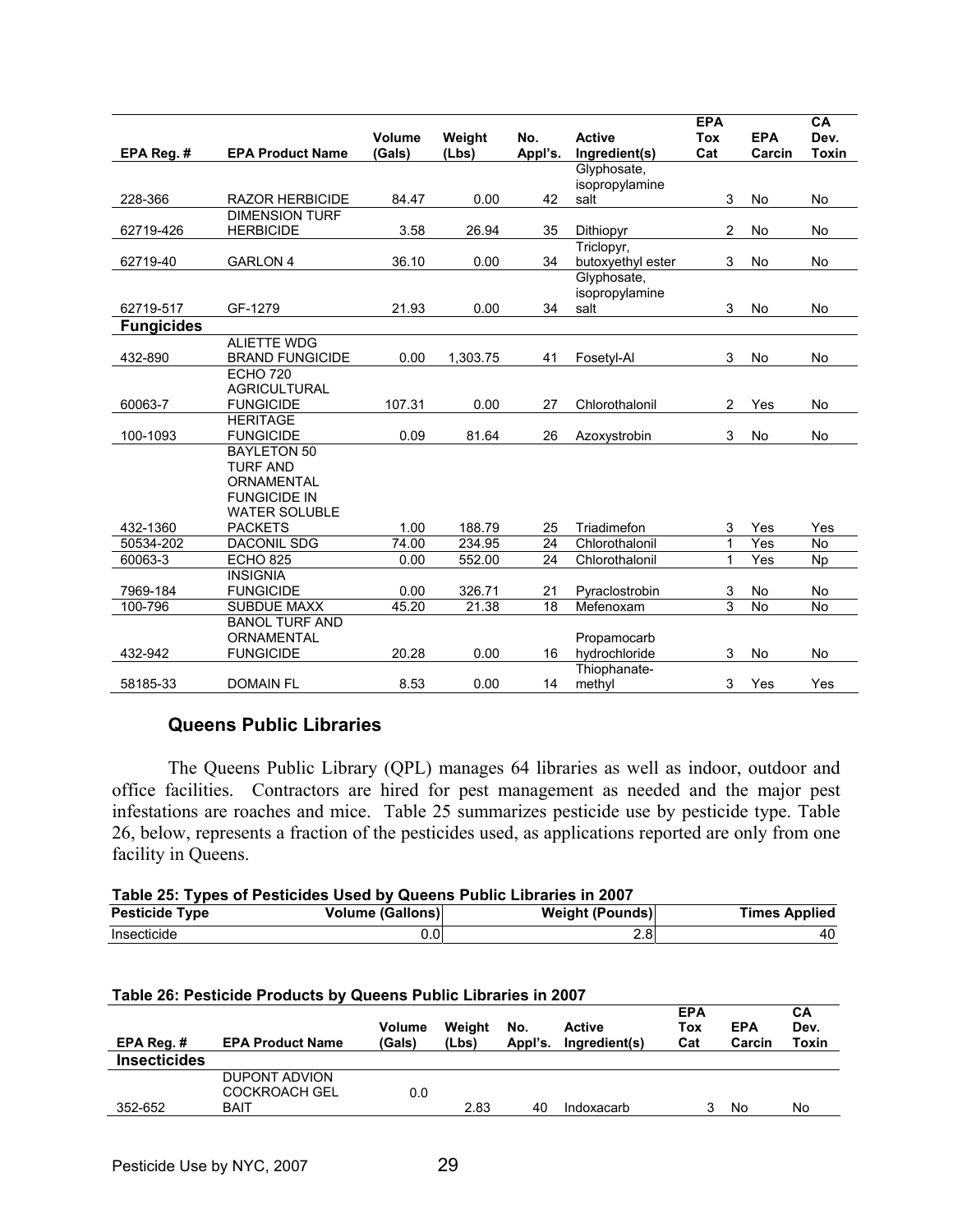#### **Sanitation**

 The Department of Sanitation (DSNY) manages garages, office buildings, transfer stations, and various publicly-owned lots throughout the city. DSNY employs two certified pesticide applicators that make routine visits to facilities and responds to emergency calls because of the nature of the agency's work – managing garbage – pest problems are endemic at some facilities. DSNY also contracts for weed control on some of the City's rights-of-way.

 Table 27 summarizes pesticide use by pesticide type. Table 28, below, represent only a fraction of the pesticides used by DSNY. This data is from a vendor hired to apply herbicides for post-emergent control of weed growth on street medians and around certain facilities. These data include just Fall 2007 treatments and not the pre-emergent control that occurred during Spring 2007. That data was reported on paper and reported the use of the non-prohibited product "Vegetation Manager SFM 75" containing the active ingredient sulfometuron methyl. Pesticides applied by DSNY staff were also reported on paper and are not summarized here.

| Table 27. Types of Festiciaes Osea by Don't III 2007 |                         |                        |                      |  |  |  |  |  |
|------------------------------------------------------|-------------------------|------------------------|----------------------|--|--|--|--|--|
| <b>Pesticide Type</b>                                | <b>Volume (Gallons)</b> | <b>Weight (Pounds)</b> | <b>Times Applied</b> |  |  |  |  |  |
| Herbicide                                            | 146.7                   |                        | 249                  |  |  |  |  |  |

|                   | Table 28: Partial List of Pesticides Applied by DSNY in 2007 |                  |                 |                |                                    |                          |                      |                     |
|-------------------|--------------------------------------------------------------|------------------|-----------------|----------------|------------------------------------|--------------------------|----------------------|---------------------|
| EPA Reg.#         | <b>EPA Product</b><br>Name                                   | Volume<br>(Gals) | Weiaht<br>(Lbs) | No.<br>Appl's. | <b>Active Ingredient(s)</b>        | <b>EPA</b><br>Tox<br>Cat | <b>EPA</b><br>Carcin | CА<br>Dev.<br>Toxin |
| <b>Herbicides</b> |                                                              |                  |                 |                |                                    |                          |                      |                     |
| 73220-6           | <b>GLYPHOSATE</b><br>T&O                                     | 146.72           | 0.00            | 249            | Glyphosate,<br>isopropylamine salt |                          | No                   | No                  |

isopropylamine salt 2 No No

#### **Table 27: Types of Pesticides Used by DSNY in 2007**

#### **Transportation**

The Department of Transportation (DOT) has a staff of over 4,000 that oversees one of the most complex urban transportation networks in the world. They manage approximately 5,800 miles of streets, sidewalks, and highways and 789 bridge structures, including six tunnels. They operate the Staten Island Ferry, oversee ferry operations on City-owned piers and operate approximately 75 facilities throughout the City. DOT is responsible for pest management at maintenance yards, lots, and agency offices throughout the city, as well as on rights-of-way along city highways. DOT is also contracted by New York State to provide right-of-way maintenance on state highways within city borders. Table 29 summarizes pesticide use by pesticide type. Table 30 lists all pesticide products used by DOT in 2007.

| $10010$ 20. Typed of Federal and Odea by DOT III 2007 |                |               |               |                  |               |                      |  |  |
|-------------------------------------------------------|----------------|---------------|---------------|------------------|---------------|----------------------|--|--|
|                                                       |                | <b>Volume</b> |               | Weight           |               | <b>Times Applied</b> |  |  |
| <b>Pesticide Type</b>                                 | <b>Gallons</b> | % of Total    | <b>Pounds</b> | % of Total       | <b>Number</b> | % of Total           |  |  |
| Herbicide                                             | 506.4          | 56.7%         | 0.0           | $0.0\%$          | 1.088         | 47.2%                |  |  |
| Insecticide                                           | 386.9          | 43.3%         | 5.8           | 1.8%             | 806           | 35.0%                |  |  |
| Rodenticide                                           | 0.0            | $0.0\%$       | 323.5         | 97.5%            | 408           | 17.7%                |  |  |
| Other                                                 | 0.0            | $0.0\%$       | 2.3           | 0.7%             | 3             | 0.1%                 |  |  |
| <b>Totals</b>                                         | 893.3          |               | 331.6         | 1.0 <sub>l</sub> | 2.305         |                      |  |  |

#### **Table 29: Types of Pesticides Used by DOT in 2007**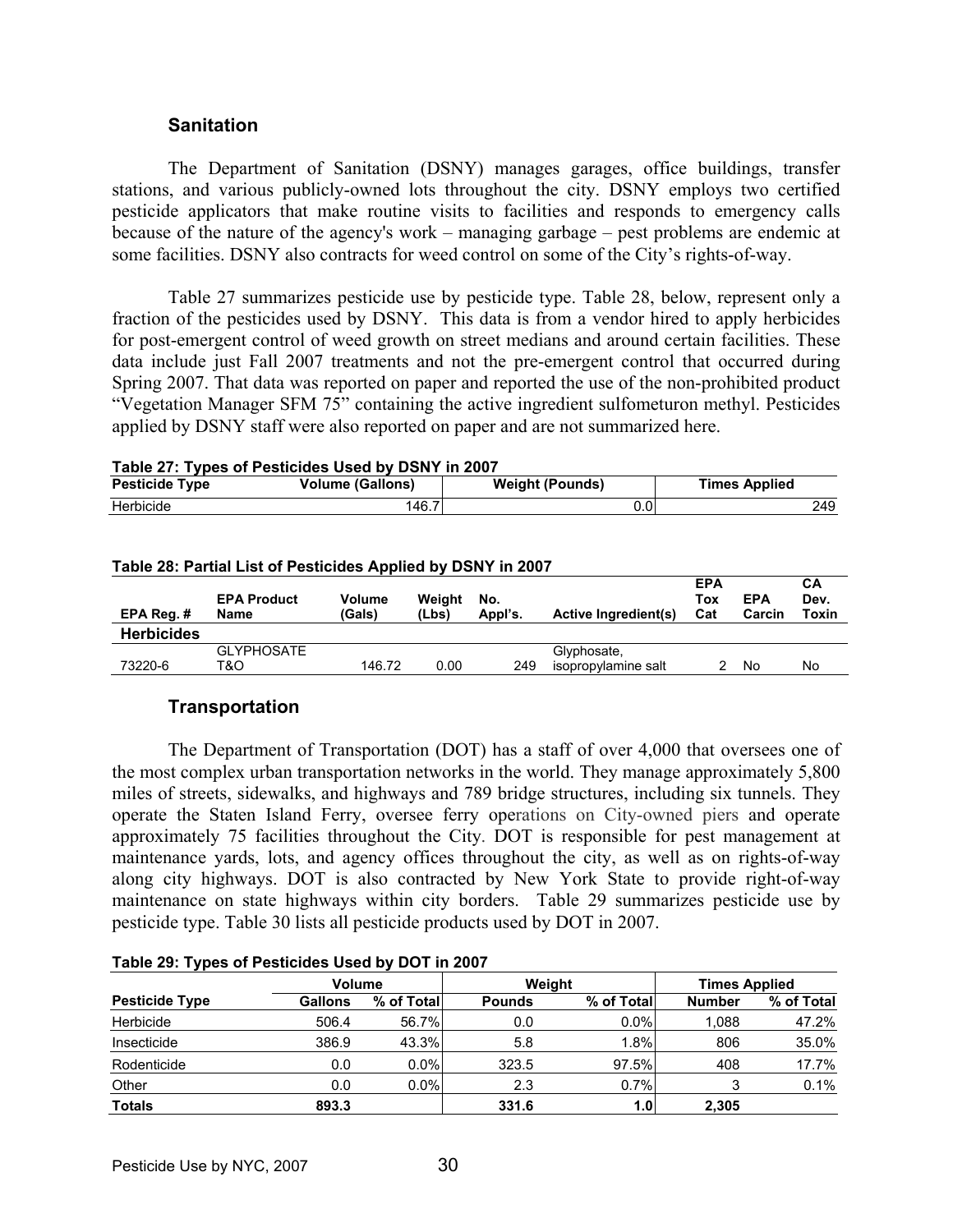| EPA Reg. #          | <b>EPA Product Name</b>             | Volume<br>(Gals) | Weight<br>(Lbs) | No.<br>Appl's. | <b>Active</b><br>Ingredient(s) | <b>EPA</b><br><b>Tox</b><br>Cat | <b>EPA</b><br>Carcin | CA<br>Dev.<br><b>Toxin</b> |
|---------------------|-------------------------------------|------------------|-----------------|----------------|--------------------------------|---------------------------------|----------------------|----------------------------|
| <b>Rodenticides</b> |                                     |                  |                 |                |                                |                                 |                      |                            |
|                     | <b>DITRAC ALL-</b>                  |                  |                 |                |                                |                                 |                      |                            |
| 12455-80            | <b>WEATHER BLOX</b>                 | 0.00             | 124.00          | 192            | Diphacinone                    | 3                               | No                   | No                         |
|                     | <b>CONTRAC ALL-</b>                 |                  |                 |                |                                |                                 |                      |                            |
| 12455-79            | <b>WEATHER BLOX</b>                 | 0.00             | 150.10          | 108            | Bromadiolone                   | 3                               | No                   | No                         |
|                     | <b>CONTRAC RAT</b>                  |                  |                 |                |                                |                                 |                      |                            |
|                     | AND MOUSE BAIT                      |                  |                 |                |                                |                                 |                      |                            |
| 12455-75            | <b>READY TO USE</b><br>PLACE PAC    | 0.00             | 8.83            | 44             | <b>Bromadiolone</b>            | 3                               | No                   | No                         |
|                     | <b>CONTRAC</b>                      |                  |                 |                |                                |                                 |                      |                            |
|                     | <b>RODENTICIDE</b>                  |                  |                 |                |                                |                                 |                      |                            |
|                     | <b>READY TO USE</b>                 |                  |                 |                |                                |                                 |                      |                            |
| 12455-76            | PLACE PAC                           | 0.00             | 26.34           | 34             | <b>Bromadiolone</b>            | 3                               | No                   | No                         |
|                     | <b>CONTRAC</b>                      |                  |                 |                |                                |                                 |                      |                            |
|                     | <b>RODENTICIDE</b>                  |                  |                 |                |                                |                                 |                      |                            |
| 12455-86            | PLACE PAC                           | 0.00             | 12.02           | 23             | Bromadiolone                   | 3                               | No                   | No                         |
| 3240-28             | <b>RAMPAGE MOUSE</b><br><b>SEED</b> | 0.00             | 2.18            | 7              | Cholecalciferol                | 3                               | No                   | No                         |
| <b>Other</b>        |                                     |                  |                 |                |                                |                                 |                      |                            |
|                     | ZOECON RF-259                       |                  |                 |                |                                |                                 |                      |                            |
|                     | <b>EMULSIFIABLE</b>                 |                  |                 |                |                                |                                 |                      |                            |
| 2724-351            | <b>CONCENTRATE</b>                  | 0.00             | 2.06            | 2              | (7S)-Hydroprene                | 3                               | No                   | No                         |
|                     | 4 THE BIRDS BIRD                    |                  |                 |                |                                |                                 |                      |                            |
| 8254-5              | <b>REPELLENT</b>                    | 0.00             | 0.25            | 1              | Polybutenes                    | 2                               | No                   | No                         |
| <b>Insecticides</b> |                                     |                  |                 |                |                                |                                 |                      |                            |
|                     | <b>EVERCIDE</b>                     |                  |                 |                |                                |                                 |                      |                            |
|                     | <b>RESIDUAL</b>                     |                  |                 |                |                                |                                 |                      |                            |
|                     | <b>INSECTICIDE</b>                  |                  |                 |                |                                |                                 |                      |                            |
| 1021-1641           | CONCENTRATE<br>2662                 | 374.63           | 0.00            | 752            | Esfenvalerate                  | 3                               | No                   | No                         |
|                     | <b>ETOC FOGGING</b>                 |                  |                 |                |                                |                                 |                      |                            |
|                     | <b>CONCENTRATE</b>                  |                  |                 |                |                                |                                 |                      |                            |
| 1021-1718           | 2764                                | 11.25            | 0.00            | 15             | Prallethrin                    | 3                               | No                   | No                         |
|                     | <b>AVERT</b>                        |                  |                 |                |                                |                                 |                      |                            |
|                     | <b>PRESCRIPTION</b>                 |                  |                 |                |                                |                                 |                      |                            |
| 499-410             | <b>TREATMENT TC</b><br>93B BAIT     | 0.00             | 0.65            | 10             | Avermectin                     | 3                               | No                   |                            |
|                     | <b>AVERT</b>                        |                  |                 |                |                                |                                 |                      | No                         |
|                     | <b>PRESCRIPTION</b>                 |                  |                 |                |                                |                                 |                      |                            |
|                     | <b>TREATMENT TC</b>                 |                  |                 |                |                                |                                 |                      |                            |
| 499-406             | 93A BAIT                            | 0.00             | 1.35            | 9              | Avermectin                     | 3                               | No                   | No                         |
|                     | <b>VECTOBAC CG</b>                  |                  |                 |                | <b>Bacillus</b>                |                                 |                      |                            |
|                     | <b>BIOLOGICAL</b>                   |                  |                 |                | thuringiensis,                 |                                 |                      |                            |
|                     | <b>LARVICIDE</b>                    |                  |                 |                | subsp. Israelensis,            |                                 |                      |                            |
| 73049-19            | <b>GRANULES</b>                     | 0.00             | 0.18            | 8              | strain AM 65-52                | 3                               | No                   | No                         |
| 64405-2             | <b>REDZONE BAIT</b>                 | 0.00             | 0.66            | 3              | Boric acid                     | 3                               | No                   | No                         |
| 73079-1             | <b>INTICE SWEET</b><br>ANT GEL      | 0.00             | 1.63            | 2              | Boric acid                     | 3                               | No                   | No                         |
|                     |                                     |                  |                 |                | Phenylethyl                    |                                 |                      |                            |
| 67425-14            | ECOPCO ACU                          | 0.00             | 1.25            | $\overline{2}$ | propionate                     | 3                               | No                   | No                         |
|                     | <b>VECTOLEX CG</b>                  |                  |                 |                |                                |                                 |                      |                            |
|                     | <b>BIOLOGICAL</b>                   |                  |                 |                |                                |                                 |                      |                            |
| 73049-20            | <b>LARVICIDE</b>                    | 0.00             | 0.04            | $\overline{2}$ | Bacillus sphaericus            | 3                               | No                   | No                         |

## **Table 30: Pesticide Products Used by DOT in 2007**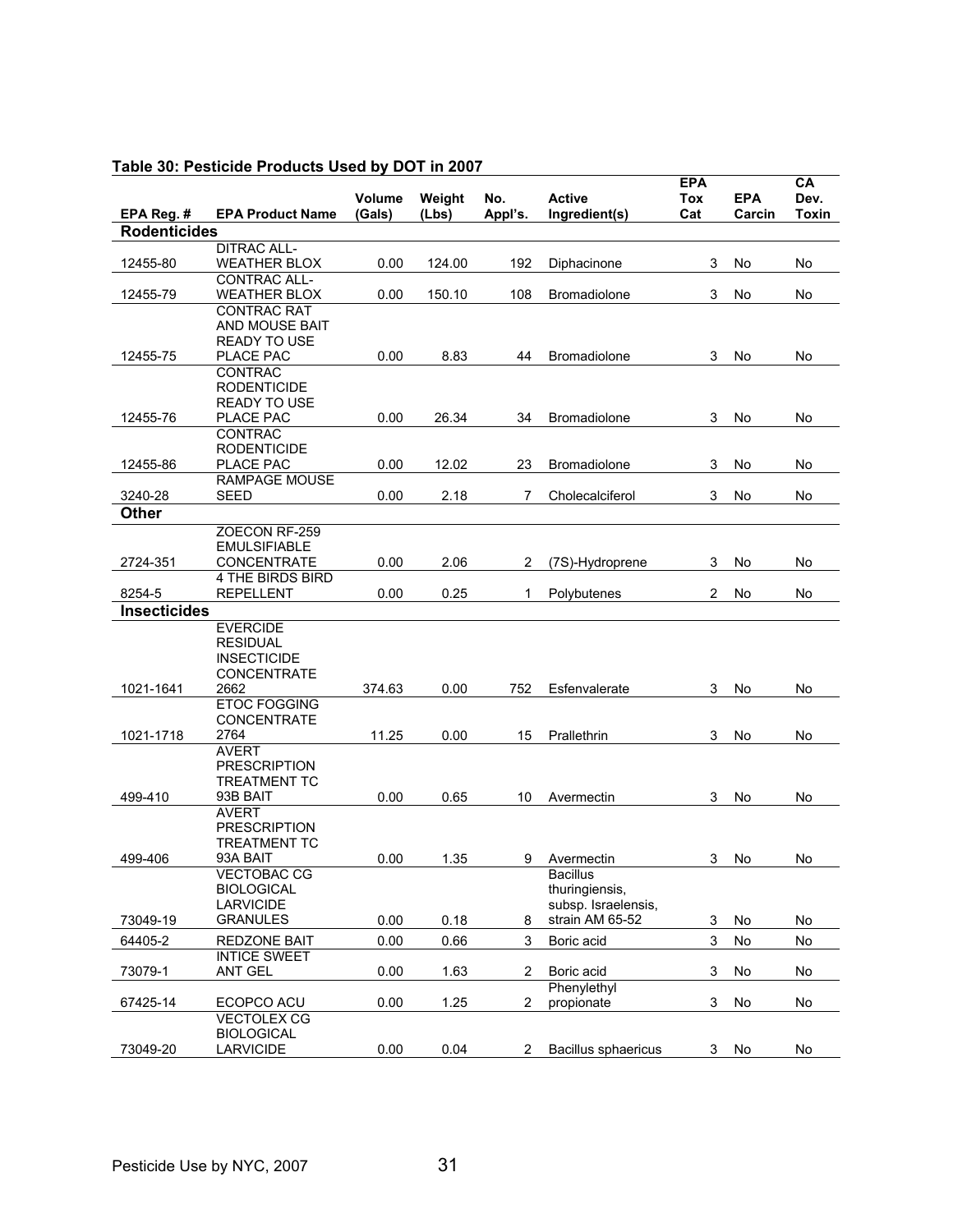|                   |                                                                                  |                  |                 |                |                                                                                                                                     | <b>EPA</b>       |                      | CA                   |
|-------------------|----------------------------------------------------------------------------------|------------------|-----------------|----------------|-------------------------------------------------------------------------------------------------------------------------------------|------------------|----------------------|----------------------|
| EPA Reg. #        | <b>EPA Product Name</b>                                                          | Volume<br>(Gals) | Weight<br>(Lbs) | No.<br>Appl's. | <b>Active</b><br>Ingredient(s)                                                                                                      | Tox<br>Cat       | <b>EPA</b><br>Carcin | Dev.<br><b>Toxin</b> |
|                   |                                                                                  |                  |                 |                | Alkyl (60%C14,<br>25%C12, 15%C16)<br>dimethylbenzyl<br>ammonium<br>chloride; Didecyl<br>dimethyl<br>ammonium<br>chloride; Isopropyl |                  |                      |                      |
| 397-13            | <b>STERI-FAB</b>                                                                 | 1.00             | 0.00            | 1              | alcohol; Phenothrin                                                                                                                 | 2                | No                   | <b>No</b>            |
| 2724-352          | ZOECON RF-291<br><b>EMULSIFIABLE</b><br><b>CONCENTRATE</b><br><b>WITH PRECOR</b> | 0.00             | 0.06            | 1              | S-Methoprene                                                                                                                        | 3                | No                   | <b>No</b>            |
| 432-1264          | <b>MAXFORCE ABF4</b>                                                             | 0.00             | 0.01            | 1              | Fipronil                                                                                                                            | 3                | Yes                  | <b>No</b>            |
| <b>Herbicides</b> |                                                                                  |                  |                 |                |                                                                                                                                     |                  |                      |                      |
| 228-397           | <b>RIVERDALE</b><br>VANQUISH<br><b>HERBICIDE</b>                                 | 123.23           | 0.00            | 294            | Dicamba,<br>diglycolamine salt                                                                                                      | 3                | No                   | No                   |
| 66222-169         | <b>NATIONS AG II</b><br><b>SULFOMETURON</b><br>METHYL 75                         | 29.24            | 0.00            | 276            | Sulfometuron<br>methyl                                                                                                              | 3                | No                   | <b>No</b>            |
| 62719-176         | PATHFINDER II                                                                    | 59.59            | 0.00            | 168            | Triclopyr,<br>butoxyethyl ester                                                                                                     | 3                | No                   | No                   |
| 62719-322         | <b>NAF-545</b>                                                                   | 44.39            | 0.00            | 109            | Glyphosate,<br>isopropylamine salt                                                                                                  | 3                | No                   | No                   |
| 62719-324         | <b>GLYPRO</b>                                                                    | 60.92            | 0.00            | 86             | Glyphosate,<br>isopropylamine salt                                                                                                  | 3                | No                   | No                   |
| 228-366           | <b>RAZOR HERBICIDE</b>                                                           | 152.00           | 0.00            | 54             | Glyphosate,<br>isopropylamine salt                                                                                                  | 3                | <b>No</b>            | No                   |
| 352-607           | <b>DUPONT</b><br><b>GLYPHOSATE</b><br><b>HERBICIDE</b>                           | 11.51            | 0.00            | 45             | Glyphosate,<br>isopropylamine salt<br>Triclopyr,                                                                                    | $\boldsymbol{2}$ | No                   | No                   |
| 62719-40          | <b>GARLON 4</b>                                                                  | 17.90            | 0.00            | 31             | butoxyethyl ester                                                                                                                   | 3                | No                   | No                   |
| 524-475           | ROUNDUP ULTRA<br><b>HERBICIDE</b>                                                | 6.32             | 0.00            | 22             | Glyphosate,<br>isopropylamine salt                                                                                                  | 3                | No                   | <b>No</b>            |
| 228-365           | <b>RIVERDALE</b><br><b>AQUANEAT</b><br><b>AQUATIC</b><br><b>HERBICIDE</b>        | 1.34             | 0.00            | 3              | Glyphosate,<br>isopropylamine salt                                                                                                  | 3                | No                   | No                   |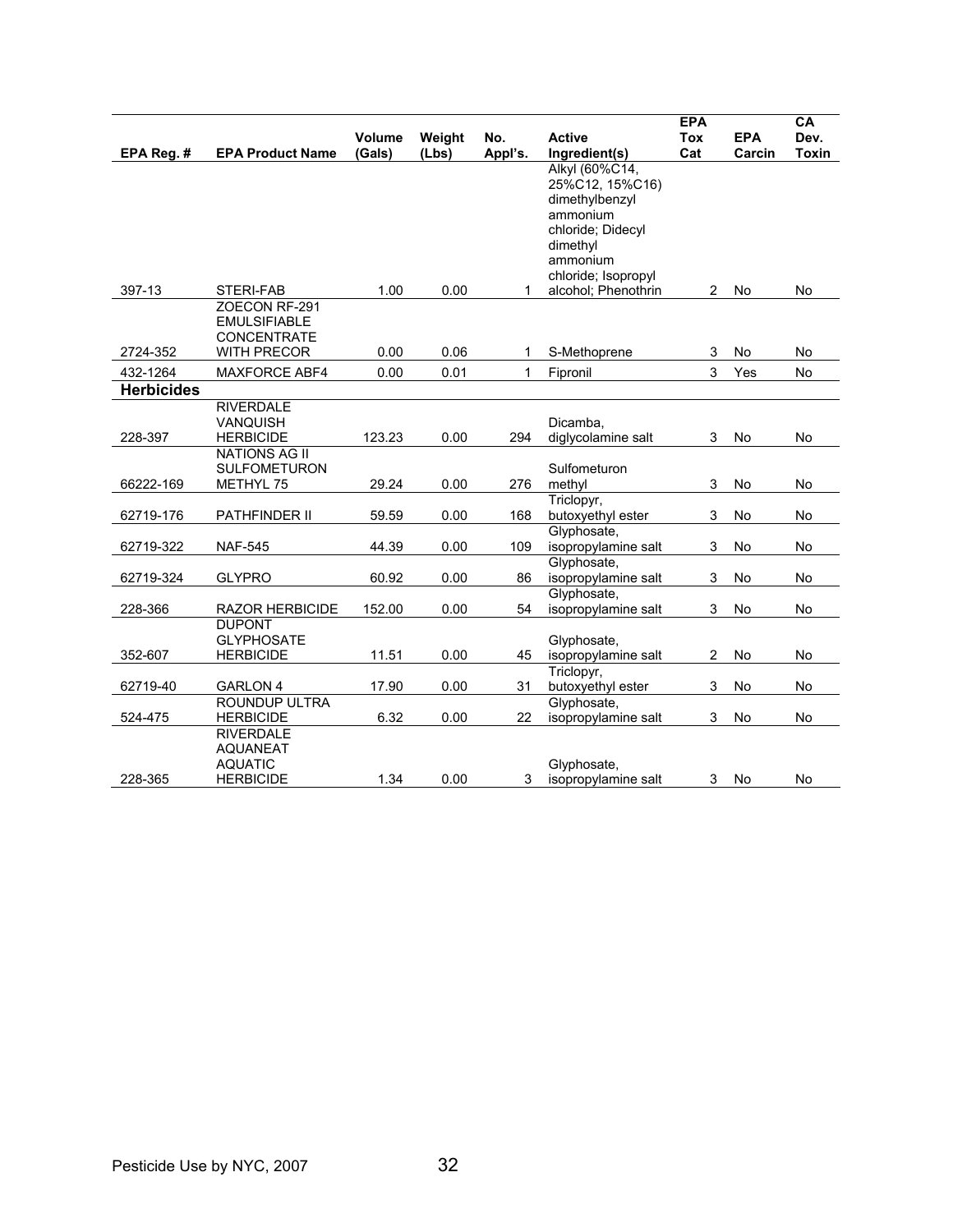# Appendix 1 Complete listing of pesticide products used in New York City by Pesticide Type

|                     |                                             | <b>Volume</b> | Weight   | No.     | <b>Active</b>       | <b>EPA</b><br>Tox. | <b>EPA</b>   | CA<br>Dev.   |
|---------------------|---------------------------------------------|---------------|----------|---------|---------------------|--------------------|--------------|--------------|
| EPA Reg. #          | <b>EPA Product Name</b>                     | (Gals)        | (Lbs)    | Appl's. | Ingredient(s)       | Cat.               | Carc.        | <b>Toxin</b> |
|                     | <b>WEATHERBLOK BAIT</b>                     |               |          |         |                     |                    |              |              |
| 100-1055            | <b>WITH BITREX</b>                          | 0.00          | 5,740.19 | 39,236  | Brodifacoum         | 3                  | N            | N            |
| <b>Rodenticides</b> |                                             |               |          |         |                     |                    |              |              |
|                     | TALON-G<br>RODENTICIDE BAIT                 |               |          |         |                     |                    |              |              |
|                     | <b>PACK MINI-PELLETS</b>                    |               |          |         |                     |                    |              |              |
| 100-1050            | <b>WITH BITREX</b>                          | 0.07          | 3,194.81 | 12,792  | Brodifacoum         | 3                  | N            | N            |
|                     | CONTRAC ALL-                                |               |          |         |                     |                    |              |              |
| 12455-79            | <b>WEATHER BLOX</b>                         | 2.20          | 4,940.37 | 4,968   | Bromadiolone        | 3                  | N            | ${\sf N}$    |
|                     | <b>CONTRAC RAT AND</b>                      |               |          |         |                     |                    |              |              |
|                     | <b>MOUSE BAIT READY</b>                     |               |          |         |                     |                    |              |              |
| 12455-75            | TO USE PLACE PAC                            | 0.00          | 1,427.89 | 3,722   | <b>Bromadiolone</b> | 3                  | N            | N            |
| 7173-218            | <b>GENERATION MINI</b>                      | 130.03        |          | 3,475   |                     | 3                  | N            | N            |
|                     | <b>BLOCKS</b><br><b>DITRAC ALL-</b>         |               | 2,429.11 |         | Difethialone        |                    |              |              |
| 12455-80            | <b>WEATHER BLOX</b>                         | 0.00          | 1,393.87 | 1,339   | Diphacinone         | 3                  | N            | N            |
|                     |                                             |               |          |         |                     | 3                  |              | ${\sf N}$    |
| 7173-202            | <b>MAKI MINI BLOCKS</b><br><b>CONTRAC</b>   | 0.00          | 648.66   | 542     | <b>Bromadiolone</b> |                    | ${\sf N}$    |              |
|                     | RODENTICIDE READY                           |               |          |         |                     |                    |              |              |
| 12455-76            | TO USE PLACE PAC                            | 0.00          | 307.19   | 478     | Bromadiolone        | 3                  | N            | N            |
|                     | <b>MAKI RAT AND</b>                         |               |          |         |                     |                    |              |              |
|                     | <b>MOUSE BAIT PACKS</b>                     |               |          |         |                     |                    |              |              |
| 7173-188            | (PELLETS)                                   | 0.00          | 262.26   | 326     | <b>Bromadiolone</b> | 3                  | N            | N            |
|                     | <b>CONTRAC</b>                              |               |          |         |                     |                    |              |              |
|                     | RODENTICIDE PLACE                           |               |          |         |                     |                    |              |              |
| 12455-86            | <b>PAC</b>                                  | 0.00          | 169.76   | 220     | <b>Bromadiolone</b> | 3                  | N            | N            |
|                     | <b>TALON-G</b>                              |               |          |         |                     |                    |              |              |
|                     | <b>RODENTICIDE MINI-</b><br>PELLETS WITH    |               |          |         |                     |                    |              |              |
| 100-1057            | <b>BITREX</b>                               | 0.00          | 183.48   | 189     | Brodifacoum         | 3                  | N            | N            |
|                     | <b>GENERATION</b>                           |               |          |         |                     |                    |              |              |
|                     | RODENTICIDE BAIT                            |               |          |         |                     |                    |              |              |
| 7173-211            | PACKS (PELLETS)                             | 0.00          | 100.47   | 119     | Difethialone        | 3                  | N            | N            |
|                     | <b>MAKI PARAFFIN</b>                        |               |          |         |                     |                    |              |              |
| 7173-189            | <b>BLOCKS</b>                               | 0.00          | 177.94   | 96      | Bromadiolone        | 3                  | N            | N            |
|                     | <b>RAMPAGE MOUSE</b>                        |               |          |         |                     |                    |              |              |
| 3240-28             | SEED                                        | 0.00          | 18.17    | 88      | Cholecalciferol     | 3                  | N            | N            |
| 12455-89            | FINAL ALL-WEATHER<br><b>BLOX</b>            | 0.00          | 46.72    | 75      | Brodifacoum         | 3                  | N            | N            |
|                     | <b>FASTRAC PLACE</b>                        |               |          |         |                     |                    |              |              |
| 12455-97            | <b>PACS</b>                                 | 0.00          | 53.65    | 58      | <b>Bromethalin</b>  | 3                  | <sup>N</sup> | N            |
|                     | <b>FINAL RODENTICIDE</b>                    |               |          |         |                     |                    |              |              |
|                     | READY-TO-USE                                |               |          |         |                     |                    |              |              |
| 12455-91            | PLACE PAC                                   | 0.00          | 56.34    | 57      | Brodifacoum         | 3                  | N            | N            |
|                     | <b>DITRAC TRACKING</b>                      |               |          |         |                     |                    |              |              |
| 12455-56            | <b>POWDER</b>                               | 0.00          | 21.78    | 56      | Diphacinone         | $\overline{c}$     | N            | N            |
|                     | <b>DITRAC RAT AND</b>                       |               |          |         |                     |                    |              |              |
| 12455-29            | <b>MOUSE BAIT READY</b><br>TO USE PLACE PAC | 0.09          | 51.19    | 52      | Diphacinone         | 3                  | N            | N            |
|                     | <b>QUINTOX RAT AND</b>                      |               |          |         |                     |                    |              |              |
| 12455-39            | <b>MOUSE BAIT</b>                           | 0.00          | 19.63    | 36      | Cholecalciferol     | 3                  | N            | N            |
|                     | <b>MAKI RAT AND</b>                         |               |          |         |                     |                    |              |              |
| 7173-171            | <b>MOUSE MEAL BAIT</b>                      | 0.00          | 9.50     | 25      | Bromadiolone        | 3                  | N            | N            |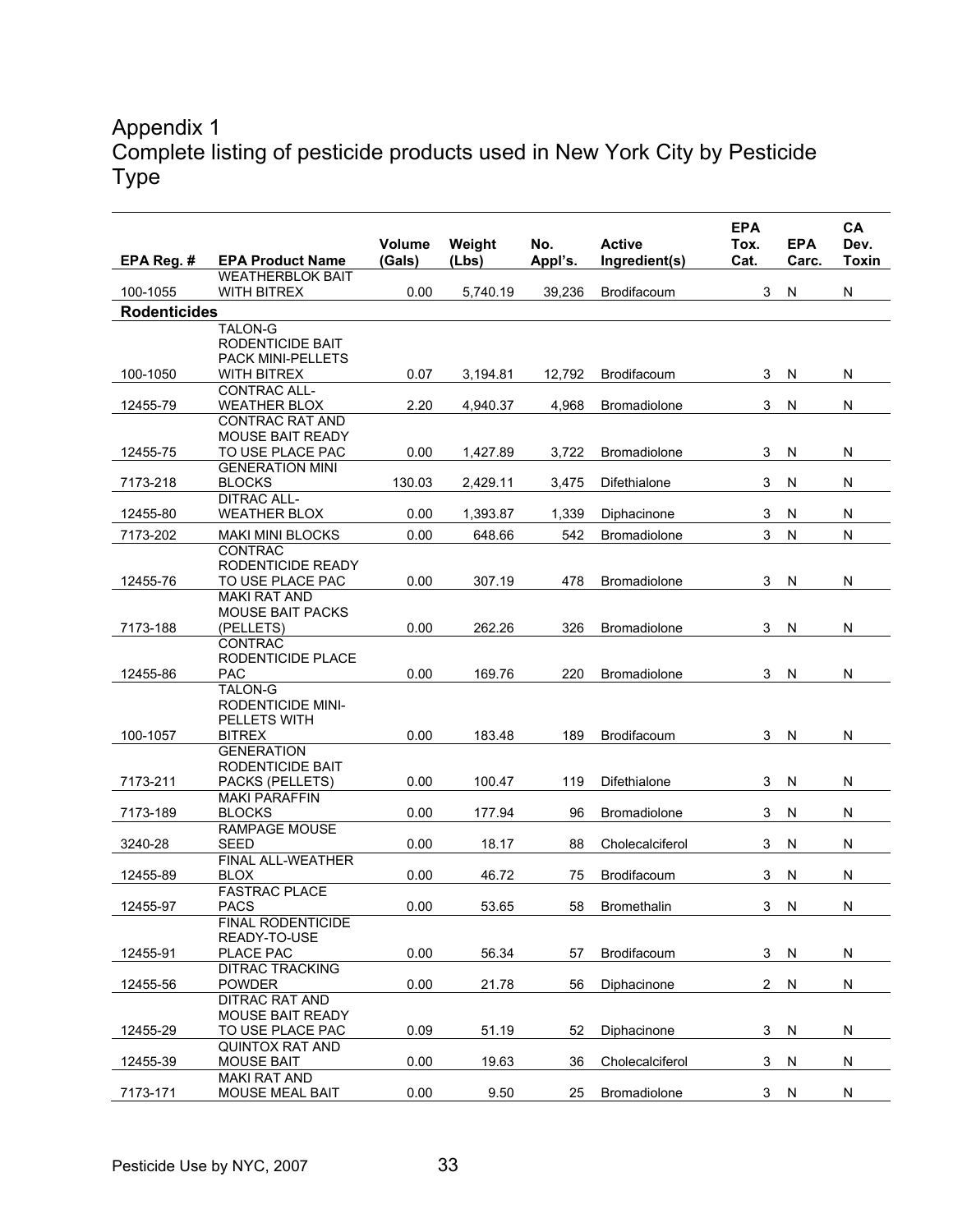| EPA Reg. #          | <b>EPA Product Name</b>                            | Volume<br>(Gals) | Weight<br>(Lbs) | No.<br>Appl's. | <b>Active</b><br>Ingredient(s) | <b>EPA</b><br>Tox.<br>Cat. | <b>EPA</b><br>Carc. | CA<br>Dev.<br><b>Toxin</b> |
|---------------------|----------------------------------------------------|------------------|-----------------|----------------|--------------------------------|----------------------------|---------------------|----------------------------|
|                     | <b>ROZOL TRACKING</b>                              |                  |                 |                |                                |                            |                     |                            |
| 7173-113            | <b>POWDER</b>                                      | 0.00             | 4.05            | 20             | Chlorophacinone                | 2                          | N                   | $\mathsf{N}$               |
|                     | <b>EATON'S BAIT</b>                                |                  |                 |                |                                |                            |                     |                            |
|                     | <b>BLOCKS</b><br>RODENTICIDE WITH                  |                  |                 |                |                                |                            |                     |                            |
|                     | MOLASSES/PEANUT                                    |                  |                 |                |                                |                            |                     |                            |
| 56-42               | <b>BUTTER FLAVOR</b>                               | 0.00             | 3.11            | 19             | Diphacinone                    | 3                          | N                   | N                          |
|                     | <b>FASTRAC ALL-</b>                                |                  |                 |                |                                |                            |                     |                            |
| 12455-95            | <b>WEATHER BLOX</b>                                | 0.00             | 7.89            | 14             | <b>Bromethalin</b>             | 3                          | N                   | N                          |
| 12455-16            | <b>ZP TRACKING</b><br><b>POWDER</b>                | 0.00             | 2.50            | 13             | Zinc phosphide                 | $\overline{2}$             | N                   | N                          |
|                     | <b>EATON'S BAIT</b>                                |                  |                 |                |                                |                            |                     |                            |
|                     | <b>BLOCKS</b>                                      |                  |                 |                |                                |                            |                     |                            |
|                     | <b>RODENTICIDE WITH</b>                            |                  |                 |                |                                |                            |                     |                            |
| 56-41               | <b>APPLE FLAVORIZER</b><br><b>MAKI RODENTICIDE</b> | 0.00             | 14.26           | 12             | Diphacinone                    | 3                          | N                   | N                          |
|                     | <b>BAIT PACKS</b>                                  |                  |                 |                |                                |                            |                     |                            |
| 7173-208            | (PELLETS)                                          | 0.00             | 4.94            | 9              | Bromadiolone                   | 3                          | N                   | N                          |
|                     | <b>ROZOL BLUE</b>                                  |                  |                 |                |                                |                            |                     |                            |
| 7173-172            | <b>TRACKING POWDER</b>                             | 0.00             | 5.00            | 5              | Chlorophacinone                | 2                          | N                   | ${\sf N}$                  |
| 7173-190            | <b>ROZOL PARAFFIN</b><br><b>BLOCKS</b>             | 0.00             | 3.00            | 3              | Chlorophacinone                | 3                          | N                   | N                          |
|                     | <b>CONTRAC RAT AND</b>                             |                  |                 |                |                                |                            |                     |                            |
| 12455-36            | <b>MOUSE BAIT</b>                                  | 0.00             | 0.04            | 3              | Bromadiolone                   | 3                          | N                   | $\mathsf{N}$               |
|                     | J.T. EATON AC                                      |                  |                 |                |                                |                            |                     |                            |
|                     | FORMULA 90 READY-                                  |                  |                 |                |                                |                            |                     |                            |
| 56-70               | TO-USE<br><b>RODENTICIDE</b>                       | 0.00             | 1.44            | 2              | Chlorophacinone                | 3                          | N                   | N                          |
|                     | <b>MAKI RODENTICIDE</b>                            |                  |                 |                |                                |                            |                     |                            |
| 7173-222            | <b>BLOCK</b>                                       | 0.00             | 11.25           | 1              | Bromadiolone                   | 3                          | N                   | $\mathsf{N}$               |
|                     | <b>DITRAC MOUSE BAIT</b>                           |                  |                 |                |                                |                            |                     |                            |
| 12455-67            | <b>STATION</b><br>CONTRAC                          | 0.00             | 0.38            | 1              | Diphacinone                    | 3                          | N                   | N                          |
| 12455-69            | <b>RODENTICIDE</b>                                 | 0.00             | 0.02            | 1              | Bromadiolone                   | 3                          | N                   | N                          |
| <b>Insecticides</b> |                                                    |                  |                 |                |                                |                            |                     |                            |
| 432-1318            | MERIT 75 WSP                                       | 0.00             | 1,524.16        | 10,553         | Imidacloprid                   | 3                          | N                   | N                          |
| 64405-2             | <b>REDZONE BAIT</b>                                | 1.68             | 1,143.49        | 4,587          | Boric acid                     | 3                          | ${\sf N}$           | N                          |
|                     | <b>EVERCIDE RESIDUAL</b>                           |                  |                 |                |                                |                            |                     |                            |
|                     | <b>INSECTICIDE</b>                                 |                  |                 |                |                                |                            |                     |                            |
| 1021-1641           | CONCENTRATE 2662                                   | 5,038.84         | 0.01            | 3,593          | Esfenvalerate                  | 3                          | N                   | N                          |
|                     |                                                    |                  |                 |                | Phenylethyl                    |                            |                     |                            |
| 67425-14            | ECOPCO ACU                                         | 126.65           | 294.08          | 3,547          | propionate                     | $\mathbf{3}$               | N                   | N                          |
| 432-1259            | PRODUCT: RBF5                                      | 34.78            | 300.31          | 3,202          | Fipronil                       | 3                          | Y                   | N                          |
|                     | <b>DUPONT ADVION</b><br><b>COCKROACH GEL</b>       |                  |                 |                |                                |                            |                     |                            |
| 352-652             | <b>BAIT</b>                                        | 10.19            | 75.26           | 2,390          | Indoxacarb                     | 3                          | N                   | N                          |
|                     | STAPELTON'S                                        |                  |                 |                |                                |                            |                     |                            |
|                     | <b>MAGNETIC ROACH</b>                              |                  |                 |                |                                |                            |                     |                            |
|                     | FOOD M.R.F. 2000 -                                 |                  |                 |                |                                |                            |                     |                            |
| 54452-2             | PASTE FORMULA<br><b>VECTOBAC CG</b>                | 5.14             | 232.10          | 2,079          | Boric acid<br><b>Bacillus</b>  | 3                          | $\mathsf{N}$        | ${\sf N}$                  |
|                     | <b>BIOLOGICAL</b>                                  |                  |                 |                | thuringiensis,                 |                            |                     |                            |
|                     | <b>LARVICIDE</b>                                   |                  |                 |                | subsp. Israelensis,            |                            |                     |                            |
| 73049-19            | <b>GRANULES</b>                                    | 0.00             | 59,164.53       | 1,947          | strain AM 65-52                | 3                          | N                   | ${\sf N}$                  |
|                     | <b>ROACH KIL</b><br><b>COMMERCIAL</b>              | 0.00             | 376.23          | 1,300          | Boric acid                     | 3                          | N                   | N                          |
| 9444-129            |                                                    |                  |                 |                |                                |                            |                     |                            |
| 499-507             | <b>TC 248</b>                                      | 0.33             | 44.65           | 1,283          | Dinotefuran                    | $\mathbf{3}$               | ${\sf N}$           | ${\sf N}$                  |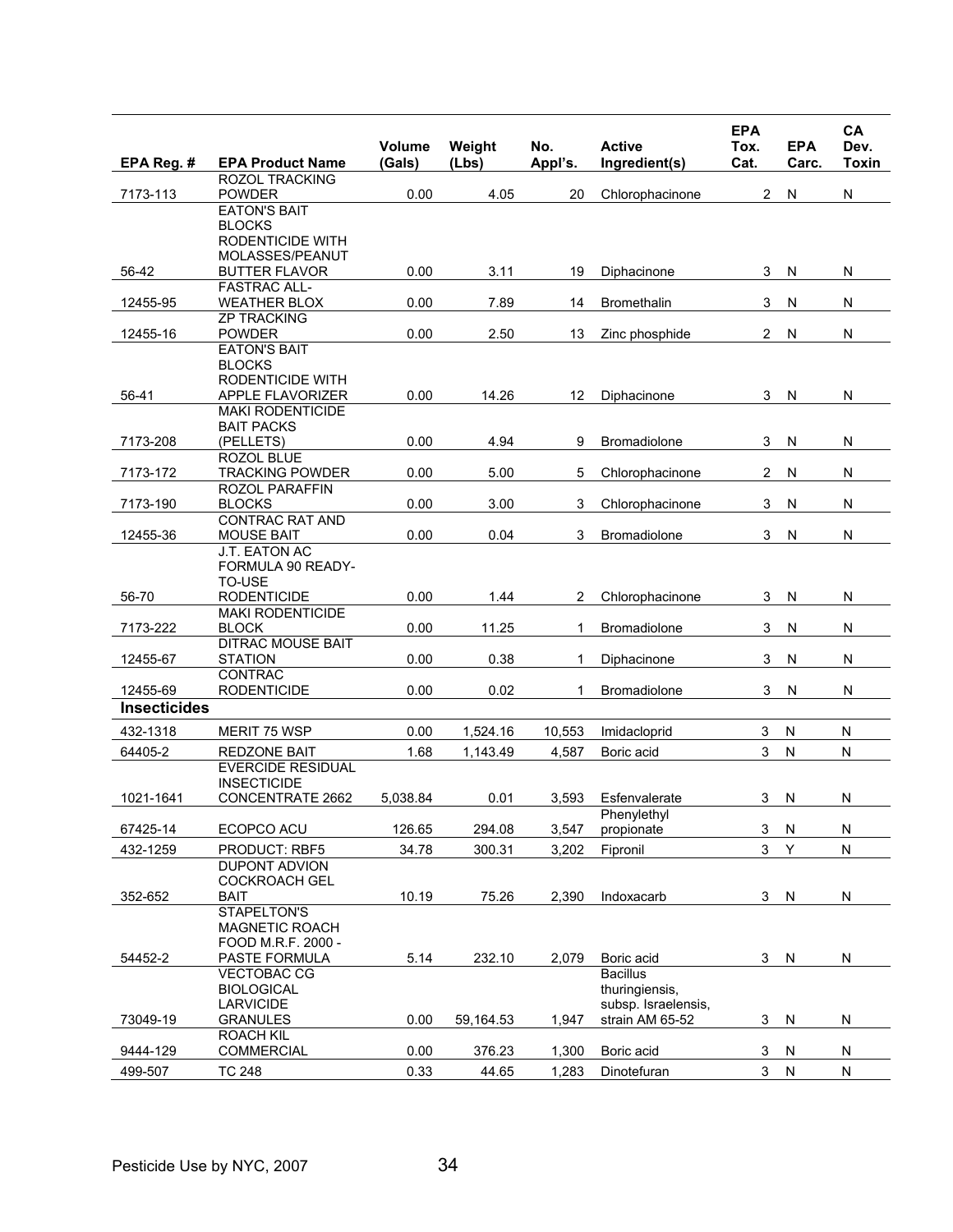|            |                                                                                    |                  |                 |                |                                                            | <b>EPA</b>   |                     | CA                   |
|------------|------------------------------------------------------------------------------------|------------------|-----------------|----------------|------------------------------------------------------------|--------------|---------------------|----------------------|
| EPA Reg. # | <b>EPA Product Name</b>                                                            | Volume<br>(Gals) | Weight<br>(Lbs) | No.<br>Appl's. | <b>Active</b><br>Ingredient(s)                             | Tox.<br>Cat. | <b>EPA</b><br>Carc. | Dev.<br><b>Toxin</b> |
|            | <b>WHITMIRE PT 240</b><br>PERMA-DUST                                               |                  |                 |                |                                                            |              |                     |                      |
| 499-384    | <b>INSECTICIDE</b>                                                                 | 46.82            | 7.87            | 1,202          | Boric acid                                                 | 3            | N                   | N                    |
|            | <b>MAXFORCE</b><br>PROFESSIONAL<br><b>INSECT CONTROL</b><br>ROACH KILLER BAIT      |                  |                 |                |                                                            |              |                     |                      |
| 432-1254   | GEL<br><b>VECTOLEX CG</b>                                                          | 0.00             | 80.70           | 1,127          | Hydramethylnon                                             | 3            | Y                   | Υ                    |
| 73049-20   | <b>BIOLOGICAL</b><br><b>LARVICIDE</b>                                              | 0.00             | 46,480.56       | 1,051          | <b>Bacillus</b><br>sphaericus                              | 3            | N                   | ${\sf N}$            |
|            |                                                                                    |                  |                 |                | Disodium<br>octaborate                                     |              |                     |                      |
| 9444-132   | MOP UP                                                                             | 0.16             | 238.92          | 782            | tetrahydrate                                               | 3            | N                   | N                    |
| 9444-131   | DRAX ANT KILL GEL                                                                  | 18.16            | 10.48           | 487            | Boric acid                                                 | 3            | ${\sf N}$           | ${\sf N}$            |
|            | <b>AVERT</b><br><b>PRESCRIPTION</b><br><b>TREATMENT TC 93A</b>                     |                  |                 |                |                                                            |              |                     |                      |
| 499-406    | <b>BAIT</b><br><b>K-OTHRINE SC</b>                                                 | 17.00            | 56.04           | 479            | Avermectin                                                 | 3            | N                   | N                    |
| 432-763    | <b>INSECTICIDE</b>                                                                 | 148.68           | 0.11            | 357            | Deltamethrin                                               | 3            | N                   | ${\sf N}$            |
| 73766-1    | <b>GOURMET ANT BAIT</b><br><b>GEL</b>                                              | 15.03            | 20.95           | 348            | Disodium<br>octaborate<br>tetrahydrate                     | 3            | N                   | N                    |
| 7946-25    | <b>IMICIDE HP</b>                                                                  | 32.86            | 0.00            | 336            | Imidacloprid                                               | 3            | N                   | N                    |
| 432-1304   | TEMPO 10 WP<br><b>INSECTICIDE</b>                                                  | 137.42           | 4.98            | 326            | Cyfluthrin, beta                                           | 3            | N                   | ${\sf N}$            |
| 1021-1718  | <b>ETOC FOGGING</b><br>CONCENTRATE 2764                                            | 1,060.88         | 0.00            | 209            | Prallethrin                                                | 3            | N                   | N                    |
| 2724-484   | RF 9707 AEROSOL                                                                    | 8.74             | 3.15            | 191            | (7S)-Hydroprene                                            | 3            | ${\sf N}$           | ${\sf N}$            |
| 432-1363   | <b>TEMPO SC</b><br><b>INSECTICIDE</b>                                              | 211.12           | 0.00            | 178            | Cyfluthrin, beta                                           | 3            | N                   | ${\sf N}$            |
| 499-410    | <b>AVERT</b><br><b>PRESCRIPTION</b><br><b>TREATMENT TC 93B</b><br><b>BAIT</b>      | 0.00             | 19.36           | 157            | Avermectin                                                 | 3            | N                   | N                    |
|            | <b>MAXFORCE</b><br>PROFESSIONAL<br><b>INSECT CONTROL</b><br>ANT<br>KILLER/GRANULAR |                  |                 |                |                                                            |              |                     |                      |
| 432-1255   | <b>BAIT</b>                                                                        | 0.00             | 55.52           | 150            | Hydramethylnon<br>N-octyl                                  | 3            | Y                   | Y                    |
|            |                                                                                    |                  |                 |                | bicycloheptene<br>dicarboximide;<br>Piperonyl<br>butoxide; |              |                     |                      |
| 47000-73   | CT 511                                                                             | 0.00             | 58.77           | 121            | Pyrethrins                                                 | 3            | Υ                   | ${\sf N}$            |
| 100-1066   | <b>DEMAND CS</b><br><b>INSECTICIDE</b>                                             | 107.69           | 0.09            | 106            | Cyhalothrin,<br>lambda                                     | 3            | ${\sf N}$           | ${\sf N}$            |
| 499-294    | <b>WHITMIRE AVERT PT</b><br>310 ABAMECTIN DUST                                     | 0.00             | 5.94            | 82             | Avermectin                                                 | 3            | N                   | N                    |
| 499-444    | <b>WHITMIRE MICRO-</b><br><b>GEN TC 164</b>                                        | 8.42             | 1.50            | 79             | Piperonyl<br>butoxide:<br>Pyrethrins                       | 3            | Y                   | N                    |
|            |                                                                                    |                  |                 |                | Cyfluthrin;<br>Piperonyl                                   |              |                     |                      |
| 9444-183   | <b>INTRUDER RESIDUAL</b><br>WITH CYFLUTHRIN                                        | 0.02             | 28.66           | 71             | butoxide;<br>Pyrethrins                                    | $\mathbf{3}$ | Y                   | N                    |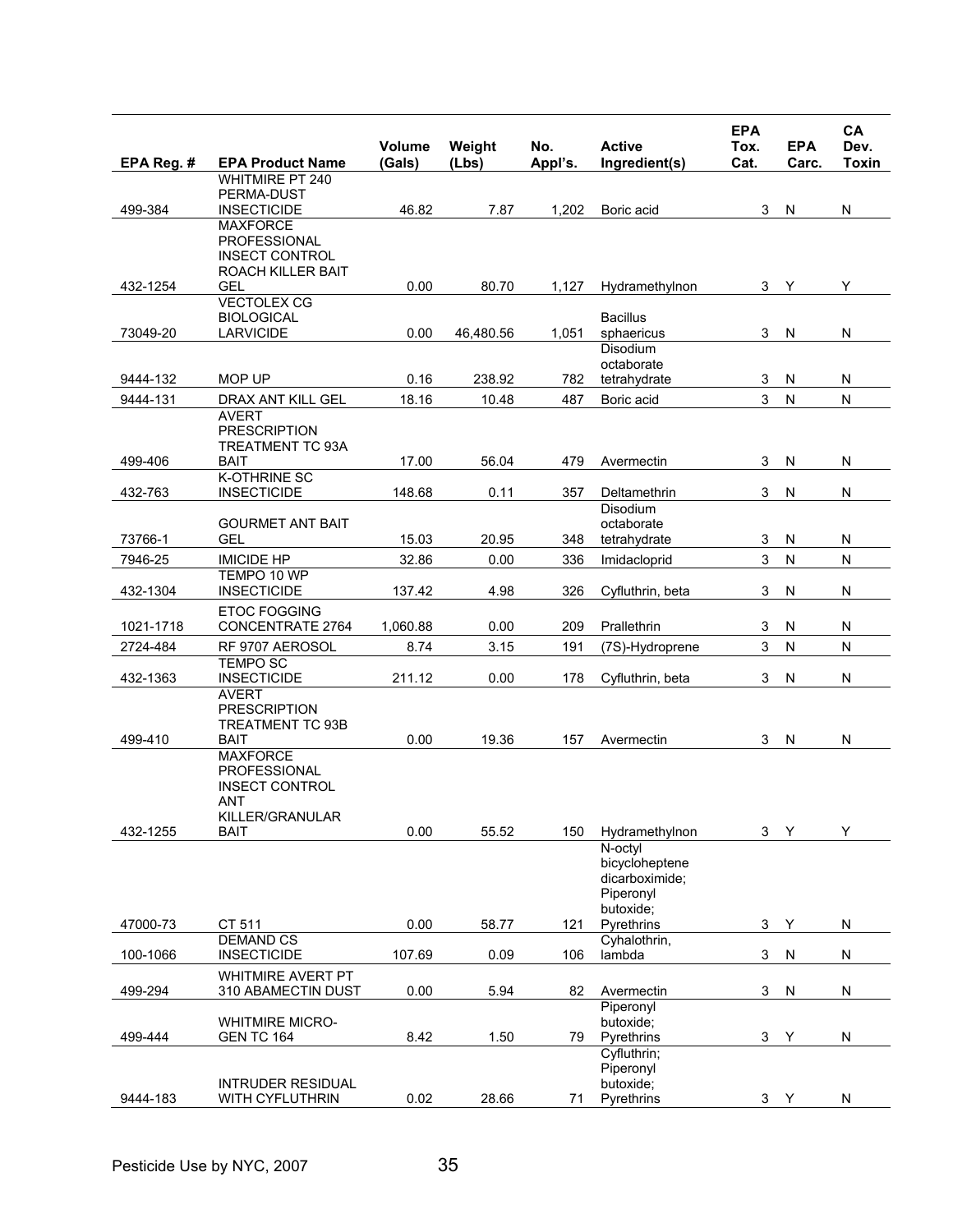|            |                                                                    | Volume | Weight | No.     | <b>Active</b>                                                                          | <b>EPA</b><br>Tox.        | <b>EPA</b> | CA<br>Dev.   |
|------------|--------------------------------------------------------------------|--------|--------|---------|----------------------------------------------------------------------------------------|---------------------------|------------|--------------|
| EPA Reg. # | <b>EPA Product Name</b>                                            | (Gals) | (Lbs)  | Appl's. | Ingredient(s)                                                                          | Cat.                      | Carc.      | <b>Toxin</b> |
| 432-1264   | <b>MAXFORCE ABF4</b>                                               | 0.00   | 3.16   | 62      | Fipronil                                                                               | 3                         | Υ          | ${\sf N}$    |
| 432-1262   | <b>MAXFORCE IBH10</b>                                              | 0.00   | 16.25  | 56      | Hydramethylnon                                                                         | 3                         | Υ          | Υ            |
|            |                                                                    |        |        |         | Piperonyl<br>butoxide;<br>Pyrethrins; Silica                                           |                           |            |              |
| 432-992    | DRIONE INSECTICIDE                                                 | 0.00   | 16.53  | 51      | qel<br>Petroleum                                                                       | 3                         | Υ          | ${\sf N}$    |
| 862-23     | <b>SUNSPRAY 6E PLUS</b>                                            | 11.75  | 0.00   | 39      | distillates                                                                            | 3                         | N          | N            |
| 432-1257   | MAXFORCE ROACH<br>BAIT F.05                                        | 0.00   | 1.57   | 37      | Fipronil                                                                               | 3                         | Y          | ${\sf N}$    |
|            | <b>PHANTOM</b>                                                     |        |        |         |                                                                                        |                           |            |              |
| 241-392    | <b>TERMITICIDE-</b><br><b>INSECTICIDE</b>                          | 45.80  | 0.00   | 33      | Chlorfenapyr                                                                           | 3                         | Υ          | N            |
|            | <b>GOLDEN MALRIN RF-</b>                                           |        |        |         | (Z)-9-Tricosene;                                                                       |                           |            |              |
| 2724-274   | 128 FLY KILLER                                                     | 0.00   | 11.73  | 33      | Methomyl                                                                               | 3                         | N          | N            |
| 1677-191   | ECO2000-GR                                                         | 0.00   | 6.56   | 33      | Boric acid                                                                             | 3                         | ${\sf N}$  | ${\sf N}$    |
| 1021-1424  | <b>PYROCIDE FOGGING</b><br><b>CONCENTRATE 7338</b>                 | 0.00   | 9.91   | 32      | N-octyl<br>bicycloheptene<br>dicarboximide;<br>Piperonyl<br>butoxide:<br>Pyrethrins    | 3                         | Υ          | ${\sf N}$    |
|            |                                                                    |        |        |         | Piperonvl                                                                              |                           |            |              |
|            |                                                                    |        |        |         | butoxide:                                                                              |                           |            |              |
| 655-798    | PRENTOX EXCITE (R)                                                 | 4.25   | 1.00   | 31      | Pyrethrins                                                                             | $\ensuremath{\mathsf{3}}$ | Υ          | ${\sf N}$    |
| 432-772    | <b>K-OTHRINE DUST</b><br><b>MULTICIDE</b>                          | 0.00   | 8.44   | 31      | Deltamethrin                                                                           | 3                         | N          | N            |
| 1021-1688  | <b>MOSQUITO</b><br><b>ADULTICIDING</b><br><b>CONCENTRATE 2705</b>  | 0.00   | 513.04 | 30      | Phenothrin;<br>Piperonyl butoxide                                                      | 3                         | Y          | N            |
| 6218-47    | SUMMIT B.T.I.<br><b>BRIQUETS</b>                                   | 2.00   | 41.97  | 28      | <b>Bacillus</b><br>thuringiensis<br>subspecies<br>Israelensis strain<br><b>BMP 144</b> | 3                         | N          | N            |
| 62719-291  | <b>CONSERVE SC TURF</b><br>AND ORNAMENTAL                          | 0.84   | 0.00   | 27      | Spinosad                                                                               | 3                         | ${\sf N}$  | N            |
|            |                                                                    |        |        |         | <b>Bacillus</b><br>thuringiensis<br>subspecies<br>Israelensis, strain                  |                           |            |              |
| 62637-3    | BMP (144 200 G)                                                    | 0.00   | 328.00 | 26      | <b>IPS-78</b>                                                                          | 3                         | N          | N            |
|            | <b>INTICE SWEET ANT</b>                                            |        |        |         |                                                                                        |                           |            |              |
| 73079-1    | <b>GEL</b>                                                         | 0.00   | 3.92   | 26      | Boric acid                                                                             | 3                         | N          | ${\sf N}$    |
| 499-362    | <b>WHITMIRE PT 515</b><br><b>WASP FREEZE</b>                       | 3.82   | 0.00   | 23      | D-trans Allethrin;<br>Phenothrin                                                       | 3                         | Y          | N            |
|            | ECO2000-XP                                                         |        |        |         |                                                                                        |                           |            |              |
| 1677-196   | <b>FRESHBAIT</b>                                                   | 0.00   | 0.83   | 23      | Boric acid                                                                             | 3                         | ${\sf N}$  | ${\sf N}$    |
|            | <b>TALSTAR TC</b><br><b>FLOWABLE</b><br><b>TERMITICIDE/INSECTI</b> |        |        |         |                                                                                        |                           |            |              |
| 279-3206   | <b>CIDE</b>                                                        | 15.36  | 0.00   | 19      | <b>Bifenthrin</b>                                                                      | 3                         | Y          | N            |
| 499-452    | <b>ULD BP-100</b><br><b>INSECTICIDE</b>                            | 1.17   | 3.85   | 19      | N-octyl<br>bicycloheptene<br>dicarboximide:<br>Piperonyl<br>butoxide;<br>Pyrethrins    | 3                         | Y          | N            |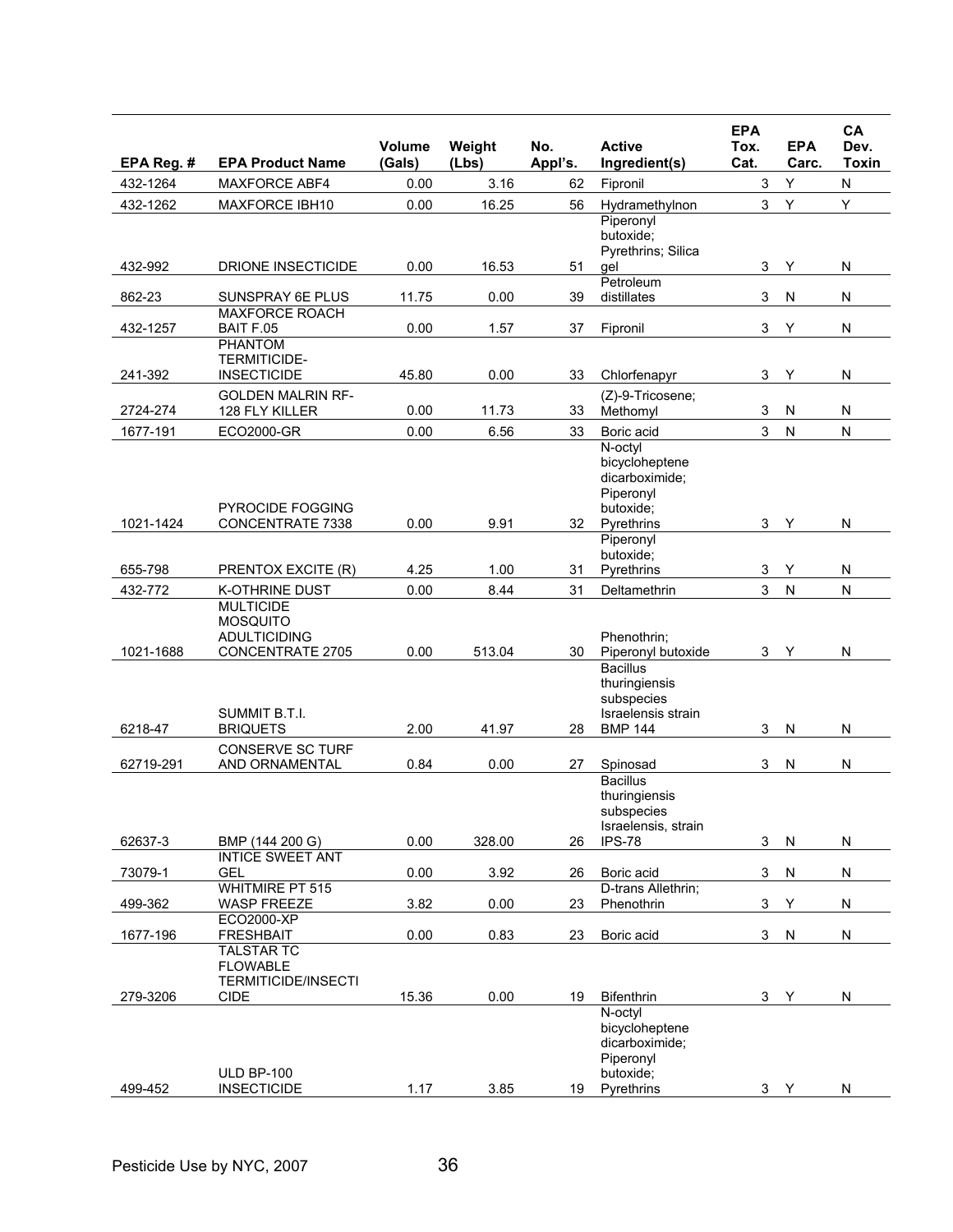| EPA Reg. # | <b>EPA Product Name</b>                                          | Volume<br>(Gals) | Weight<br>(Lbs) | No.<br>Appl's. | <b>Active</b><br>Ingredient(s)                                        | <b>EPA</b><br>Tox.<br>Cat. | <b>EPA</b><br>Carc. | CA<br>Dev.<br><b>Toxin</b> |
|------------|------------------------------------------------------------------|------------------|-----------------|----------------|-----------------------------------------------------------------------|----------------------------|---------------------|----------------------------|
|            | <b>WHITMIRE MICRO-</b>                                           |                  |                 |                |                                                                       |                            |                     |                            |
| 499-470    | <b>GEN TC 198</b><br>PRENTOX LARVA-LUR                           | 0.15             | 5.88            | 19             | Cyfluthrin                                                            | 3                          | N                   | ${\sf N}$                  |
| 655-802    | <b>CONTAINS</b><br><b>PROPOXUR</b>                               | 0.00             | 10.00           | 18             | Propoxur                                                              | 3                          | Υ                   | ${\sf N}$                  |
|            | <b>TALON-G</b><br>RODENTICIDE BAIT<br>PACK PELLETS WITH          |                  |                 |                |                                                                       |                            |                     |                            |
| 100-1051   | <b>BITREX</b>                                                    | 0.00             | 17.16           | 17             | Brodifacoum<br>(Z)-9-Tricosene;                                       | 3                          | N                   | N                          |
| 432-1375   | PRE-EMPT FLY BAIT                                                | 0.00             | 16.21           | 16             | Imidacloprid                                                          | 3                          | N                   | ${\sf N}$                  |
|            | <b>TALSTAR NURSERY</b><br><b>FLOWABLE</b><br>INSECTICIDE/MITICID |                  |                 |                |                                                                       |                            |                     |                            |
| 279-3155   | Е                                                                | 2.15             | 0.00            | 14             | <b>Bifenthrin</b>                                                     | 3                          | Y                   | N                          |
|            | <b>AVID 0.15 EC</b><br>MITICIDE/INSECTICID                       |                  |                 |                |                                                                       |                            |                     |                            |
| 100-896    | Е                                                                | 1.04             | 0.00            | 14             | Avermectin                                                            | 2                          | N                   | N                          |
| 1021-1603  | NYLAR 10EC                                                       | 15.66            | 0.00            | 13             | Pyriproxyfen<br>Beauveria                                             | 2                          | ${\sf N}$           | N                          |
| 82074-1    | <b>MYCOTROL ES</b>                                               | 1.83             | 0.00            | 13             | bassiana GHA                                                          | 3                          | N                   | ${\sf N}$                  |
|            | WHITMIRE PT 505 XLO<br>PYRETHRUM<br><b>CONTACT</b>               |                  |                 |                | N-octyl<br>bicycloheptene<br>dicarboximide:<br>Piperonyl<br>butoxide; |                            |                     |                            |
| 499-290    | <b>INSECTICIDE</b>                                               | 0.09             | 8.69            | 13             | Pyrethrins                                                            | 3                          | Υ                   | ${\sf N}$                  |
| 10404-66   | <b>LESCO</b><br>HORTICULTURAL OIL<br><b>INSECTICIDE</b>          | 43.81            | 0.00            | 12             | Petroleum<br>distillates                                              | 3                          | N                   | ${\sf N}$                  |
| 352-668    | <b>DUPONT ADVION</b><br><b>COCKROACH BAIT</b><br><b>ARENA</b>    | 0.00             | 0.15            | 12             | Indoxacarb                                                            | 3                          | N                   | ${\sf N}$                  |
|            | ECOPCO AC                                                        |                  |                 |                | Eugenol;                                                              |                            |                     |                            |
| 67425-4    | <b>CONTACT</b><br><b>INSECTICIDE</b>                             | 0.60             | 0.00            | 10             | Phenylethyl<br>propionate                                             | 3                          | N                   | ${\sf N}$                  |
|            | <b>PYLON MITICIDE-</b>                                           |                  |                 |                |                                                                       |                            |                     |                            |
| 241-374    | <b>INSECTICIDE</b><br>ZOECON (S)-                                | 0.24             | 0.00            | 10             | Chlorfenapyr                                                          | 3                          | Υ                   | ${\sf N}$                  |
| 2724-469   | <b>HYDROPRENE</b><br><b>ROACH CONTROL</b><br><b>STATION II</b>   | 0.16             | 2.13            |                | 10 (7S)-Hydroprene                                                    |                            | 3 N                 | ${\sf N}$                  |
| 8033-94    | TRISTAR 30 SG<br><b>INSECTICIDE</b>                              | 0.03             | 0.70            | 10             | Acetamiprid                                                           | 3                          | N                   | ${\sf N}$                  |
| 499-304    | WHITMIRE OPTEM ME<br>PT 600                                      | 0.00             | 0.66            | 10             | Cyfluthrin                                                            | 3                          | N                   | N                          |
| 499-492    | <b>TC 228</b>                                                    | 0.00             | 0.32            | 10             | Borax                                                                 | 3 <sup>1</sup>             | ${\sf N}$           | ${\sf N}$                  |
|            | TEMPO 20 WP<br><b>GREENHOUSE AND</b><br><b>NURSERY</b>           |                  |                 |                |                                                                       |                            |                     |                            |
| 432-1402   | <b>INSECTICIDE</b><br>ORTHENE PCO                                | 0.00             | 0.29            | 10             | Cyfluthrin                                                            | 3                          | N                   | N                          |
| 59639-31   | <b>FORMULA II</b>                                                | 11.50            | 0.00            | 9              | Acephate                                                              | 3                          | Υ                   | ${\sf N}$                  |
| 73079-2    | IN TICE GRANULAR<br><b>BAIT</b>                                  | 0.00             | 1.06            | 9              | Boric acid                                                            | 3                          | ${\sf N}$           | N                          |
| 100-913    | <b>ENDEAVOR</b>                                                  | 0.00             | 0.38            | 9              | Pymetrozine                                                           | 3                          | Y                   | N                          |
| 1677-195   | ECO2000-RX<br><b>FRESHBAIT</b>                                   | 0.00             | 0.33            | 9              | Boric acid                                                            | 3                          | N                   | N                          |
| 264-729    | <b>MONITOR 4</b>                                                 | 0.94             | 8.94            | 8              | Methamidophos                                                         | 1                          | N                   | N                          |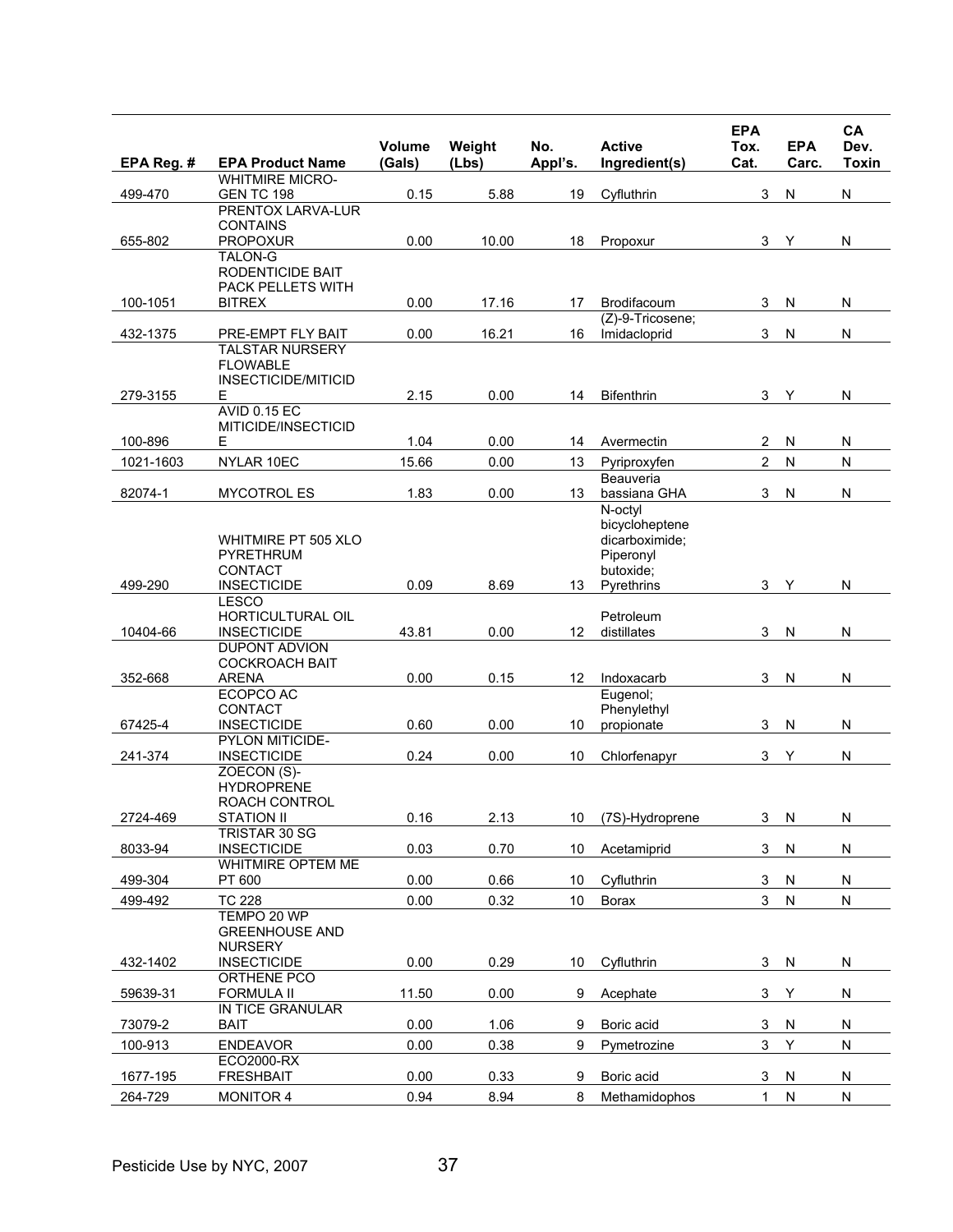| EPA Reg. # | <b>EPA Product Name</b>                                                    | Volume<br>(Gals) | Weight<br>(Lbs) | No.<br>Appl's. | <b>Active</b><br>Ingredient(s)                                                                                                                     | <b>EPA</b><br>Tox.<br>Cat. | <b>EPA</b><br>Carc. | CA<br>Dev.<br><b>Toxin</b> |
|------------|----------------------------------------------------------------------------|------------------|-----------------|----------------|----------------------------------------------------------------------------------------------------------------------------------------------------|----------------------------|---------------------|----------------------------|
|            | <b>SCIMITAR GC</b>                                                         |                  |                 |                | Cyhalothrin,                                                                                                                                       |                            |                     |                            |
| 100-1088   | <b>INSECTICIDE</b>                                                         | 0.72             | 17.94           | 8              | lambda                                                                                                                                             | $\ensuremath{\mathsf{3}}$  | N                   | ${\sf N}$                  |
|            | WHITMIRE PT 2120 TR                                                        |                  |                 |                |                                                                                                                                                    |                            |                     |                            |
| 499-437    | <b>PRECLUDE</b>                                                            | 0.13             | 0.00            | 8              | Fenoxycarb                                                                                                                                         | 3                          | Υ                   | N                          |
|            | ABG-6404<br><b>BIOLOGICAL</b>                                              |                  |                 |                | <b>Bacillus</b><br>thuringiensis,<br>subsp. Kurstaki,<br>strain ABTS-351,<br>fermentation solids                                                   |                            |                     |                            |
| 73049-39   | <b>INSECTICIDE</b>                                                         | 0.00             | 0.92            | 8              | and solubles                                                                                                                                       | 3                          | N                   | N                          |
|            | <b>MULTICIDE WASP &amp;</b>                                                |                  |                 |                |                                                                                                                                                    |                            |                     |                            |
| 1021-1784  | <b>HORNET SPRAY</b><br>20863                                               | 0.00             | 14.63           | 8              | Phenothrin;<br>Tetramethrin                                                                                                                        | 3                          | Υ                   | N                          |
|            | ZOECON RF-291<br><b>EMULSIFIABLE</b><br><b>CONCENTRATE WITH</b>            |                  |                 |                |                                                                                                                                                    |                            |                     |                            |
| 2724-352   | <b>PRECOR</b>                                                              | 0.00             | 3.51            | 8              | S-Methoprene                                                                                                                                       | 3                          | ${\sf N}$           | ${\sf N}$                  |
| $4 - 153$  | <b>SYSTEMIC GRANULES</b><br>CONTAINS DI-SYSTON                             | 0.00             | 2.94            | 8              | Disulfoton                                                                                                                                         | $\overline{c}$             | N                   | ${\sf N}$                  |
| 432-1283   | <b>BAYGON 2% BAIT</b>                                                      | 0.00             | 0.88            | 8              | Propoxur                                                                                                                                           | 3                          | Υ                   | ${\sf N}$                  |
| 279-3153   | <b>FIRSTLINE TERMITE</b><br><b>BAIT STATION</b>                            | 0.00             | 0.79            | 8              | Sulfluramid                                                                                                                                        | 3                          | N                   | ${\sf N}$                  |
|            | M-PEDE                                                                     |                  |                 |                |                                                                                                                                                    |                            |                     |                            |
|            | <b>INSECTICIDE/FUNGICI</b>                                                 |                  |                 |                |                                                                                                                                                    |                            |                     |                            |
| 62719-515  | DE                                                                         | 1.76             | 0.00            | 7              | Potassium laurate                                                                                                                                  | 2                          | N                   | N                          |
| 70051-2    | NEEM OIL 70%                                                               | 0.88             | 0.00            | $\overline{7}$ | Neem oil                                                                                                                                           | $\mathfrak{S}$             | ${\sf N}$           | ${\sf N}$                  |
|            | <b>MERIT 2F</b>                                                            |                  |                 |                |                                                                                                                                                    |                            |                     |                            |
| 432-1312   | <b>INSECTICIDE</b>                                                         | 0.13             | 0.00            | 7              | Imidacloprid                                                                                                                                       | 3                          | ${\sf N}$           | ${\sf N}$                  |
| 432-1289   | DYLOX 80 TURF AND<br>ORNAMENTAL<br><b>INSECTICIDE</b>                      | 0.00             | 115.00          | 7              | Trichlorfon                                                                                                                                        | $\overline{c}$             | Υ                   | N                          |
|            |                                                                            |                  |                 |                | Alkyl (60%C14,<br>25%C12.<br>15%C16)<br>dimethylbenzyl<br>ammonium<br>chloride; Didecyl<br>dimethyl<br>ammonium<br>chloride; Isopropyl<br>alcohol; |                            |                     |                            |
| 397-13     | STERI-FAB                                                                  | 8.88             | 0.00            | 6              | Phenothrin                                                                                                                                         | $\overline{c}$             | ${\sf N}$           | ${\sf N}$                  |
|            | <b>CYNOFF WP</b>                                                           |                  |                 |                | Cypermethrin,                                                                                                                                      |                            |                     |                            |
| 279-3070   | <b>INSECTICIDE</b>                                                         | 1.50             | 0.00            | 6              | beta                                                                                                                                               | $\overline{c}$             | Υ                   | N                          |
| 499-370    | PT 370 ASCEND FIRE<br>ANT STOPPER BAIT                                     | 0.00             | 22.00           | 6              | Avermectin                                                                                                                                         | 3                          | N                   | N                          |
| 432-1329   | MERIT 1 G<br><b>GREENHOUSE AND</b><br><b>NURSERY</b><br><b>INSECTICIDE</b> | 0.00             | 6.77            | 6              | Imidacloprid                                                                                                                                       | 3                          | N                   | N                          |
|            |                                                                            |                  |                 |                | Esfenvalerate: N-<br>octyl<br>bicycloheptene<br>dicarboximide:<br>Piperonyl<br>butoxide;                                                           |                            |                     |                            |
| 9444-166   | CB-405 FOGGER WB<br>APPLAUD 70WP                                           | 0.00             | 1.78            | 6              | Pyrethrins                                                                                                                                         | 3                          | Y                   | N                          |
| 71711-15   | <b>INSECT GROWTH</b><br><b>REGULATOR</b>                                   | 0.00             | 1.32            | 6              | Buprofezin                                                                                                                                         |                            |                     | N                          |
|            |                                                                            |                  |                 |                |                                                                                                                                                    | 3                          | Y                   |                            |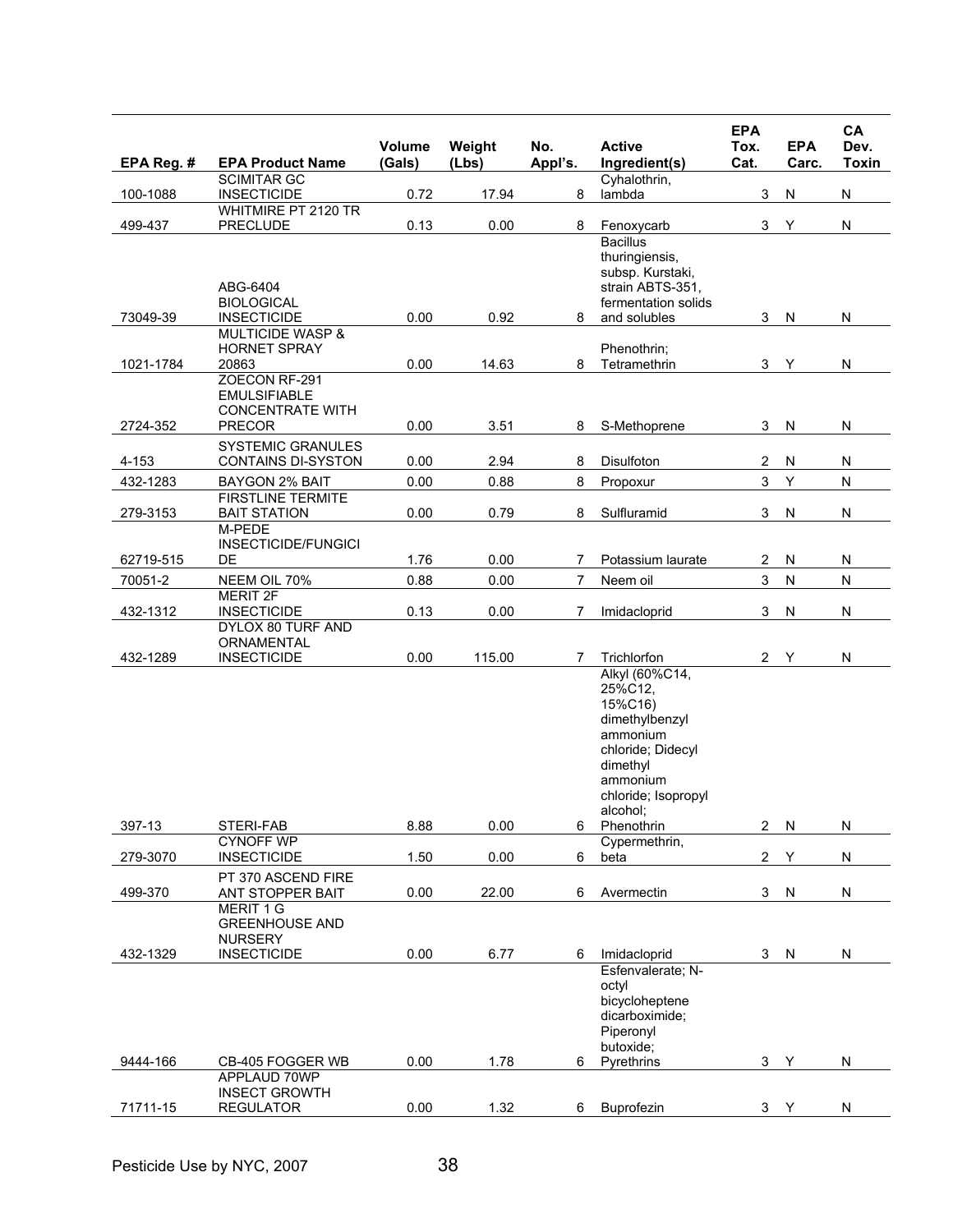|            | <b>EPA Product Name</b>                        | <b>Volume</b><br>(Gals) | Weight<br>(Lbs) | No.<br>Appl's. | <b>Active</b><br>Ingredient(s)         | <b>EPA</b><br>Tox.<br>Cat. | <b>EPA</b><br>Carc.     | CA<br>Dev.<br><b>Toxin</b> |
|------------|------------------------------------------------|-------------------------|-----------------|----------------|----------------------------------------|----------------------------|-------------------------|----------------------------|
| EPA Reg. # | FLONICAMID 50SG                                |                         |                 |                |                                        |                            |                         |                            |
| 279-3287   | <b>INSECTICIDE</b><br><b>MAXFORCE ANT BAIT</b> | 0.00                    | 0.58            | 6              | Flonicamid                             | 3                          | N                       | N                          |
| 432-1256   | F1                                             | 0.00                    | 0.25            | 6              | Fipronil                               | 3                          | Y                       | N                          |
|            |                                                |                         |                 |                | Piperonyl                              |                            |                         |                            |
|            | <b>PYROCIDE</b>                                |                         |                 |                | butoxide:                              |                            |                         |                            |
| 1021-1611  | <b>INTERMEDIATE 51</b><br>BIFENTHRIN 7.9% FL   | 2.34                    | 0.00            | 5              | Pyrethrins                             | 3                          | Υ                       | N                          |
|            | <b>NURSERY</b>                                 |                         |                 |                |                                        |                            |                         |                            |
|            | INSECTICIDE/MITICID                            |                         |                 |                |                                        |                            |                         |                            |
| 66330-314  | Е                                              | 2.34                    | 3.13            | 5              | <b>Bifenthrin</b><br>Diatomaceous      | 3                          | Υ                       | N                          |
|            |                                                |                         |                 |                | earth; Piperonyl                       |                            |                         |                            |
|            | <b>WHITMIRE PT-239 TRI-</b>                    |                         |                 |                | butoxide;                              |                            |                         |                            |
| 499-385    | <b>DIE INSECTICIDE</b>                         | 0.16                    | 1.38            | 5              | Pyrethrins                             | $\overline{2}$             | Y                       | N                          |
|            | <b>MERIT 2</b><br><b>GREENHOUSE AND</b>        |                         |                 |                |                                        |                            |                         |                            |
| 432-1369   | <b>NURSERY INSECTIDE</b>                       | 0.07                    | 0.00            | 5              | Imidacloprid                           | 3                          | ${\sf N}$               | ${\sf N}$                  |
|            | <b>MILLER HOT SAUCE</b>                        |                         |                 |                | Capsicum                               |                            |                         |                            |
| 72-574     | <b>ANIMAL REPELLENT</b>                        | 0.04                    | 0.00            | 5              | oleoresin                              | 3                          | N                       | ${\sf N}$                  |
|            | <b>EVERCIDE</b>                                |                         |                 |                |                                        |                            |                         |                            |
| 1021-1643  | <b>EMULSIFIABLE</b><br>CONCENTRATE 2667        | 0.47                    | 0.00            | 4              | Esfenvalerate                          | $\overline{2}$             | N                       | N                          |
|            | TEMPO 20 WP GOLF                               |                         |                 |                |                                        |                            |                         |                            |
| 432-1338   | <b>COURSE INSECTICIDE</b>                      | 0.00                    | 3.88            | 4              | Cyfluthrin                             | 3                          | N                       | N                          |
|            |                                                |                         |                 |                | Piperonyl                              |                            |                         |                            |
| 9444-175   | CB-80-1 FOR INSECT<br><b>CONTROL</b>           | 0.00                    | 0.63            | 4              | butoxide;<br>Pyrethrins                | 3                          | Υ                       | N                          |
|            | <b>CYNOFF EC</b>                               |                         |                 |                | Cypermethrin,                          |                            |                         |                            |
| 279-3081   | <b>INSECTICIDE</b>                             | 0.00                    | 0.31            | 4              | beta                                   | 3                          | Υ                       | N                          |
|            | SEVIN BRAND RP4                                |                         |                 |                |                                        |                            |                         |                            |
| 264-335    | <b>CARBARYL</b><br><b>INSECTICIDE</b>          | 14.90                   | 0.00            | 3              | Carbaryl                               | 3                          | Y                       | N                          |
| 62719-471  | MACH 2 2SC                                     | 6.30                    | 5.50            | 3              | Halofenozide                           | 3                          | $\overline{\mathsf{N}}$ | ${\sf N}$                  |
|            |                                                |                         |                 |                | <b>Bacillus</b>                        |                            |                         |                            |
|            | <b>VECTOBAC 12AS</b>                           |                         |                 |                | thuringiensis,                         |                            |                         |                            |
| 73049-38   | <b>BIOLOGICAL</b><br><b>LARVICIDE</b>          | 1.21                    | 0.00            | 3              | subsp. Israelensis,<br>strain AM 65-52 | 3                          | N                       | N                          |
|            | <b>MULTICIDE WASP</b>                          |                         |                 |                |                                        |                            |                         |                            |
|            | AND HORNET KILLER                              |                         |                 |                | Phenothrin:                            |                            |                         |                            |
| 1021-1649  | 2695                                           | 0.35                    | 0.00            |                | 3 Tetramethrin                         |                            | 3 Y                     | N                          |
| 49538-2    | PHYTON-27                                      | 0.04                    | 0.00            | 3              | Copper sulfate<br>(pentahydrate)       | 1                          | N                       | N                          |
| 400-509    | FLORAMITE SC/LS                                | 0.04                    | 0.00            | 3              | <b>Bifenazate</b>                      | 3                          | ${\sf N}$               | ${\sf N}$                  |
|            | ABAMECTIN 0.15 EC                              |                         |                 |                |                                        |                            |                         |                            |
| 73220-10   | <b>TNO</b>                                     | 0.04                    | 0.00            | 3              | Avermectin                             | $\overline{2}$             | N                       | N                          |
|            |                                                |                         |                 |                | N-octvl<br>bicycloheptene              |                            |                         |                            |
|            |                                                |                         |                 |                | dicarboximide:                         |                            |                         |                            |
|            |                                                |                         |                 |                | Piperonyl                              |                            |                         |                            |
| 499-465    | PRO-CONTROL<br><b>FOGGER II</b>                | 0.00                    | 6.75            | 3              | butoxide:                              |                            |                         | N                          |
|            | SANMITE 75 WP                                  |                         |                 |                | Pyrethrins                             | 3                          | Y                       |                            |
|            | MITICIDE/INSECTICID                            |                         |                 |                |                                        |                            |                         |                            |
| 33906-23   | Е                                              | 0.00                    | 2.13            | 3              | Pyridaben                              | $\overline{2}$             | N                       | N                          |
| 432-1361   | MERIT (R) 60 WSP                               | 0.00                    | 0.35            | 3              | Imidacloprid                           | 3                          | ${\sf N}$               | ${\sf N}$                  |
| 67702-13   | NEU1128 RTU                                    | 320.00                  | 0.00            | $\overline{2}$ | Potassium laurate                      | 3                          | N                       | N                          |
| 19713-49   | <b>DREXEL CARBARYL</b><br>4L                   | 6.50                    | 0.00            | $\overline{2}$ | Carbaryl                               | 3                          | Υ                       | ${\sf N}$                  |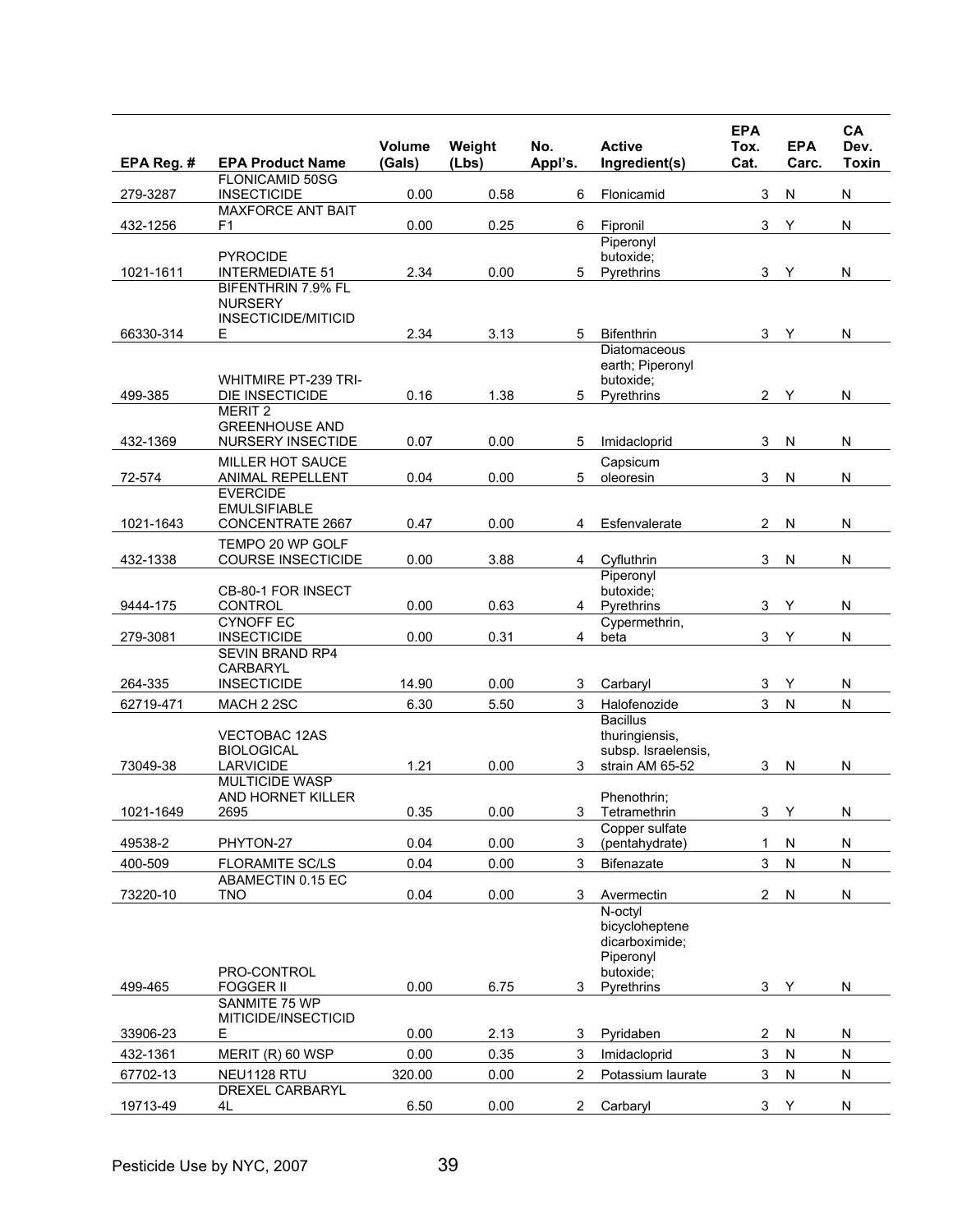| EPA Reg. # | <b>EPA Product Name</b>                                                                               | <b>Volume</b><br>(Gals) | Weight<br>(Lbs) | No.<br>Appl's. | <b>Active</b><br>Ingredient(s)                                                                              | <b>EPA</b><br>Tox.<br>Cat. | <b>EPA</b><br>Carc. | CA<br>Dev.<br><b>Toxin</b> |
|------------|-------------------------------------------------------------------------------------------------------|-------------------------|-----------------|----------------|-------------------------------------------------------------------------------------------------------------|----------------------------|---------------------|----------------------------|
|            |                                                                                                       |                         |                 |                | N-octyl<br>bicycloheptene<br>dicarboximide:<br>Piperonyl<br>butoxide:                                       |                            |                     |                            |
| 9444-185   | CB-540 FOGGER                                                                                         | 0.12                    | 0.00            | $^{2}$         | Pyrethrins                                                                                                  | 3                          | Υ                   | ${\sf N}$                  |
| 9444-182   | <b>AIR-DEVIL RESIDUAL</b><br>WITH CYPERMETHRIN                                                        | 0.11                    | 0.00            | $\overline{2}$ | Cypermethrin,<br>beta                                                                                       | 3                          | Υ                   | ${\sf N}$                  |
| 66222-53   | <b>CLOFENTEZINE SC</b><br>OVICIDE/MITICIDE                                                            | 0.08                    | 0.00            | 2              | Clofentezine                                                                                                | 3                          | Υ                   | N                          |
| 70051-27   | <b>AZATIN XL</b>                                                                                      | 0.05                    | 0.00            | 2              | Azadirachtin                                                                                                | $\mathbf{3}$               | N                   | ${\sf N}$                  |
| 66222-40   | RIMON 10SC                                                                                            | 0.04                    | 0.00            | $\overline{c}$ | Novaluron                                                                                                   | $\mathbf{3}$               | ${\sf N}$           | ${\sf N}$                  |
| 71711-4    | <b>AKARI 5SC MITICIDE-</b><br><b>INSECTICIDE</b>                                                      | 0.01                    | 0.00            | 2              | Fenpryroximate                                                                                              | 2                          | N                   | ${\sf N}$                  |
| 432-1339   | MERIT 0.2 G LAWN<br>AND GARDEN<br><b>INSECTICIDE</b><br><b>MERIT 0.2 PLUS TURF</b>                    | 0.00                    | 4,821.50        | 2              | Imidacloprid                                                                                                | 3                          | N                   | N                          |
| 432-1349   | <b>FERTILIZER</b><br>ANDERSONS GOLF                                                                   | 0.00                    | 750.00          | 2              | Imidacloprid                                                                                                | $\ensuremath{\mathsf{3}}$  | N                   | N                          |
| 9198-167   | <b>PRODUCTS</b><br><b>INSECTICIDE III</b>                                                             | 0.00                    | 332.00          | 2              | Chlorpyrifos                                                                                                | 3                          | N                   | N                          |
| 9444-181   | BEE, WASP, &<br>HORNET JET STREAM                                                                     | 0.00                    | 1.38            | $\overline{2}$ | Phenothrin:<br>Tetramethrin                                                                                 | 3                          | Υ                   | ${\sf N}$                  |
| 432-740    | <b>GOLDCREST DULAK I</b>                                                                              | 0.00                    | 0.56            | 2              | Chlorpyrifos;<br>DDVP; Xylene                                                                               | 1                          | Υ                   | N                          |
| 2724-375   | <b>ALTOSID BRIQUETS</b>                                                                               | 0.00                    | 0.50            | $\overline{2}$ | S-Methoprene                                                                                                | $\mathfrak{Z}$             | ${\sf N}$           | ${\sf N}$                  |
| 499-496    | <b>TC 234</b>                                                                                         | 0.00                    | 0.38            | $\overline{2}$ | Avermectin                                                                                                  | $\mathbf{3}$               | N                   | N                          |
| 432-1252   | <b>MAXFORCE</b><br>PROFESSIONAL<br><b>INSECT CONTROL</b><br><b>ANT KILLER BAIT</b><br><b>STATIONS</b> | 0.00                    | 0.05            | 2              | Hydramethylnon                                                                                              | 3                          | Υ                   | Y                          |
| 59639-91   | ORTHENE 97<br><b>PELLETS</b>                                                                          | 0.00                    | 0.00            | 2              | Acephate                                                                                                    | 3                          | Υ                   | N                          |
| 100-1218   | <b>DEMON MAX</b><br><b>INSECTICIDE</b>                                                                | 34.00                   | 0.00            | 1.             | Cypermethrin,<br>beta                                                                                       | $\overline{c}$             | Υ                   | N                          |
| 432-1320   | LASER ANT & ROACH<br><b>KILLER</b>                                                                    | 5.84                    | 0.00            | 1              | Cyfluthrin;<br>Piperonyl<br>butoxide;<br>Pyrethrins                                                         | 3                          | Y                   | N                          |
|            |                                                                                                       |                         |                 |                | N-octyl<br>bicycloheptene<br>dicarboximide;<br>Permethrin;<br>Phenothrin;<br>Piperonyl<br>butoxide; S-      |                            |                     |                            |
| 2724-490   | RF 9910 AEROSOL                                                                                       | 3.00                    | 0.00            | 1              | Methoprene                                                                                                  | 3                          | Y                   | $\mathsf{N}$               |
| 62719-39   | <b>LORSBAN 50W</b><br><b>WETTABLE POWDER</b>                                                          | 0.73                    | 0.00            | 1.             | Chlorpyrifos                                                                                                | 1                          | N                   | N                          |
| 67425-19   | ECOPCO JET/X                                                                                          | 0.11                    | 0.00            | 1              | Phenylethyl<br>propionate                                                                                   | $\mathbf{3}$               | Υ                   | N                          |
| 524-545    | YIELDGARD PLUS<br><b>CORN</b>                                                                         | 0.09                    | 0.00            |                | <b>Bacillus</b><br>thuringiensis<br>Cry1Ab Delta-<br>Endotoxin; Bacillus<br>thuringiensis<br>Cry3Bb protein | 3                          | N                   | N                          |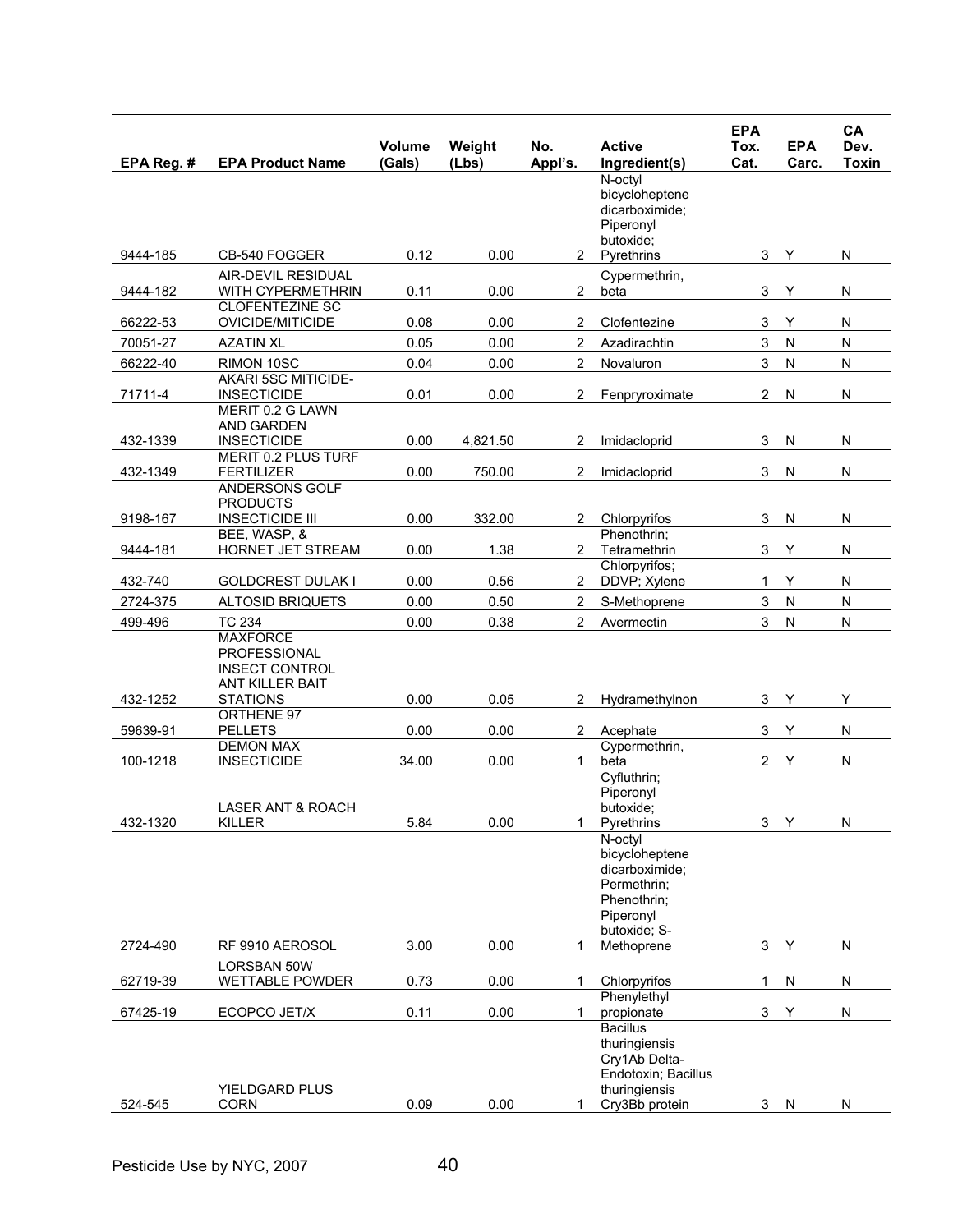| EPA Reg. # | <b>EPA Product Name</b>   | Volume<br>(Gals) | Weight<br>(Lbs) | No.<br>Appl's. | <b>Active</b><br>Ingredient(s)        | <b>EPA</b><br>Tox.<br>Cat. | <b>EPA</b><br>Carc. | CA<br>Dev.<br><b>Toxin</b> |
|------------|---------------------------|------------------|-----------------|----------------|---------------------------------------|----------------------------|---------------------|----------------------------|
|            |                           |                  |                 |                | <b>Bacillus</b>                       |                            |                     |                            |
|            |                           |                  |                 |                | thuringiensis,<br>subsp. Israelensis, |                            |                     |                            |
| 73049-11   | <b>VECTOBAC - AS</b>      | 0.03             | 0.00            | 1              | strain AM 65-52                       | 3                          | $\mathsf{N}$        | N                          |
|            |                           |                  |                 |                | <b>Bacillus</b>                       |                            |                     |                            |
|            |                           |                  |                 |                | thuringiensis<br>Cry3Bb1 protein      |                            |                     |                            |
|            |                           |                  |                 |                | and the genetic                       |                            |                     |                            |
|            |                           |                  |                 |                | material necessary<br>(vector ZMIR39) |                            |                     |                            |
|            |                           |                  |                 |                | for its production in                 |                            |                     |                            |
| 524-551    | <b>MON 88017</b>          | 0.03             | 0.00            | 1              | corn<br><b>Bacillus</b>               | 3                          | $\mathsf{N}$        | ${\sf N}$                  |
|            |                           |                  |                 |                | thuringiensis                         |                            |                     |                            |
|            |                           |                  |                 |                | Cry3Bb1 protein;                      |                            |                     |                            |
|            |                           |                  |                 |                | <b>Bacillus</b><br>thuringiensis,     |                            |                     |                            |
|            |                           |                  |                 |                | subsp. Kurstaki,                      |                            |                     |                            |
| 524-552    |                           |                  | 0.00            | 1              | strain HD-1, delta-                   | 3                          |                     | N                          |
|            | MON 88017 X MON 810       | 0.03             |                 |                | endotoxin<br><b>Bacillus</b>          |                            | N                   |                            |
|            |                           |                  |                 |                | thuringiensis                         |                            |                     |                            |
|            |                           |                  |                 |                | Cry2Ab protein;<br><b>Bacillus</b>    |                            |                     |                            |
|            |                           |                  |                 |                | thuringiensis var.                    |                            |                     |                            |
| 524-522    | <b>BOLLGARD II COTTON</b> | 0.02             | 0.00            | 1              | kurstaki delta                        | 3                          |                     | N                          |
|            |                           |                  |                 |                | endotoxin protein<br><b>Bacillus</b>  |                            | N                   |                            |
|            |                           |                  |                 |                | thuringiensis                         |                            |                     |                            |
|            |                           |                  |                 |                | Cry2Ab protein<br>and the genetic     |                            |                     |                            |
|            |                           |                  |                 |                | material necessary                    |                            |                     |                            |
|            |                           |                  |                 |                | for its production                    |                            |                     |                            |
| 524-556    | <b>MON 15947</b>          | 0.02             | 0.00            | 1              | (vector GHBK11)<br>in cotton          | 3                          | N                   | ${\sf N}$                  |
|            |                           |                  |                 |                | <b>Bacillus</b>                       |                            |                     |                            |
|            |                           |                  |                 |                | thuringiensis;<br>Potato leafroll     |                            |                     |                            |
|            | <b>NEW LEAF PLUS</b>      |                  |                 |                | virus (PLRV)                          |                            |                     |                            |
| 524-498    | <b>POTATOES</b>           | 0.02             | 0.00            |                | replicase protein                     | 3                          | N                   | ${\sf N}$                  |
|            | PRENTOX PYRONYL           |                  |                 |                | Piperonyl<br>butoxide;                |                            |                     |                            |
| 655-489    | <b>CROP SPRAY</b>         | 0.01             | 0.00            | 1              | Pyrethrins                            | 3                          | Y                   | ${\sf N}$                  |
|            |                           |                  |                 |                | HD-1 Protein as<br>encoded by         |                            |                     |                            |
|            |                           |                  |                 |                | <b>Bacillus</b>                       |                            |                     |                            |
|            | CRYIA(B) FORM OF          |                  |                 |                | thuringiensis                         |                            |                     |                            |
|            | THE B.T.K. INSECT         |                  |                 |                | subsp. kurstaki<br>gene and           |                            |                     |                            |
| 524-492    | CONTROL PROTEIN           | 0.01             | 0.00            | 1.             | produced in corn                      | 0                          | N                   | N                          |
|            |                           |                  |                 |                | <b>Bacillus</b><br>thuringiensis var. |                            |                     |                            |
|            |                           |                  |                 |                | kurstaki delta                        |                            |                     |                            |
| 524-555    | <b>MON 531</b>            | 0.01             | 0.00            | 1              | endotoxin protein                     | 3                          | ${\sf N}$           | N                          |
|            |                           |                  |                 |                | <b>Bacillus</b><br>thuringiensis      |                            |                     |                            |
|            |                           |                  |                 |                | Cry1Ab Delta-                         |                            |                     |                            |
|            |                           |                  |                 |                | Endotoxin and the<br>Genetic Material |                            |                     |                            |
|            |                           |                  |                 |                | Necessary for Its                     |                            |                     |                            |
|            |                           |                  |                 |                | Production in Corn                    |                            |                     |                            |
| 524-489    | YIELDGARD                 | 0.01             | 0.00            | 1              | [MON 810]                             |                            | 3 N                 | N                          |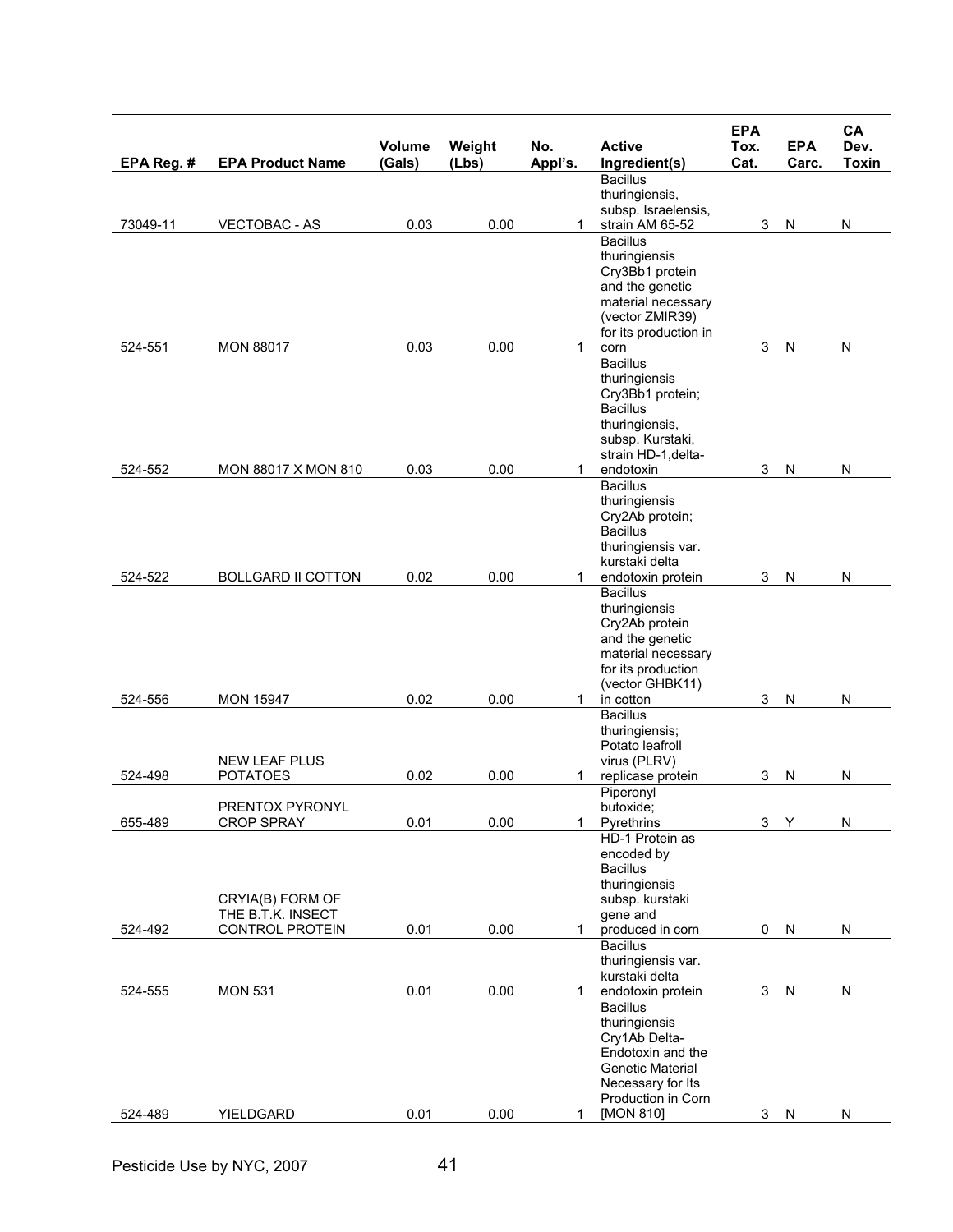| EPA Reg. #        | <b>EPA Product Name</b>                                       | Volume<br>(Gals) | Weight<br>(Lbs) | No.<br>Appl's. | <b>Active</b><br>Ingredient(s)                                                                                                                                           | <b>EPA</b><br>Tox.<br>Cat. | <b>EPA</b><br>Carc. | CA<br>Dev.<br><b>Toxin</b> |
|-------------------|---------------------------------------------------------------|------------------|-----------------|----------------|--------------------------------------------------------------------------------------------------------------------------------------------------------------------------|----------------------------|---------------------|----------------------------|
|                   | <b>CORN EVENT MON</b><br>863: CORN<br>ROOTWORM-               |                  |                 |                | <b>Bacillus</b><br>thuringiensis<br>Cry3Bb protein<br>and the genetic<br>material necessary<br>for its production<br>(Vector ZMIR 13L)                                   |                            |                     |                            |
| 524-528           | PROTECTED CORN                                                | 0.01             | 0.00            | 1.             | in corn                                                                                                                                                                  | 3                          | N                   | N                          |
| 9198-158          | THE ANDERSONS<br><b>FERTILIZER PLUS</b><br>0.058% BIFENTHRIN  | 0.00             | 500.00          | 1              | <b>Bifenthrin</b>                                                                                                                                                        | 3                          | Υ                   | N                          |
|                   | <b>SUPER TURF</b><br>BUILDER PLUS 2 (R)<br><b>WITH WEED</b>   |                  |                 |                |                                                                                                                                                                          |                            |                     |                            |
| 538-280           | CONTROL<br><b>NIBOR BORATE</b>                                | 0.00             | 431.00          | 1.             | 2,4-D; Mecoprop-P<br><b>Disodium</b>                                                                                                                                     | 3                          | Y                   | N                          |
| 64405-8           | <b>INSECTICIDE AND</b><br><b>FUNGICIDE</b>                    | 0.00             | 1.00            |                | octaborate<br>tetrahydrate                                                                                                                                               | 3                          | $\mathsf{N}$        | N                          |
|                   |                                                               |                  |                 | 1              | N-octyl<br>bicycloheptene<br>dicarboximide:<br>Permethrin:<br>Pyrethrins;                                                                                                |                            |                     |                            |
| 499-404           | <b>WHITMIRE TC 104</b>                                        | 0.00             | 0.94            | 1              | Pyriproxyfen                                                                                                                                                             | 3                          | Y                   | ${\sf N}$                  |
|                   |                                                               |                  |                 |                | Piperonyl<br>butoxide:<br>Pyrethrins; Silica                                                                                                                             |                            |                     |                            |
| 499-429           | <b>WHITMIRE TC-119</b>                                        | 0.00             | 0.31            | 1.             | gel                                                                                                                                                                      | 3                          | Υ                   | N                          |
| 1677-166          | ECO2000-RX                                                    | 0.00             | 0.20            | $\mathbf{1}$   | Boric acid                                                                                                                                                               | $\ensuremath{\mathsf{3}}$  | ${\sf N}$           | ${\sf N}$                  |
| 432-1265          | <b>MAXFORCE IBH11</b>                                         | 0.00             | 0.19            | 1              | Hydramethylnon                                                                                                                                                           | 3                          | Y                   | Υ                          |
| 149-8             | TERRO ANT KILLER II<br><b>TRISTAR 70WSP</b>                   | 0.00             | 0.13            | 1              | Borax                                                                                                                                                                    | 3                          | N                   | N                          |
| 8033-22           | <b>INSECTICIDE</b>                                            | 0.00             | 0.11            | 1.             | Acetamiprid                                                                                                                                                              | 3                          | N                   | N                          |
| 432-1235          | OMEN 30-30 ULV                                                | 0.00             | 0.04            | 1.             | Permethrin;<br>Piperonyl butoxide                                                                                                                                        | 3                          | Y                   | ${\sf N}$                  |
|                   | TEMPO <sub>2</sub><br><b>GREENHOUSE AND</b><br><b>NURSERY</b> |                  |                 |                |                                                                                                                                                                          |                            |                     |                            |
| 432-1359          | <b>INSECTICIDE</b><br><b>PRE-EMPT</b>                         | 0.00             | 0.03            | 1.             | Cyfluthrin                                                                                                                                                               | 2                          | N                   | N                          |
|                   | PROFESSIONAL<br><b>COCKROACH GEL</b>                          |                  |                 |                |                                                                                                                                                                          |                            |                     |                            |
| 432-1365          | <b>BAIT</b><br>ORTHENE 75 S                                   | 0.00             | 0.02            | 1              | Imidacloprid                                                                                                                                                             | 3                          | ${\sf N}$           | N                          |
| 59639-26          | SOLUBLE POWDER                                                | 0.00             | 0.02            | 1              | Acephate                                                                                                                                                                 | 3                          | Υ                   | ${\sf N}$                  |
| 55638-47          | <b>MATTCH</b><br><b>BIOINSECTICIDE</b>                        | 0.00             | 0.00            | 1              | CrylA(c) and CrylC<br>derived*delta<br>endotoxins of<br><b>Bacillus</b><br>thuringiensis<br>encapsulated in<br>killed<br>pseudomonas<br>fluorescens<br>(*Patent pending) | 3                          | N                   | N                          |
| <b>Herbicides</b> |                                                               |                  |                 |                |                                                                                                                                                                          |                            |                     |                            |
| 524-475           | ROUNDUP ULTRA<br><b>HERBICIDE</b>                             | 840.19           | 57.84           | 1,189          | Glyphosate,<br>isopropylamine<br>salt                                                                                                                                    | 3                          | N                   | N                          |
| 62719-542         | <b>DIMENSION 2EW</b>                                          | 29.80            | 7.50            | 460            | Dithiopyr                                                                                                                                                                | $2^{\circ}$                | N                   | ${\sf N}$                  |
|                   |                                                               |                  |                 |                |                                                                                                                                                                          |                            |                     |                            |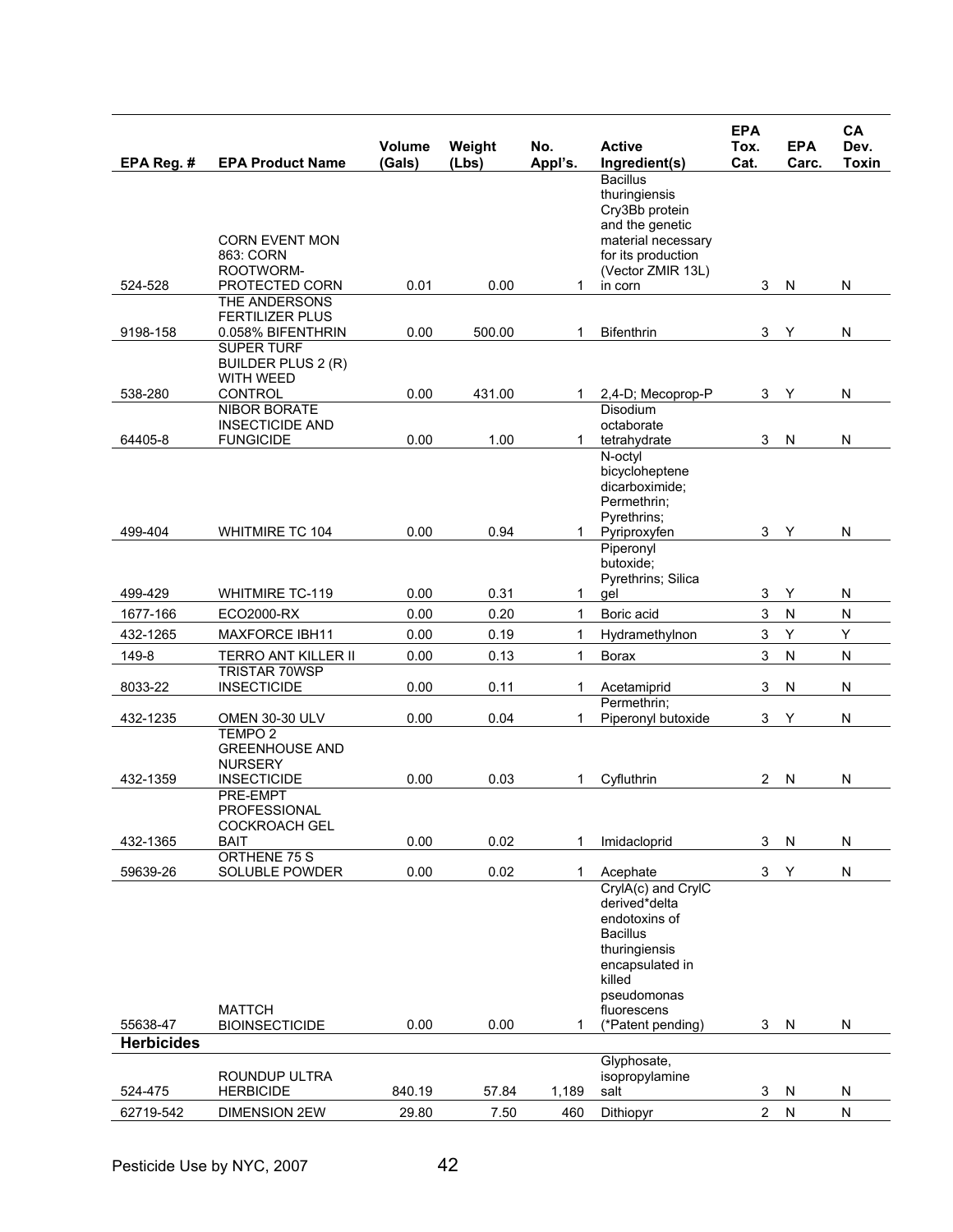| EPA Reg. # | <b>EPA Product Name</b>                     | Volume<br>(Gals) | Weight<br>(Lbs) | No.<br>Appl's.  | <b>Active</b><br>Ingredient(s)    | <b>EPA</b><br>Tox.<br>Cat. | <b>EPA</b><br>Carc. | CA<br>Dev.<br><b>Toxin</b> |
|------------|---------------------------------------------|------------------|-----------------|-----------------|-----------------------------------|----------------------------|---------------------|----------------------------|
|            | <b>RIVERDALE</b>                            |                  |                 |                 |                                   |                            |                     |                            |
|            | <b>VANQUISH</b>                             |                  |                 |                 | Dicamba,                          |                            |                     |                            |
| 228-397    | <b>HERBICIDE</b>                            | 123.23           | 0.00            | 294             | diglycolamine salt                | 3                          | N                   | ${\sf N}$                  |
|            | <b>NATIONS AG II</b><br><b>SULFOMETURON</b> |                  |                 |                 | Sulfometuron                      |                            |                     |                            |
| 66222-169  | METHYL 75                                   | 29.24            | 0.00            | 276             | methyl                            | 3                          | N                   | N                          |
|            |                                             |                  |                 |                 | Glyphosate,                       |                            |                     |                            |
|            |                                             |                  |                 |                 | isopropylamine                    |                            |                     |                            |
| 73220-6    | <b>GLYPHOSATE T&amp;O</b>                   | 146.72           | 0.00            | 249             | salt                              | $\overline{2}$             | N                   | N                          |
| 62719-176  | PATHFINDER II                               | 197.46           | 0.00            | 189             | Triclopyr,<br>butoxyethyl ester   | 3                          | N                   | ${\sf N}$                  |
|            |                                             |                  |                 |                 | Glyphosate,                       |                            |                     |                            |
|            |                                             |                  |                 |                 | isopropylamine                    |                            |                     |                            |
| 62719-322  | <b>NAF-545</b>                              | 47.46            | 0.00            | 114             | salt                              | 3                          | N                   | N                          |
|            |                                             |                  |                 |                 | Triclopyr,                        |                            |                     |                            |
| 62719-37   | GARLON* 3A                                  | 59.34            | 0.00            | 113             | triethylamine salt<br>Glyphosate, | 1                          | N                   | N                          |
|            |                                             |                  |                 |                 | isopropylamine                    |                            |                     |                            |
| 62719-324  | <b>GLYPRO</b>                               | 101.13           | 0.00            | 112             | salt                              | 3                          | N                   | N                          |
|            | <b>GORDON'S TRIMEC</b>                      |                  |                 |                 | 2,4-D; Dicamba;                   |                            |                     |                            |
| 2217-581   | WEED & FEED 24                              | 0.00             | 50.45           | 105             | Mecoprop-P                        | 3                          | Υ                   | ${\sf N}$                  |
|            |                                             |                  |                 |                 | Glyphosate,<br>isopropylamine     |                            |                     |                            |
| 228-366    | <b>RAZOR HERBICIDE</b>                      | 236.47           | 0.00            | 96              | salt                              | 3                          | N                   | ${\sf N}$                  |
| 100-937    | PRIMO MAXX                                  | 16.88            | 68.06           | 76              | Trinexapac-ethyl                  | 3                          | $\mathsf{N}$        | ${\sf N}$                  |
|            | <b>ROUNDUP WEED &amp;</b>                   |                  |                 |                 |                                   |                            |                     |                            |
|            | <b>GRASS KILLER</b>                         |                  |                 |                 | Glyphosate,                       |                            |                     |                            |
|            | <b>SUPER</b>                                |                  |                 |                 | isopropylamine                    |                            |                     |                            |
| 71995-25   | <b>CONCENTRATE</b>                          | 33.49            | 0.00            | 66              | salt                              | 3                          | N                   | N                          |
| 62719-40   | <b>GARLON 4</b>                             | 53.99            | 0.00            | 65              | Triclopyr,<br>butoxyethyl ester   | 3                          | ${\sf N}$           | ${\sf N}$                  |
|            | <b>DUPONT</b>                               |                  |                 |                 | Glyphosate,                       |                            |                     |                            |
|            | <b>GLYPHOSATE</b>                           |                  |                 |                 | isopropylamine                    |                            |                     |                            |
| 352-607    | <b>HERBICIDE</b>                            | 11.51            | 0.00            | 45              | salt                              | 2                          | N                   | N                          |
| 62719-426  | <b>DIMENSION TURF</b>                       | 3.58             | 26.94           | 35              |                                   | $\overline{c}$             |                     |                            |
|            | <b>HERBICIDE</b>                            |                  |                 |                 | Dithiopyr<br>Glyphosate,          |                            | N                   | N                          |
|            |                                             |                  |                 |                 | isopropylamine                    |                            |                     |                            |
| 62719-517  | GF-1279                                     | 21.93            | 0.00            | 34              | salt                              | 3                          | N                   | ${\sf N}$                  |
|            |                                             |                  |                 |                 | $2,4-D$ ; $2,4-D$ , $2-D$         |                            |                     |                            |
|            | <b>VIPER WEED AND</b>                       |                  |                 |                 | ethylhexyl ester;                 |                            |                     |                            |
| 228-412    | FEED (18#/5M)                               | 0.00             | 70.34           | 30              | Dicamba;<br>Mecoprop-P            | 3                          | Υ                   | N                          |
|            | <b>ACCLAIM EXTRA</b>                        |                  |                 |                 |                                   |                            |                     |                            |
| 432-950    | <b>HERBICIDE</b>                            | 14.55            | 23.47           | 26              | Fenoxaprop-P (+)                  | 3                          | N                   | ${\sf N}$                  |
|            |                                             |                  |                 |                 | Glyphosate,                       |                            |                     |                            |
| 524-529    | ROUNDUP PRO<br>CONCENTRATE                  | 1.67             | 0.00            | 12 <sup>°</sup> | isopropylamine<br>salt            | 3                          | N                   | N                          |
|            |                                             |                  |                 |                 | Clopyralid,                       |                            |                     |                            |
|            |                                             |                  |                 |                 | triethanolamine;                  |                            |                     |                            |
|            |                                             |                  |                 |                 | Triclopyr,                        |                            |                     |                            |
| 62719-92   | <b>CONFRONT</b>                             | 13.38            | 15.50           | 9               | triethylamine salt                | 1                          | N                   | N                          |
| 33068-1    | AQUASHADE                                   | 13.00            | 0.00            | 9               | Acid blue 9; Acid<br>yellow 23    | 3                          | ${\sf N}$           | N                          |
|            |                                             |                  |                 |                 | Dicamba,                          |                            |                     |                            |
| 66330-276  | DICAMBA DMA 4# AG                           | 0.00             | 21.25           | 9               | dimethylamine salt                | $\mathbf{2}$               | N                   | N                          |
|            | LONTREL TURF AND                            |                  |                 |                 |                                   |                            |                     |                            |
| 62719-305  | ORNAMENTAL                                  | 0.30             | 0.00            | 8               | Clopyralid                        | $\mathbf{3}$               | ${\sf N}$           | ${\sf N}$                  |
| 70506-45   | XL <sub>2G</sub>                            | 0.00             | 128.00          | 7               | Benfluralin;<br>Oryzalin          | 3                          | Υ                   | N                          |
|            |                                             |                  |                 |                 |                                   |                            |                     |                            |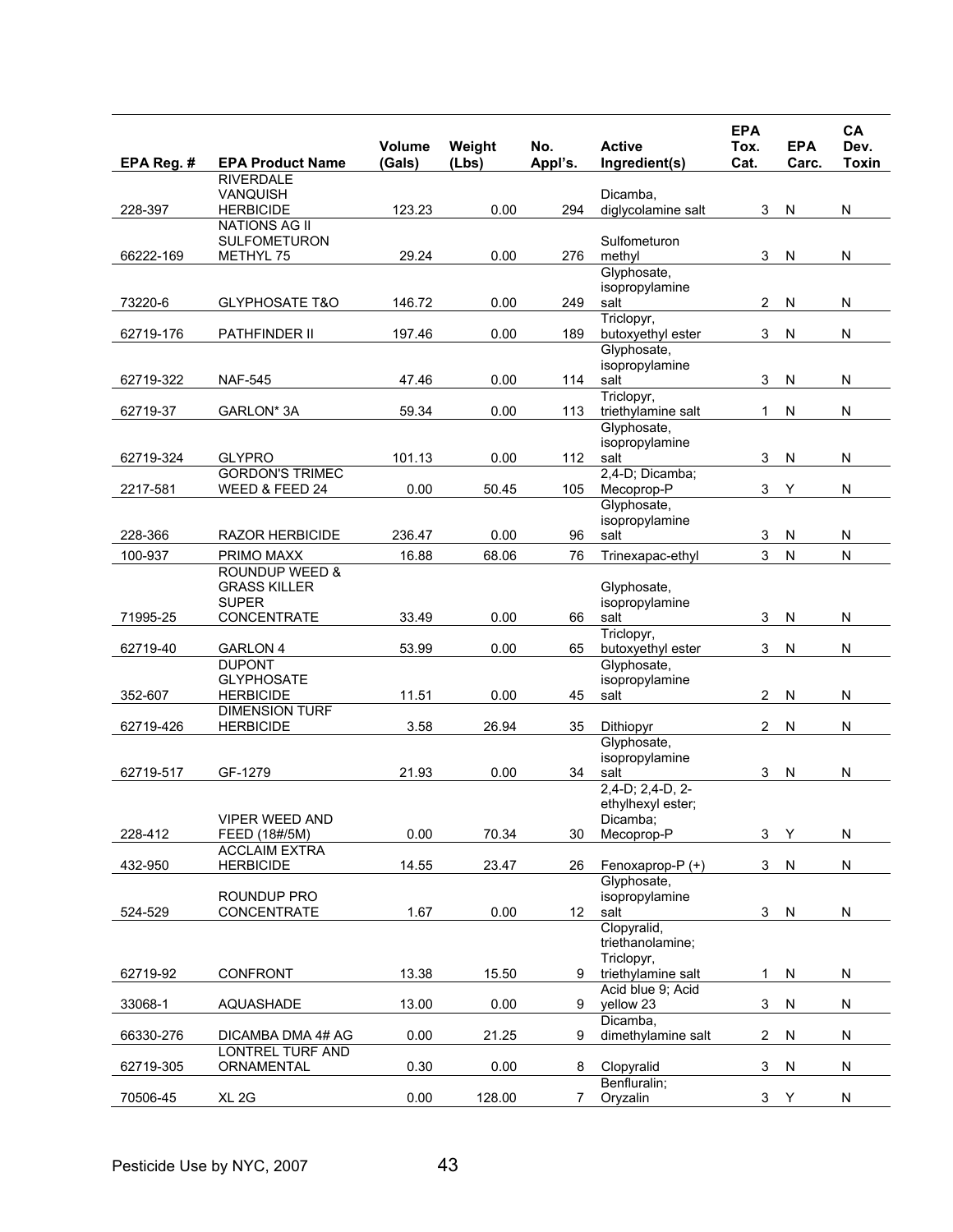| EPA Reg. # | <b>EPA Product Name</b>                                                                             | <b>Volume</b><br>(Gals) | Weight<br>(Lbs) | No.<br>Appl's.        | <b>Active</b><br>Ingredient(s)                                                                      | <b>EPA</b><br>Tox.<br>Cat. | <b>EPA</b><br>Carc. | CA<br>Dev.<br><b>Toxin</b> |
|------------|-----------------------------------------------------------------------------------------------------|-------------------------|-----------------|-----------------------|-----------------------------------------------------------------------------------------------------|----------------------------|---------------------|----------------------------|
|            |                                                                                                     |                         |                 |                       | 2,4-D, 2-ethylhexyl                                                                                 |                            |                     |                            |
| 2217-833   | SPEED ZONE<br><b>BROADLEAF</b><br><b>HERBICIDE</b>                                                  | 7.42                    | 0.00            | 6                     | ester;<br>Carfentrazone-<br>ethyl, Dicamba,<br>Mecoprop-P                                           | 3                          | Υ                   | ${\sf N}$                  |
|            | <b>ROUNDUP WEED &amp;</b><br><b>GRASS KILLER</b>                                                    |                         |                 |                       | Diquat dibromide;<br>Glyphosate,<br>isopropylamine                                                  |                            |                     |                            |
| 71995-29   | <b>CONCENTRATE PLUS</b><br><b>PENNANT MAGNUM</b>                                                    | 0.06                    | 0.00            | 5                     | salt                                                                                                | 3                          | N                   | N                          |
| 100-950    | <b>HERBICIDE</b>                                                                                    | 2.00                    | 0.00            | 4                     | Metolachlor, (S)                                                                                    | 3                          | Υ                   | ${\sf N}$                  |
| 400-168    | CASORON 4G                                                                                          | 0.00                    | 300.00          | 4                     | Dichlobenil                                                                                         | $\mathfrak{S}$             | Y                   | ${\sf N}$                  |
| 66330-293  | <b>THIOPHANATE</b><br>METHYL 4.5L                                                                   | 10.00                   | 0.00            | 3                     | Thiophanate-<br>methyl                                                                              | 3                          | Υ                   | Υ                          |
| 228-365    | <b>RIVERDALE</b><br><b>AQUANEAT AQUATIC</b><br><b>HERBICIDE</b>                                     | 1.34                    | 0.00            | 3                     | Glyphosate,<br>isopropylamine<br>salt                                                               | 3                          | N                   | N                          |
| 7969-45    | <b>BASAGRAN</b><br><b>HERBICIDE</b>                                                                 | 0.07                    | 0.00            | 3                     | Bentazon, sodium<br>salt                                                                            | 3                          | Υ                   | ${\sf N}$                  |
| 9198-60    | <b>EASY WEEDER</b><br><b>FLOWER AND</b><br><b>GARDEN WEED</b><br><b>PREVENTER</b>                   | 0.00                    | 140.00          | 3                     | Trifluralin                                                                                         | 3                          | Y                   | N                          |
| 352-656    | KOCIDE 2000                                                                                         | 0.00                    | 12.00           | 3                     | Copper hydroxide                                                                                    | $\overline{2}$             | ${\sf N}$           | ${\sf N}$                  |
| 264-267    | <b>ETHREL BRAND</b><br><b>ETHEPHON PLANT</b><br><b>REGULATOR</b>                                    | 9.40                    | 0.00            | $\overline{c}$        | Ethephon                                                                                            | $\mathbf{1}$               | N                   | ${\sf N}$                  |
| 10404-43   | <b>LESCO THREE-WAY</b><br><b>SELECTIVE</b><br><b>HERBICIDE</b>                                      | 4.05                    | 0.00            | $\mathbf{2}$          | $2.4-D.$<br>dimethylamine<br>salt; Dicamba,<br>dimethylamine<br>salt; MCPP-P,<br>dimethylamine salt | $\mathbf{1}$               | N                   | ${\sf N}$                  |
| 10404-44   | <b>LESCO THREE-WAY</b><br><b>BENTGRASS</b><br><b>SELECTIVE</b><br><b>HERBICIDE</b>                  | 2.00                    | 0.00            | $\mathbf{2}$          | $2,4-D,$<br>dimethylamine<br>salt; Dicamba,<br>dimethylamine<br>salt; MCPP-P,<br>dimethylamine salt | 1                          | N                   | N                          |
| 524-536    | <b>MON 78473</b><br><b>HERBICIDE</b>                                                                | 0.53                    | 0.00            | 2                     | Glyphosate,<br>isopropylamine<br>salt                                                               | 3                          | ${\sf N}$           | ${\sf N}$                  |
| 69836-1    | <b>ECOSHARP WEED &amp;</b><br><b>GRASS KILLER</b>                                                   | 0.20                    | 0.00            | $\overline{2}$        | Acetic acid                                                                                         | $\mathbf{1}$               | N                   | N                          |
| 10404-86   | 0.15% DIMENSION<br>PLUS FERTILIZER                                                                  | 0.00                    | 17,900.00       | $\overline{2}$        | Dithiopyr                                                                                           | 3                          | N                   | N                          |
| 9198-65    | THE ANDERSONS<br>PROFESSIONAL TURF<br><b>PRODUCTS</b><br><b>CRABGRASS</b><br>PREVENTER WITH<br>4.7% | 0.00                    | 400.00          | $\mathbf{2}^{\prime}$ | Siduron                                                                                             | 3                          | ${\sf N}$           | ${\sf N}$                  |
|            | <b>TWIN LIGHT</b><br>PROFESSIONAL<br><b>TRIFLURALIN 5%</b>                                          |                         |                 |                       |                                                                                                     |                            |                     |                            |
| 9198-129   | <b>GRANULAR</b><br><b>TUPERSAN</b>                                                                  | 0.00                    | 180.00          | $\overline{2}$        | Trifluralin                                                                                         | 3                          | Y                   | N                          |
| 10163-213  | <b>HERBICIDE</b>                                                                                    | 0.00                    | 72.00           | $\overline{2}$        | Siduron                                                                                             | 3                          | N                   | N                          |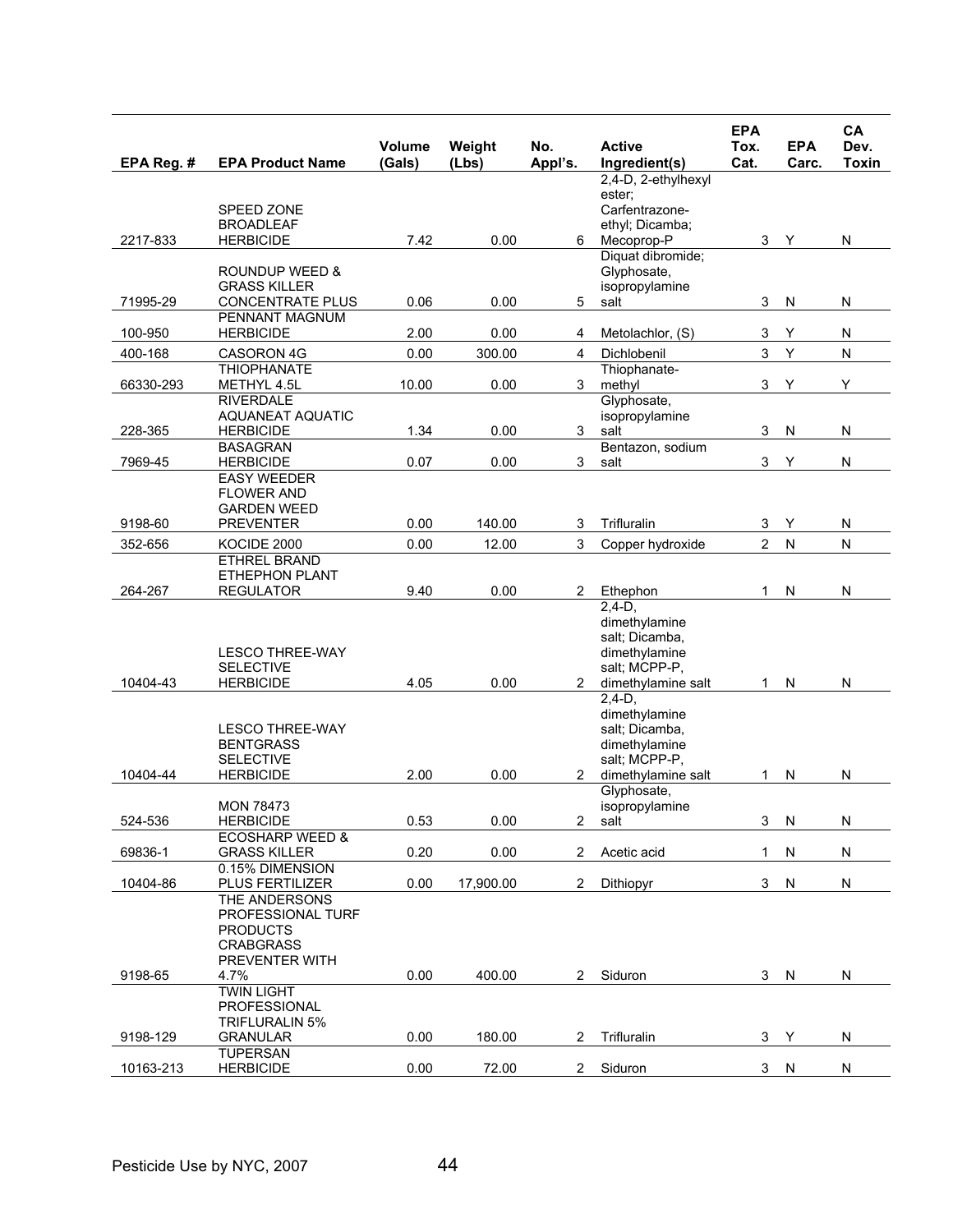|            |                                                    | <b>Volume</b> | Weight | No.            | <b>Active</b>                          | <b>EPA</b><br>Tox.        | <b>EPA</b> | CA<br>Dev.   |
|------------|----------------------------------------------------|---------------|--------|----------------|----------------------------------------|---------------------------|------------|--------------|
| EPA Reg. # | <b>EPA Product Name</b><br><b>EMBARK 2-S PLANT</b> | (Gals)        | (Lbs)  | Appl's.        | Ingredient(s)<br>Mefluidide,           | Cat.                      | Carc.      | <b>Toxin</b> |
|            | <b>GROWTH</b>                                      |               |        |                | diethanolamine                         |                           |            |              |
| 2217-759   | <b>REGULATOR</b>                                   | 0.00          | 9.75   | $\overline{2}$ | salt                                   | 3                         | N          | N            |
|            | <b>MON 12037</b>                                   | 0.00          | 0.13   | $\overline{2}$ | Halosulfuron-                          |                           |            |              |
| 524-465    | <b>HERBICIDE</b>                                   |               |        |                | methyl<br>2,4-D, 2-ethylhexyl          | 3                         | N          | N            |
|            |                                                    |               |        |                | ester; 2,4-DP-P,                       |                           |            |              |
|            | EH 1068 TRIMEC                                     |               |        |                | isooctyl ester;                        |                           |            |              |
| 2217-774   | <b>ESTER</b><br>PRE-M 3.3 EC TURF                  | 128.00        | 0.00   | 1              | Dicamba                                | 3                         | N          | N            |
| 241-360    | <b>HERBICIDE</b>                                   | 50.00         | 0.00   | 1              | Pendimethalin                          | 3                         | Υ          | ${\sf N}$    |
|            | PROXY GROWTH                                       |               |        |                |                                        |                           |            |              |
| 432-1230   | <b>REGULATOR</b>                                   | 5.00          | 0.00   | 1              | Ethephon                               | 1                         | N          | N            |
|            | ROUNDUP VM                                         |               |        |                | Glyphosate,                            |                           |            |              |
| 524-544    | <b>HERBICIDE</b>                                   | 0.32          | 0.00   | 1.             | potassium salt<br>Carfentrazone-       | 3                         | ${\sf N}$  | N            |
|            | <b>MON 78481</b>                                   |               |        |                | ethyl; Glyphosate,                     |                           |            |              |
| 524-543    | <b>HERBICIDE</b>                                   | 0.32          | 0.00   | $\mathbf 1$    | potassium salt                         | 1                         | N          | N            |
|            |                                                    |               |        |                | Glyphosate,                            |                           |            |              |
|            |                                                    |               |        |                | isopropylamine                         |                           |            |              |
| 524-541    | <b>MON 78736</b><br><b>HERBICIDE</b>               | 0.25          | 0.00   | 1              | salt; Triclopyr,<br>triethylamine salt | 3                         | N          | N            |
|            |                                                    |               |        |                | Diquat dibromide;                      |                           |            |              |
|            |                                                    |               |        |                | Glyphosate,                            |                           |            |              |
|            | <b>MON 78365</b>                                   |               |        |                | monoammonium                           |                           |            |              |
| 524-535    | <b>HERBICIDE</b>                                   | 0.24          | 0.00   | 1              | salt                                   | 3                         | N          | N            |
|            |                                                    |               |        |                | $2,4-D,$<br>isopropylamine             |                           |            |              |
|            |                                                    |               |        |                | salt; Glyphosate,                      |                           |            |              |
|            |                                                    |               |        |                | isopropylamine                         |                           |            |              |
| 62719-366  | <b>GLYMIX MT</b>                                   | 0.16          | 0.00   | 1.             | salt                                   | 3                         | N          | N            |
| 62719-529  | <b>SCYTHE HERBICIDE</b>                            | 0.16          | 0.00   | $\mathbf{1}$   | Nonanoic acid                          | $\overline{2}$            | ${\sf N}$  | ${\sf N}$    |
| 524-549    | RD 1617 HERBICIDE                                  | 0.12          | 0.00   | 1.             | Glyphosate,<br>potassium salt          | 3                         | N          | N            |
|            |                                                    |               |        |                | Glyphosate,                            |                           |            |              |
|            |                                                    |               |        |                | isopropylamine                         |                           |            |              |
|            | <b>MON 78783</b>                                   |               |        |                | salt; Triclopyr,                       |                           |            |              |
| 524-542    | <b>HERBICIDE</b>                                   | 0.06          | 0.00   | 1              | triethylamine salt                     | 3                         | N          | N            |
|            | ROUNDUP ULTRA                                      |               |        |                | Glyphosate,<br>monoammonium            |                           |            |              |
| 524-504    | <b>DRY</b>                                         | 0.06          | 0.00   | 1              | salt                                   | 3                         | N          | N            |
|            |                                                    |               |        |                | Diquat dibromide;                      |                           |            |              |
|            |                                                    |               |        |                | Glyphosate,                            |                           |            |              |
|            | <b>MON 78868</b>                                   |               |        |                | isopropylamine<br>salt; Imazapic,      |                           |            |              |
| 524-547    | <b>HERBICIDE</b>                                   | 0.05          | 0.00   | $\mathbf{1}$   | ammonium salt                          | $\mathbf{3}$              | N          | ${\sf N}$    |
|            | <b>MON 77859</b>                                   |               |        |                | Glyphosate,                            |                           |            |              |
| 524-508    | <b>HERBICIDE</b>                                   | 0.05          | 0.00   | 1.             | ethanolamine salt                      | $\overline{c}$            | ${\sf N}$  | N            |
|            | DUPONT ESCORT XP                                   |               |        |                | Metsulfuron-                           |                           |            |              |
| 352-439    | <b>HERBICIDE</b><br><b>MON 37500</b>               | 0.03          | 0.00   | 1.             | methyl                                 | 3                         | N          | N            |
| 524-499    | <b>TECHNICAL</b>                                   | 0.03          | 0.00   | 1              | Sulfosulfuron                          | $\ensuremath{\mathsf{3}}$ | Υ          | ${\sf N}$    |
| 524-550    | RD1619 HERBICIDE                                   | 0.03          | 0.00   | $\mathbf{1}$   | Glyphosate                             | 3                         | ${\sf N}$  | $\mathsf{N}$ |
|            |                                                    |               |        |                | Dicamba:                               |                           |            |              |
|            | <b>FALLOW MASTER</b>                               |               |        |                | Glyphosate,                            |                           |            |              |
|            | <b>BROADSPECTRUM</b>                               |               |        |                | isopropylamine                         |                           |            |              |
| 524-507    | <b>HERBICIDE</b><br><b>GLYPHOSATE</b>              | 0.03          | 0.00   | 1              | salt                                   | 1                         | N          | N            |
|            | <b>TECHNICAL</b>                                   |               |        |                |                                        |                           |            |              |
| 524-558    | (WETCAKE)                                          | 0.03          | 0.00   | 1              | Glyphosate                             |                           | 2 N        | N            |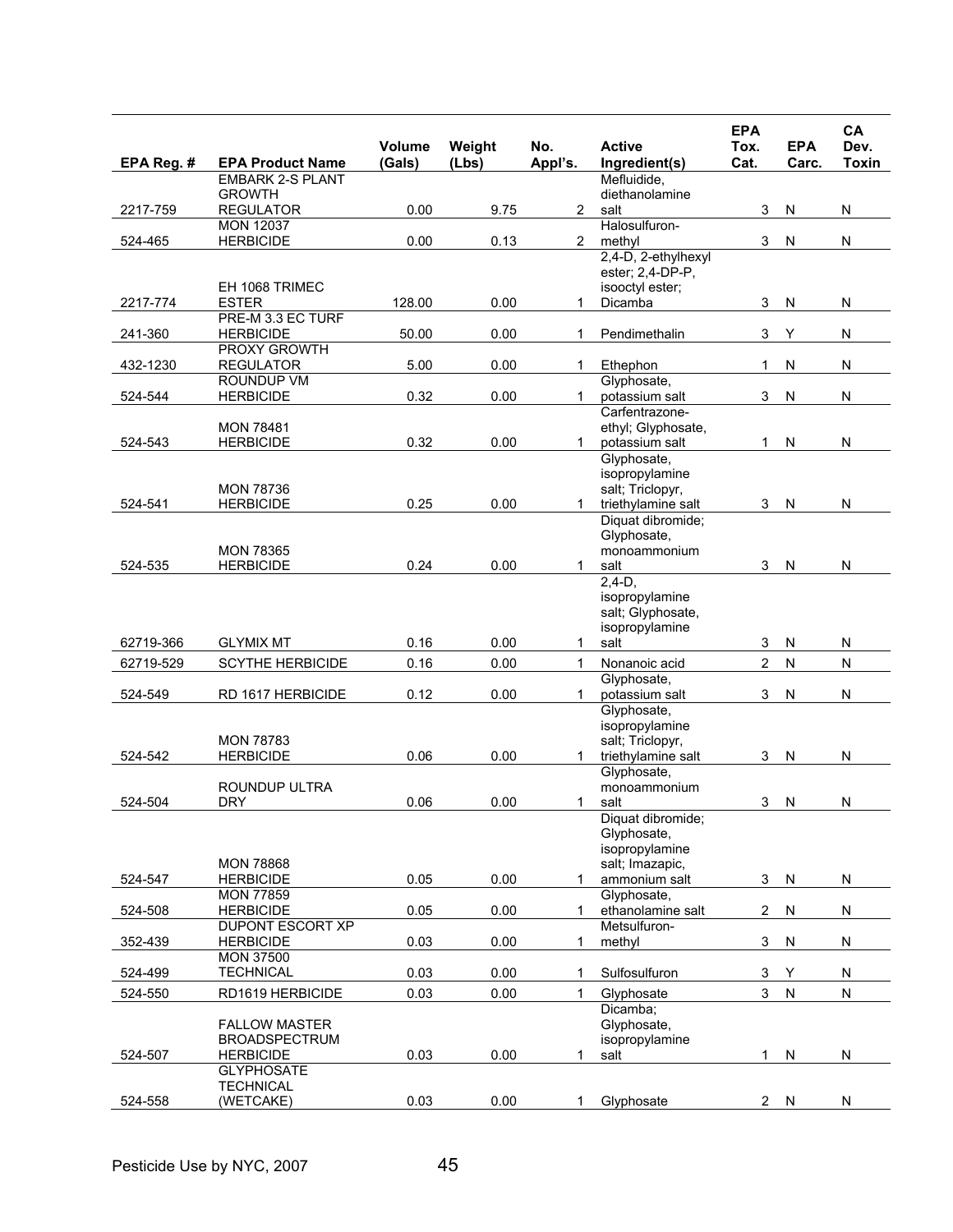| EPA Reg. # | <b>EPA Product Name</b>                   | Volume<br>(Gals) | Weight<br>(Lbs) | No.<br>Appl's. | <b>Active</b><br>Ingredient(s)   | <b>EPA</b><br>Tox.<br>Cat. | <b>EPA</b><br>Carc. | CA<br>Dev.<br><b>Toxin</b> |
|------------|-------------------------------------------|------------------|-----------------|----------------|----------------------------------|----------------------------|---------------------|----------------------------|
|            | <b>POTASSIUM</b>                          |                  |                 |                | Glyphosate,                      |                            |                     |                            |
| 524-561    | GLYPHOSATE 58% G2                         | 0.03             | 0.00            | 1              | potassium salt                   | 3                          | N                   | N                          |
|            |                                           |                  |                 |                | Diquat dibromide;                |                            |                     |                            |
|            |                                           |                  |                 |                | Glyphosate,                      |                            |                     |                            |
|            |                                           |                  |                 |                | isopropylamine                   |                            |                     |                            |
|            | <b>MON 79158</b>                          |                  |                 |                | salt; Imazapic,                  |                            |                     |                            |
| 524-546    | <b>HERBICIDE</b>                          | 0.03             | 0.00            | 1.             | ammonium salt                    | 3                          | N                   | N                          |
|            |                                           |                  |                 |                | Glyphosate,                      |                            |                     |                            |
|            | <b>ROUNDUP D-PAK</b>                      |                  |                 |                | isopropylamine                   |                            |                     |                            |
| 524-494    | <b>HERBICIDE</b>                          | 0.03             | 0.00            | 1.             | salt                             | 3                          | N                   | N                          |
|            |                                           |                  |                 |                | Glyphosate,                      |                            |                     |                            |
| 524-553    | RD 1626 HERBICIDE                         | 0.03             | 0.00            | 1              | potassium salt                   | 3                          | N                   | N                          |
|            | <b>FLOREL BRAND</b>                       |                  |                 |                |                                  |                            |                     |                            |
|            | <b>GROWTH</b>                             |                  |                 |                |                                  |                            |                     |                            |
| 54705-8    | <b>REGULATOR</b>                          | 0.02             | 0.00            | 1              | Ethephon                         | 3                          | N                   | N                          |
| 524-506    | MON 77945 62.6%                           |                  | 0.00            | 1              | Glyphosate,<br>ethanolamine salt | 3                          |                     | ${\sf N}$                  |
|            | <b>HERBICIDE</b>                          | 0.02             |                 |                | Acetochlor;                      |                            | N                   |                            |
|            |                                           |                  |                 |                | Atrazine;                        |                            |                     |                            |
|            |                                           |                  |                 |                | Glyphosate,                      |                            |                     |                            |
|            | <b>MON 78102</b>                          |                  |                 |                | isopropylamine                   |                            |                     |                            |
| 524-510    | <b>HERBICIDE</b>                          | 0.02             | 0.00            | 1              | salt                             | $\overline{2}$             | Υ                   | N                          |
|            | <b>MAVERICK C/A</b>                       |                  |                 |                |                                  |                            |                     |                            |
| 524-525    | <b>HERBICIDE</b>                          | 0.02             | 0.00            | 1              | Sulfosulfuron                    | 3                          | Υ                   | ${\sf N}$                  |
|            | <b>MON 78270</b>                          |                  |                 |                | Glyphosate,                      |                            |                     |                            |
| 524-537    | <b>HERBICIDE</b>                          | 0.02             | 0.00            | 1              | potassium salt                   | 3                          | N                   | N                          |
|            | <b>MON 69400</b>                          |                  |                 |                |                                  |                            |                     |                            |
|            | <b>MANUFACTURING</b>                      |                  |                 |                |                                  |                            |                     |                            |
| 524-515    | USE PRODUCT                               | 0.02             | 0.00            | 1              | Acetochlor                       | 3                          | Υ                   | N                          |
|            |                                           |                  |                 |                | Glyphosate,                      |                            |                     |                            |
|            | ROUNDUP PROBLEND                          |                  |                 |                | isopropylamine                   |                            |                     |                            |
| 524-518    | <b>HERBICIDE</b>                          | 0.01             | 0.00            | $\mathbf{1}$   | salt                             | 3                          | N                   | N                          |
|            | <b>MON 78128</b>                          |                  |                 |                | Glyphosate,                      |                            |                     |                            |
| 524-521    | <b>HERBICIDE</b>                          | 0.01             | 0.00            | 1.             | ethanolamine salt                | 2                          | N                   | N                          |
|            |                                           |                  |                 |                | Glyphosate,                      |                            |                     |                            |
|            |                                           |                  |                 |                | isopropylamine                   |                            |                     |                            |
| 524-523    | <b>MON 78746</b><br><b>HERBICIDE</b>      | 0.01             | 0.00            |                | salt; Quizalofop-P-              | 1                          | ${\sf N}$           | ${\sf N}$                  |
|            |                                           |                  |                 | 1              | ethyl                            |                            |                     |                            |
|            | <b>MON 37525W</b><br><b>HERBICIDE MON</b> |                  |                 |                |                                  |                            |                     |                            |
| 524-526    | 37525 NC                                  | 0.01             | 0.00            | 1              | Sulfosulfuron                    | 3                          | Υ                   | N                          |
|            | <b>MON 44951</b>                          |                  |                 |                |                                  |                            |                     |                            |
| 524-534    | <b>HERBICIDE</b>                          | 0.01             | 0.00            | 1              | Sulfosulfuron                    | $\mathbf{3}$               | Υ                   | ${\sf N}$                  |
|            | <b>MON 78271</b>                          |                  |                 |                | Glyphosate,                      |                            |                     |                            |
| 524-538    | <b>HERBICIDE</b>                          | 0.01             | 0.00            | $\mathbf{1}$   | potassium salt                   | $\overline{a}$             | ${\sf N}$           | ${\sf N}$                  |
|            | <b>HARNESS PLUS</b>                       |                  |                 |                |                                  |                            |                     |                            |
| 524-476    | <b>HERBICIDE</b>                          | 0.01             | 0.00            | 1.             | Acetochlor                       | $\mathbf{1}$               | Υ                   | N                          |
|            |                                           |                  |                 |                | Glyphosate,                      |                            |                     |                            |
|            | ROUNDUP E Z DRY                           |                  |                 |                | monoammonium                     |                            |                     |                            |
| 524-477    | <b>HERBICIDE</b>                          | 0.01             | 0.00            | 1              | salt                             | $\mathfrak{S}$             | ${\sf N}$           | N                          |
|            | <b>MON 58430</b>                          |                  |                 |                |                                  |                            |                     |                            |
| 524-496    | <b>HERBICIDE</b>                          | 0.01             | 0.00            | 1              | Acetochlor                       | 3                          | Υ                   | ${\sf N}$                  |
|            | <b>MON 58494</b>                          |                  |                 |                | Acetochlor;                      |                            |                     |                            |
| 524-511    | <b>HERBICIDE</b>                          | 0.01             | 0.00            | 1.             | Atrazine                         | 3                          | Υ                   | N                          |
|            |                                           |                  |                 |                | Glyphosate,                      |                            |                     |                            |
|            |                                           |                  |                 |                | isopropylamine                   |                            |                     |                            |
| 524-512    | ROUNDUP ULTRAMAX                          | 0.01             | 0.00            | 1.             | salt                             | 3                          | N                   | N                          |
|            |                                           |                  |                 |                | Glyphosate,                      |                            |                     |                            |
| 524-579    | ROUNDUP PROMAX                            | 0.01             | 0.00            | 1              | potassium salt                   | $\mathbf{3}$               | ${\sf N}$           | ${\sf N}$                  |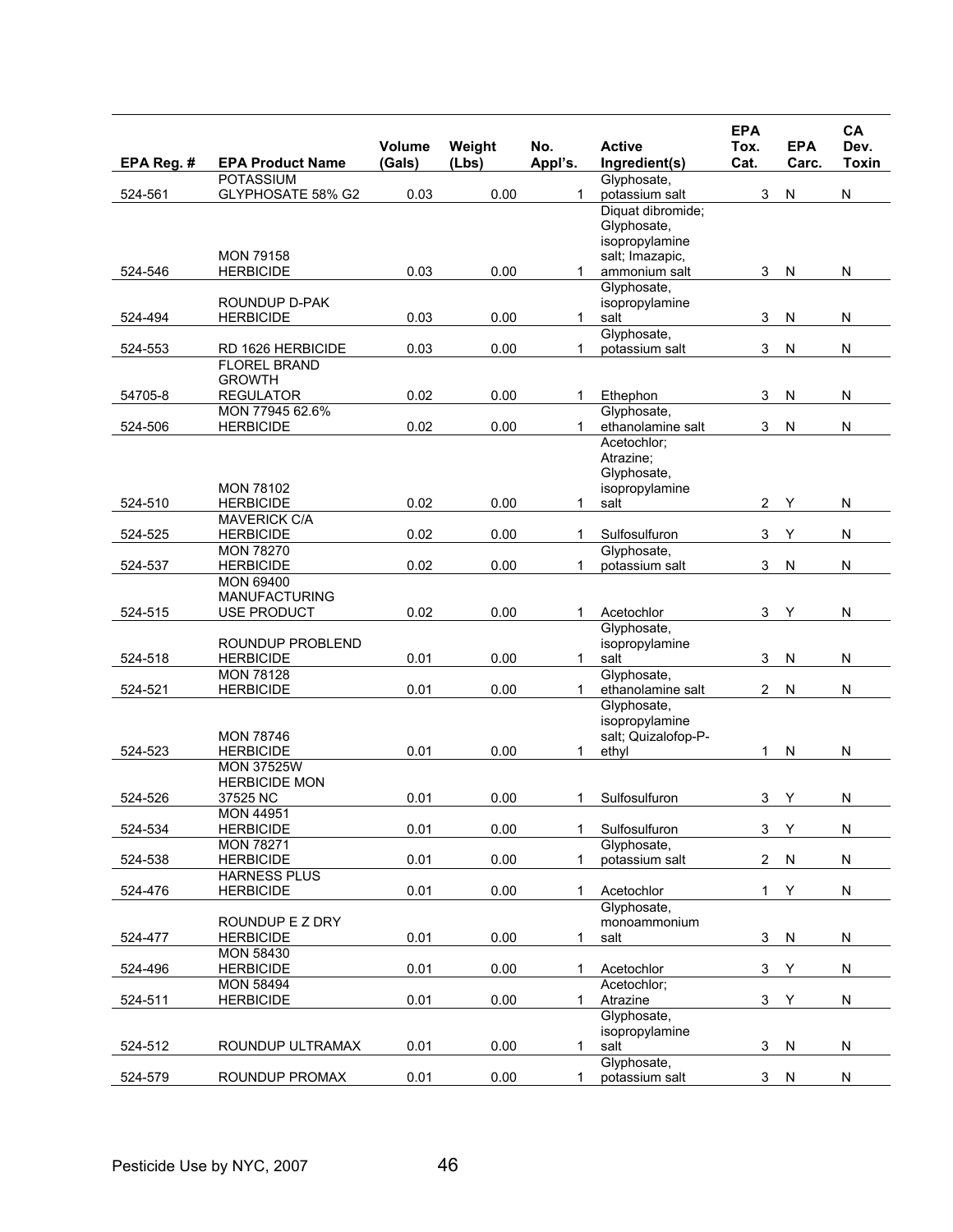| EPA Reg. # | <b>EPA Product Name</b>                           | Volume<br>(Gals) | Weight<br>(Lbs) | No.<br>Appl's. | <b>Active</b><br>Ingredient(s) | <b>EPA</b><br>Tox.<br>Cat. | <b>EPA</b><br>Carc. | CA<br>Dev.<br><b>Toxin</b> |
|------------|---------------------------------------------------|------------------|-----------------|----------------|--------------------------------|----------------------------|---------------------|----------------------------|
|            |                                                   |                  |                 |                | Acetochlor;                    |                            |                     |                            |
|            |                                                   |                  |                 |                | Glyphosate,                    |                            |                     |                            |
| 524-513    | <b>MON 78103</b><br><b>HERBICIDE</b>              | 0.01             | 0.00            | 1.             | isopropylamine<br>salt         | 3                          | Υ                   | N                          |
|            |                                                   |                  |                 |                | Glyphosate,                    |                            |                     |                            |
|            | <b>ACCORD XL</b>                                  |                  |                 |                | isopropylamine                 |                            |                     |                            |
| 524-517    | <b>HERBICIDE</b>                                  | 0.01             | 0.00            | 1.             | salt                           | 3                          | N                   | N                          |
|            | <b>MON 78095</b>                                  |                  |                 |                | Glyphosate,<br>isopropylamine  |                            |                     |                            |
| 524-520    | <b>HERBICIDE</b>                                  | 0.01             | 0.00            | 1.             | salt; Oxyfluorfen              | 3                          | Υ                   | N                          |
|            |                                                   |                  |                 |                | Glyphosate,                    |                            |                     |                            |
|            | 54% GLYPHOSATE                                    |                  |                 |                | isopropylamine                 |                            |                     |                            |
| 524-530    | <b>IPA SALT PREMIX</b><br><b>ROUNDUP ORIGINAL</b> | 0.01             | 0.00            | $\mathbf{1}$   | salt<br>Glyphosate,            | 3                          | N                   | N                          |
| 524-539    | 2K HERBICIDE                                      | 0.01             | 0.00            | 1              | potassium salt                 | 3                          | N                   | N                          |
|            |                                                   |                  |                 |                | Glyphosate,                    |                            |                     |                            |
|            | <b>IPA GLYPHOSATE</b>                             |                  |                 |                | isopropylamine                 |                            |                     |                            |
| 524-559    | 62% G2                                            | 0.01             | 0.00            | 1              | salt<br>Carfentrazone-         | 3                          | N                   | N                          |
|            |                                                   |                  |                 |                | ethyl; Glyphosate,             |                            |                     |                            |
|            | <b>MON 78404</b>                                  |                  |                 |                | isopropylamine                 |                            |                     |                            |
| 524-540    | <b>HERBICIDE</b>                                  | 0.01             | 0.00            | 1              | salt                           | 1                          | N                   | N                          |
|            | <b>MAVERICK</b>                                   |                  |                 |                |                                |                            |                     |                            |
| 524-500    | <b>HERBICIDE</b>                                  | 0.01             | 0.00            | 1              | Sulfosulfuron<br>Glyphosate,   | 3                          | Y                   | N                          |
|            | ROUNDUP PRODRY                                    |                  |                 |                | monoammonium                   |                            |                     |                            |
| 524-505    | <b>HERBICIDE</b>                                  | 0.01             | 0.00            | 1              | salt                           | 3                          | N                   | N                          |
|            |                                                   |                  |                 |                | Glyphosate,                    |                            |                     |                            |
| 524-514    | <b>MON 78063</b>                                  | 0.01             | 0.00            | 1              | isopropylamine<br>salt         | 2                          | N                   | N                          |
|            | <b>SEMPRA CA</b>                                  |                  |                 |                | Halosulfuron-                  |                            |                     |                            |
| 524-524    | <b>HERBICIDE</b>                                  | 0.01             | 0.00            | 1              | methyl                         | 3                          | N                   | N                          |
|            | MON 78623 58%                                     |                  |                 |                |                                |                            |                     |                            |
|            | <b>TECHNICAL</b><br><b>SOLUTION</b>               | 0.01             | 0.00            | 1.             | Glyphosate,                    | 3                          |                     | N                          |
| 524-532    | HARNESS 20 G                                      |                  |                 |                | potassium salt                 |                            | N                   |                            |
| 524-487    | <b>HERBICIDE</b>                                  | 0.01             | 0.00            | 1              | Acetochlor                     | 3                          | Υ                   | N                          |
| 524-488    | MON 8411 HERBICIDE                                | 0.01             | 0.00            | $\mathbf{1}$   | Acetochlor                     | 3                          | Υ                   | N                          |
|            |                                                   |                  |                 |                | Glyphosate,                    |                            |                     |                            |
|            |                                                   |                  | 0.00            |                | isopropylamine                 |                            |                     |                            |
| 524-557    | <b>MON 008 HERBICIDE</b>                          | 0.01             |                 | 1              | salt<br>$2,4-D,$               | 3                          | N                   | N                          |
|            |                                                   |                  |                 |                | isopropylamine                 |                            |                     |                            |
|            |                                                   |                  |                 |                | salt; Glyphosate,              |                            |                     |                            |
|            |                                                   |                  |                 | 1              | isopropylamine<br>salt         |                            |                     |                            |
| 524-531    | RT MASTER                                         | 0.01             | 0.00            |                | Atrazine;                      | 3                          | ${\sf N}$           | N                          |
|            |                                                   |                  |                 |                | Glyphosate,                    |                            |                     |                            |
|            | <b>MON 78088</b>                                  |                  |                 |                | isopropylamine                 |                            |                     |                            |
| 524-509    | <b>HERBICIDE</b>                                  | 0.01             | 0.00            | 1              | salt                           | 3                          | $\mathsf{N}$        | N                          |
|            | ROUNDUP WSD<br>WATER SOLUBLE DRY                  |                  |                 |                | Glyphosate,                    |                            |                     |                            |
|            | <b>HERBICIDE DEPLOY</b>                           |                  |                 |                | monoammonium                   |                            |                     |                            |
| 524-502    | DRY HERBICIDE                                     | 0.01             | 0.00            | 1              | salt                           | 3                          | N                   | N                          |
|            | <b>TOPHAND GRASS</b>                              |                  |                 |                |                                |                            |                     |                            |
| 524-483    | <b>HERBICIDE</b><br>HARNESS XTRA 5.6L             | 0.01             | 0.00            | 1              | Acetochlor                     | $\overline{2}$             | Υ                   | N                          |
|            | <b>HERBICIDE PREMIX</b>                           |                  |                 |                | Acetochlor;                    |                            |                     |                            |
| 524-485    | FOR CORN                                          | 0.01             | 0.00            | 1              | Atrazine                       | 3                          | Y                   | N                          |
| 524-490    | MON-8413 HERBICIDE                                | 0.01             | 0.00            | $\mathbf{1}$   | Acetochlor                     | $\mathbf{3}$               | Υ                   | N                          |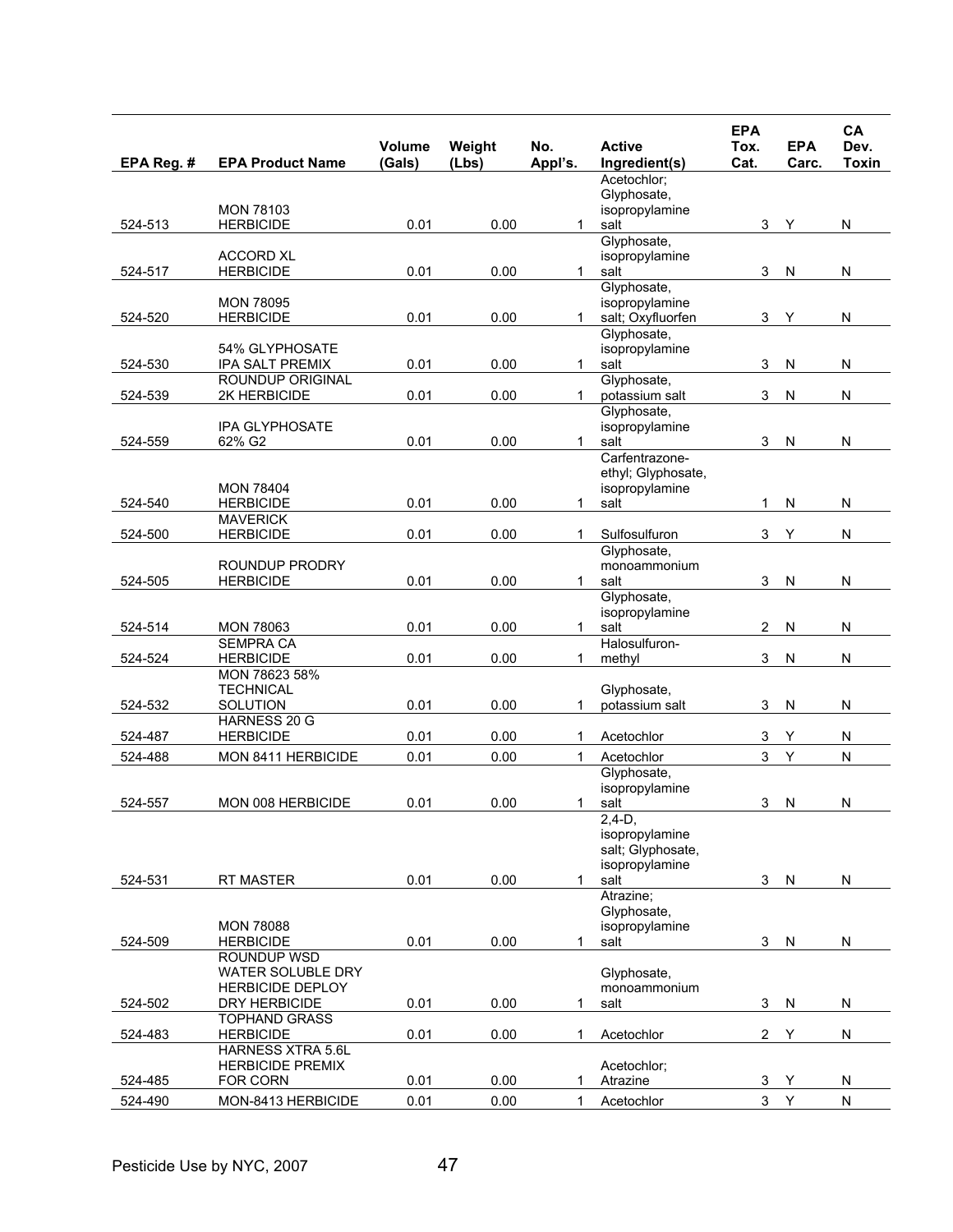| EPA Reg. #        | <b>EPA Product Name</b>                       | <b>Volume</b><br>(Gals) | Weight<br>(Lbs) | No.<br>Appl's. | <b>Active</b><br>Ingredient(s)     | <b>EPA</b><br>Tox.<br>Cat. | <b>EPA</b><br>Carc. | CA<br>Dev.<br><b>Toxin</b> |
|-------------------|-----------------------------------------------|-------------------------|-----------------|----------------|------------------------------------|----------------------------|---------------------|----------------------------|
|                   |                                               |                         |                 |                | Acetochlor;                        |                            |                     |                            |
|                   |                                               |                         |                 |                | Atrazine;<br>Glyphosate,           |                            |                     |                            |
|                   | <b>MON 58420</b>                              |                         |                 |                | isopropylamine                     |                            |                     |                            |
| 524-493           | <b>HERBICIDE</b>                              | 0.01                    | 0.00            | 1.             | salt                               | 1.                         | Y                   | N                          |
|                   |                                               |                         |                 |                | Acetochlor:<br>Atrazine;           |                            |                     |                            |
|                   |                                               |                         |                 |                | Glyphosate,                        |                            |                     |                            |
| 524-497           | <b>MON 58442</b><br><b>HERBICIDE</b>          | 0.01                    | 0.00            | 1              | isopropylamine<br>salt             | 3                          | Υ                   | N                          |
|                   |                                               |                         |                 |                | Glyphosate,                        |                            |                     |                            |
| 524-578           | <b>RD 1685</b>                                | 0.01                    | 0.00            | 1              | potassium salt                     | 3                          | N                   | ${\sf N}$                  |
| 524-548           | <b>MON 78460A</b><br><b>HERBICIDE</b>         | 0.01                    | 0.00            | 1.             | Glyphosate,<br>potassium salt      | 2                          | N                   | N                          |
|                   | <b>HARNESS XTRA</b>                           |                         |                 |                | Acetochlor;                        |                            |                     |                            |
| 524-480           | <b>HERBICIDE</b>                              | 0.01                    | 0.00            | $\mathbf{1}$   | Atrazine                           | $\ensuremath{\mathsf{3}}$  | Υ                   | N                          |
| 524-554           | RD 1629 HERBICIDE                             | 0.01                    | 0.00            | 1              | Glyphosate,<br>potassium salt      | 3                          | N                   | N                          |
|                   | <b>MON 44940 SC</b>                           |                         |                 |                |                                    |                            |                     |                            |
| 524-533           | <b>HERBICIDE</b>                              | 0.00                    | 0.00            | 1              | Sulfosulfuron                      | 3                          | Υ                   | N                          |
| 62719-80          | <b>LONTREL T</b><br>TECHNICAL                 | 0.00                    | 0.00            | 1              | Clopyralid                         | $\mathbf{1}$               | N                   | N                          |
|                   | LESCO PRE-M 0.86%                             |                         |                 |                |                                    |                            |                     |                            |
| 10404-100         | PLUS FERTILIZER                               | 0.00                    | 3,000.00        | 1              | Pendimethalin                      | 3                          | Y                   | N                          |
|                   |                                               |                         |                 |                | $2,4-D,$<br>dimethylamine          |                            |                     |                            |
|                   | ANDERSON'S WEED                               |                         |                 |                | salt; MCPP,                        |                            |                     |                            |
| 9198-54           | AND FEED II 28-3-9                            | 0.00                    | 300.00          | 1              | dimethylamine salt                 | 3                          | N                   | ${\sf N}$                  |
|                   |                                               |                         |                 |                | $2,4-D,$<br>triisopropanolamin     |                            |                     |                            |
|                   | RIVERDALE XRM-5202                            |                         |                 |                | e salt; Clopyralid;                |                            |                     |                            |
|                   | PREMIUM WEED AND                              |                         |                 |                | Triclopyr,                         |                            |                     |                            |
| 228-340           | FEED<br><b>SHAW'S TUPERSAN</b>                | 0.00                    | 100.00          | 1              | triethylamine salt                 | 3                          | N                   | N                          |
| 8378-64           | 470 GRANULES                                  | 0.00                    | 60.00           | 1              | Siduron                            | 3                          | N                   | N                          |
|                   |                                               |                         |                 |                | $2.4-D.$                           |                            |                     |                            |
|                   | <b>LEBANON FERTILIZER</b><br>PLUS CONFRONT TR |                         |                 |                | butoxyethanol<br>ester; Triclopyr, |                            |                     |                            |
| 961-394           | <b>BRAND HERBICIDE</b>                        | 0.00                    | 37.50           | 1              | butoxyethyl ester                  | 3                          | N                   | N                          |
|                   | <b>BARRICADE 65WG</b>                         |                         |                 |                |                                    |                            |                     |                            |
| 100-834           | <b>HERBICIDE</b><br>DIMENSION* ULTRA          | 0.00                    | 0.18            | 1              | Prodiamine                         | 3                          | Υ                   | ${\sf N}$                  |
| 62719-445         | 40WP                                          | 0.00                    | 0.01            | 1              | <b>Dithiopyr</b>                   | 3                          | N                   | N                          |
| 81880-1           | GWN-3069                                      | 0.00                    | 0.00            | 1              | Halosulfuron-<br>methyl            | $\mathbf{3}$               | N                   | N                          |
| <b>Fungicides</b> |                                               |                         |                 |                |                                    |                            |                     |                            |
|                   | <b>ALIETTE WDG BRAND</b>                      |                         |                 |                |                                    |                            |                     |                            |
| 432-890           | <b>FUNGICIDE</b>                              | 0.00                    | 1,303.75        | 41             | Fosetyl-Al                         | 3                          | N                   | N                          |
|                   | <b>ECHO 720</b><br><b>AGRICULTURAL</b>        |                         |                 |                |                                    |                            |                     |                            |
| 60063-7           | <b>FUNGICIDE</b>                              | 107.31                  | 0.00            | 27             | Chlorothalonil                     | $\overline{2}$             | Y                   | N                          |
| 100-1093          | <b>HERITAGE FUNGICIDE</b>                     | 0.09                    | 81.64           | 26             | Azoxystrobin                       | 3                          | ${\sf N}$           | ${\sf N}$                  |
|                   | <b>BAYLETON 50 TURF</b>                       |                         |                 |                |                                    |                            |                     |                            |
|                   | AND ORNAMENTAL<br><b>FUNGICIDE IN WATER</b>   |                         |                 |                |                                    |                            |                     |                            |
| 432-1360          | <b>SOLUBLE PACKETS</b>                        | 1.00                    | 188.79          | 25             | Triadimefon                        | 3                          | Υ                   | Υ                          |
| 50534-202         | DACONIL SDG                                   | 74.00                   | 234.95          | 24             | Chlorothalonil                     | $\mathbf{1}$               | Υ                   | ${\sf N}$                  |
| 60063-3           | <b>ECHO 825</b>                               | 0.00                    | 552.00          | 24             | Chlorothalonil                     | 1                          | Υ                   | ${\sf N}$                  |
| 7969-184          | <b>INSIGNIA FUNGICIDE</b>                     | 0.00                    | 326.71          | 21             | Pyraclostrobin                     | 3                          | N                   | N                          |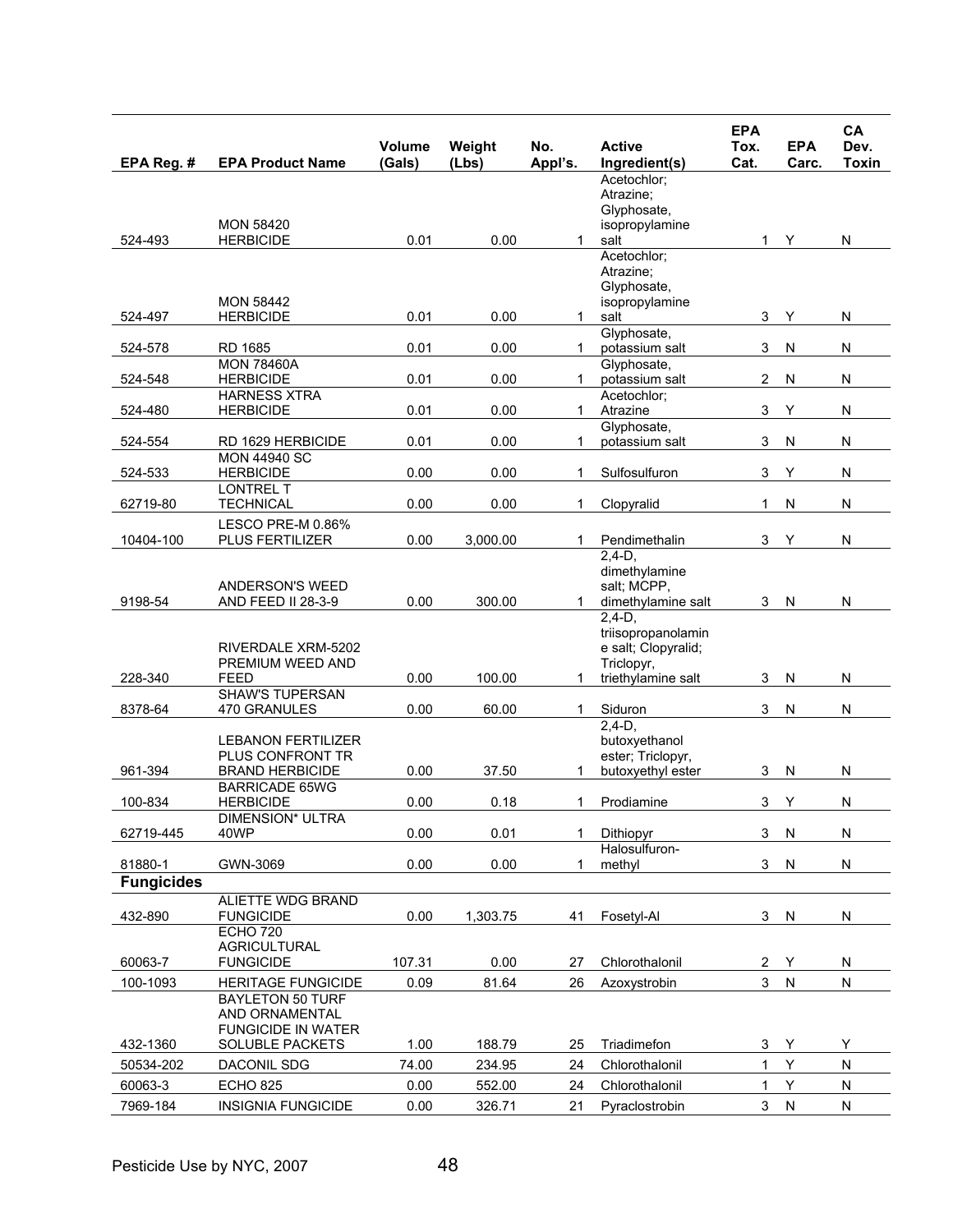| EPA Reg. # | <b>EPA Product Name</b>                                                                          | Volume<br>(Gals) | Weight<br>(Lbs) | No.<br>Appl's. | <b>Active</b><br>Ingredient(s)                                                                                                                                                                                                                                                             | <b>EPA</b><br>Tox.<br>Cat. | <b>EPA</b><br>Carc. | CA<br>Dev.<br><b>Toxin</b> |
|------------|--------------------------------------------------------------------------------------------------|------------------|-----------------|----------------|--------------------------------------------------------------------------------------------------------------------------------------------------------------------------------------------------------------------------------------------------------------------------------------------|----------------------------|---------------------|----------------------------|
| 100-796    | <b>SUBDUE MAXX</b>                                                                               | 45.20            | 21.38           | 18             | Mefenoxam                                                                                                                                                                                                                                                                                  | 3                          | ${\sf N}$           | N                          |
|            | <b>BANOL TURF AND</b>                                                                            |                  |                 |                |                                                                                                                                                                                                                                                                                            |                            |                     |                            |
| 432-942    | ORNAMENTAL<br><b>FUNGICIDE</b>                                                                   | 20.28            | 0.00            | 16             | Propamocarb<br>hydrochloride                                                                                                                                                                                                                                                               | 3                          | N                   | N                          |
|            |                                                                                                  |                  |                 |                | Thiophanate-                                                                                                                                                                                                                                                                               |                            |                     |                            |
| 58185-33   | <b>DOMAIN FL</b>                                                                                 | 8.53             | 0.00            | 14             | methyl                                                                                                                                                                                                                                                                                     | $\ensuremath{\mathsf{3}}$  | Υ                   | Υ                          |
|            | THE ANDERSONS                                                                                    |                  |                 |                |                                                                                                                                                                                                                                                                                            |                            |                     |                            |
| 9198-115   | <b>TURF FUNGICIDE</b><br>WITH 5.0% DACONIL                                                       | 0.00             | 4,500.00        | 13             | Chlorothalonil                                                                                                                                                                                                                                                                             | $\mathbf{1}$               | Υ                   | ${\sf N}$                  |
| 100-741    | <b>ALAMO FUNGICIDE</b>                                                                           | 29.34            | 0.00            | 12             | Propiconazole                                                                                                                                                                                                                                                                              | $\overline{c}$             | Υ                   | ${\sf N}$                  |
|            | <b>MEDALLION</b>                                                                                 |                  |                 |                |                                                                                                                                                                                                                                                                                            |                            |                     |                            |
| 100-769    | <b>FUNGICIDE</b>                                                                                 | 1.00             | 89.61           | 12             | Fludioxonil                                                                                                                                                                                                                                                                                | $\ensuremath{\mathsf{3}}$  | N                   | N                          |
| 7969-124   | <b>CYGNUS FUNGICIDE</b>                                                                          | 0.00             | 1.34            | 11             | Kresoxim-methyl                                                                                                                                                                                                                                                                            | $\mathbf{3}$               | Υ                   | N                          |
|            | CHIPCO 26019 FLO                                                                                 |                  |                 |                |                                                                                                                                                                                                                                                                                            |                            |                     |                            |
| 432-888    | <b>BRAND FUNGICIDE</b><br>BUMPER 14.3 EC                                                         | 31.19            | 0.00            | 10             | Iprodione                                                                                                                                                                                                                                                                                  | $\mathbf{3}$               | Υ                   | ${\sf N}$                  |
|            | (PROPICONAZOLE)                                                                                  |                  |                 |                |                                                                                                                                                                                                                                                                                            |                            |                     |                            |
| 66222-41   | <b>FUNGICIDE</b>                                                                                 | 0.12             | 0.00            | 10             | Propiconazole                                                                                                                                                                                                                                                                              | $\mathbf{2}$               | Υ                   | ${\sf N}$                  |
|            | DACONIL 720                                                                                      |                  |                 |                |                                                                                                                                                                                                                                                                                            |                            |                     |                            |
| 50534-209  | <b>FLOWABLE</b><br><b>FUNGICIDE</b>                                                              | 37.00            | 0.00            | 9              | Chlorothalonil                                                                                                                                                                                                                                                                             | 3                          | Y                   | N                          |
| 62719-346  | PROPICONAZOLE EC                                                                                 | 15.47            | 10.00           | 9              | Propiconazole                                                                                                                                                                                                                                                                              | $\overline{2}$             | Υ                   | $\mathsf{N}$               |
| 58044-3    | <b>CONSAN TRIPLE</b><br><b>ACTION 20</b>                                                         | 0.24             | 0.00            | 7              | Alkyl (50%C12,<br>30%C14,<br>17%C16, 3%C18)<br>dimethylethylbenz<br>yl ammonium<br>chloride; Alkyl*<br>dimethyl benzyl<br>ammonium<br>chloride<br>$*(50\%C12,$<br>30%C14,<br>17%C16, 3%C18);<br>Alkyl* dimethyl<br>benzyl ammonium<br>chloride<br>$*(60\%C14,$<br>30%C16, 5%C18,<br>5%C12) | 1                          | N                   | N                          |
|            | <b>PROTURF FLUID</b>                                                                             |                  |                 |                | (prodione;<br>Thiophanate-                                                                                                                                                                                                                                                                 |                            |                     |                            |
| 538-183    | <b>FUNGICIDE</b>                                                                                 | 15.50            | 0.00            | 6              | methyl                                                                                                                                                                                                                                                                                     | 3                          | Y                   | Y                          |
| 7969-224   | <b>CURALAN EG</b>                                                                                | 0.00             | 211.00          | 6              | Vinclozolin                                                                                                                                                                                                                                                                                | 3                          | Y                   | Y                          |
| 9198-111   | THE ANDERSONS<br>1.0% BAYLETON(R)<br><b>FUNGICIDE</b>                                            | 0.00             | 725.00          | 5              | Triadimefon                                                                                                                                                                                                                                                                                | 3                          | Y                   | Y                          |
| 7969-85    | <b>RONILAN EG</b><br><b>FUNGICIDE</b>                                                            | 0.00             | 102.10          | 5              | Vinclozolin                                                                                                                                                                                                                                                                                | 3                          | Y                   | Υ                          |
| 400-454    |                                                                                                  | 29.28            | 0.00            | 4              |                                                                                                                                                                                                                                                                                            | 3                          | Υ                   |                            |
|            | <b>TURFCIDE 4F</b>                                                                               |                  |                 |                | <b>PCNB</b>                                                                                                                                                                                                                                                                                |                            |                     | N                          |
| 66330-305  | <b>IPRODIONE 2SE TURF</b><br><b>NOVOZYMES</b><br><b>BIOFUNGICIDE</b><br><b>GREEN RELEAF 710-</b> | 20.00            | 0.00            | 4              | Iprodione<br><b>Bacillus</b><br>licheniformis                                                                                                                                                                                                                                              | $\mathbf{3}$               | Υ                   | N                          |
| 70127-2    | 140                                                                                              | 19.80            | 0.00            | 4              | SB3086; IBA                                                                                                                                                                                                                                                                                | 3                          | N                   | N                          |
| 70252-11   | MEFENOXAM 2L                                                                                     | 3.50             | 32.00           | 4              | Mefenoxam                                                                                                                                                                                                                                                                                  | 3                          | ${\sf N}$           | ${\sf N}$                  |
| 100-794    | SUBDUE GR                                                                                        | 0.00             | 360.00          | 4              | Mefenoxam                                                                                                                                                                                                                                                                                  | 3                          | N                   | N                          |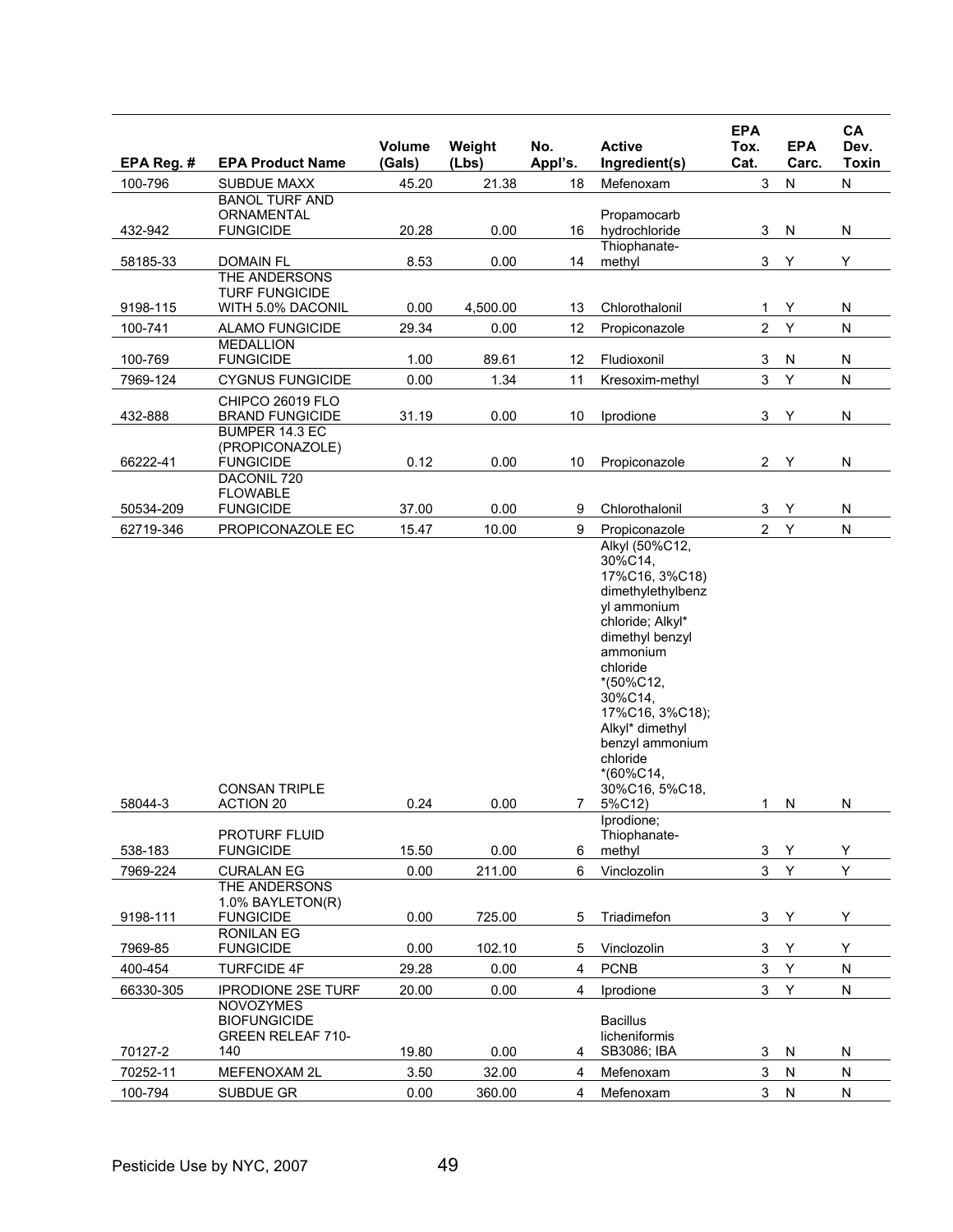| EPA Reg. # | <b>EPA Product Name</b>                                        | Volume<br>(Gals) | Weight<br>(Lbs) | No.<br>Appl's. | <b>Active</b><br>Ingredient(s)         | <b>EPA</b><br>Tox.<br>Cat. | <b>EPA</b><br>Carc. | CA<br>Dev.<br><b>Toxin</b> |
|------------|----------------------------------------------------------------|------------------|-----------------|----------------|----------------------------------------|----------------------------|---------------------|----------------------------|
| 66330-41   | <b>ENDORSE WETTABLE</b><br>POWDER FUNGICIDE                    | 0.00             | 87.50           | 4              | Polyoxin D zinc<br>salt                | 3                          | N                   | ${\sf N}$                  |
| 100-795    | <b>SUBDUE WSP</b><br><b>FUNGICIDE</b>                          | 0.00             | 4.69            | 4              | Mefenoxam                              | 3                          | N                   | ${\sf N}$                  |
| 432-1371   | <b>COMPASS</b>                                                 | 0.00             | 2.02            | 4              | Trifloxystrobin                        | 3                          | N                   | ${\sf N}$                  |
|            |                                                                |                  |                 |                | Mono- and di-                          |                            |                     |                            |
| 71962-1    | <b>AGRI-FOS SYSTEMIC</b><br><b>FUNGICIDE</b>                   | 12.50            | 0.00            | 3              | potassium salts of<br>phosphorous acid | 3                          | N                   | N                          |
| 432-1432   | <b>COMPASS G</b><br><b>FUNGICIDE</b>                           | 0.00             | 270.00          | 3              | Trifloxystrobin                        | 3                          | N                   | $\mathsf{N}$               |
| 400-416    | TERRAZOLE 35%<br><b>WETTABLE POWDER</b>                        | 0.00             | 36.00           | 3              | Terrazole                              | 3                          | Υ                   | ${\sf N}$                  |
| 79676-8    | PROPICONAZOLE E-<br><b>PRO 14.3 MEC</b><br><b>FUNGICIDE</b>    | 0.00             | 31.50           | 3              | Propiconazole                          | $\mathbf{2}$               | Y                   | N                          |
| 1001-78    | 3336 PLUS SYSTEMIC<br><b>FUNGICIDE</b>                         | 10.00            | 0.00            | $\overline{c}$ | Thiophanate-<br>methyl                 | 3                          | Υ                   | Υ                          |
| 100-1191   | <b>HERITAGE MAXX</b>                                           | 1.00             | 6.75            | $\overline{2}$ | Azoxystrobin                           | 3                          | N                   | $\mathsf{N}$               |
| 70299-1    | <b>ZEROTOL</b><br>ALGAECIDE/FUNGICID<br>E.                     | 0.08             | 0.00            | 2              | Hydrogen peroxide                      | 1                          | N                   | ${\sf N}$                  |
| 10404-58   | <b>LESCO GRANULAR</b><br><b>TURF FUNGICIDE</b>                 | 0.00             | 160.00          | $\overline{2}$ | Triadimefon                            | 3                          | Υ                   | Υ                          |
|            | FORE 80WP                                                      |                  |                 |                |                                        |                            |                     |                            |
| 62719-388  | <b>RAINSHIELD</b><br><b>ENDORSE WETTABLE</b>                   | 0.00             | 96.00           | $\overline{2}$ | Mancozeb<br>Polyoxin D zinc            | 3                          | Y                   | $\mathsf{N}$               |
| 68173-2    | POWDER FUNGICIDE<br><b>DUOSAN WSB</b>                          | 0.00             | 51.00           | $\overline{2}$ | salt                                   | 3                          | N                   | ${\sf N}$                  |
|            | <b>WETTABLE POWDER</b><br><b>TURF AND</b><br><b>ORNAMENTAL</b> |                  |                 |                | Mancozeb:<br>Thiophanate-              |                            |                     |                            |
| 58185-31   | <b>FUNGICIDE</b>                                               | 0.00             | 4.75            | $\overline{2}$ | methyl<br>Potassium                    | $\mathbf{2}$               | Υ                   | Υ                          |
| 5905-541   | ARMICARB 100<br><b>DACONIL ZN</b>                              | 0.00             | 0.61            | $\overline{2}$ | bicarbonate                            | 3                          | N                   | ${\sf N}$                  |
| 50534-211  | <b>FLOWABLE</b><br><b>FUNGICIDE</b>                            | 2.50             | 0.00            | 1              | Chlorothalonil                         | $\overline{2}$             | Y                   | ${\sf N}$                  |
| 9198-222   | ANDERSONS GOLF<br>PRODUCTS FUNGO<br><b>FLO</b>                 | 2.50             | 0.00            | 1              | Thiophanate-<br>methyl                 | 3                          | Y                   | Υ                          |
| 62719-463  | EAGLE 20EW                                                     | 1.22             | 0.00            | 1              | Myclobutanil                           | $\mathbf{3}$               | ${\sf N}$           | Υ                          |
|            | <b>T-22 WP BIOLOGICAL</b>                                      |                  |                 |                | Trichoderma<br>harzianum rifai         |                            |                     |                            |
| 68539-4    | <b>FUNGICIDE</b>                                               | 0.14             | 0.00            | 1              | strain KRL-AG2                         | 3                          | ${\sf N}$           | N                          |
| 239-2435   | ORTHO ROSE<br><b>DISEASE CONTROL</b>                           | 0.10             | 0.00            | 1              | Triforine                              | 1.                         | Y                   | Υ                          |
| 538-88     | <b>SYSTEMIC FUNGICIDE</b>                                      | 0.00             | 500.00          | 1              | Thiophanate-<br>methyl                 | 3                          | Υ                   | Υ                          |
| 1001-70    | 3336 G                                                         | 0.00             | 300.00          | 1              | Thiophanate-<br>methyl                 | $\mathfrak{S}$             | Υ                   | Υ                          |
| 10163-274  | <b>RUBIGAN A.S. TURF</b><br>AND ORNAMENTAL                     | 0.00             | 10.00           |                | Fenarimol                              | 3                          | N                   | N                          |
| 400-399    | <b>TERRACLOR 75%</b><br><b>WETTABLE POWDER</b>                 | 0.00             | 1.20            | 1              | <b>PCNB</b>                            | 3                          | Υ                   | ${\sf N}$                  |
|            | <b>BAYLETON 50 WDG</b><br>NURSERY AND<br><b>GREENHOUSE</b>     |                  |                 |                |                                        |                            |                     |                            |
| 432-1367   | <b>SYSTEMIC FUNGICIDE</b>                                      | 0.00             | 0.01            | 1              | Triadimefon                            |                            | 3 Y                 | Y                          |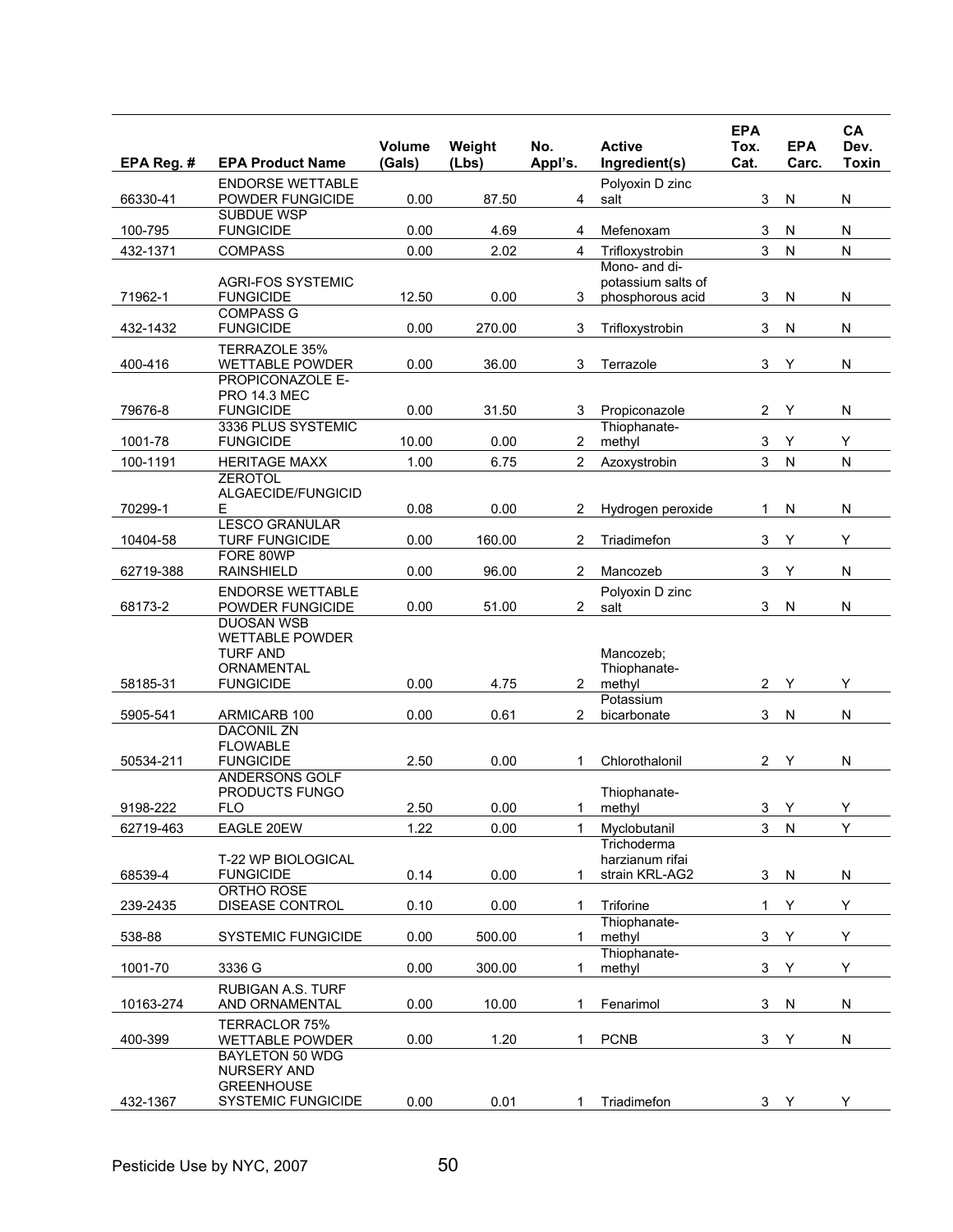| EPA Reg. # | <b>EPA Product Name</b>                                               | <b>Volume</b><br>(Gals) | Weight<br>(Lbs) | No.<br>Appl's.        | <b>Active</b><br>Ingredient(s)                                                             | <b>EPA</b><br>Tox.<br>Cat. | <b>EPA</b><br>Carc.     | CA<br>Dev.<br>Toxin |
|------------|-----------------------------------------------------------------------|-------------------------|-----------------|-----------------------|--------------------------------------------------------------------------------------------|----------------------------|-------------------------|---------------------|
|            |                                                                       |                         |                 |                       | Thiophanate-                                                                               |                            |                         |                     |
| 1001-69    | 3336 F                                                                | 0.00                    | 0.00            | 1                     | methyl                                                                                     | 3                          | Y                       | Y                   |
|            | Other (Repellents, Biochemical Pesticides, Etc.)                      |                         |                 |                       |                                                                                            |                            |                         |                     |
|            | ZOECON RF-259                                                         |                         |                 |                       |                                                                                            |                            |                         |                     |
|            | <b>EMULSIFIABLE</b>                                                   | 0.59                    | 3.00            |                       |                                                                                            |                            |                         |                     |
| 2724-351   | <b>CONCENTRATE</b><br><b>DISTANCE INSECT</b>                          |                         |                 | 62                    | (7S)-Hydroprene                                                                            | 3                          | N                       | N                   |
|            | <b>GROWTH</b>                                                         |                         |                 |                       |                                                                                            |                            |                         |                     |
| 59639-96   | <b>REGULATOR</b>                                                      | 0.28                    | 0.00            | 13                    | Pyriproxyfen                                                                               | 3                          | ${\sf N}$               | N                   |
|            | <b>ENSTAR II INSECT</b>                                               |                         |                 |                       |                                                                                            |                            |                         |                     |
|            | <b>GROWTH</b>                                                         |                         |                 |                       |                                                                                            |                            |                         |                     |
|            | <b>REGULATOR (ENSTAR</b>                                              |                         |                 |                       |                                                                                            |                            |                         |                     |
| 2724-476   | 5E)                                                                   | 0.21                    | 0.00            | 12                    | (S)-Kinoprene                                                                              | $\overline{2}$             | N                       | N                   |
| 400-478    | <b>B-NINE WSG</b>                                                     | 0.11                    | 0.03            | 9                     | Daminozide                                                                                 | 3                          | Y                       | N                   |
| 71096-7    | OR-CAL SLUG & SNAIL<br><b>BAIT</b>                                    | 0.00                    | 6.28            | 6                     | Metaldehyde                                                                                | 3                          | N                       | ${\sf N}$           |
|            | <b>EMBARK E-Z-TU-USE</b>                                              |                         |                 |                       | Mefluidide,                                                                                |                            |                         |                     |
|            | <b>PLANT GROWTH</b>                                                   |                         |                 |                       | diethanolamine                                                                             |                            |                         |                     |
| 2217-768   | <b>REGULATOR</b>                                                      | 1.00                    | 0.00            | 2                     | salt                                                                                       | 3                          | $\overline{\mathsf{N}}$ | ${\sf N}$           |
| 81117-1    | <b>FOUR PAWS KEEP</b><br>OFF! DOG & CAT                               | 0.25                    | 0.00            | $\mathbf{2}^{\prime}$ | Benzyldiethyl<br>$[(2,6 -$<br>xylylcarbamoyl)me<br>thyl] ammonium<br>saccharide;<br>Thymol | 3                          | N                       | N                   |
|            | <b>REPELLENT</b>                                                      |                         |                 |                       | Capsicum                                                                                   |                            |                         |                     |
| 67238-1    | HOT PEPPER WAX                                                        | 0.25                    | 0.00            | $\overline{2}$        | oleoresin                                                                                  | 3                          | N                       | N                   |
| 524-482    | <b>MON 21233</b><br><b>MANUFACTURING</b>                              | 0.01                    | 0.00            | 1                     | Clofencet                                                                                  | 3                          | Y                       | N                   |
|            | USE PRODUCT<br><b>MON 21200</b>                                       |                         |                 |                       |                                                                                            |                            |                         |                     |
| 524-481    | TECHNICAL                                                             | 0.01                    | 0.00            | 1                     | Clofencet                                                                                  | $\overline{2}$             | Y                       | N                   |
|            | <b>GENESIS</b>                                                        |                         |                 |                       |                                                                                            |                            |                         |                     |
| 524-479    | <b>HYBRIDIZING AGENT</b>                                              | 0.01                    | 0.00            | $\mathbf{1}$          | Clofencet                                                                                  | 3                          | Y                       | N                   |
| 524-478    | <b>BACILLUS</b><br><b>THURINGIENSIS VAR</b><br><b>KURSTAKI INSECT</b> | 0.01                    | 0.00            | 1                     | <b>Bacillus</b><br>thuringiensis var.<br>kurstaki delta                                    | 3                          | N                       | N                   |
|            | <b>CONTROL PROTEIN</b><br><b>4 THE BIRDS BIRD</b>                     |                         |                 |                       | endotoxin protein                                                                          |                            |                         |                     |
| 8254-5     | <b>REPELLENT</b>                                                      | 0.00                    | 0.25            | 1                     | Polybutenes                                                                                | 2                          | N                       | ${\sf N}$           |
| 72041-2    | <b>GOOSE REPELLENT</b>                                                | 0.00                    | 0.00            | 1                     | Methyl anthranilate                                                                        | 3                          | N                       | N                   |
| 524-519    | POTATO LEAF ROLL<br><b>RESISTANCE FACTOR</b>                          | 0.02                    | 0.00            | $\mathbf{1}$          | Potato leaf roll<br>virus (PLRV) coat<br>protein                                           | 0                          | N                       | N                   |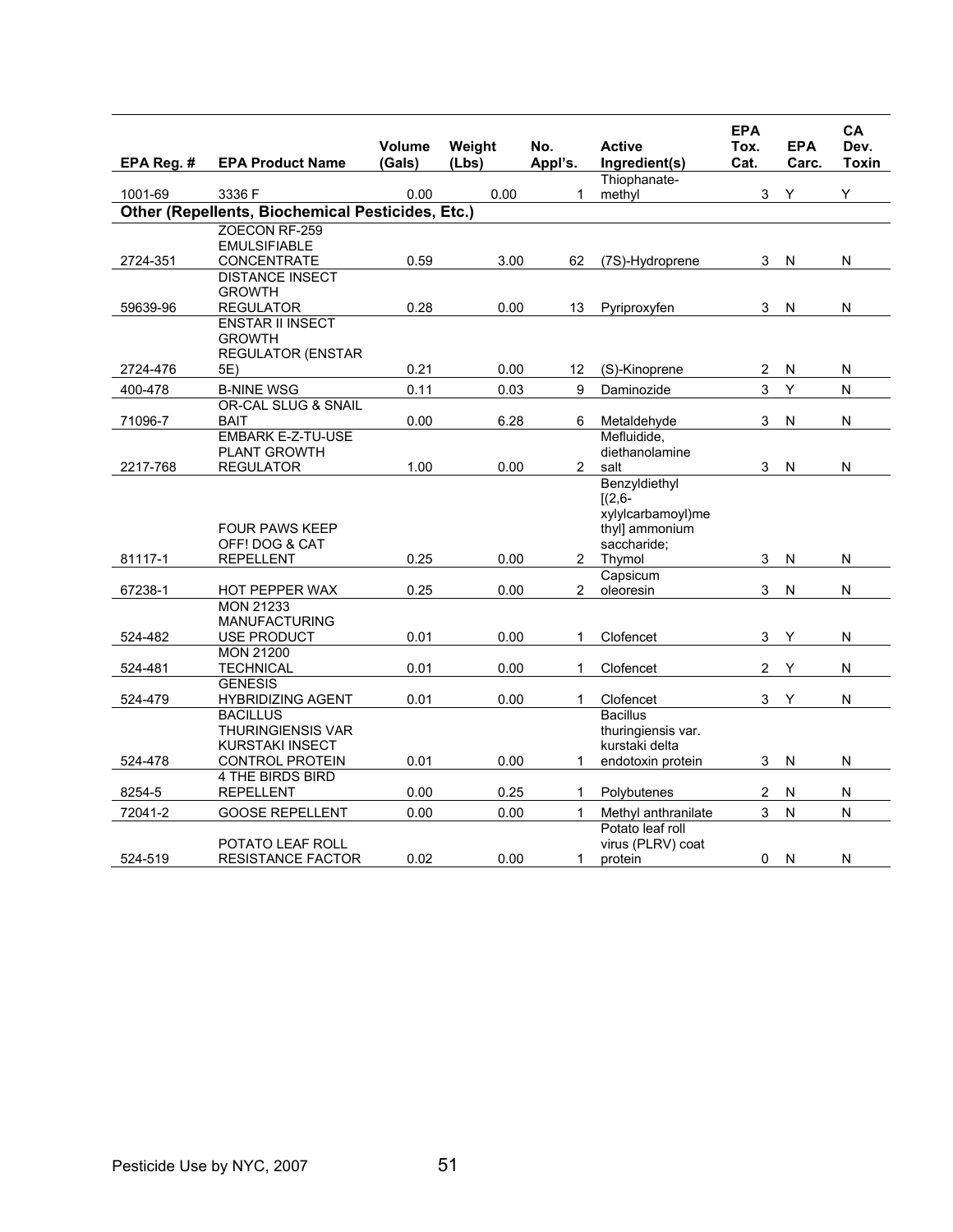## Appendix 2

Complete listing of pesticide products used by the Department of Parks and Recreation, and Health and Hospitals Corporation

|                     |                                                 | Volume | Weight | No.     | <b>Active</b>       | <b>EPA</b><br>Tox | <b>EPA</b>     | СA<br>Dev.              |
|---------------------|-------------------------------------------------|--------|--------|---------|---------------------|-------------------|----------------|-------------------------|
| EPA Reg. #          | <b>EPA Product Name</b>                         | (Gals) | (Lbs)  | Appl's. | Ingredient(s)       | Cat               | Carcin         | <b>Toxin</b>            |
| <b>Rodenticides</b> |                                                 |        |        |         |                     |                   |                |                         |
|                     | <b>GENERATION MINI</b>                          |        |        |         |                     |                   |                |                         |
| 7173-218            | <b>BLOCKS</b>                                   | 0.00   | 388.25 | 573     | Difethialone        | 3                 | N              | N                       |
|                     | <b>CONTRAC RAT AND</b>                          |        |        |         |                     |                   |                |                         |
|                     | <b>MOUSE BAIT READY</b>                         |        |        |         |                     |                   |                |                         |
| 12455-75            | TO USE PLACE PAC                                | 0.00   | 196.44 | 550     | <b>Bromadiolone</b> | 3                 | N              | N                       |
| 7173-202            | <b>MAKI MINI BLOCKS</b>                         | 0.00   | 551.28 | 501     | <b>Bromadiolone</b> | $\overline{3}$    | $\overline{N}$ | $\overline{\mathsf{N}}$ |
|                     | <b>CONTRAC</b>                                  |        |        |         |                     |                   |                |                         |
|                     | RODENTICIDE READY                               |        |        |         |                     |                   |                |                         |
| 12455-76            | TO USE PLACE PAC                                | 0.00   | 156.69 | 300     | Bromadiolone        | 3                 | N              | N                       |
|                     | <b>CONTRAC ALL-</b>                             |        |        |         |                     |                   |                |                         |
| 12455-79            | <b>WEATHER BLOX</b>                             | 0.00   | 158.69 | 187     | Bromadiolone        | 3                 | N              | N                       |
|                     | <b>GENERATION</b>                               |        |        |         |                     |                   |                |                         |
|                     | RODENTICIDE BAIT                                |        |        |         |                     |                   |                |                         |
| 7173-211            | PACKS (PELLETS)                                 | 0.00   | 100.47 | 119     | Difethialone        | 3                 | N              | N                       |
|                     | <b>FASTRAC PLACE</b>                            |        |        |         |                     |                   |                |                         |
| 12455-97            | <b>PACS</b>                                     | 0.00   | 53.65  | 58      | <b>Bromethalin</b>  | 3                 | N              | N                       |
|                     | <b>FINAL RODENTICIDE</b>                        |        |        |         |                     |                   |                |                         |
|                     | READY-TO-USE                                    |        |        |         |                     |                   |                |                         |
| 12455-91            | PLACE PAC                                       | 0.00   | 56.34  | 57      | Brodifacoum         | 3                 | N              | N                       |
|                     | <b>DITRAC RAT AND</b>                           |        |        |         |                     |                   |                |                         |
|                     | <b>MOUSE BAIT READY</b>                         |        |        |         |                     |                   |                |                         |
| 12455-29            | TO USE PLACE PAC                                | 0.09   | 50.25  | 51      | Diphacinone         | 3                 | N              | N                       |
|                     | FINAL ALL-WEATHER                               |        |        |         |                     |                   |                |                         |
| 12455-89            | <b>BLOX</b>                                     | 0.00   | 33.37  | 44      | Brodifacoum         | 3                 | N              | N                       |
|                     | <b>QUINTOX RAT AND</b>                          |        |        |         |                     |                   |                |                         |
| 12455-39            | <b>MOUSE BAIT</b>                               | 0.00   | 19.63  | 36      | Cholecalciferol     | 3                 | N              | N                       |
|                     | <b>DITRAC TRACKING</b>                          |        |        |         |                     |                   |                |                         |
| 12455-56            | <b>POWDER</b>                                   | 0.00   | 9.44   | 32      | Diphacinone         | 2                 | N              | N                       |
|                     | <b>MAKI RAT AND</b>                             |        |        |         |                     |                   |                |                         |
| 7173-171            | <b>MOUSE MEAL BAIT</b>                          | 0.00   | 9.50   | 25      | <b>Bromadiolone</b> | 3                 | N              | N                       |
|                     | <b>FASTRAC ALL-</b>                             |        |        |         |                     |                   |                |                         |
| 12455-95            | <b>WEATHER BLOX</b>                             | 0.00   | 7.89   | 14      | <b>Bromethalin</b>  | 3                 | N              | N                       |
|                     | <b>EATON'S BAIT</b>                             |        |        |         |                     |                   |                |                         |
|                     | <b>BLOCKS</b>                                   |        |        |         |                     |                   |                |                         |
|                     | RODENTICIDE WITH                                |        |        |         |                     |                   |                |                         |
| 56-41               | <b>APPLE FLAVORIZER</b>                         | 0.00   | 14.26  | 12      | Diphacinone         | 3                 | N              | N                       |
|                     | <b>MAKI RODENTICIDE</b>                         |        |        |         |                     |                   |                |                         |
|                     | <b>BAIT PACKS</b>                               |        |        |         |                     |                   |                |                         |
| 7173-208            | (PELLETS)                                       | 0.00   | 4.94   | 9       | <b>Bromadiolone</b> | 3                 | N              | N                       |
|                     | <b>ROZOL PARAFFIN</b>                           |        |        |         |                     |                   |                |                         |
| 7173-190            | <b>BLOCKS</b>                                   | 0.00   | 3.00   | 3       | Chlorophacinone     | 3                 | N              | N                       |
|                     | J.T. EATON AC                                   |        |        |         |                     |                   |                |                         |
|                     | FORMULA 90 READY-                               |        |        |         |                     |                   |                |                         |
|                     | TO-USE                                          |        |        |         |                     |                   |                |                         |
| 56-70               | <b>RODENTICIDE</b>                              | 0.00   | 1.44   | 2       | Chlorophacinone     | 3                 | N              | N                       |
|                     | <b>DITRAC MOUSE BAIT</b>                        |        |        |         |                     |                   |                |                         |
| 12455-67            | <b>STATION</b>                                  | 0.00   | 0.38   | 1       | Diphacinone         | 3                 | N              | N                       |
|                     | Other (Repellent, Biochemical Pesticides, Etc.) |        |        |         |                     |                   |                |                         |
|                     | <b>DISTANCE INSECT</b>                          |        |        |         |                     |                   |                |                         |
|                     | <b>GROWTH</b>                                   |        |        |         |                     |                   |                |                         |
| 59639-96            | <b>REGULATOR</b>                                | 0.28   | 0.00   | 13      | Pyriproxyfen        |                   | 3 N            | N                       |

# **Pesticide Products Used by DPR in 2007 by Pesticide Type**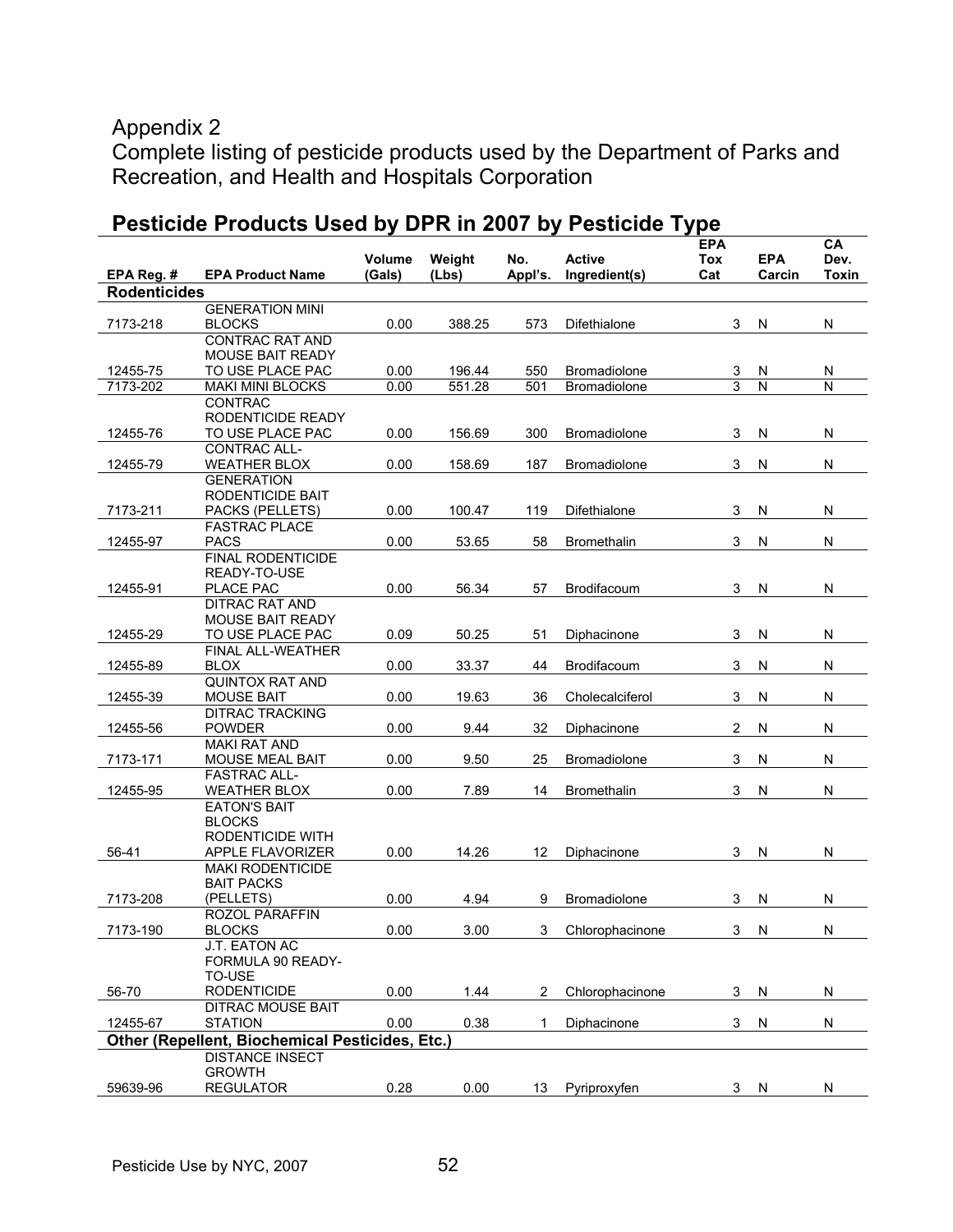|                     |                                                  |                  |                 |                |                                     | <b>EPA</b>              | <b>EPA</b>          | CA                      |
|---------------------|--------------------------------------------------|------------------|-----------------|----------------|-------------------------------------|-------------------------|---------------------|-------------------------|
| EPA Reg.#           | <b>EPA Product Name</b>                          | Volume<br>(Gals) | Weight<br>(Lbs) | No.<br>Appl's. | <b>Active</b><br>Ingredient(s)      | <b>Tox</b><br>Cat       | Carcin              | Dev.<br>Toxin           |
|                     | <b>ENSTAR II INSECT</b>                          |                  |                 |                |                                     |                         |                     |                         |
|                     | <b>GROWTH</b><br><b>REGULATOR</b>                |                  |                 |                |                                     |                         |                     |                         |
| 2724-476            | (ENSTAR 5E)                                      | 0.21             | 0.00            | 12             | (S)-Kinoprene                       | $\overline{\mathbf{c}}$ | N                   | N                       |
| 400-478             | <b>B-NINE WSG</b>                                | 0.11             | 0.03            | 9              | Daminozide                          | 3                       | Υ                   | $\mathsf{N}$            |
|                     | OR-CAL SLUG &                                    |                  |                 |                |                                     |                         |                     |                         |
| 71096-7             | <b>SNAIL BAIT</b><br><b>EMBARK E-Z-TU-USE</b>    | 0.00             | 6.28            | 6              | Metaldehyde                         | 3                       | N                   | N                       |
|                     | PLANT GROWTH                                     |                  |                 |                | Mefluidide,                         |                         |                     |                         |
| 2217-768            | <b>REGULATOR</b>                                 | 1.00             | 0.00            | 2              | diethanolamine salt                 | 3                       | N                   | N                       |
|                     |                                                  |                  |                 |                | Capsicum                            |                         |                     |                         |
| 67238-1             | HOT PEPPER WAX<br><b>GENESIS</b>                 | 0.25             | 0.00            | $\overline{2}$ | oleoresin                           | 3                       | N                   | N                       |
| 524-479             | <b>HYBRIDIZING AGENT</b>                         | 0.01             | 0.00            | $\mathbf{1}$   | Clofencet                           | 3                       | Y                   | N                       |
|                     | <b>BACILLUS</b>                                  |                  |                 |                | <b>Bacillus</b>                     |                         |                     |                         |
|                     | <b>THURINGIENSIS VAR</b>                         |                  |                 |                | thuringiensis var.                  |                         |                     |                         |
| 524-478             | <b>KURSTAKI INSECT</b><br><b>CONTROL PROTEIN</b> | 0.01             | 0.00            | 1              | kurstaki delta<br>endotoxin protein | 3                       | N                   | N                       |
|                     | <b>MON 21233</b>                                 |                  |                 |                |                                     |                         |                     |                         |
|                     | <b>MANUFACTURING</b>                             |                  |                 |                |                                     |                         |                     |                         |
| 524-482             | USE PRODUCT                                      | 0.01             | 0.00            | 1              | Clofencet                           | 3                       | Υ                   | N                       |
| 524-481             | <b>MON 21200</b><br><b>TECHNICAL</b>             | 0.01             | 0.00            | 1              | Clofencet                           |                         |                     |                         |
| 72041-2             | <b>GOOSE REPELLENT</b>                           | 0.00             | 0.00            | 1              | Methyl anthranilate                 | 2<br>3                  | Υ<br>$\overline{N}$ | N<br>N                  |
|                     |                                                  |                  |                 |                | Potato leaf roll                    |                         |                     |                         |
|                     | Potato Leaf Roll                                 |                  |                 |                | virus (PLRV) coat                   |                         |                     |                         |
| 524-519             | <b>Resistance Factor</b>                         | 0.02             | 0.00            | 1              | protein                             | 0                       | N                   | N                       |
| <b>Insecticides</b> |                                                  |                  |                 |                |                                     |                         |                     |                         |
| 432-1318            | MERIT 75 WSP<br><b>VECTOLEX CG</b>               | 0.00             | 1,524.16        | 10,553         | <i>Imidacloprid</i>                 | 3                       | N                   | $\overline{\mathsf{N}}$ |
|                     | <b>BIOLOGICAL</b>                                |                  |                 |                |                                     |                         |                     |                         |
| 73049-20            | <b>LARVICIDE</b>                                 | 0.00             | 6,774.00        | 410            | Bacillus sphaericus                 | 3                       | N                   | N                       |
| 7946-25             | <b>IMICIDE HP</b>                                | 32.86            | 0.00            | 336            | Imidacloprid                        | $\overline{3}$          | Ñ                   | N                       |
| 432-763             | <b>K-OTHRINE SC</b><br><b>INSECTICIDE</b>        | 48.70            | 0.00            | 210            | Deltamethrin                        | 3                       | N                   | N                       |
|                     |                                                  |                  |                 |                | Piperonyl butoxide;                 |                         |                     |                         |
|                     |                                                  |                  |                 |                | Pyrethrins; Silica                  |                         |                     |                         |
| 432-992             | DRIONE INSECTICIDE                               | 0.00             | 14.03           | 41             | gel                                 | 3                       | Y                   | N                       |
|                     |                                                  | 11.75            |                 |                | Petroleum<br>distillates            |                         |                     |                         |
| 862-23              | SUNSPRAY 6E PLUS                                 |                  | 0.00            | 39             | Phenylethyl                         | 3                       | N                   | N                       |
| 67425-14            | ECOPCO ACU                                       | 6.17             | 0.00            | 30             | propionate                          | 3                       | N                   | N                       |
|                     | CONSERVE SC TURF                                 |                  |                 |                |                                     |                         |                     |                         |
| 62719-291           | AND ORNAMENTAL                                   | 0.84             | 0.00            | 27             | Spinosad                            | 3                       | N                   | N                       |
|                     |                                                  |                  |                 |                | <b>Bacillus</b><br>thuringiensis    |                         |                     |                         |
|                     |                                                  |                  |                 |                | subspecies                          |                         |                     |                         |
|                     |                                                  |                  |                 |                | Israelensis, strain                 |                         |                     |                         |
| 62637-3             | BMP (144 200 G)                                  | 0.00             | 278.00          | 23             | IPS-78                              | 3                       | N                   | ${\sf N}$               |
| 432-1304            | TEMPO 10 WP<br><b>INSECTICIDE</b>                | 3.44             | 0.00            | 22             | Cyfluthrin, beta                    | 3                       | N                   | N                       |
|                     | <b>WHITMIRE PT 515</b>                           |                  |                 |                | D-trans Allethrin;                  |                         |                     |                         |
| 499-362             | <b>WASP FREEZE</b>                               | 3.68             | 0.00            | 22             | Phenothrin                          | 3                       | Υ                   | N                       |
|                     | <b>TALON-G</b>                                   |                  |                 |                |                                     |                         |                     |                         |
|                     | RODENTICIDE BAIT                                 |                  |                 |                |                                     |                         |                     |                         |
| 100-1051            | PACK PELLETS WITH<br><b>BITREX</b>               | 0.00             | 17.16           | 17             | Brodifacoum                         | 3                       | N                   | N                       |
|                     | <b>TALSTAR NURSERY</b>                           |                  |                 |                |                                     |                         |                     |                         |
|                     | <b>FLOWABLE</b>                                  |                  |                 |                |                                     |                         |                     |                         |
|                     | INSECTICIDE/MITICID                              |                  |                 |                |                                     |                         |                     |                         |
| 279-3155            | Ε                                                | 2.15             | 0.00            | 14             | Bifenthrin                          |                         | 3 Y                 | N                       |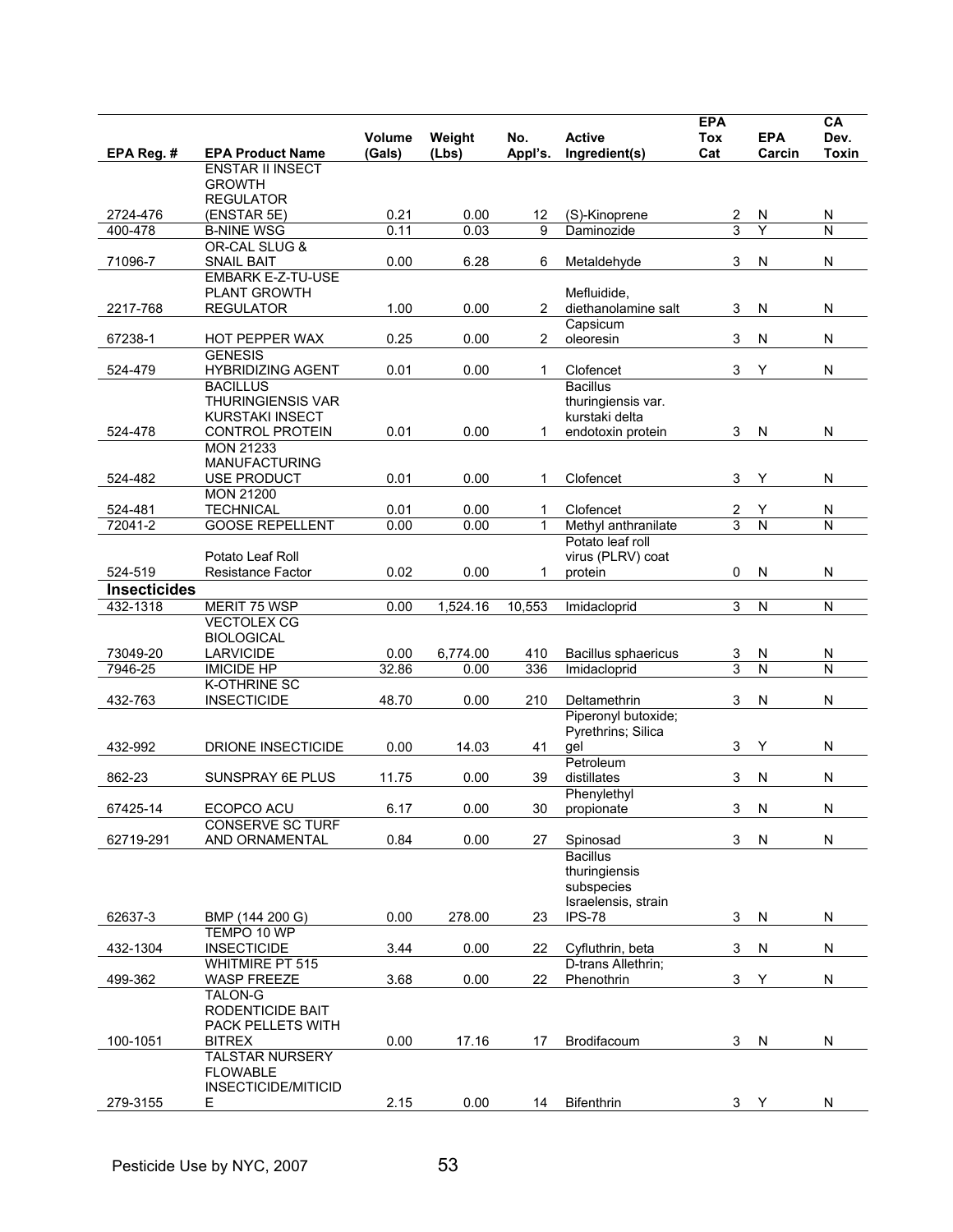|            |                                            | Volume | Weight | No.            | <b>Active</b>                           | <b>EPA</b><br>Tox | <b>EPA</b>                   | CA<br>Dev.              |
|------------|--------------------------------------------|--------|--------|----------------|-----------------------------------------|-------------------|------------------------------|-------------------------|
| EPA Reg. # | <b>EPA Product Name</b>                    | (Gals) | (Lbs)  | Appl's.        | Ingredient(s)                           | Cat               | Carcin                       | <b>Toxin</b>            |
|            | <b>AVID 0.15 EC</b>                        |        |        |                |                                         |                   |                              |                         |
| 100-896    | MITICIDE/INSECTICID<br>Е                   | 1.04   | 0.00   | 14             | Avermectin                              | $\overline{2}$    | N                            | N                       |
|            |                                            |        |        |                | Beauveria                               |                   |                              |                         |
| 82074-1    | <b>MYCOTROL ES</b>                         | 1.83   | 0.00   | 13             | bassiana GHA                            | 3                 | N                            | N                       |
|            |                                            |        |        |                | N-octyl                                 |                   |                              |                         |
|            |                                            |        |        |                | bicycloheptene                          |                   |                              |                         |
|            | <b>ULD BP-100</b>                          |        |        |                | dicarboximide;<br>Piperonyl butoxide;   |                   |                              |                         |
| 499-452    | <b>INSECTICIDE</b>                         | 1.17   | 2.47   | 13             | Pyrethrins                              | 3                 | Y                            | ${\sf N}$               |
|            | <b>LESCO</b>                               |        |        |                |                                         |                   |                              |                         |
|            | <b>HORTICULTURAL OIL</b>                   |        |        |                | Petroleum                               |                   |                              |                         |
| 10404-66   | <b>INSECTICIDE</b>                         | 43.81  | 0.00   | 12             | distillates                             | 3                 | N                            | N                       |
|            | PYLON MITICIDE-                            |        |        |                |                                         |                   |                              |                         |
| 241-374    | <b>INSECTICIDE</b>                         | 0.24   | 0.00   | 10             | Chlorfenapyr                            | 3                 | Υ                            | N                       |
| 8033-94    | <b>TRISTAR 30 SG</b><br><b>INSECTICIDE</b> | 0.03   | 0.70   | 10             |                                         | $\mathfrak{B}$    | ${\sf N}$                    | N                       |
|            | TEMPO 20 WP                                |        |        |                | Acetamiprid                             |                   |                              |                         |
|            | <b>GREENHOUSE AND</b>                      |        |        |                |                                         |                   |                              |                         |
|            | <b>NURSERY</b>                             |        |        |                |                                         |                   |                              |                         |
| 432-1402   | <b>INSECTICIDE</b>                         | 0.00   | 0.29   | 10             | Cyfluthrin                              | 3                 | N                            | N                       |
|            | <b>IN TICE GRANULAR</b>                    |        |        |                |                                         |                   |                              |                         |
| 73079-2    | <b>BAIT</b>                                | 0.00   | 1.06   | 9              | Boric acid                              | 3                 | ${\sf N}$                    | ${\sf N}$               |
|            | <b>MAXFORCE</b><br><b>PROFESSIONAL</b>     |        |        |                |                                         |                   |                              |                         |
|            | <b>INSECT CONTROL</b>                      |        |        |                |                                         |                   |                              |                         |
|            | ANT                                        |        |        |                |                                         |                   |                              |                         |
|            | KILLER/GRANULAR                            |        |        |                |                                         |                   |                              |                         |
| 432-1255   | <b>BAIT</b>                                | 0.00   | 0.88   | 9              | Hydramethylnon                          | 3                 | Υ                            | Υ                       |
| 100-913    | <b>ENDEAVOR</b>                            | 0.00   | 0.38   | 9              | Pymetrozine                             | 3                 | Ÿ                            | $\overline{N}$          |
| 264-729    | <b>MONITOR 4</b>                           | 0.94   | 8.94   | 8              | Methamidophos                           | 1                 | $\overline{N}$               | $\overline{N}$          |
| 100-1088   | <b>SCIMITAR GC</b><br><b>INSECTICIDE</b>   | 0.72   | 17.94  | 8              | Cyhalothrin,<br>lambda                  | 3                 | N                            | N                       |
|            | WHITMIRE PT 2120                           |        |        |                |                                         |                   |                              |                         |
| 499-437    | TR PRECLUDE                                | 0.13   | 0.00   | 8              | Fenoxycarb                              | 3                 | Υ                            | N                       |
|            |                                            |        |        |                | <b>Bacillus</b>                         |                   |                              |                         |
|            |                                            |        |        |                | thuringiensis,                          |                   |                              |                         |
|            |                                            |        |        |                | subsp. Kurstaki,                        |                   |                              |                         |
|            | ABG-6404<br><b>BIOLOGICAL</b>              |        |        |                | strain ABTS-351.<br>fermentation solids |                   |                              |                         |
| 73049-39   | <b>INSECTICIDE</b>                         | 0.00   | 0.92   | 8              | and solubles                            | 3                 | N                            | N                       |
|            | <b>MULTICIDE WASP &amp;</b>                |        |        |                |                                         |                   |                              |                         |
|            | <b>HORNET SPRAY</b>                        |        |        |                | Phenothrin;                             |                   |                              |                         |
| 1021-1784  | 20863                                      | 0.00   | 14.63  | 8              | Tetramethrin                            |                   | 3 <sub>Y</sub>               | N                       |
|            | <b>SYSTEMIC</b>                            |        |        |                |                                         |                   |                              |                         |
|            | <b>GRANULES</b>                            |        |        |                |                                         |                   |                              |                         |
| $4 - 153$  | <b>CONTAINS DI-</b><br><b>SYSTON</b>       | 0.00   | 2.94   | 8              | Disulfoton                              |                   |                              | N                       |
| 432-1283   | <b>BAYGON 2% BAIT</b>                      | 0.00   | 0.88   | 8              | Propoxur                                | $\frac{2}{3}$     | $\overline{\mathsf{N}}$<br>Y | $\overline{\mathsf{N}}$ |
|            | M-PEDE                                     |        |        |                |                                         |                   |                              |                         |
|            | <b>INSECTICIDE/FUNGIC</b>                  |        |        |                |                                         |                   |                              |                         |
| 62719-515  | <b>IDE</b>                                 | 1.76   | 0.00   | 7              | Potassium laurate                       | 2                 | N                            | N                       |
|            | <b>MERIT 2F</b>                            |        |        |                |                                         |                   |                              |                         |
| 432-1312   | <b>INSECTICIDE</b>                         | 0.13   | 0.00   | 7              | Imidacloprid                            | 3                 | N                            | ${\sf N}$               |
|            | DYLOX 80 TURF AND<br>ORNAMENTAL            |        |        |                |                                         |                   |                              |                         |
| 432-1289   | <b>INSECTICIDE</b>                         | 0.00   | 115.00 | 7              | Trichlorfon                             |                   | Y                            | N                       |
| 70051-2    | NEEM OIL 70%                               | 0.88   | 0.00   | $\overline{7}$ | Neem oil                                | $\frac{2}{3}$     | $\overline{\mathsf{N}}$      | N                       |
|            | <b>MERIT 1 G</b>                           |        |        |                |                                         |                   |                              |                         |
|            | <b>GREENHOUSE AND</b>                      |        |        |                |                                         |                   |                              |                         |
|            | <b>NURSERY</b>                             |        |        |                |                                         |                   |                              |                         |
| 432-1329   | <b>INSECTICIDE</b>                         | 0.00   | 6.77   | 6              | Imidacloprid                            | 3                 | N                            | N                       |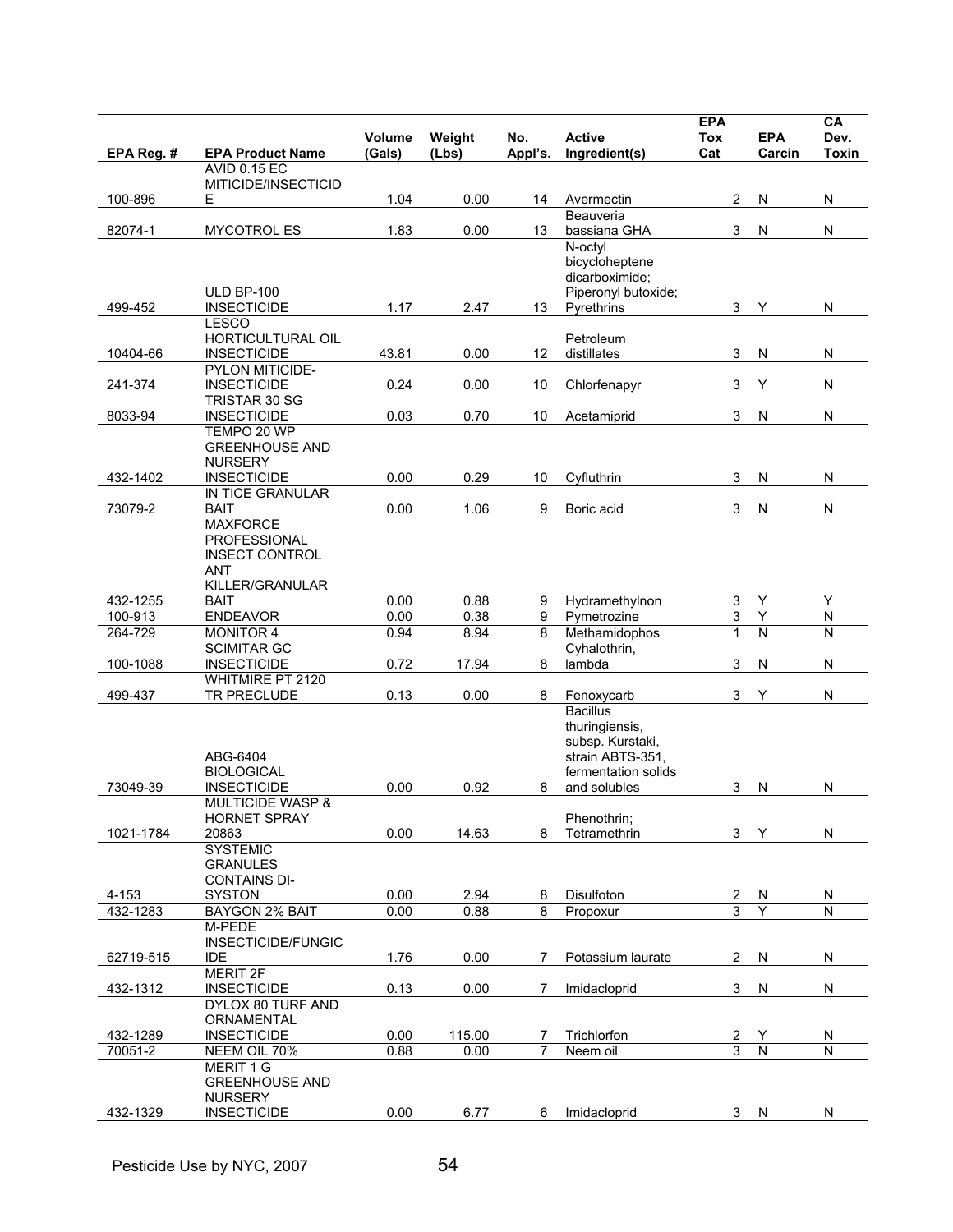|                      |                                                   | Volume        |                 | No.            | <b>Active</b>                     | <b>EPA</b><br><b>Tox</b>  | <b>EPA</b>                   | CA<br>Dev.                   |
|----------------------|---------------------------------------------------|---------------|-----------------|----------------|-----------------------------------|---------------------------|------------------------------|------------------------------|
| EPA Reg. #           | <b>EPA Product Name</b>                           | (Gals)        | Weight<br>(Lbs) | Appl's.        | Ingredient(s)                     | Cat                       | Carcin                       | Toxin                        |
|                      | APPLAUD 70WP                                      |               |                 |                |                                   |                           |                              |                              |
|                      | <b>INSECT GROWTH</b>                              |               |                 |                |                                   |                           |                              |                              |
| 71711-15             | <b>REGULATOR</b><br>FLONICAMID 50SG               | 0.00          | 1.32            | 6              | Buprofezin                        | 3                         | Y                            | N                            |
| 279-3287             | <b>INSECTICIDE</b>                                | 0.00          | 0.58            | 6              | Flonicamid                        | 3                         | N                            | N                            |
|                      | <b>PYROCIDE</b>                                   |               |                 |                | Piperonyl butoxide,               |                           |                              |                              |
| 1021-1611            | <b>INTERMEDIATE 51</b>                            | 2.34          | 0.00            | 5              | Pyrethrins                        | $\ensuremath{\mathsf{3}}$ | Υ                            | ${\sf N}$                    |
|                      | <b>BIFENTHRIN 7.9% FL</b><br><b>NURSERY</b>       |               |                 |                |                                   |                           |                              |                              |
|                      | INSECTICIDE/MITICID                               |               |                 |                |                                   |                           |                              |                              |
| 66330-314            | Ε                                                 | 2.34          | 3.13            | 5              | <b>Bifenthrin</b>                 | 3                         | Y                            | N                            |
|                      | MERIT <sub>2</sub>                                |               |                 |                |                                   |                           |                              |                              |
| 432-1369             | <b>GREENHOUSE AND</b><br><b>NURSERY INSECTIDE</b> | 0.07          | 0.00            |                |                                   | 3                         | N                            | N                            |
|                      | MILLER HOT SAUCE                                  |               |                 | 5              | Imidacloprid<br>Capsicum          |                           |                              |                              |
| 72-574               | ANIMAL REPELLENT                                  | 0.04          | 0.00            | 5              | oleoresin                         | 3                         | N                            | N                            |
|                      |                                                   |               |                 |                | <b>Bacillus</b>                   |                           |                              |                              |
|                      |                                                   |               |                 |                | thuringiensis                     |                           |                              |                              |
|                      | SUMMIT B.T.I.                                     |               |                 |                | subspecies<br>Israelensis strain  |                           |                              |                              |
| 6218-47              | <b>BRIQUETS</b>                                   | 0.00          | 3.71            | 5              | <b>BMP 144</b>                    | 3                         | N                            | N                            |
| 432-1259             | PRODUCT: RBF5                                     | 0.00          | 0.22            | 5              | Fipronil                          | 3                         | Ý                            | N                            |
|                      | TEMPO 20 WP GOLF                                  |               |                 |                |                                   |                           |                              |                              |
| 432-1338             | <b>COURSE</b><br><b>INSECTICIDE</b>               | 0.00          | 3.88            | 4              | Cvfluthrin                        | 3                         | N                            | N                            |
|                      | CB-80-1 FOR INSECT                                |               |                 |                | Piperonyl butoxide;               |                           |                              |                              |
| 9444-175             | <b>CONTROL</b>                                    | 0.00          | 0.63            | 4              | Pyrethrins                        | 3                         | Υ                            | N                            |
|                      | <b>SEVIN BRAND RP4</b>                            |               |                 |                |                                   |                           |                              |                              |
| 264-335              | <b>CARBARYL</b><br><b>INSECTICIDE</b>             |               | 0.00            |                |                                   |                           |                              |                              |
| 62719-471            | MACH 2 2SC                                        | 14.90<br>6.30 | 5.50            | 3<br>3         | Carbaryl<br>Halofenozide          | 3<br>3                    | Y<br>$\overline{\mathsf{N}}$ | N<br>N                       |
|                      |                                                   |               |                 |                | <b>Bacillus</b>                   |                           |                              |                              |
|                      | <b>VECTOBAC 12AS</b>                              |               |                 |                | thuringiensis,                    |                           |                              |                              |
|                      | <b>BIOLOGICAL</b>                                 |               |                 |                | subsp. Israelensis,               |                           |                              |                              |
| 73049-38             | <b>LARVICIDE</b>                                  | 1.21          | 0.00            | 3              | strain AM 65-52<br>Copper sulfate | 3                         | N                            | N                            |
| 49538-2              | PHYTON-27                                         | 0.04          | 0.00            | 3              | (pentahydrate)                    | 1                         | N                            | N                            |
| 400-509              | <b>FLORAMITE SC/LS</b>                            | 0.04          | 0.00            | 3              | <b>Bifenazate</b>                 | 3                         | $\mathsf{N}$                 | N                            |
|                      | ABAMECTIN 0.15 EC                                 |               |                 |                |                                   |                           |                              |                              |
| 73220-10             | <b>TNO</b>                                        | 0.04          | 0.00            | 3              | Avermectin<br>N-octyl             | $\overline{2}$            | N                            | N                            |
|                      |                                                   |               |                 |                | bicycloheptene                    |                           |                              |                              |
|                      |                                                   |               |                 |                | dicarboximide;                    |                           |                              |                              |
|                      | PRO-CONTROL                                       |               |                 |                | Piperonyl butoxide;               |                           |                              |                              |
| 499-465              | <b>FOGGER II</b><br>SANMITE 75 WP                 | 0.00          | 6.75            | 3              | Pyrethrins                        | 3                         | Y                            | ${\sf N}$                    |
|                      | MITICIDE/INSECTICID                               |               |                 |                |                                   |                           |                              |                              |
| 33906-23             | Е                                                 | 0.00          | 2.13            | 3              | Pyridaben                         | $\overline{c}$            | N                            | ${\sf N}$                    |
|                      |                                                   |               |                 |                | Cyfluthrin;                       |                           |                              |                              |
|                      | <b>INTRUDER RESIDUAL</b>                          |               |                 |                | Piperonyl butoxide;               |                           |                              |                              |
| 9444-183<br>432-1361 | <b>WITH CYFLUTHRIN</b><br>MERIT (R) 60 WSP        | 0.00<br>0.00  | 0.56<br>0.35    | 3<br>3         | Pyrethrins<br>Imidacloprid        | 3<br>$\overline{3}$       | Y<br>$\overline{N}$          | N<br>$\overline{\mathsf{N}}$ |
|                      | <b>MAXFORCE</b>                                   |               |                 |                |                                   |                           |                              |                              |
|                      | PROFESSIONAL                                      |               |                 |                |                                   |                           |                              |                              |
|                      | <b>INSECT CONTROL</b>                             |               |                 |                |                                   |                           |                              |                              |
| 432-1254             | ROACH KILLER BAIT<br><b>GEL</b>                   | 0.00          | 0.12            | 3              | Hydramethylnon                    |                           | Υ                            | Υ                            |
| 67702-13             | NEU1128 RTU                                       | 320.00        | 0.00            | $\overline{2}$ | Potassium laurate                 | $\overline{3}$            | $\overline{N}$               | N                            |
|                      | DREXEL CARBARYL                                   |               |                 |                |                                   |                           |                              |                              |
| 19713-49             | 4L                                                | 6.50          | 0.00            | 2              | Carbaryl                          | $\ensuremath{\mathsf{3}}$ | Υ                            | N                            |
|                      | <b>CLOFENTEZINE SC</b>                            |               |                 |                |                                   |                           |                              |                              |
| 66222-53             | OVICIDE/MITICIDE                                  | 0.08          | 0.00            | 2              | Clofentezine                      | 3                         | Y                            | N                            |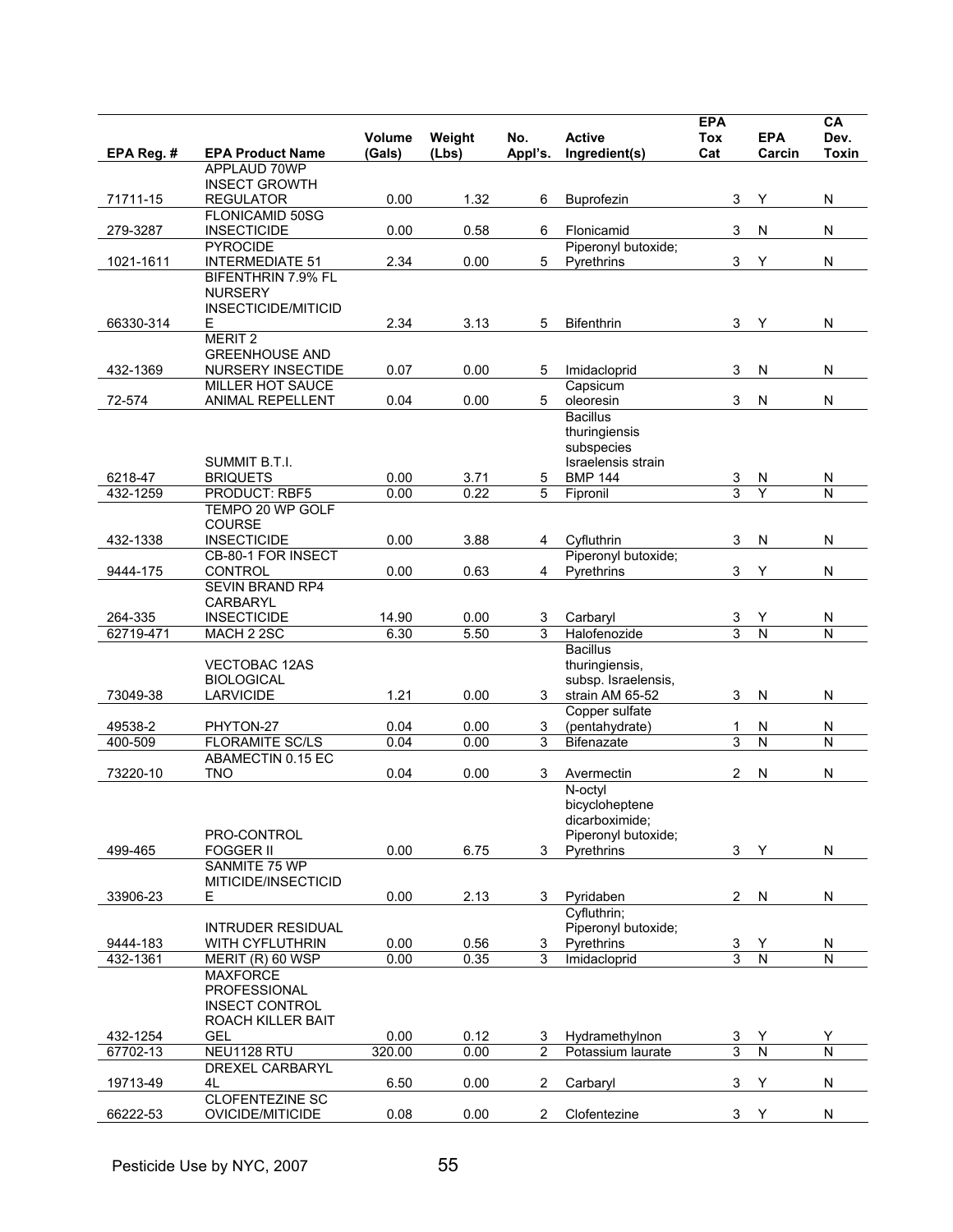|            |                                     |                  |                 |                | <b>Active</b>                         | <b>EPA</b> |                      | CA                   |
|------------|-------------------------------------|------------------|-----------------|----------------|---------------------------------------|------------|----------------------|----------------------|
| EPA Reg. # | <b>EPA Product Name</b>             | Volume<br>(Gals) | Weight<br>(Lbs) | No.<br>Appl's. | Ingredient(s)                         | Tox<br>Cat | <b>EPA</b><br>Carcin | Dev.<br><b>Toxin</b> |
| 70051-27   | <b>AZATIN XL</b>                    | 0.05             | 0.00            | 2              | Azadirachtin                          | 3          | N                    | N                    |
| 66222-40   | RIMON 10SC                          | 0.04             | 0.00            | $\overline{2}$ | Novaluron                             | 3          | $\overline{N}$       | Ñ                    |
|            | <b>AKARI 5SC MITICIDE-</b>          |                  |                 |                |                                       |            |                      |                      |
| 71711-4    | <b>INSECTICIDE</b>                  | 0.01             | 0.00            | $\overline{2}$ | Fenpryroximate                        | 2          | N                    | N                    |
|            | <b>TEMPO SC</b>                     |                  |                 |                |                                       |            |                      |                      |
| 432-1363   | <b>INSECTICIDE</b>                  | 0.00             | 0.00            | $\overline{2}$ | Cyfluthrin, beta                      | 3          | ${\sf N}$            | N                    |
|            | MERIT 0.2 G LAWN                    |                  |                 |                |                                       |            |                      |                      |
|            | <b>AND GARDEN</b>                   |                  |                 |                |                                       |            |                      |                      |
| 432-1339   | <b>INSECTICIDE</b>                  | 0.00             | 4,821.50        | 2              | Imidacloprid                          | 3          | N                    | N                    |
|            | <b>MERIT 0.2 PLUS TURF</b>          |                  |                 |                |                                       |            |                      |                      |
| 432-1349   | <b>FERTILIZER</b><br>ANDERSONS GOLF | 0.00             | 750.00          | 2              | Imidacloprid                          | 3          | N                    | ${\sf N}$            |
|            | <b>PRODUCTS</b>                     |                  |                 |                |                                       |            |                      |                      |
| 9198-167   | <b>INSECTICIDE III</b>              | 0.00             | 332.00          | 2              | Chlorpyrifos                          | 3          | N                    | N                    |
|            |                                     |                  |                 |                | Chlorpyrifos;                         |            |                      |                      |
| 432-740    | <b>GOLDCREST DULAK I</b>            | 0.00             | 0.56            | $\overline{2}$ | DDVP; Xylene                          | 1          | Υ                    | N                    |
|            | <b>MAXFORCE ANT BAIT</b>            |                  |                 |                |                                       |            |                      |                      |
| 432-1256   | F1                                  | 0.00             | 0.20            | $\overline{2}$ | Fipronil                              | 3          | Υ                    | N                    |
|            |                                     |                  |                 |                | Cyfluthrin;                           |            |                      |                      |
|            | <b>LASER ANT &amp; ROACH</b>        |                  |                 |                | Piperonyl butoxide;                   |            |                      |                      |
| 432-1320   | <b>KILLER</b>                       | 5.84             | 0.00            | $\overline{2}$ | Pyrethrins                            | 3          | Υ                    | N                    |
|            | <b>LORSBAN 50W</b>                  |                  |                 |                |                                       |            |                      |                      |
| 62719-39   | <b>WETTABLE POWDER</b>              | 0.73             | 0.00            | 1              | Chlorpyrifos                          | 1          | N                    | N                    |
|            |                                     |                  |                 |                | <b>Bacillus</b>                       |            |                      |                      |
|            |                                     |                  |                 |                | thuringiensis                         |            |                      |                      |
|            |                                     |                  |                 |                | Cry1Ab Delta-                         |            |                      |                      |
|            |                                     |                  |                 |                | Endotoxin; Bacillus                   |            |                      |                      |
|            | <b>YIELDGARD PLUS</b>               |                  |                 |                | thuringiensis                         |            |                      |                      |
| 524-545    | <b>CORN</b>                         | 0.09             | 0.00            | $\mathbf{1}$   | Cry3Bb protein                        | 3          | $\mathsf{N}$         | N                    |
|            |                                     |                  |                 |                | <b>Bacillus</b>                       |            |                      |                      |
|            |                                     |                  |                 |                | thuringiensis,<br>subsp. Israelensis, |            |                      |                      |
| 73049-11   | <b>VECTOBAC - AS</b>                | 0.03             | 0.00            | 1              | strain AM 65-52                       | 3          | N                    | N                    |
|            |                                     |                  |                 |                | <b>Bacillus</b>                       |            |                      |                      |
|            |                                     |                  |                 |                | thuringiensis                         |            |                      |                      |
|            |                                     |                  |                 |                | Cry3Bb1 protein                       |            |                      |                      |
|            |                                     |                  |                 |                | and the genetic                       |            |                      |                      |
|            |                                     |                  |                 |                | material necessary                    |            |                      |                      |
|            |                                     |                  |                 |                | (vector ZMIR39) for                   |            |                      |                      |
|            |                                     |                  |                 |                | its production in                     |            |                      |                      |
| 524-551    | <b>MON 88017</b>                    | 0.03             | 0.00            | 1              | corn                                  | 3          | N                    | N                    |
|            |                                     |                  |                 |                | <b>Bacillus</b>                       |            |                      |                      |
|            |                                     |                  |                 |                | thuringiensis                         |            |                      |                      |
|            |                                     |                  |                 |                | Cry3Bb1 protein;                      |            |                      |                      |
|            |                                     |                  |                 |                | <b>Bacillus</b>                       |            |                      |                      |
|            |                                     |                  |                 |                | thuringiensis,<br>subsp. Kurstaki,    |            |                      |                      |
|            | <b>MON 88017 X MON</b>              |                  |                 |                | strain HD-1, delta-                   |            |                      |                      |
| 524-552    | 810                                 | 0.03             | 0.00            | 1              | endotoxin                             | 3          | N                    | N                    |
|            |                                     |                  |                 |                | <b>Bacillus</b>                       |            |                      |                      |
|            |                                     |                  |                 |                | thuringiensis                         |            |                      |                      |
|            |                                     |                  |                 |                | Cry2Ab protein and                    |            |                      |                      |
|            |                                     |                  |                 |                | the genetic material                  |            |                      |                      |
|            |                                     |                  |                 |                | necessary for its                     |            |                      |                      |
|            |                                     |                  |                 |                | production (vector                    |            |                      |                      |
| 524-556    | <b>MON 15947</b>                    | 0.02             | 0.00            | 1              | GHBK11) in cotton                     | 3          | N                    | N                    |
|            |                                     |                  |                 |                | <b>Bacillus</b>                       |            |                      |                      |
|            |                                     |                  |                 |                | thuringiensis;                        |            |                      |                      |
|            |                                     |                  |                 |                | Potato leafroll virus                 |            |                      |                      |
|            | <b>NEW LEAF PLUS</b>                |                  |                 |                | (PLRV) replicase                      |            |                      |                      |
| 524-498    | <b>POTATOES</b>                     | 0.02             | 0.00            | 1              | protein                               | 3          | N                    | N                    |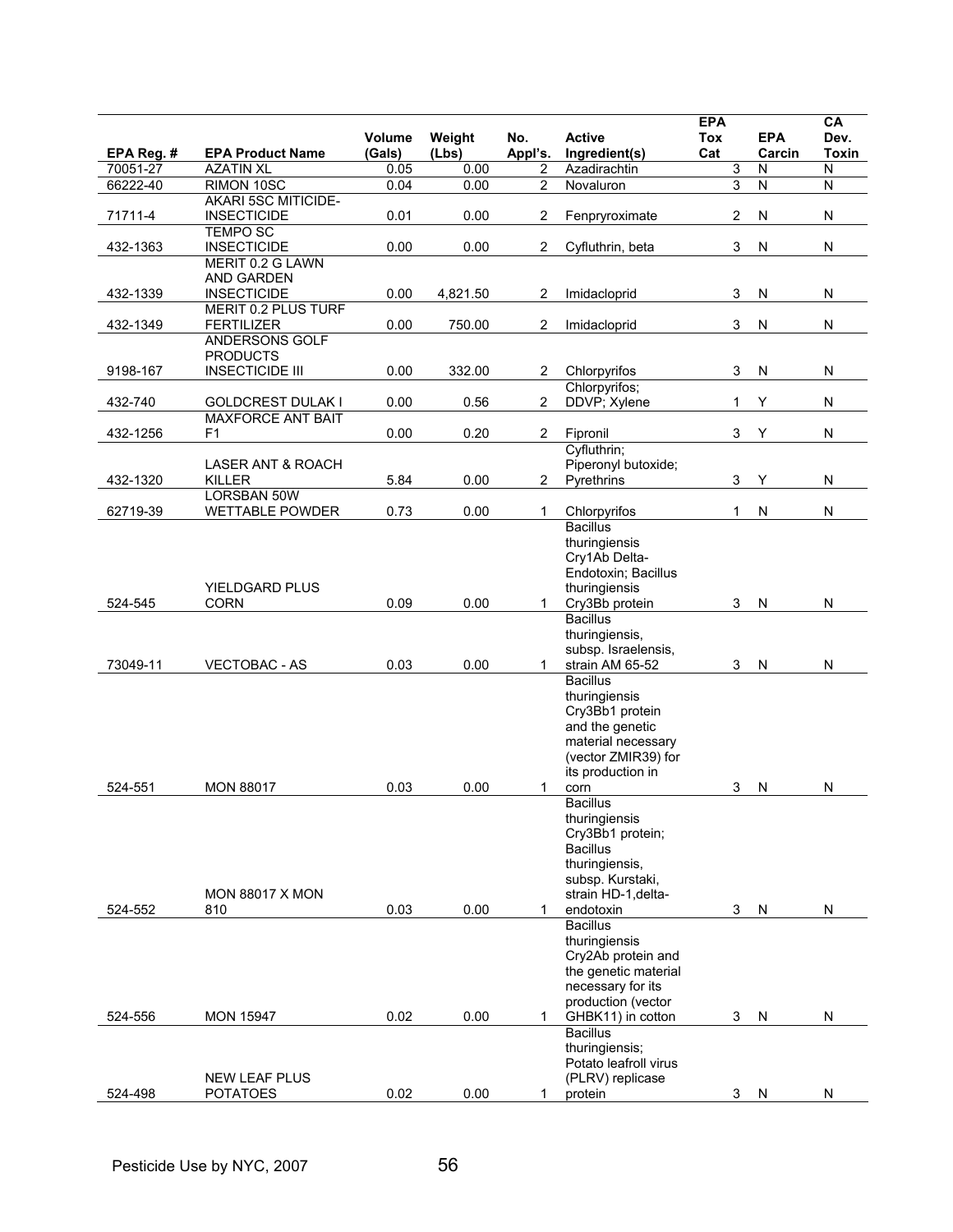|            |                                |                  |                 |                |                                         | <b>EPA</b>        |                      | CA                   |
|------------|--------------------------------|------------------|-----------------|----------------|-----------------------------------------|-------------------|----------------------|----------------------|
| EPA Reg. # | <b>EPA Product Name</b>        | Volume<br>(Gals) | Weight<br>(Lbs) | No.<br>Appl's. | <b>Active</b><br>Ingredient(s)          | <b>Tox</b><br>Cat | <b>EPA</b><br>Carcin | Dev.<br><b>Toxin</b> |
|            |                                |                  |                 |                | <b>Bacillus</b>                         |                   |                      |                      |
|            |                                |                  |                 |                | thuringiensis                           |                   |                      |                      |
|            |                                |                  |                 |                | Cry2Ab protein;                         |                   |                      |                      |
|            |                                |                  |                 |                | <b>Bacillus</b>                         |                   |                      |                      |
|            | <b>BOLLGARD II</b>             |                  |                 |                | thuringiensis var.<br>kurstaki delta    |                   |                      |                      |
| 524-522    | <b>COTTON</b>                  | 0.02             | 0.00            | 1              | endotoxin protein                       | 3                 | N                    | N                    |
|            | PRENTOX PYRONYL                |                  |                 |                | Piperonyl butoxide;                     |                   |                      |                      |
| 655-489    | <b>CROP SPRAY</b>              | 0.01             | 0.00            | $\mathbf{1}$   | Pyrethrins                              | 3                 | Υ                    | N                    |
|            | <b>TALSTAR TC</b>              |                  |                 |                |                                         |                   |                      |                      |
|            | <b>FLOWABLE</b>                |                  |                 |                |                                         |                   |                      |                      |
|            | <b>TERMITICIDE/INSECTI</b>     |                  |                 |                |                                         |                   |                      |                      |
| 279-3206   | CIDE                           | 0.01             | 0.00            | 1              | <b>Bifenthrin</b>                       | 3                 | Υ                    | N                    |
|            |                                |                  |                 |                | <b>Bacillus</b>                         |                   |                      |                      |
|            |                                |                  |                 |                | thuringiensis                           |                   |                      |                      |
|            |                                |                  |                 |                | Cry1Ab Delta-<br>Endotoxin and the      |                   |                      |                      |
|            |                                |                  |                 |                | <b>Genetic Material</b>                 |                   |                      |                      |
|            |                                |                  |                 |                | Necessary for Its                       |                   |                      |                      |
|            |                                |                  |                 |                | Production in Corn                      |                   |                      |                      |
| 524-489    | YIELDGARD                      | 0.01             | 0.00            | $\mathbf{1}$   | [MON 810]                               | 3                 | N                    | N                    |
|            |                                |                  |                 |                | <b>Bacillus</b>                         |                   |                      |                      |
|            |                                |                  |                 |                | thuringiensis var.                      |                   |                      |                      |
|            |                                |                  |                 |                | kurstaki delta                          |                   |                      |                      |
| 524-555    | <b>MON 531</b>                 | 0.01             | 0.00            | 1              | endotoxin protein                       | 3                 | N                    | N                    |
|            |                                |                  |                 |                | HD-1 Protein as                         |                   |                      |                      |
|            |                                |                  |                 |                | encoded by<br><b>Bacillus</b>           |                   |                      |                      |
|            |                                |                  |                 |                | thuringiensis                           |                   |                      |                      |
|            | CRYIA(B) FORM OF               |                  |                 |                | subsp. kurstaki                         |                   |                      |                      |
|            | THE B.T.K. INSECT              |                  |                 |                | gene and produced                       |                   |                      |                      |
| 524-492    | <b>CONTROL PROTEIN</b>         | 0.01             | 0.00            | 1              | in corn                                 | 0                 | N                    | N                    |
|            |                                |                  |                 |                | <b>Bacillus</b>                         |                   |                      |                      |
|            |                                |                  |                 |                | thuringiensis                           |                   |                      |                      |
|            |                                |                  |                 |                | Cry3Bb protein and                      |                   |                      |                      |
|            | <b>CORN EVENT MON</b>          |                  |                 |                | the genetic material                    |                   |                      |                      |
|            | 863: CORN                      |                  |                 |                | necessary for its                       |                   |                      |                      |
| 524-528    | ROOTWORM-<br>PROTECTED CORN    | 0.01             | 0.00            | 1              | production (Vector<br>ZMIR 13L) in corn | 3                 | N                    | N                    |
|            | THE ANDERSONS                  |                  |                 |                |                                         |                   |                      |                      |
|            | <b>FERTILIZER PLUS</b>         |                  |                 |                |                                         |                   |                      |                      |
| 9198-158   | 0.058% BIFENTHRIN              | 0.00             | 500.00          | 1              | <b>Bifenthrin</b>                       | 3                 | Y                    | N                    |
|            | <b>SUPER TURF</b>              |                  |                 |                |                                         |                   |                      |                      |
|            | BUILDER PLUS 2 (R)             |                  |                 |                |                                         |                   |                      |                      |
|            | WITH WEED                      |                  |                 |                |                                         |                   |                      |                      |
| 538-280    | <b>CONTROL</b>                 | 0.00             | 431.00          | 1              | 2.4-D: Mecoprop-P                       | 3                 | Y                    | N                    |
|            | TRISTAR 70WSP                  |                  |                 |                |                                         |                   |                      |                      |
| 8033-22    | <b>INSECTICIDE</b><br>PRE-EMPT | 0.00             | 0.11            | $\mathbf{1}$   | Acetamiprid                             | 3                 | N                    | N                    |
|            | <b>PROFESSIONAL</b>            |                  |                 |                |                                         |                   |                      |                      |
|            | <b>COCKROACH GEL</b>           |                  |                 |                |                                         |                   |                      |                      |
| 432-1365   | <b>BAIT</b>                    | 0.00             | 0.02            | 1              | Imidacloprid                            | 3                 | N                    | N                    |
|            | ORTHENE 75 S                   |                  |                 |                |                                         |                   |                      |                      |
| 59639-26   | SOLUBLE POWDER                 | 0.00             | 0.02            | $\mathbf{1}$   | Acephate                                | 3                 | Y                    | N                    |
|            | ZOECON (S)-                    |                  |                 |                |                                         |                   |                      |                      |
|            | <b>HYDROPRENE</b>              |                  |                 |                |                                         |                   |                      |                      |
|            | ROACH CONTROL                  |                  |                 |                |                                         |                   |                      |                      |
| 2724-469   | <b>STATION II</b>              | 0.00             | 0.00            | 1              | (7S)-Hydroprene                         | 3                 | N                    | N                    |
|            | <b>WHITMIRE PT 240</b>         |                  |                 |                |                                         |                   |                      |                      |
|            | PERMA-DUST                     |                  |                 |                |                                         |                   |                      |                      |
| 499-384    | <b>INSECTICIDE</b>             | 0.00             | 0.00            | 1              | Boric acid                              | 3                 | N                    | N                    |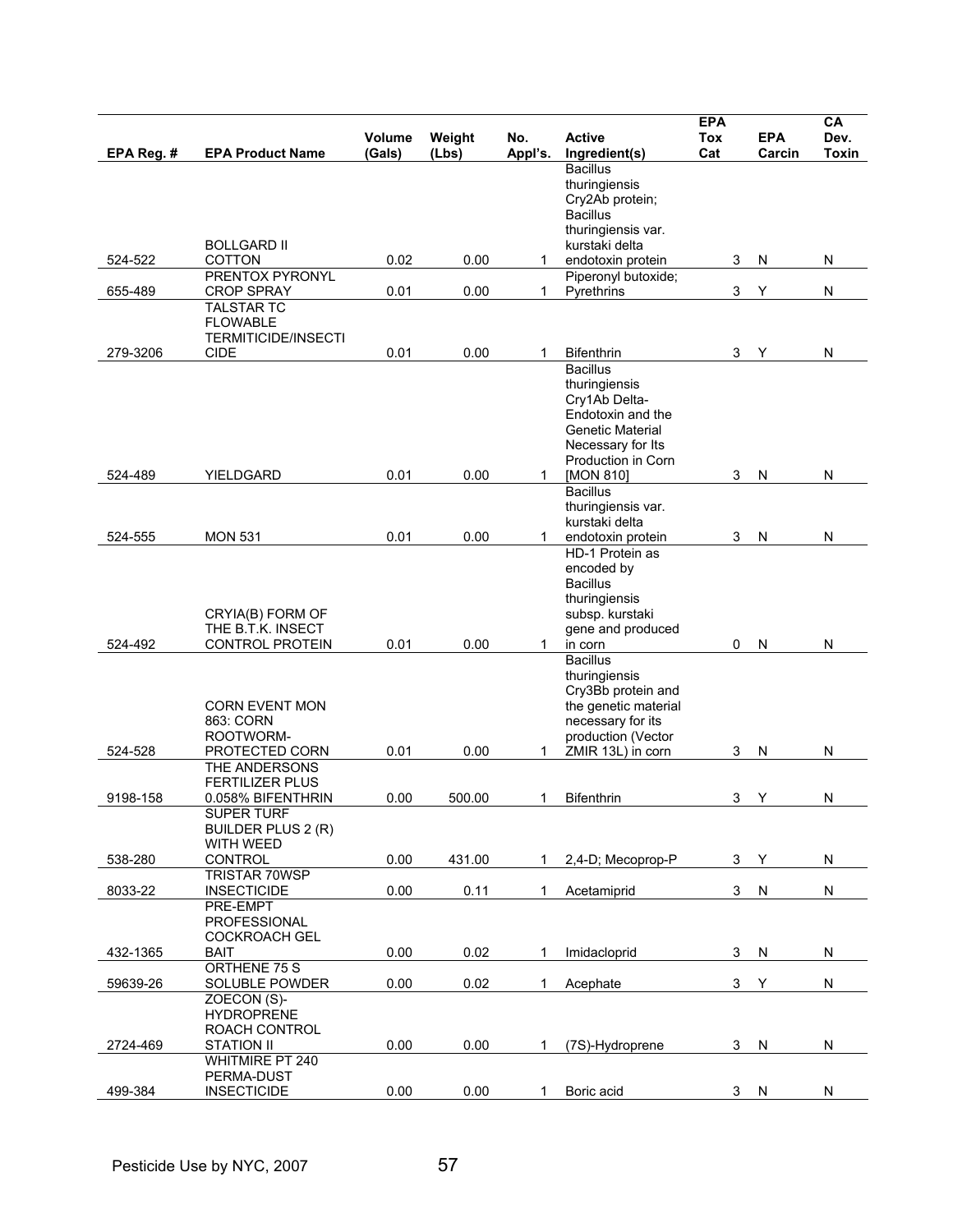|                   |                                                 | Volume | Weight | No.       | <b>Active</b>                           | <b>EPA</b><br><b>Tox</b> | <b>EPA</b>                   | CA<br>Dev. |
|-------------------|-------------------------------------------------|--------|--------|-----------|-----------------------------------------|--------------------------|------------------------------|------------|
| EPA Reg. #        | <b>EPA Product Name</b>                         | (Gals) | (Lbs)  | Appl's.   | Ingredient(s)                           | Cat                      | Carcin                       | Toxin      |
| 59639-91          | ORTHENE 97                                      | 0.00   | 0.00   | 1         |                                         | 3                        |                              | N          |
|                   | <b>PELLETS</b>                                  |        |        |           | Acephate<br>CrylA(c) and CrylC          |                          | Υ                            |            |
|                   |                                                 |        |        |           | derived*delta                           |                          |                              |            |
|                   |                                                 |        |        |           | endotoxins of                           |                          |                              |            |
|                   |                                                 |        |        |           | <b>Bacillus</b>                         |                          |                              |            |
|                   |                                                 |        |        |           | thuringiensis                           |                          |                              |            |
|                   |                                                 |        |        |           | encapsulated in                         |                          |                              |            |
|                   |                                                 |        |        |           | killed                                  |                          |                              |            |
|                   | <b>MATTCH</b>                                   |        |        |           | pseudomonas<br>fluorescens              |                          |                              |            |
| 55638-47          | <b>BIOINSECTICIDE</b>                           | 0.00   | 0.00   | 1         | (*Patent pending)                       | 3                        | N                            | ${\sf N}$  |
| <b>Herbicides</b> |                                                 |        |        |           |                                         |                          |                              |            |
|                   | ROUNDUP ULTRA                                   |        |        |           | Glyphosate,                             |                          |                              |            |
| 524-475           | <b>HERBICIDE</b>                                | 832.50 | 57.84  | 1,148     | isopropylamine salt                     | 3                        | N                            | N          |
| 62719-542         | <b>DIMENSION 2EW</b>                            | 29.80  | 7.50   | 460       | Dithiopyr                               | $\overline{2}$           | N                            | N          |
|                   |                                                 |        |        |           | Triclopyr,                              |                          |                              |            |
| 62719-37          | GARLON* 3A                                      | 59.34  | 0.00   | 113       | triethylamine salt                      | 1                        | N                            | N          |
| 2217-581          | <b>GORDON'S TRIMEC</b>                          | 0.00   | 50.45  |           | 2,4-D; Dicamba;<br>Mecoprop-P           |                          |                              |            |
| 100-937           | WEED & FEED 24<br>PRIMO MAXX                    | 16.88  | 68.06  | 105<br>76 | Trinexapac-ethyl                        | 3<br>3                   | Y<br>$\overline{\mathsf{N}}$ | N<br>N     |
|                   | <b>ROUNDUP WEED &amp;</b>                       |        |        |           |                                         |                          |                              |            |
|                   | <b>GRASS KILLER</b>                             |        |        |           |                                         |                          |                              |            |
|                   | <b>SUPER</b>                                    |        |        |           | Glyphosate,                             |                          |                              |            |
| 71995-25          | CONCENTRATE                                     | 33.49  | 0.00   | 66        | isopropylamine salt                     | 3                        | N                            | N          |
|                   |                                                 |        |        |           | Glyphosate,                             |                          |                              |            |
| 228-366           | <b>RAZOR HERBICIDE</b><br><b>DIMENSION TURF</b> | 84.47  | 0.00   | 42        | isopropylamine salt                     | 3                        | N                            | ${\sf N}$  |
| 62719-426         | <b>HERBICIDE</b>                                | 3.58   | 26.94  | 35        | Dithiopyr                               | $\overline{2}$           | N                            | N          |
|                   |                                                 |        |        |           | Triclopyr,                              |                          |                              |            |
| 62719-40          | <b>GARLON 4</b>                                 | 36.10  | 0.00   | 34        | butoxyethyl ester                       | 3                        | N                            | N          |
|                   |                                                 |        |        |           | Glyphosate,                             |                          |                              |            |
| 62719-517         | GF-1279                                         | 21.93  | 0.00   | 34        | isopropylamine salt                     | 3                        | N                            | N          |
|                   |                                                 |        |        |           | 2,4-D; 2,4-D, 2-                        |                          |                              |            |
|                   | <b>VIPER WEED AND</b>                           |        |        |           | ethylhexyl ester;<br>Dicamba;           |                          |                              |            |
| 228-412           | FEED (18#/5M)                                   | 0.00   | 70.34  | 30        | Mecoprop-P                              | 3                        | Y                            | N          |
|                   |                                                 |        |        |           | Glyphosate,                             |                          |                              |            |
| 62719-324         | <b>GLYPRO</b>                                   | 40.21  | 0.00   | 26        | isopropylamine salt                     | 3                        | N                            | N          |
|                   | <b>ACCLAIM EXTRA</b>                            |        |        |           |                                         |                          |                              |            |
| 432-950           | <b>HERBICIDE</b>                                | 14.55  | 23.47  | 26        | Fenoxaprop-P (+)                        | 3                        | N                            | ${\sf N}$  |
| 62719-176         | PATHFINDER II                                   | 137.87 | 0.00   | 21        | Triclopyr,<br>butoxyethyl ester         | 3                        | N                            | N          |
|                   | ROUNDUP PRO                                     |        |        |           | Glyphosate,                             |                          |                              |            |
| 524-529           | CONCENTRATE                                     | 1.67   | 0.00   | 12        | isopropylamine salt                     | 3                        | N                            | ${\sf N}$  |
|                   |                                                 |        |        |           | Clopyralid,                             |                          |                              |            |
|                   |                                                 |        |        |           | triethanolamine;                        |                          |                              |            |
|                   |                                                 |        |        |           | Triclopyr,                              |                          |                              |            |
| 62719-92          | CONFRONT                                        | 13.38  | 15.50  | 9         | triethylamine salt<br>Acid blue 9: Acid | 1                        | N                            | N          |
| 33068-1           | AQUASHADE                                       | 13.00  | 0.00   | 9         | yellow 23                               | 3                        | N                            | N          |
|                   |                                                 |        |        |           | Dicamba,                                |                          |                              |            |
| 66330-276         | DICAMBA DMA 4# AG                               | 0.00   | 21.25  | 9         | dimethylamine salt                      | 2                        | N                            | N          |
|                   | LONTREL TURF AND                                |        |        |           |                                         |                          |                              |            |
| 62719-305         | ORNAMENTAL                                      | 0.30   | 0.00   | 8         | Clopyralid                              | 3                        | N                            | N          |
| 70506-45          | XL <sub>2G</sub>                                | 0.00   | 128.00 | 7         | Benfluralin;<br>Oryzalin                | 3                        | Y                            | ${\sf N}$  |
|                   |                                                 |        |        |           |                                         |                          |                              |            |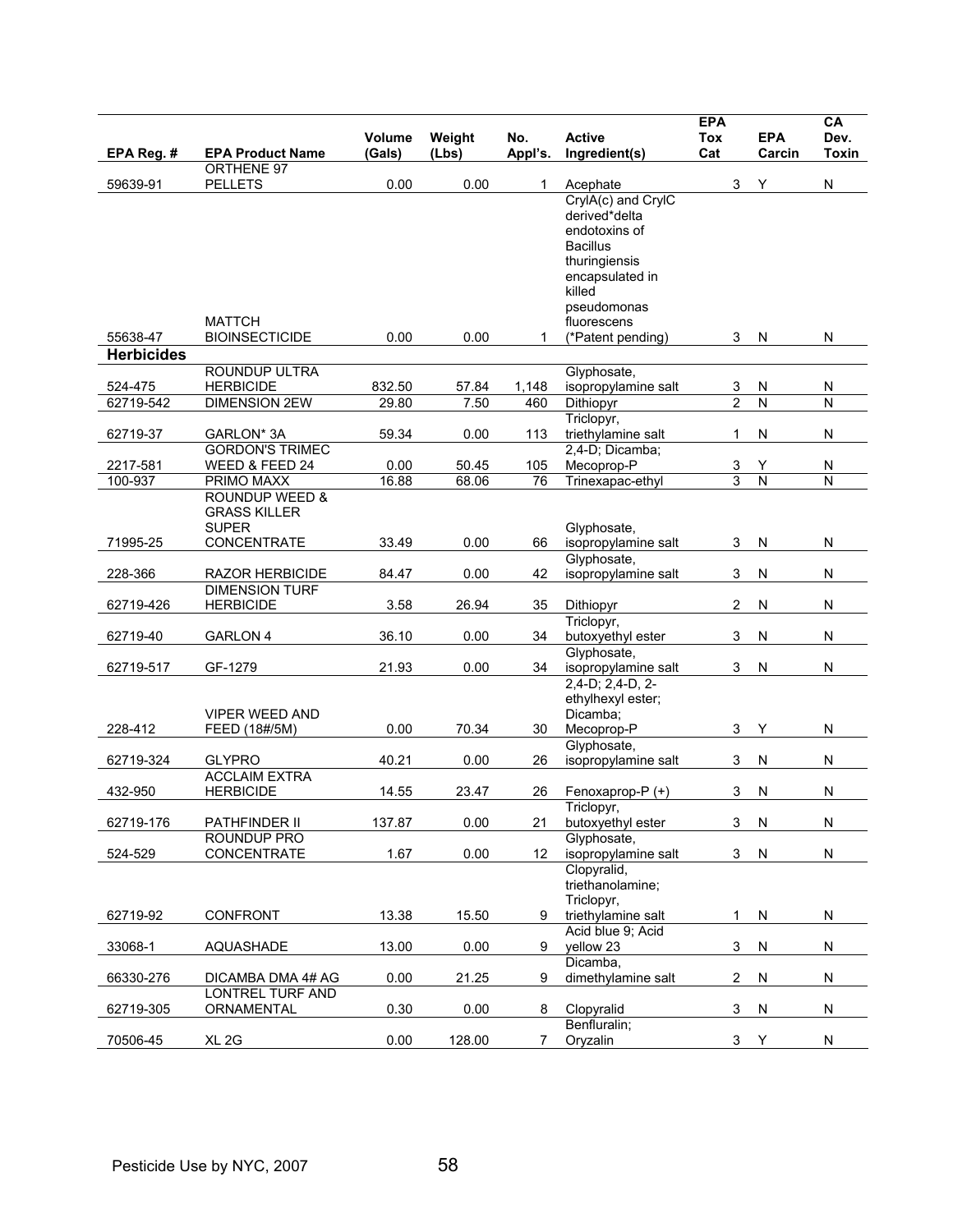| EPA Reg. # | <b>EPA Product Name</b>                    | Volume<br>(Gals) | Weight<br>(Lbs) | No.<br>Appl's. | <b>Active</b><br>Ingredient(s)       | <b>EPA</b><br>Tox<br>Cat | <b>EPA</b><br>Carcin    | CA<br>Dev.<br><b>Toxin</b> |
|------------|--------------------------------------------|------------------|-----------------|----------------|--------------------------------------|--------------------------|-------------------------|----------------------------|
|            |                                            |                  |                 |                | 2,4-D, 2-ethylhexyl                  |                          |                         |                            |
|            |                                            |                  |                 |                | ester;                               |                          |                         |                            |
|            | <b>SPEED ZONE</b>                          |                  |                 |                | Carfentrazone-                       |                          |                         |                            |
| 2217-833   | <b>BROADLEAF</b><br><b>HERBICIDE</b>       | 7.42             | 0.00            | 6              | ethyl, Dicamba;<br>Mecoprop-P        | 3                        | Υ                       | N                          |
|            |                                            |                  |                 |                | Glyphosate,                          |                          |                         |                            |
| 62719-322  | <b>NAF-545</b>                             | 3.06             | 0.00            | 5              | isopropylamine salt                  | 3                        | N                       | N                          |
|            | <b>ROUNDUP WEED &amp;</b>                  |                  |                 |                | Diquat dibromide;                    |                          |                         |                            |
|            | <b>GRASS KILLER</b>                        |                  |                 |                | Glyphosate,                          |                          |                         |                            |
| 71995-29   | <b>CONCENTRATE PLUS</b><br>PENNANT MAGNUM  | 0.06             | 0.00            | 5              | isopropylamine salt                  | 3                        | N                       | N                          |
| 100-950    | <b>HERBICIDE</b>                           | 2.00             | 0.00            | 4              | Metolachlor, (S)                     | 3                        | Y                       | N                          |
| 400-168    | CASORON 4G                                 | 0.00             | 300.00          | 4              | Dichlobenil                          | 3                        | Ý                       | N                          |
|            | <b>BASAGRAN</b>                            |                  |                 |                | Bentazon, sodium                     |                          |                         |                            |
| 7969-45    | <b>HERBICIDE</b>                           | 0.07             | 0.00            | 3              | salt                                 | 3                        | Υ                       | N                          |
|            | <b>EASY WEEDER</b>                         |                  |                 |                |                                      |                          |                         |                            |
|            | <b>FLOWER AND</b>                          |                  |                 |                |                                      |                          |                         |                            |
| 9198-60    | <b>GARDEN WEED</b><br><b>PREVENTER</b>     | 0.00             | 140.00          | 3              | Trifluralin                          | 3                        | Υ                       | N                          |
| 352-656    | KOCIDE 2000                                | 0.00             | 12.00           | 3              | Copper hydroxide                     | $\overline{2}$           | $\overline{\mathsf{N}}$ | N                          |
|            | <b>THIOPHANATE</b>                         |                  |                 |                | Thiophanate-                         |                          |                         |                            |
| 66330-293  | METHYL 4.5L                                | 10.00            | 0.00            | 3              | methyl                               | 3                        | Y                       | Y                          |
|            | <b>ETHREL BRAND</b>                        |                  |                 |                |                                      |                          |                         |                            |
|            | <b>ETHEPHON PLANT</b>                      |                  |                 |                |                                      |                          |                         |                            |
| 264-267    | <b>REGULATOR</b>                           | 9.40             | 0.00            | $\overline{2}$ | Ethephon                             | 1                        | N                       | N                          |
|            |                                            |                  |                 |                | $2,4-D,$                             |                          |                         |                            |
|            |                                            |                  |                 |                | dimethylamine salt;<br>Dicamba,      |                          |                         |                            |
|            | <b>LESCO THREE-WAY</b>                     |                  |                 |                | dimethylamine salt;                  |                          |                         |                            |
|            | <b>SELECTIVE</b>                           |                  |                 |                | MCPP-P.                              |                          |                         |                            |
| 10404-43   | <b>HERBICIDE</b>                           | 4.05             | 0.00            | 2              | dimethylamine salt                   | 1                        | ${\sf N}$               | N                          |
|            |                                            |                  |                 |                | $2,4-D,$                             |                          |                         |                            |
|            |                                            |                  |                 |                | dimethylamine salt;                  |                          |                         |                            |
|            | <b>LESCO THREE-WAY</b><br><b>BENTGRASS</b> |                  |                 |                | Dicamba,<br>dimethylamine salt;      |                          |                         |                            |
|            | <b>SELECTIVE</b>                           |                  |                 |                | MCPP-P,                              |                          |                         |                            |
| 10404-44   | <b>HERBICIDE</b>                           | 2.00             | 0.00            | $^{2}$         | dimethylamine salt                   | 1                        | N                       | N                          |
|            | <b>MON 78473</b>                           |                  |                 |                | Glyphosate,                          |                          |                         |                            |
| 524-536    | <b>HERBICIDE</b>                           | 0.53             | 0.00            | 2              | isopropylamine salt                  | 3                        | N                       | N                          |
|            | <b>ECOSHARP WEED &amp;</b>                 |                  |                 |                |                                      |                          |                         |                            |
| 69836-1    | <b>GRASS KILLER</b>                        | 0.20             | 0.00            | $\overline{2}$ | Acetic acid                          | 1                        | N                       | N                          |
| 10404-86   | 0.15% DIMENSION<br>PLUS FERTILIZER         | 0.00             | 17,900.00       | $\overline{2}$ | Dithiopyr                            | 3                        | ${\sf N}$               | N                          |
|            | THE ANDERSONS                              |                  |                 |                |                                      |                          |                         |                            |
|            | PROFESSIONAL                               |                  |                 |                |                                      |                          |                         |                            |
|            | <b>TURF PRODUCTS</b>                       |                  |                 |                |                                      |                          |                         |                            |
|            | <b>CRABGRASS</b>                           |                  |                 |                |                                      |                          |                         |                            |
|            | PREVENTER WITH                             |                  |                 |                |                                      |                          |                         |                            |
| 9198-65    | 4.7%<br><b>TWIN LIGHT</b>                  | 0.00             | 400.00          | $\overline{2}$ | Siduron                              | 3                        | N                       | N                          |
|            | <b>PROFESSIONAL</b>                        |                  |                 |                |                                      |                          |                         |                            |
|            | <b>TRIFLURALIN 5%</b>                      |                  |                 |                |                                      |                          |                         |                            |
| 9198-129   | <b>GRANULAR</b>                            | 0.00             | 180.00          | $\overline{2}$ | Trifluralin                          | 3                        | Υ                       | N                          |
|            | <b>TUPERSAN</b>                            |                  |                 |                |                                      |                          |                         |                            |
| 10163-213  | <b>HERBICIDE</b>                           | 0.00             | 72.00           | $\overline{2}$ | Siduron                              | 3                        | N                       | N                          |
|            | <b>EMBARK 2-S PLANT</b>                    |                  |                 |                |                                      |                          |                         |                            |
|            | <b>GROWTH</b>                              |                  |                 |                | Mefluidide,                          |                          |                         |                            |
| 2217-759   | <b>REGULATOR</b><br><b>MON 12037</b>       | 0.00             | 9.75            | 2              | diethanolamine salt<br>Halosulfuron- | 3                        | N                       | N                          |
| 524-465    | <b>HERBICIDE</b>                           | 0.00             | 0.13            | $\overline{2}$ | methyl                               | 3 <sup>1</sup>           | ${\sf N}$               | ${\sf N}$                  |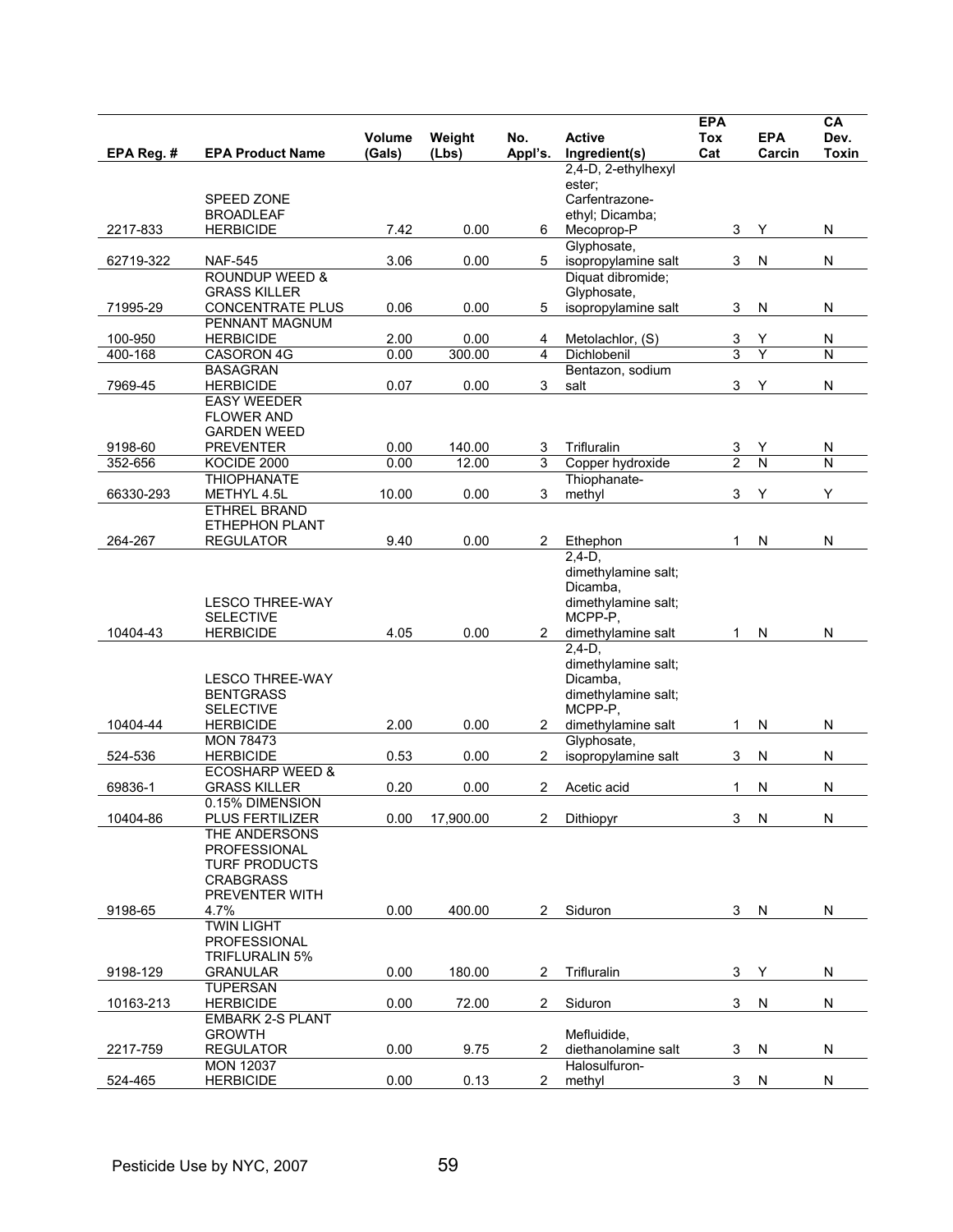|            |                                          | <b>Volume</b> | Weight | No.          | <b>Active</b>                            | <b>EPA</b><br><b>Tox</b> | <b>EPA</b>              | CA<br>Dev.   |
|------------|------------------------------------------|---------------|--------|--------------|------------------------------------------|--------------------------|-------------------------|--------------|
| EPA Reg. # | <b>EPA Product Name</b>                  | (Gals)        | (Lbs)  | Appl's.      | Ingredient(s)                            | Cat                      | Carcin                  | <b>Toxin</b> |
|            |                                          |               |        |              | 2,4-D, 2-ethylhexyl                      |                          |                         |              |
|            | EH 1068 TRIMEC                           |               |        |              | ester; 2,4-DP-P,<br>isooctyl ester;      |                          |                         |              |
| 2217-774   | <b>ESTER</b>                             | 128.00        | 0.00   | 1            | Dicamba                                  | 3                        | $\mathsf{N}$            | N            |
|            | PRE-M 3.3 EC TURF                        |               |        |              |                                          |                          |                         |              |
| 241-360    | <b>HERBICIDE</b><br>PROXY GROWTH         | 50.00         | 0.00   | 1            | Pendimethalin                            | 3                        | Υ                       | ${\sf N}$    |
| 432-1230   | <b>REGULATOR</b>                         | 5.00          | 0.00   | 1            | Ethephon                                 | 1                        | N                       | ${\sf N}$    |
|            |                                          |               |        |              | Carfentrazone-                           |                          |                         |              |
|            | <b>MON 78481</b><br><b>HERBICIDE</b>     |               |        |              | ethyl; Glyphosate,                       |                          |                         |              |
| 524-543    | ROUNDUP VM                               | 0.32          | 0.00   | 1            | potassium salt<br>Glyphosate.            | 1                        | N                       | N            |
| 524-544    | <b>HERBICIDE</b>                         | 0.32          | 0.00   | 1            | potassium salt                           | 3                        | N                       | ${\sf N}$    |
|            |                                          |               |        |              | Glyphosate,                              |                          |                         |              |
|            | <b>MON 78736</b>                         |               |        |              | isopropylamine<br>salt; Triclopyr,       |                          |                         |              |
| 524-541    | <b>HERBICIDE</b>                         | 0.25          | 0.00   | 1            | triethylamine salt                       | 3                        | $\mathsf{N}$            | N            |
|            |                                          |               |        |              | Diquat dibromide;                        |                          |                         |              |
|            | <b>MON 78365</b>                         |               |        |              | Glyphosate,                              |                          |                         |              |
| 524-535    | <b>HERBICIDE</b>                         | 0.24          | 0.00   | 1            | monoammonium<br>salt                     | 3                        | N                       | N            |
|            |                                          |               |        |              | $2,4-D,$                                 |                          |                         |              |
|            |                                          |               |        |              | isopropylamine                           |                          |                         |              |
| 62719-366  | <b>GLYMIX MT</b>                         | 0.16          | 0.00   | 1            | salt; Glyphosate,<br>isopropylamine salt | 3                        | N                       | N            |
| 62719-529  | <b>SCYTHE HERBICIDE</b>                  | 0.16          | 0.00   | $\mathbf{1}$ | Nonanoic acid                            | $\overline{2}$           | $\overline{\mathsf{N}}$ | Ñ            |
|            |                                          |               |        |              | Glyphosate,                              |                          |                         |              |
| 524-549    | RD 1617 HERBICIDE                        | 0.12          | 0.00   | 1            | potassium salt                           | 3                        | N                       | N            |
|            |                                          |               |        |              | Glyphosate,<br>isopropylamine            |                          |                         |              |
|            | <b>MON 78783</b>                         |               |        |              | salt; Triclopyr,                         |                          |                         |              |
| 524-542    | <b>HERBICIDE</b>                         | 0.06          | 0.00   | 1            | triethylamine salt                       | 3                        | N                       | N            |
|            | ROUNDUP ULTRA                            |               |        |              | Glyphosate,<br>monoammonium              |                          |                         |              |
| 524-504    | <b>DRY</b>                               | 0.06          | 0.00   | 1            | salt                                     | 3                        | N                       | N            |
|            |                                          |               |        |              | Diquat dibromide;                        |                          |                         |              |
|            |                                          |               |        |              | Glyphosate,<br>isopropylamine            |                          |                         |              |
|            | <b>MON 78868</b>                         |               |        |              | salt; Imazapic,                          |                          |                         |              |
| 524-547    | <b>HERBICIDE</b>                         | 0.05          | 0.00   | $\mathbf{1}$ | ammonium salt                            | 3                        | N                       | ${\sf N}$    |
|            | <b>MON 77859</b>                         |               |        |              | Glyphosate,                              |                          |                         |              |
| 524-508    | <b>HERBICIDE</b><br>DUPONT ESCORT XP     | 0.05          | 0.00   | 1            | ethanolamine salt                        | 2                        | N                       | N            |
| 352-439    | <b>HERBICIDE</b>                         | 0.03          | 0.00   | 1            | Metsulfuron-methyl                       | 3                        | N                       | N            |
|            | ROUNDUP D-PAK                            |               |        |              | Glyphosate,                              |                          |                         |              |
| 524-494    | <b>HERBICIDE</b><br><b>FALLOW MASTER</b> | 0.03          | 0.00   | $\mathbf{1}$ | isopropylamine salt<br>Dicamba:          | 3                        | ${\sf N}$               | ${\sf N}$    |
|            | <b>BROADSPECTRUM</b>                     |               |        |              | Glyphosate,                              |                          |                         |              |
| 524-507    | <b>HERBICIDE</b>                         | 0.03          | 0.00   | $\mathbf{1}$ | isopropylamine salt                      | 1                        | N                       | N            |
|            | <b>MON 37500</b>                         |               |        |              |                                          |                          |                         |              |
| 524-499    | <b>TECHNICAL</b><br><b>GLYPHOSATE</b>    | 0.03          | 0.00   | 1            | Sulfosulfuron                            | 3                        | Υ                       | ${\sf N}$    |
|            | <b>TECHNICAL</b>                         |               |        |              |                                          |                          |                         |              |
| 524-558    | (WETCAKE)                                | 0.03          | 0.00   | 1            | Glyphosate                               | 2                        | N                       | N            |
|            | <b>POTASSIUM</b>                         | 0.03          | 0.00   | $\mathbf{1}$ | Glyphosate,                              |                          |                         | N            |
| 524-561    | GLYPHOSATE 58% G2                        |               |        |              | potassium salt<br>Diquat dibromide;      | 3                        | N                       |              |
|            |                                          |               |        |              | Glyphosate,                              |                          |                         |              |
|            |                                          |               |        |              | isopropylamine                           |                          |                         |              |
| 524-546    | <b>MON 79158</b><br><b>HERBICIDE</b>     | 0.03          | 0.00   | 1            | salt; Imazapic,<br>ammonium salt         | 3                        |                         | N            |
| 524-550    | RD1619 HERBICIDE                         | 0.03          | 0.00   | $\mathbf{1}$ | Glyphosate                               | 3                        | $\frac{N}{N}$           | ${\sf N}$    |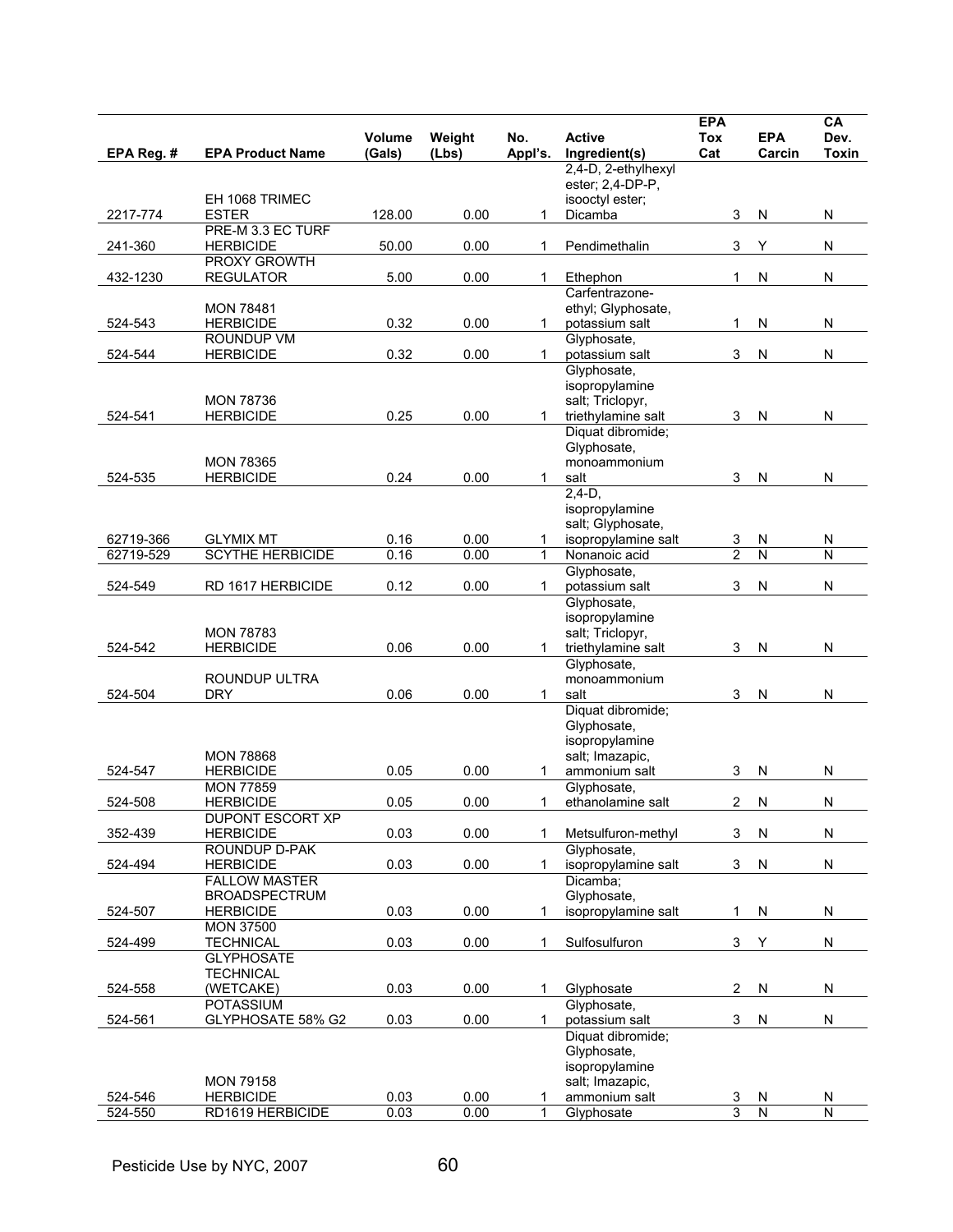|            |                                              | <b>Volume</b> | Weight | No.          | <b>Active</b>                             | <b>EPA</b><br>Tox       | <b>EPA</b> | CA<br>Dev.   |
|------------|----------------------------------------------|---------------|--------|--------------|-------------------------------------------|-------------------------|------------|--------------|
| EPA Reg. # | <b>EPA Product Name</b>                      | (Gals)        | (Lbs)  | Appl's.      | Ingredient(s)                             | Cat                     | Carcin     | <b>Toxin</b> |
|            |                                              |               |        |              | Glyphosate,                               |                         |            |              |
| 524-553    | RD 1626 HERBICIDE<br><b>FLOREL BRAND</b>     | 0.03          | 0.00   | 1            | potassium salt                            | 3                       | N          | ${\sf N}$    |
|            | <b>GROWTH</b>                                |               |        |              |                                           |                         |            |              |
| 54705-8    | <b>REGULATOR</b>                             | 0.02          | 0.00   | 1            | Ethephon                                  | 3                       | ${\sf N}$  | N            |
| 524-506    | MON 77945 62.6%<br><b>HERBICIDE</b>          | 0.02          | 0.00   | 1            | Glyphosate,<br>ethanolamine salt          | 3                       | N          | N            |
|            |                                              |               |        |              | Acetochlor;                               |                         |            |              |
|            |                                              |               |        |              | Atrazine;                                 |                         |            |              |
|            | <b>MON 78102</b>                             |               |        |              | Glyphosate,                               |                         |            |              |
| 524-510    | <b>HERBICIDE</b><br><b>MON 78270</b>         | 0.02          | 0.00   | 1            | isopropylamine salt<br>Glyphosate,        | 2                       | Y          | N            |
| 524-537    | <b>HERBICIDE</b>                             | 0.02          | 0.00   | 1            | potassium salt                            | 3                       | N          | ${\sf N}$    |
|            | <b>MON 69400</b>                             |               |        |              |                                           |                         |            |              |
|            | <b>MANUFACTURING</b>                         |               |        |              |                                           |                         |            |              |
| 524-515    | USE PRODUCT<br><b>MAVERICK C/A</b>           | 0.02          | 0.00   | 1            | Acetochlor                                | 3                       | Υ          | ${\sf N}$    |
| 524-525    | <b>HERBICIDE</b>                             | 0.02          | 0.00   | 1            | Sulfosulfuron                             | 3                       | Υ          | ${\sf N}$    |
|            |                                              |               |        |              | Glyphosate,                               |                         |            |              |
| 524-579    | ROUNDUP PROMAX                               | 0.01          | 0.00   | 1            | potassium salt                            | 3                       | N          | N            |
| 524-559    | <b>IPA GLYPHOSATE</b><br>62% G2              | 0.01          | 0.00   | 1            | Glyphosate,<br>isopropylamine salt        | 3                       | N          | N            |
|            | 54% GLYPHOSATE                               |               |        |              | Glyphosate,                               |                         |            |              |
| 524-530    | <b>IPA SALT PREMIX</b>                       | 0.01          | 0.00   | $\mathbf{1}$ | isopropylamine salt                       | 3                       | N          | N            |
|            |                                              |               |        |              | Carfentrazone-                            |                         |            |              |
| 524-540    | <b>MON 78404</b><br><b>HERBICIDE</b>         | 0.01          | 0.00   | 1.           | ethyl; Glyphosate,<br>isopropylamine salt | 1                       | N          | N            |
|            |                                              |               |        |              | Glyphosate,                               |                         |            |              |
|            | ROUNDUP E Z DRY                              |               |        |              | monoammonium                              |                         |            |              |
| 524-477    | <b>HERBICIDE</b><br><b>HARNESS XTRA 5.6L</b> | 0.01          | 0.00   | 1            | salt                                      | 3                       | N          | N            |
|            | <b>HERBICIDE PREMIX</b>                      |               |        |              | Acetochlor;                               |                         |            |              |
| 524-485    | FOR CORN                                     | 0.01          | 0.00   | 1            | Atrazine                                  | 3                       | Y          | N            |
|            |                                              |               |        |              | Acetochlor;                               |                         |            |              |
|            | <b>MON 58420</b>                             |               |        |              | Atrazine:<br>Glyphosate,                  |                         |            |              |
| 524-493    | <b>HERBICIDE</b>                             | 0.01          | 0.00   | 1            | isopropylamine salt                       | $\mathbf{1}$            | Υ          | N            |
|            |                                              |               |        |              | Acetochlor:                               |                         |            |              |
|            | <b>MON 58442</b>                             |               |        |              | Atrazine;<br>Glyphosate,                  |                         |            |              |
| 524-497    | <b>HERBICIDE</b>                             | 0.01          | 0.00   | 1            | isopropylamine salt                       | 3                       | Y          | N            |
|            | <b>MON 58494</b>                             |               |        |              | Acetochlor:                               |                         |            |              |
| 524-511    | <b>HERBICIDE</b>                             | 0.01          | 0.00   | 1            | Atrazine                                  | 3                       | Y          | ${\sf N}$    |
|            | <b>ROUNDUP</b><br><b>PROBLEND</b>            |               |        |              | Glyphosate,                               |                         |            |              |
| 524-518    | <b>HERBICIDE</b>                             | 0.01          | 0.00   | 1            | isopropylamine salt                       | 3                       | N          | N            |
|            |                                              |               |        |              | Glyphosate,                               |                         |            |              |
|            | <b>MON 78095</b>                             |               |        |              | isopropylamine                            |                         |            |              |
| 524-520    | <b>HERBICIDE</b><br><b>MON 78128</b>         | 0.01          | 0.00   | 1            | salt; Oxyfluorfen<br>Glyphosate,          | 3                       | Υ          | N            |
| 524-521    | <b>HERBICIDE</b>                             | 0.01          | 0.00   | 1            | ethanolamine salt                         | $\overline{\mathbf{c}}$ | N          | ${\sf N}$    |
|            | MON 78623 58%                                |               |        |              |                                           |                         |            |              |
|            | <b>TECHNICAL</b>                             |               |        |              | Glyphosate,                               |                         |            |              |
| 524-532    | SOLUTION                                     | 0.01          | 0.00   | $\mathbf{1}$ | potassium salt<br>Atrazine:               | 3                       | N          | N            |
|            | <b>MON 78088</b>                             |               |        |              | Glyphosate,                               |                         |            |              |
| 524-509    | <b>HERBICIDE</b>                             | 0.01          | 0.00   | 1            | isopropylamine salt                       | 3                       | ${\sf N}$  | N            |
|            | <b>ROUNDUP</b>                               |               |        |              | Glyphosate,                               |                         |            |              |
| 524-512    | <b>ULTRAMAX</b><br><b>MON 78271</b>          | 0.01          | 0.00   | 1            | isopropylamine salt<br>Glyphosate,        | 3                       | N          | N            |
| 524-538    | <b>HERBICIDE</b>                             | 0.01          | 0.00   | 1            | potassium salt                            | 2                       | N          | N            |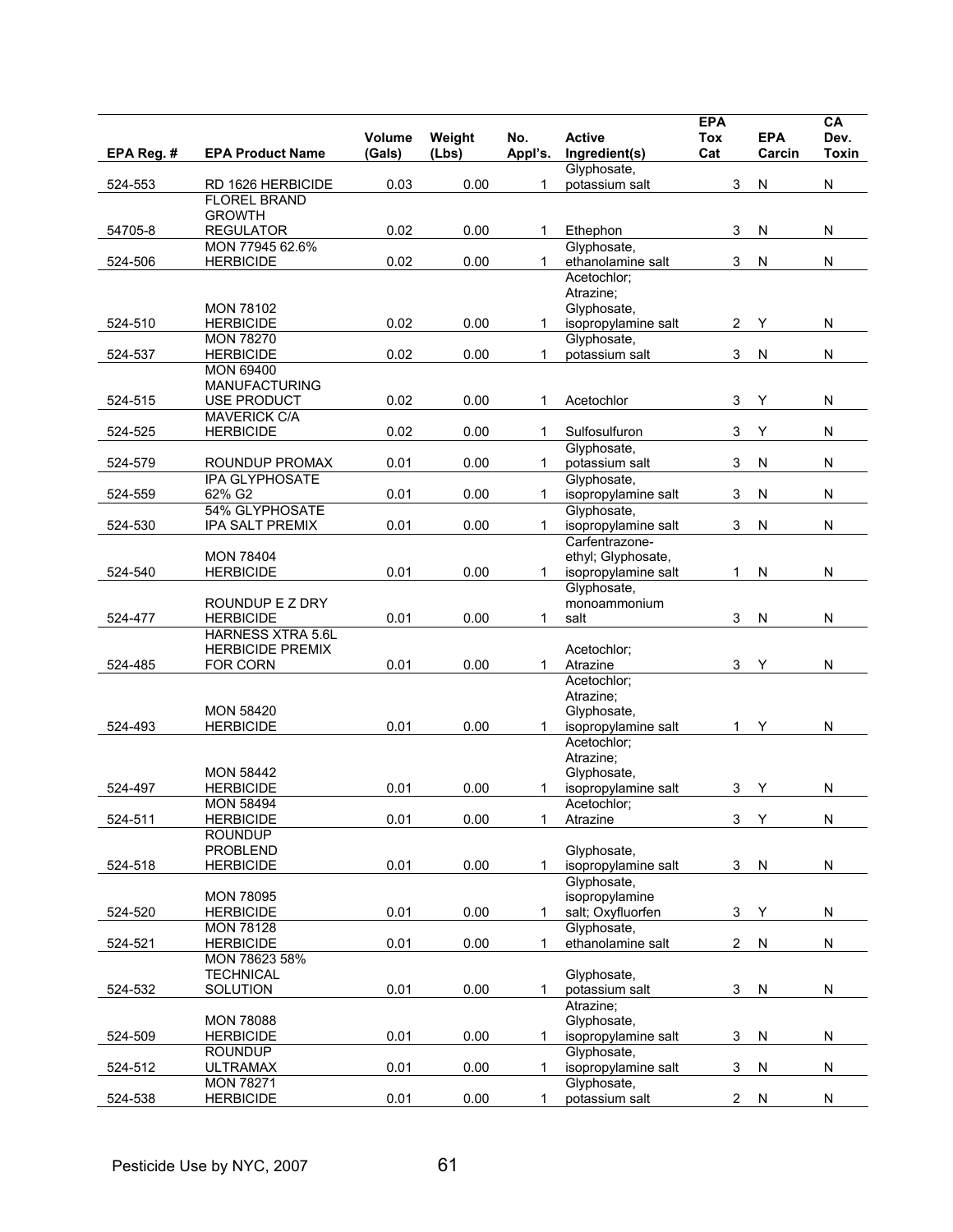| No.<br><b>Active</b><br>Volume<br>Weight<br><b>Tox</b>                                   | <b>EPA</b><br>Dev.     |
|------------------------------------------------------------------------------------------|------------------------|
| <b>EPA Product Name</b><br>(Lbs)<br>Appl's.<br>Ingredient(s)<br>Cat<br>(Gals)            | Carcin<br><b>Toxin</b> |
| EPA Reg. #<br>HARNESS 20 G                                                               |                        |
| 524-487<br><b>HERBICIDE</b><br>0.01<br>0.00<br>Acetochlor<br>3<br>1                      | Υ<br>N                 |
| $\overline{3}$<br>MON 8411 HERBICIDE<br>524-488<br>0.01<br>0.00<br>1<br>Acetochlor       | Y<br>N                 |
| Acetochlor;                                                                              |                        |
| <b>MON 78103</b><br>Glyphosate,                                                          |                        |
| 0.01<br>524-513<br><b>HERBICIDE</b><br>0.00<br>isopropylamine salt<br>3<br>1             | Υ<br>N                 |
| Glyphosate,<br><b>ACCORD XL</b>                                                          |                        |
| 0.01<br>3<br><b>HERBICIDE</b><br>0.00<br>isopropylamine salt<br>524-517<br>$\mathbf{1}$  | N<br>N                 |
| <b>MAVERICK</b>                                                                          |                        |
| 3<br><b>HERBICIDE</b><br>0.01<br>0.00<br>Sulfosulfuron<br>524-500<br>1                   | Υ<br>N                 |
| <b>TOPHAND GRASS</b><br>0.01<br>0.00<br>Acetochlor                                       | ${\sf N}$<br>Υ         |
| 524-483<br><b>HERBICIDE</b><br>2<br>1<br><b>ROUNDUP ORIGINAL</b><br>Glyphosate,          |                        |
| 0.01<br>3<br>524-539<br>2K HERBICIDE<br>0.00<br>$\mathbf{1}$<br>potassium salt           | N<br>N                 |
| <b>MON 78460A</b><br>Glyphosate,                                                         |                        |
| 2<br>524-548<br><b>HERBICIDE</b><br>0.01<br>0.00<br>potassium salt<br>1                  | N<br>N                 |
| Glyphosate,                                                                              |                        |
| 0.01<br>3<br>524-578<br>RD 1685<br>0.00<br>$\mathbf{1}$<br>potassium salt                | ${\sf N}$<br>N         |
| Glyphosate,                                                                              |                        |
| 0.01<br>3<br>524-557<br>MON 008 HERBICIDE<br>0.00<br>$\mathbf{1}$<br>isopropylamine salt | N<br>N                 |
| Glyphosate,                                                                              |                        |
| 524-514<br><b>MON 78063</b><br>0.01<br>0.00<br>isopropylamine salt<br>2<br>1             | N<br>N                 |
| Glyphosate,                                                                              |                        |
| isopropylamine                                                                           |                        |
| salt; Quizalofop-P-<br><b>MON 78746</b>                                                  |                        |
| 0.01<br>0.00<br>524-523<br><b>HERBICIDE</b><br>1<br>ethyl<br>1                           | N<br>N                 |
| <b>SEMPRA CA</b><br>Halosulfuron-<br>3                                                   | N                      |
| 524-524<br><b>HERBICIDE</b><br>0.01<br>0.00<br>methyl<br>1<br><b>MON 37525W</b>          | N                      |
| <b>HERBICIDE MON</b>                                                                     |                        |
| 0.01<br>0.00<br>3<br>524-526<br>37525 NC<br>Sulfosulfuron<br>1                           | Y<br>N                 |
| $2,4-D,$                                                                                 |                        |
| isopropylamine                                                                           |                        |
| salt; Glyphosate,                                                                        |                        |
| 0.01<br>524-531<br>RT MASTER<br>0.00<br>3<br>1<br>isopropylamine salt                    | N<br>N                 |
| <b>MON 44951</b>                                                                         |                        |
| 0.01<br>0.00<br>3<br>524-534<br><b>HERBICIDE</b><br>Sulfosulfuron<br>1                   | Y<br>${\sf N}$         |
| <b>MON 58430</b>                                                                         |                        |
| 524-496<br><b>HERBICIDE</b><br>0.01<br>0.00<br>Acetochlor<br>3<br>1                      | Υ<br>N                 |
| ROUNDUP WSD                                                                              |                        |
| <b>WATER SOLUBLE</b><br>Glyphosate,                                                      |                        |
| DRY HERBICIDE<br><b>DEPLOY DRY</b><br>monoammonium                                       |                        |
| 0.01<br>0.00<br>524-502<br><b>HERBICIDE</b><br>3<br>1<br>salt                            | N<br>N                 |
| Glyphosate,                                                                              |                        |
| ROUNDUP PRODRY<br>monoammonium                                                           |                        |
| <b>HERBICIDE</b><br>0.01<br>0.00<br>3<br>524-505<br>1<br>salt                            | N<br>N                 |
| <b>HARNESS PLUS</b>                                                                      |                        |
| 524-476<br><b>HERBICIDE</b><br>0.01<br>0.00<br>Acetochlor<br>1<br>1                      | Y<br>N                 |
| 3<br>MON-8413 HERBICIDE<br>0.01<br>0.00<br>524-490<br>1<br>Acetochlor                    | Y<br>N                 |
| <b>HARNESS XTRA</b><br>Acetochlor;                                                       |                        |
| 524-480<br><b>HERBICIDE</b><br>0.01<br>0.00<br>3<br>1<br>Atrazine                        | Y<br>N                 |
| Glyphosate,                                                                              |                        |
| 0.01<br>0.00<br>potassium salt<br>3<br>524-554<br>RD 1629 HERBICIDE<br>1                 | N<br>N                 |
| <b>MON 44940 SC</b>                                                                      |                        |
| 524-533<br><b>HERBICIDE</b><br>0.00<br>0.00<br>Sulfosulfuron<br>3<br>$\mathbf{1}$        | Υ<br>N                 |
| LONTREL T<br>0.00<br>1                                                                   | N<br>N                 |
| 62719-80<br><b>TECHNICAL</b><br>0.00<br>Clopyralid<br>1<br>LESCO PRE-M 0.86%             |                        |
| 10404-100<br>0.00<br>3,000.00<br>Pendimethalin<br>3<br><b>PLUS FERTILIZER</b><br>1       | Y<br>N                 |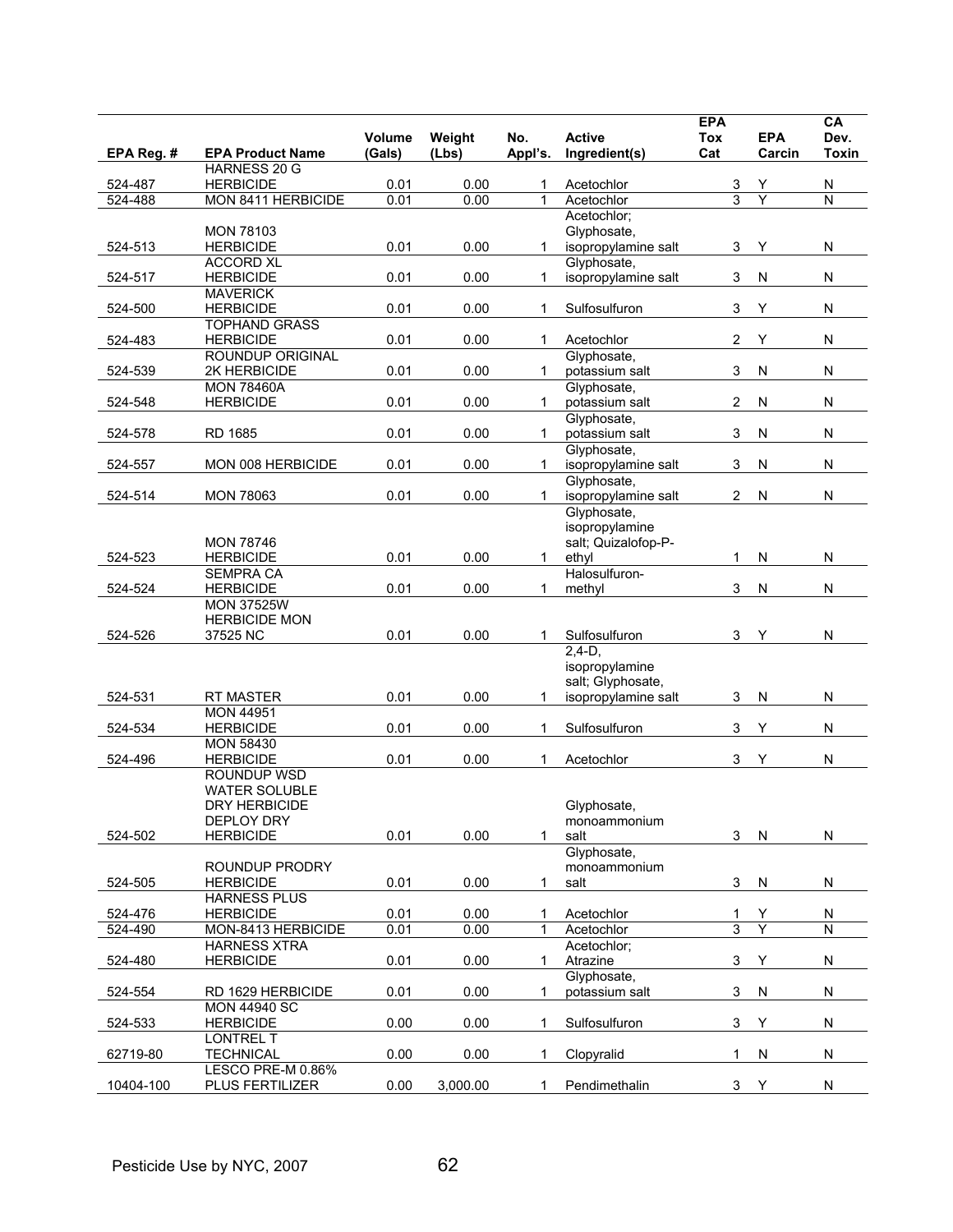|                      |                                                 | Volume        | Weight             | No.      | <b>Active</b>                    | <b>EPA</b><br><b>Tox</b> | <b>EPA</b>              | CA<br>Dev.              |
|----------------------|-------------------------------------------------|---------------|--------------------|----------|----------------------------------|--------------------------|-------------------------|-------------------------|
| EPA Reg. #           | <b>EPA Product Name</b>                         | (Gals)        | (Lbs)              | Appl's.  | Ingredient(s)                    | Cat                      | Carcin                  | Toxin                   |
|                      |                                                 |               |                    |          | $2,4-D,$<br>dimethylamine salt;  |                          |                         |                         |
|                      | <b>ANDERSON'S WEED</b>                          |               |                    |          | MCPP.                            |                          |                         |                         |
| 9198-54              | AND FEED II 28-3-9                              | 0.00          | 300.00             | 1        | dimethylamine salt               | 3                        | N                       | N                       |
|                      |                                                 |               |                    |          | $2,4-D,$<br>triisopropanolamine  |                          |                         |                         |
|                      | <b>RIVERDALE XRM-</b>                           |               |                    |          | salt; Clopyralid;                |                          |                         |                         |
|                      | 5202 PREMIUM WEED                               |               |                    |          | Triclopyr,                       |                          |                         |                         |
| 228-340              | <b>AND FEED</b>                                 | 0.00          | 100.00             | 1        | triethylamine salt               | 3                        | N                       | N                       |
| 8378-64              | <b>SHAW'S TUPERSAN</b><br>470 GRANULES          | 0.00          | 60.00              | 1        | Siduron                          | 3                        | N                       | ${\sf N}$               |
|                      | <b>LEBANON</b>                                  |               |                    |          | $2,4-D,$                         |                          |                         |                         |
|                      | <b>FERTILIZER PLUS</b>                          |               |                    |          | butoxyethanol                    |                          |                         |                         |
|                      | <b>CONFRONT TR</b>                              |               |                    |          | ester; Triclopyr,                |                          |                         |                         |
| 961-394              | <b>BRAND HERBICIDE</b><br><b>BARRICADE 65WG</b> | 0.00          | 37.50              | 1        | butoxyethyl ester                | 3                        | N                       | N                       |
| 100-834              | <b>HERBICIDE</b>                                | 0.00          | 0.18               | 1        | Prodiamine                       | 3                        | Υ                       | ${\sf N}$               |
|                      | <b>DIMENSION* ULTRA</b>                         |               |                    |          |                                  |                          |                         |                         |
| 62719-445            | 40WP                                            | 0.00          | 0.01               | 1        | Dithiopyr                        | 3                        | N                       | N                       |
|                      |                                                 |               |                    |          | Halosulfuron-                    |                          |                         |                         |
| 81880-1              | GWN-3069                                        | 0.00          | 0.00               | 1        | methyl                           | 3                        | N                       | N                       |
| <b>Fungicides</b>    | ALIETTE WDG BRAND                               |               |                    |          |                                  |                          |                         |                         |
| 432-890              | <b>FUNGICIDE</b>                                | 0.00          | 1,303.75           | 41       | Fosetyl-Al                       | 3                        | $\mathsf{N}$            | N                       |
|                      | <b>ECHO 720</b>                                 |               |                    |          |                                  |                          |                         |                         |
|                      | <b>AGRICULTURAL</b>                             |               |                    |          |                                  |                          |                         |                         |
| 60063-7              | <b>FUNGICIDE</b>                                | 107.31        | 0.00               | 27       | Chlorothalonil                   | $\overline{2}$           | Υ                       | N                       |
| 100-1093             | <b>HERITAGE</b><br><b>FUNGICIDE</b>             | 0.09          | 81.64              | 26       | Azoxystrobin                     | 3                        | N                       | N                       |
|                      | <b>BAYLETON 50 TURF</b>                         |               |                    |          |                                  |                          |                         |                         |
|                      | AND ORNAMENTAL                                  |               |                    |          |                                  |                          |                         |                         |
|                      | <b>FUNGICIDE IN WATER</b>                       |               |                    |          |                                  |                          |                         |                         |
| 432-1360             | <b>SOLUBLE PACKETS</b>                          | 1.00          | 188.79             | 25       | Triadimefon                      | 3<br>1                   | Y<br>Ÿ                  | Y<br>N                  |
| 50534-202<br>60063-3 | DACONIL SDG<br><b>ECHO 825</b>                  | 74.00<br>0.00 | 234.95<br>552.00   | 24<br>24 | Chlorothalonil<br>Chlorothalonil | 1                        | Υ                       | ${\sf N}$               |
| 7969-184             | Insignia Fungicide                              | 0.00          | 326.71             | 21       | Pyraclostrobin                   | 3                        | $\overline{\mathsf{N}}$ | $\overline{N}$          |
| 100-796              | <b>SUBDUE MAXX</b>                              | 45.20         | 21.38              | 18       | Mefenoxam                        | $\overline{3}$           | $\mathsf{N}$            | N                       |
|                      | <b>BANOL TURF AND</b>                           |               |                    |          |                                  |                          |                         |                         |
|                      | ORNAMENTAL                                      |               |                    |          | Propamocarb                      |                          |                         |                         |
| 432-942              | <b>FUNGICIDE</b>                                | 20.28         | 0.00               | 16       | hydrochloride<br>Thiophanate-    | 3                        | N                       | N                       |
| 58185-33             | <b>DOMAIN FL</b>                                | 8.53          | 0.00               | 14       | methyl                           | 3 <sup>1</sup>           | Y                       | Y                       |
|                      | THE ANDERSONS                                   |               |                    |          |                                  |                          |                         |                         |
|                      | <b>TURF FUNGICIDE</b>                           |               |                    |          |                                  |                          |                         |                         |
| 9198-115             | WITH 5.0% DACONIL                               | 0.00          | 4,500.00           | 13       | Chlorothalonil                   | $\mathbf{1}$             | Y                       | N                       |
| 100-769              | <b>MEDALLION</b><br><b>FUNGICIDE</b>            | 1.00          | 89.61              | 12       | Fludioxonil                      | 3                        | N                       | N                       |
| 100-741              | <b>ALAMO FUNGICIDE</b>                          | 29.34         | 0.00               | 12       | Propiconazole                    | $\overline{2}$           | Ÿ                       | $\overline{\mathsf{N}}$ |
| 7969-124             | <b>CYGNUS FUNGICIDE</b>                         | 0.00          | 1.34               | 11       | Kresoxim-methyl                  | $\overline{3}$           | Υ                       | ${\sf N}$               |
|                      | CHIPCO 26019 FLO                                |               |                    |          |                                  |                          |                         |                         |
| 432-888              | <b>BRAND FUNGICIDE</b>                          | 31.19         | 0.00               | 10       | Iprodione                        | 3                        | Υ                       | N                       |
|                      | BUMPER 14.3 EC<br>(PROPICONAZOLE)               |               |                    |          |                                  |                          |                         |                         |
| 66222-41             | <b>FUNGICIDE</b>                                | 0.12          | 0.00               | 10       | Propiconazole                    | 2                        | Y                       | N                       |
| 62719-346            | PROPICONAZOLE EC                                | 15.47         | $\overline{10.00}$ | 9        | Propiconazole                    | $\overline{2}$           | Ÿ                       | ${\sf N}$               |
|                      | DACONIL 720                                     |               |                    |          |                                  |                          |                         |                         |
|                      | <b>FLOWABLE</b>                                 |               |                    |          |                                  |                          |                         |                         |
| 50534-209            | <b>FUNGICIDE</b>                                | 37.00         | 0.00               | 9        | Chlorothalonil                   |                          | 3 Y                     | N                       |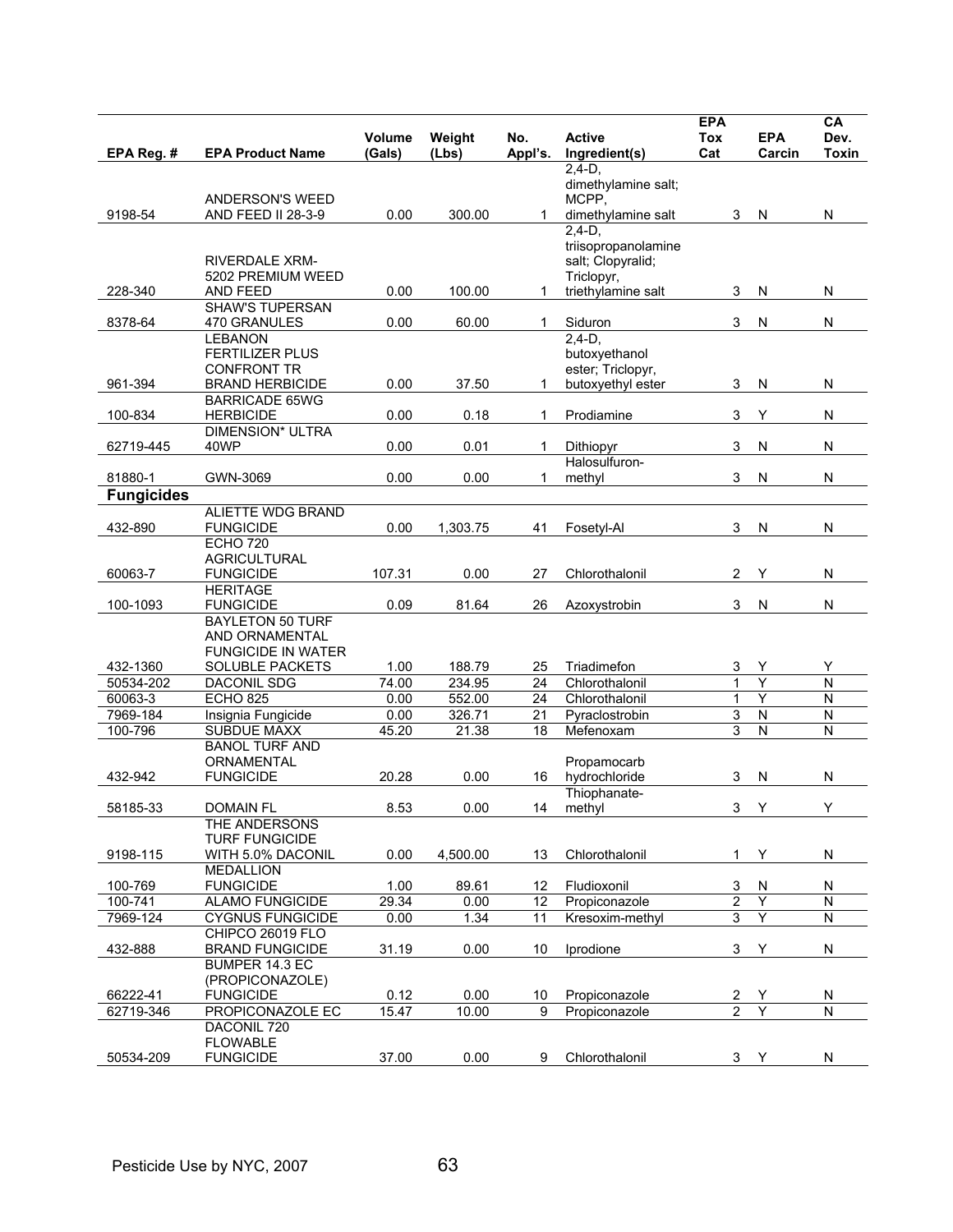|                     |                                         |              |                      |                |                              | <b>EPA</b>     |                              | CA                           |
|---------------------|-----------------------------------------|--------------|----------------------|----------------|------------------------------|----------------|------------------------------|------------------------------|
|                     |                                         | Volume       | Weight               | No.            | <b>Active</b>                | Tox            | <b>EPA</b>                   | Dev.                         |
| EPA Reg. #          | <b>EPA Product Name</b>                 | (Gals)       | (Lbs)                | Appl's.        | Ingredient(s)                | Cat            | Carcin                       | Toxin                        |
|                     |                                         |              |                      |                | Alkyl (50%C12,               |                |                              |                              |
|                     |                                         |              |                      |                | 30%C14, 17%C16,              |                |                              |                              |
|                     |                                         |              |                      |                | 3%C18)                       |                |                              |                              |
|                     |                                         |              |                      |                | dimethylethylbenzyl          |                |                              |                              |
|                     |                                         |              |                      |                | ammonium                     |                |                              |                              |
|                     |                                         |              |                      |                | chloride; Alkyl*             |                |                              |                              |
|                     |                                         |              |                      |                | dimethyl benzyl              |                |                              |                              |
|                     |                                         |              |                      |                | ammonium chloride            |                |                              |                              |
|                     |                                         |              |                      |                | *(50%C12,                    |                |                              |                              |
|                     |                                         |              |                      |                | 30%C14, 17%C16,              |                |                              |                              |
|                     |                                         |              |                      |                | 3%C18); Alkyl*               |                |                              |                              |
|                     |                                         |              |                      |                | dimethyl benzyl              |                |                              |                              |
|                     |                                         |              |                      |                | ammonium chloride            |                |                              |                              |
|                     |                                         |              |                      |                | *(60%C14,                    |                |                              |                              |
|                     | <b>CONSAN TRIPLE</b>                    |              |                      |                | 30%C16, 5%C18,               |                |                              |                              |
| 58044-3             | <b>ACTION 20</b>                        | 0.24         | 0.00                 | $7^{\circ}$    | 5%C12)                       | $\mathbf{1}$   | N                            | N                            |
|                     |                                         |              |                      |                | Iprodione;                   |                |                              |                              |
|                     | <b>PROTURF FLUID</b>                    |              |                      |                | Thiophanate-                 |                |                              |                              |
| 538-183             | <b>FUNGICIDE</b>                        | 15.50        | 0.00                 | 6              | methyl                       | 3              | Y                            | Y                            |
| 7969-224            | <b>CURALAN EG</b>                       | 0.00         | $\overline{211}$ .00 | 6              | Vinclozolin                  | $\overline{3}$ | Y                            | Y                            |
|                     | THE ANDERSONS                           |              |                      |                |                              |                |                              |                              |
|                     | 1.0% BAYLETON(R)                        |              |                      |                |                              |                |                              |                              |
| 9198-111            | <b>FUNGICIDE</b>                        | 0.00         | 725.00               | 5              | Triadimefon                  | 3              | Y                            | Y                            |
|                     | <b>RONILAN EG</b>                       |              |                      |                |                              |                |                              |                              |
| 7969-85             | <b>FUNGICIDE</b>                        | 0.00         | 102.10               | 5              | Vinclozolin                  | 3              | Y                            | Υ                            |
| 400-454             | <b>TURFCIDE 4F</b>                      | 29.28        | 0.00                 | 4              | <b>PCNB</b>                  | 3              | Ÿ                            | N                            |
|                     | <b>IPRODIONE 2SE</b>                    |              |                      |                |                              |                |                              |                              |
| 66330-305           | <b>TURF</b>                             | 20.00        | 0.00                 | 4              | Iprodione                    | 3              | Υ                            | N                            |
|                     | <b>NOVOZYMES</b><br><b>BIOFUNGICIDE</b> |              |                      |                | <b>Bacillus</b>              |                |                              |                              |
|                     | <b>GREEN RELEAF 710-</b>                |              |                      |                | licheniformis                |                |                              |                              |
| 70127-2             | 140                                     | 19.80        | 0.00                 | 4              | SB3086; IBA                  | 3              | N                            | N                            |
| 70252-11            | MEFENOXAM 2L                            | 3.50         | 32.00                | 4              | Mefenoxam                    | 3              | N                            | ${\sf N}$                    |
| 100-794             | SUBDUE GR                               | 0.00         | 360.00               | 4              | Mefenoxam                    | 3              | N                            | ${\sf N}$                    |
|                     | <b>ENDORSE WETTABLE</b>                 |              |                      |                |                              |                |                              |                              |
| 66330-41            | POWDER FUNGICIDE                        | 0.00         | 87.50                | 4              | Polyoxin D zinc salt         | 3              | N                            | N                            |
|                     | SUBDUE WSP                              |              |                      |                |                              |                |                              |                              |
|                     |                                         |              |                      |                |                              |                |                              |                              |
| 100-795<br>432-1371 | <b>FUNGICIDE</b>                        | 0.00<br>0.00 | 4.69<br>2.02         | 4<br>4         | Mefenoxam<br>Trifloxystrobin | 3<br>3         | N<br>$\overline{\mathsf{N}}$ | N<br>$\overline{\mathsf{N}}$ |
|                     | <b>COMPASS</b><br><b>COMPASS G</b>      |              |                      |                |                              |                |                              |                              |
| 432-1432            | <b>FUNGICIDE</b>                        | 0.00         | 270.00               | 3              | Trifloxystrobin              | 3              | N                            | N                            |
|                     | TERRAZOLE 35%                           |              |                      |                |                              |                |                              |                              |
| 400-416             | <b>WETTABLE POWDER</b>                  | 0.00         | 36.00                | 3              | Terrazole                    | 3              | Υ                            | N                            |
|                     | PROPICONAZOLE E-                        |              |                      |                |                              |                |                              |                              |
|                     | <b>PRO 14.3 MEC</b>                     |              |                      |                |                              |                |                              |                              |
| 79676-8             | <b>FUNGICIDE</b>                        | 0.00         | 31.50                | 3              | Propiconazole                | $\mathbf{2}$   | Y                            | N                            |
|                     |                                         |              |                      |                | Mono- and di-                |                |                              |                              |
|                     | <b>AGRI-FOS SYSTEMIC</b>                |              |                      |                | potassium salts of           |                |                              |                              |
| 71962-1             | <b>FUNGICIDE</b>                        | 12.50        | 0.00                 | 3              | phosphorous acid             | 3              | N                            | N                            |
|                     | 3336 PLUS SYSTEMIC                      |              |                      |                | Thiophanate-                 |                |                              |                              |
| 1001-78             | <b>FUNGICIDE</b>                        | 10.00        | 0.00                 | $\overline{2}$ | methyl                       | 3              | Υ                            | Υ                            |
| 100-1191            | <b>HERITAGE MAXX</b>                    | 1.00         | 6.75                 | 2              | Azoxystrobin                 | 3              | $\overline{\mathsf{N}}$      | $\overline{\mathsf{N}}$      |
|                     | <b>LESCO GRANULAR</b>                   |              |                      |                |                              |                |                              |                              |
| 10404-58            | <b>TURF FUNGICIDE</b>                   | 0.00         | 160.00               | 2              | Triadimefon                  | 3              | Υ                            | Y                            |
|                     | FORE 80WP                               |              |                      |                |                              |                |                              |                              |
| 62719-388           | <b>RAINSHIELD</b>                       | 0.00         | 96.00                | 2              | Mancozeb                     | 3              | Υ                            | N                            |
|                     | <b>ENDORSE WETTABLE</b>                 |              |                      |                |                              |                |                              |                              |
| 68173-2             | POWDER FUNGICIDE                        | 0.00         | 51.00                | 2              | Polyoxin D zinc salt         | 3              | N                            | N                            |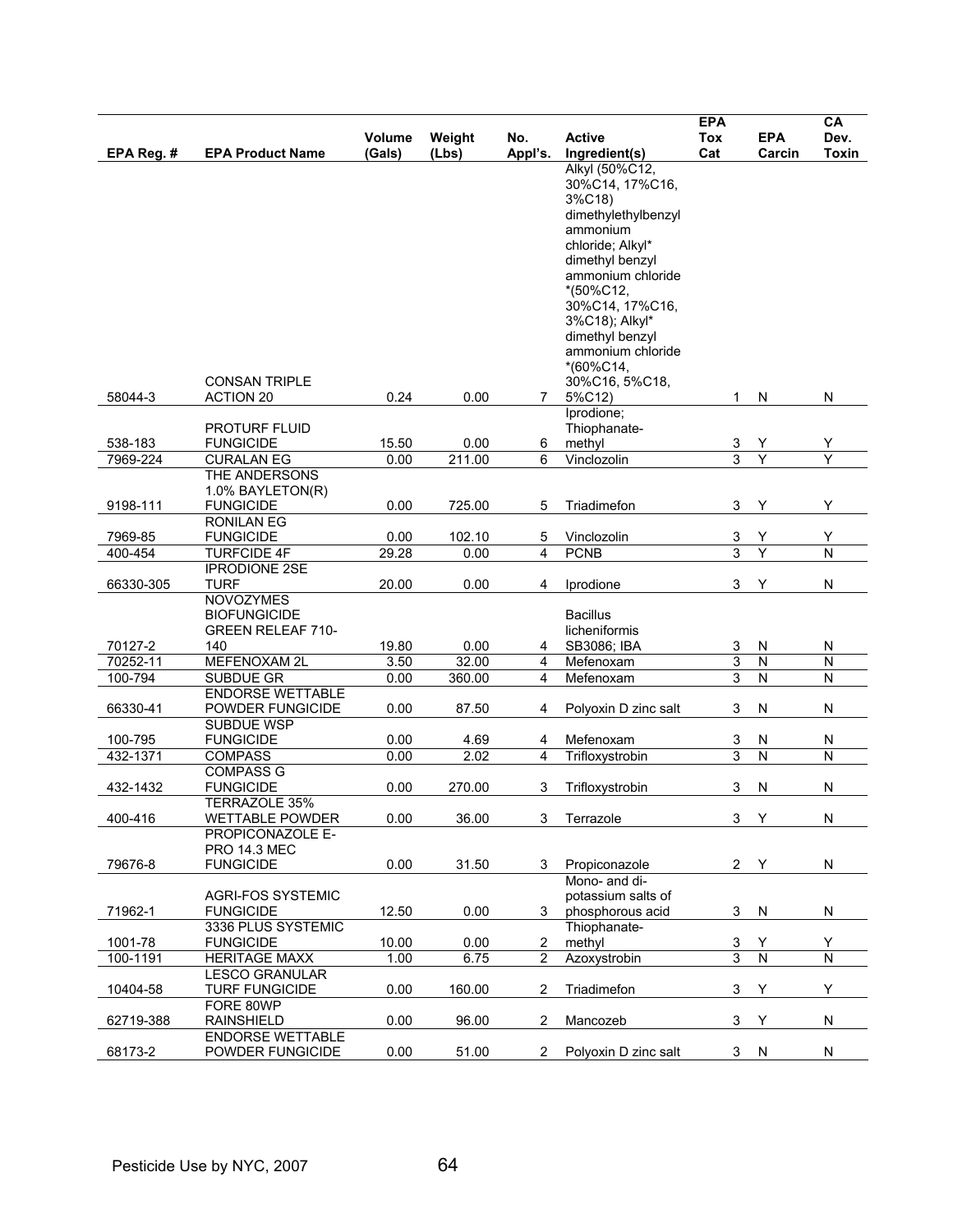|            |                                              |               |        |                |                             | <b>EPA</b>                       |                              | CA                                                 |
|------------|----------------------------------------------|---------------|--------|----------------|-----------------------------|----------------------------------|------------------------------|----------------------------------------------------|
|            |                                              | <b>Volume</b> | Weight | No.            | <b>Active</b>               | <b>Tox</b>                       | <b>EPA</b>                   | Dev.                                               |
| EPA Reg. # | <b>EPA Product Name</b><br><b>DUOSAN WSB</b> | (Gals)        | (Lbs)  | Appl's.        | Ingredient(s)               | Cat                              | Carcin                       | <b>Toxin</b>                                       |
|            | <b>WETTABLE POWDER</b>                       |               |        |                |                             |                                  |                              |                                                    |
|            | <b>TURF AND</b>                              |               |        |                | Mancozeb:                   |                                  |                              |                                                    |
|            | <b>ORNAMENTAL</b>                            |               |        |                | Thiophanate-                |                                  |                              |                                                    |
| 58185-31   | <b>FUNGICIDE</b>                             | 0.00          | 4.75   | $\overline{2}$ | methyl                      | $\overline{2}$                   | Y                            | Y                                                  |
|            |                                              |               |        |                | Potassium                   |                                  |                              |                                                    |
| 5905-541   | ARMICARB 100                                 | 0.00          | 0.61   | 2              | bicarbonate                 | 3                                | N                            | ${\sf N}$                                          |
|            | ANDERSONS GOLF                               |               |        |                |                             |                                  |                              |                                                    |
|            | PRODUCTS FUNGO                               |               |        |                | Thiophanate-                |                                  |                              |                                                    |
| 9198-222   | <b>FLO</b>                                   | 2.50          | 0.00   | $\overline{2}$ | methyl                      | 3                                | Y                            | Y                                                  |
|            | <b>DACONIL ZN</b>                            |               |        |                |                             |                                  |                              |                                                    |
|            | <b>FLOWABLE</b>                              |               |        |                |                             |                                  |                              |                                                    |
| 50534-211  | <b>FUNGICIDE</b>                             | 2.50<br>1.22  | 0.00   | 1              | Chlorothalonil              | $\overline{2}$<br>$\overline{3}$ | Υ<br>$\overline{\mathsf{N}}$ | $\overline{\mathsf{N}}$<br>$\overline{\mathsf{Y}}$ |
| 62719-463  | EAGLE 20EW                                   |               | 0.00   | 1              | Myclobutanil<br>Trichoderma |                                  |                              |                                                    |
|            | <b>T-22 WP BIOLOGICAL</b>                    |               |        |                | harzianum rifai             |                                  |                              |                                                    |
| 68539-4    | <b>FUNGICIDE</b>                             | 0.14          | 0.00   | 1              | strain KRL-AG2              | 3                                | N                            | N                                                  |
|            | ORTHO ROSE                                   |               |        |                |                             |                                  |                              |                                                    |
| 239-2435   | <b>DISEASE CONTROL</b>                       | 0.10          | 0.00   | 1              | Triforine                   | 1                                | Υ                            | Y                                                  |
|            | <b>ZEROTOL</b>                               |               |        |                |                             |                                  |                              |                                                    |
|            | ALGAECIDE/FUNGICI                            |               |        |                |                             |                                  |                              |                                                    |
| 70299-1    | <b>DE</b>                                    | 0.08          | 0.00   | 1              | Hydrogen peroxide           | 1                                | N                            | N                                                  |
|            | <b>SYSTEMIC</b>                              |               |        |                | Thiophanate-                |                                  |                              |                                                    |
| 538-88     | <b>FUNGICIDE</b>                             | 0.00          | 500.00 | 1              | methyl                      | 3                                | Y                            | Y                                                  |
|            |                                              |               |        |                | Thiophanate-                |                                  |                              |                                                    |
| 1001-70    | 3336 G                                       | 0.00          | 300.00 | 1              | methyl                      | 3                                | Υ                            | Y                                                  |
|            | RUBIGAN A.S. TURF                            |               |        |                |                             |                                  |                              |                                                    |
| 10163-274  | AND ORNAMENTAL                               | 0.00          | 10.00  | 1              | Fenarimol                   | 3                                | N                            | N                                                  |
|            | <b>TERRACLOR 75%</b>                         |               |        |                |                             |                                  |                              |                                                    |
| 400-399    | <b>WETTABLE POWDER</b>                       | 0.00          | 1.20   | 1              | <b>PCNB</b>                 | 3                                | Y                            | N                                                  |
|            | <b>BAYLETON 50 WDG</b><br><b>NURSERY AND</b> |               |        |                |                             |                                  |                              |                                                    |
|            | <b>GREENHOUSE</b>                            |               |        |                |                             |                                  |                              |                                                    |
|            | <b>SYSTEMIC</b>                              |               |        |                |                             |                                  |                              |                                                    |
| 432-1367   | <b>FUNGICIDE</b>                             | 0.00          | 0.01   | 1              | Triadimefon                 | 3                                | Y                            | Y                                                  |
|            |                                              |               |        |                | Thiophanate-                |                                  |                              |                                                    |
| 1001-69    | 3336 F                                       | 0.00          | 0.00   | 1              | methyl                      | 3                                | Υ                            | Y                                                  |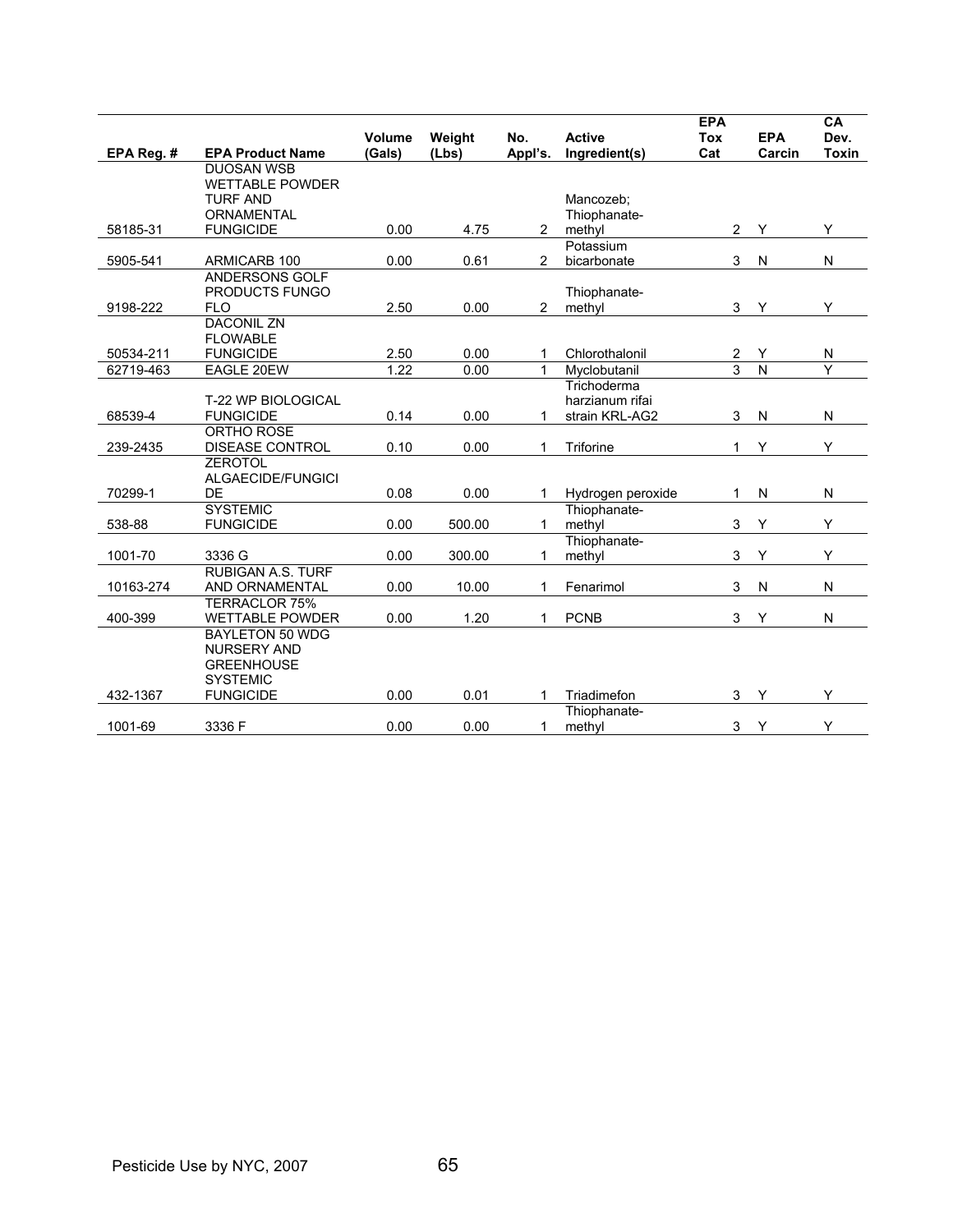## **Pesticide Products Used by Health and Hospitals Corporation in 2007 by Pesticide Type**

| EPA Reg. #          | <b>EPA Product Name</b>                                | Volume<br>(Gals) | Weight<br>(Lbs) | No.<br>Appl's. | <b>Active</b><br>Ingredient(s) | <b>EPA</b><br>Tox<br>Cat | <b>EPA</b><br>Carcin | CA<br>Dev.<br>Toxin |
|---------------------|--------------------------------------------------------|------------------|-----------------|----------------|--------------------------------|--------------------------|----------------------|---------------------|
| <b>Rodenticides</b> |                                                        |                  |                 |                |                                |                          |                      |                     |
|                     | <b>CONTRAC ALL-</b>                                    |                  |                 |                |                                |                          |                      |                     |
| 12455-79            | <b>WEATHER BLOX</b>                                    | 0.00             | 712.97          | 545            | <b>Bromadiolone</b>            | 3                        | No                   | No                  |
|                     | <b>MAKI RAT AND</b>                                    |                  |                 |                |                                |                          |                      |                     |
|                     | <b>MOUSE BAIT PACKS</b>                                |                  |                 |                |                                |                          |                      |                     |
| 7173-188            | (PELLETS)                                              | 0.00             | 51.38           | 93             | <b>Bromadiolone</b>            | 3                        | No                   | No                  |
|                     | FINAL ALL-                                             |                  |                 |                |                                |                          |                      |                     |
| 12455-89            | <b>WEATHER BLOX</b>                                    | 0.00             | 13.35           | 31             | Brodifacoum                    | 3                        | No                   | No                  |
|                     | <b>DITRAC TRACKING</b>                                 |                  |                 |                |                                |                          |                      |                     |
| 12455-56            | <b>POWDER</b><br><b>ZP TRACKING</b>                    | 0.00             | 9.50            | 16             | Diphacinone                    | 2                        | No                   | No                  |
| 12455-16            | <b>POWDER</b>                                          | 0.00             | 2.50            | 13             | Zinc phosphide                 | $\overline{2}$           | No                   | No                  |
|                     | <b>GENERATION MINI</b>                                 |                  |                 |                |                                |                          |                      |                     |
| 7173-218            | <b>BLOCKS</b>                                          | 0.00             | 78.94           | 12             | Difethialone                   | 3                        | No                   | No                  |
|                     | <b>WEATHERBLOK</b>                                     |                  |                 |                |                                |                          |                      |                     |
| 100-1055            | <b>BAIT WITH BITREX</b>                                | 0.00             | 5.16            | 10             | Brodifacoum                    | 3                        | No                   | No                  |
|                     | ROZOL BLUE                                             |                  |                 |                |                                |                          |                      |                     |
|                     | <b>TRACKING</b>                                        |                  |                 |                |                                |                          |                      |                     |
| 7173-172            | <b>POWDER</b>                                          | 0.00             | 5.00            | 5              | Chlorophacinone                | 2                        | No                   | No                  |
| 7173-202            | <b>MAKI MINI BLOCKS</b>                                | 0.00             | 4.13            | 4              | Bromadiolone                   | 3                        | No                   | No                  |
|                     | ROZOL TRACKING                                         |                  |                 |                |                                |                          |                      |                     |
| 7173-113            | <b>POWDER</b>                                          | 0.00             | 0.38            | $\overline{2}$ | Chlorophacinone                | $\mathbf{2}^{\prime}$    | No                   | No                  |
|                     | <b>Other (Repellent, Biochemical Pesticides, Etc.)</b> |                  |                 |                |                                |                          |                      |                     |
|                     | ZOECON RF-259                                          |                  |                 |                |                                |                          |                      |                     |
|                     | <b>EMULSIFIABLE</b>                                    |                  |                 |                |                                |                          |                      |                     |
| 2724-351            | CONCENTRATE                                            | 0.07             | 0.00            | 8              | (7S)-Hydroprene                | 3                        | No                   | No                  |
| <b>Insecticides</b> |                                                        |                  |                 |                |                                |                          |                      |                     |
|                     | <b>ROACH KIL</b>                                       |                  |                 |                |                                |                          |                      |                     |
| 9444-129            | COMMERCIAL                                             | 0.00             | 363.10          | 1,248          | Boric acid                     | 3                        | No                   | No                  |
|                     | <b>MAXFORCE</b><br>PROFESSIONAL                        |                  |                 |                |                                |                          |                      |                     |
|                     | <b>INSECT CONTROL</b>                                  |                  |                 |                |                                |                          |                      |                     |
|                     | ROACH KILLER BAIT                                      |                  |                 |                |                                |                          |                      |                     |
| 432-1254            | <b>GEL</b>                                             | 0.00             | 73.92           | 1,048          | Hydramethylnon                 | 3                        | Yes                  | Yes                 |
| 432-1259            | PRODUCT: RBF5                                          | 0.00             | 93.39           | 287            | Fipronil                       | 3                        | Yes                  | No                  |
|                     | <b>TEMPO SC</b>                                        |                  |                 |                |                                |                          |                      |                     |
| 432-1363            | <b>INSECTICIDE</b>                                     | 204.61           | 0.00            | 158            | Cyfluthrin, beta               | 3                        | No                   | No                  |
|                     | <b>MAXFORCE</b>                                        |                  |                 |                |                                |                          |                      |                     |
|                     | <b>PROFESSIONAL</b>                                    |                  |                 |                |                                |                          |                      |                     |
|                     | <b>INSECT CONTROL</b>                                  |                  |                 |                |                                |                          |                      |                     |
|                     | ANT                                                    |                  |                 |                |                                |                          |                      |                     |
|                     | KILLER/GRANULAR                                        |                  |                 |                |                                |                          |                      |                     |
| 432-1255            | BAIT                                                   | 0.00             | 54.65           | 141            | Hydramethylnon<br>N-octyl      | 3                        | Yes                  | Yes                 |
|                     |                                                        |                  |                 |                | bicycloheptene                 |                          |                      |                     |
|                     |                                                        |                  |                 |                | dicarboximide;                 |                          |                      |                     |
|                     |                                                        |                  |                 |                | Piperonyl butoxide;            |                          |                      |                     |
| 47000-73            | CT 511                                                 | 0.00             | 57.95           | 120            | Pyrethrins                     | 3                        | Yes                  | No                  |
|                     | K-OTHRINE SC                                           |                  |                 |                |                                |                          |                      |                     |
| 432-763             | <b>INSECTICIDE</b>                                     | 90.96            | 0.00            | 107            | Deltamethrin                   | 3                        | No                   | No                  |
|                     | <b>DEMAND CS</b>                                       |                  |                 |                |                                |                          |                      |                     |
| 100-1066            | <b>INSECTICIDE</b>                                     | 99.94            | 0.00            | 95             | Cyhalothrin, lambda            | 3                        | No                   | No                  |
|                     | TEMPO 10 WP                                            |                  |                 |                |                                |                          |                      |                     |
| 432-1304            | <b>INSECTICIDE</b><br><b>WHITMIRE AVERT</b>            | 129.98           | 0.00            | 94             | Cyfluthrin, beta               | 3                        | No                   | No                  |
|                     | PT 310 ABAMECTIN                                       |                  |                 |                |                                |                          |                      |                     |
| 499-294             | DUST                                                   | 0.00             | 5.94            | 82             | Avermectin                     | 3                        | No                   | No                  |
|                     |                                                        |                  |                 |                |                                |                          |                      |                     |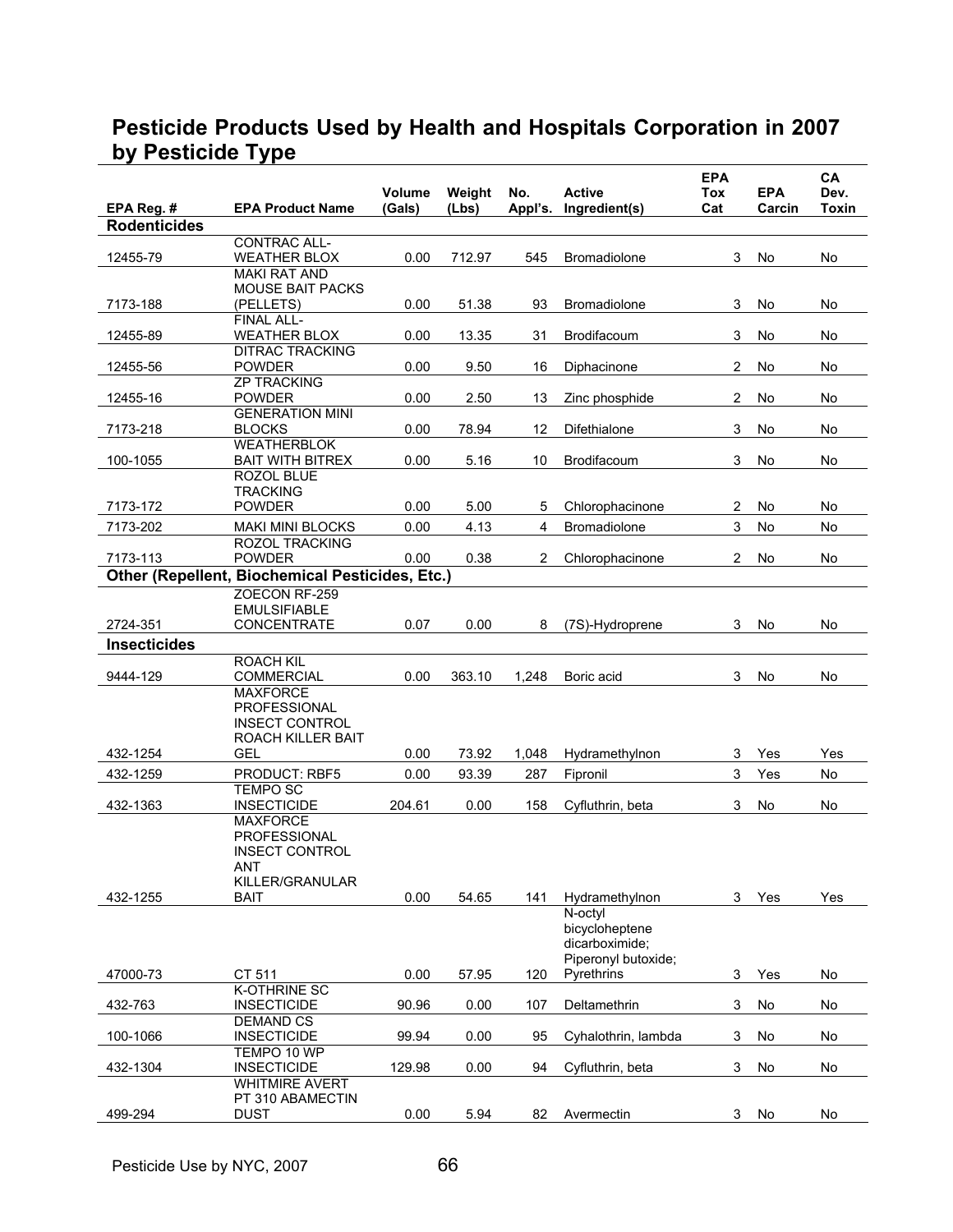|            |                                                | Volume | Weight | No.     | <b>Active</b>                     | <b>EPA</b><br><b>Tox</b> | <b>EPA</b> | CA<br>Dev.   |
|------------|------------------------------------------------|--------|--------|---------|-----------------------------------|--------------------------|------------|--------------|
| EPA Reg. # | <b>EPA Product Name</b>                        | (Gals) | (Lbs)  | Appl's. | Ingredient(s)                     | Cat                      | Carcin     | <b>Toxin</b> |
|            | <b>WHITMIRE MICRO-</b>                         |        |        |         | Piperonyl butoxide;               |                          |            |              |
| 499-444    | <b>GEN TC 164</b>                              | 8.42   | 1.50   | 79      | Pyrethrins<br>Phenylethyl         | 3                        | Yes        | No           |
| 67425-14   | ECOPCO ACU                                     | 1.20   | 25.06  | 73      | propionate                        | 3                        | No         | No           |
|            | <b>AVERT</b>                                   |        |        |         |                                   |                          |            |              |
|            | <b>PRESCRIPTION</b>                            |        |        |         |                                   |                          |            |              |
|            | TREATMENT TC 93A                               |        |        |         |                                   |                          |            |              |
| 499-406    | <b>BAIT</b>                                    | 0.00   | 6.03   | 68      | Avermectin                        | 3                        | No         | No           |
|            | <b>INTRUDER</b><br><b>RESIDUAL WITH</b>        |        |        |         | Cyfluthrin; Piperonyl             |                          |            |              |
| 9444-183   | <b>CYFLUTHRIN</b>                              | 0.00   | 28.09  | 67      | butoxide; Pyrethrins              | 3                        | Yes        | No           |
| 432-1262   | MAXFORCE IBH10                                 | 0.00   | 16.25  | 56      | Hydramethylnon                    | 3                        | Yes        | Yes          |
| 432-1264   |                                                | 0.00   | 3.07   | 54      | Fipronil                          | 3                        | Yes        | No           |
|            | MAXFORCE ABF4                                  |        |        |         |                                   |                          |            |              |
| 64405-2    | <b>REDZONE BAIT</b><br><b>MAXFORCE ROACH</b>   | 0.00   | 27.88  | 49      | Boric acid                        | 3                        | No         | No           |
| 432-1257   | BAIT F.05                                      | 0.00   | 1.57   | 37      | Fipronil                          | 3                        | Yes        | No           |
|            | <b>GOLDEN MALRIN</b>                           |        |        |         | (Z)-9-Tricosene;                  |                          |            |              |
| 2724-274   | RF-128 FLY KILLER                              | 0.00   | 11.73  | 33      | Methomyl                          | 3                        | No         | No           |
|            |                                                |        |        |         | N-octyl                           |                          |            |              |
|            | <b>PYROCIDE</b>                                |        |        |         | bicycloheptene                    |                          |            |              |
|            | <b>FOGGING</b>                                 |        |        |         | dicarboximide:                    |                          |            |              |
| 1021-1424  | <b>CONCENTRATE</b><br>7338                     | 0.00   | 9.91   | 32      | Piperonyl butoxide;<br>Pyrethrins | 3                        | Yes        | No           |
| 1677-191   | ECO2000-GR                                     | 0.00   | 5.63   | 32      | Boric acid                        | 3                        | No         | No           |
|            | PRENTOX EXCITE                                 |        |        |         | Piperonyl butoxide;               |                          |            |              |
| 655-798    | (R)                                            | 4.25   | 1.00   | 31      | Pyrethrins                        | 3                        | Yes        | No           |
|            | PHANTOM                                        |        |        |         |                                   |                          |            |              |
|            | <b>TERMITICIDE-</b>                            |        |        |         |                                   |                          |            |              |
| 241-392    | <b>INSECTICIDE</b>                             | 0.80   | 0.00   | 31      | Chlorfenapyr                      | 3                        | Yes        | No           |
| 432-772    | <b>K-OTHRINE DUST</b>                          | 0.00   | 8.44   | 31      | Deltamethrin                      | 3                        | No         | No           |
| 499-507    | <b>TC 248</b>                                  | 0.00   | 0.30   | 22      | Dinotefuran                       | 3                        | No         | No           |
|            | <b>DUPONT ADVION</b>                           |        |        |         |                                   |                          |            |              |
|            | <b>COCKROACH GEL</b>                           |        |        |         |                                   |                          |            |              |
| 352-652    | <b>BAIT</b><br><b>WHITMIRE MICRO-</b>          | 0.00   | 0.90   | 20      | Indoxacarb                        | 3                        | No         | No           |
| 499-470    | <b>GEN TC 198</b>                              | 0.15   | 5.88   | 19      | Cyfluthrin                        | 3                        | No         | No           |
|            | <b>AVERT</b>                                   |        |        |         |                                   |                          |            |              |
|            | <b>PRESCRIPTION</b>                            |        |        |         |                                   |                          |            |              |
|            | <b>TREATMENT TC 93B</b>                        |        |        |         |                                   |                          |            |              |
| 499-410    | <b>BAIT</b>                                    | 0.00   | 1.61   |         | 19 Avermectin                     | 3                        | No         | No           |
| 1677-196   | ECO2000-XP<br><b>FRESHBAIT</b>                 | 0.00   | 0.66   | 19      | Boric acid                        | 3                        | No         | No           |
|            | <b>TALSTAR TC</b>                              |        |        |         |                                   |                          |            |              |
|            | <b>FLOWABLE</b>                                |        |        |         |                                   |                          |            |              |
|            | <b>TERMITICIDE/INSEC</b>                       |        |        |         |                                   |                          |            |              |
| 279-3206   | TICIDE                                         | 15.35  | 0.00   | 18      | <b>Bifenthrin</b>                 | 3                        | Yes        | No           |
|            | PRENTOX LARVA-                                 |        |        |         |                                   |                          |            |              |
| 655-802    | <b>LUR CONTAINS</b><br><b>PROPOXUR</b>         | 0.00   | 10.00  | 18      | Propoxur                          | 3                        | Yes        | No           |
|            | <b>INTICE SWEET ANT</b>                        |        |        |         |                                   |                          |            |              |
| 73079-1    | <b>GEL</b>                                     | 0.00   | 1.26   | 18      | Boric acid                        | 3                        | No         | No           |
|            |                                                |        |        |         | (Z)-9-Tricosene;                  |                          |            |              |
| 432-1375   | PRE-EMPT FLY BAIT                              | 0.00   | 16.21  | 16      | Imidacloprid                      | 3                        | No         | No           |
| 1021-1603  | NYLAR 10EC                                     | 15.66  | 0.00   | 13      | Pyriproxyfen                      | 2                        | No         | No           |
|            |                                                |        |        |         | N-octyl                           |                          |            |              |
|            | <b>WHITMIRE PT 505</b><br><b>XLO PYRETHRUM</b> |        |        |         | bicycloheptene<br>dicarboximide;  |                          |            |              |
|            | CONTACT                                        |        |        |         | Piperonyl butoxide;               |                          |            |              |
| 499-290    | <b>INSECTICIDE</b>                             | 0.09   | 8.69   | 13      | Pyrethrins                        | 3                        | Yes        | No           |